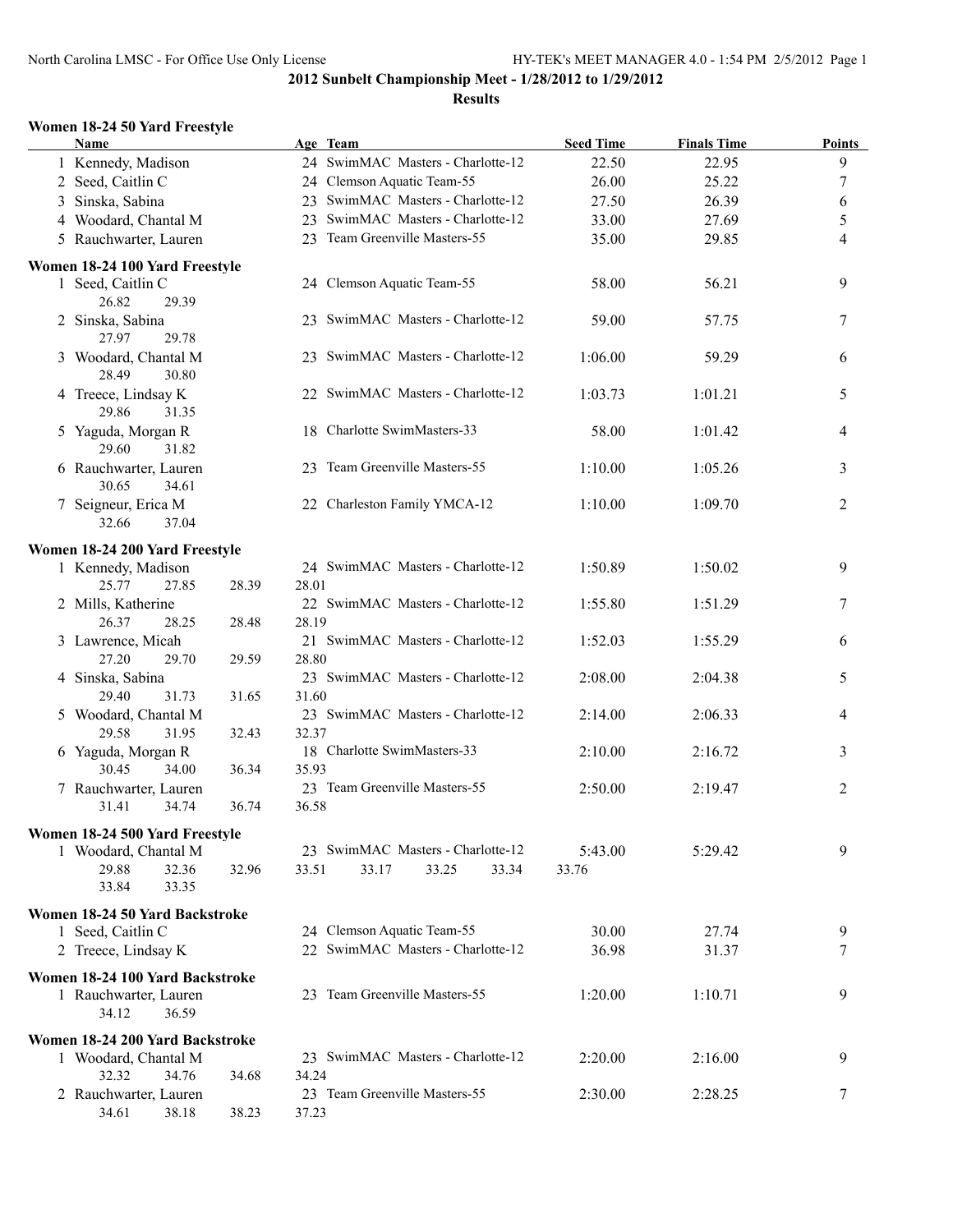**2012 Sunbelt Championship Meet - 1/28/2012 to 1/29/2012 Results**

| Women 18-24 50 Yard Breaststroke                                              |                                            |           |           |                |
|-------------------------------------------------------------------------------|--------------------------------------------|-----------|-----------|----------------|
| 1 Treece, Lindsay K                                                           | 22 SwimMAC Masters - Charlotte-12          | 40.35     | 35.20     | 9              |
| 2 Seigneur, Erica M                                                           | 22 Charleston Family YMCA-12               | 42.00     | 39.27     | 7              |
| Women 18-24 100 Yard Breaststroke                                             |                                            |           |           |                |
| 1 Seigneur, Erica M<br>39.83<br>43.31                                         | 22 Charleston Family YMCA-12               | 1:25.00   | 1:23.14   | 9              |
| 2 Yaguda, Morgan R<br>38.51<br>45.76                                          | 18 Charlotte SwimMasters-33                | 1:18.00   | 1:24.27   | 7              |
|                                                                               |                                            |           |           |                |
| Women 18-24 50 Yard Butterfly                                                 |                                            |           |           |                |
| 1 Seed, Caitlin C                                                             | 24 Clemson Aquatic Team-55                 | 30.00     | 28.11     | 9              |
| 2 Sinska, Sabina                                                              | 23 SwimMAC Masters - Charlotte-12          | 29.20     | 28.18     | $\tau$         |
| 3 Treece, Lindsay K                                                           | 22 SwimMAC Masters - Charlotte-12          | 35.67     | 29.37     | 6              |
| 4 Yaguda, Morgan R                                                            | 18 Charlotte SwimMasters-33                | 31.00     | 31.58     | 5              |
| 5 Rauchwarter, Lauren                                                         | 23 Team Greenville Masters-55              | 45.00     | 35.10     | $\overline{4}$ |
| --- Seigneur, Erica M                                                         | 22 Charleston Family YMCA-12               | 40.00     | DQ        |                |
| Women 18-24 100 Yard Butterfly<br>1 Mills, Katherine                          | 22 SwimMAC Masters - Charlotte-12          | 55.40     | 55.32     | 9              |
| 26.62<br>28.70<br>2 Sinska, Sabina<br>28.89<br>33.07                          | 23 SwimMAC Masters - Charlotte-12          | 1:06.00   | 1:01.96   | 7              |
| 3 Yaguda, Morgan R<br>32.46<br>39.62                                          | 18 Charlotte SwimMasters-33                | 1:13.00   | 1:12.08   | 6              |
| 4 Rauchwarter, Lauren<br>35.06<br>42.50                                       | 23 Team Greenville Masters-55              | 1:50.00   | 1:17.56   | 5              |
| --- Kennedy, Madison                                                          | 24 SwimMAC Masters - Charlotte-12          | 58.75     | <b>NS</b> |                |
| Women 18-24 200 Yard Butterfly<br>1 Sinska, Sabina<br>33.26<br>38.26<br>39.66 | 23 SwimMAC Masters - Charlotte-12<br>35.69 | <b>NT</b> | 2:26.87   | 9              |
| <b>Women 18-24 100 Yard IM</b>                                                |                                            |           |           |                |
| 1 Lawrence, Micah<br>27.92<br>30.39                                           | 21 SwimMAC Masters - Charlotte-12          | 59.91     | 58.31     | 9              |
| 2 Seed, Caitlin C<br>29.86<br>35.30                                           | 24 Clemson Aquatic Team-55                 | 1:05.00   | 1:05.16   | 7              |
| 3 Woodard, Chantal M<br>31.23<br>37.42                                        | 23 SwimMAC Masters - Charlotte-12          | 1:13.00   | 1:08.65   | 6              |
| 4 Yaguda, Morgan R<br>35.02<br>40.50                                          | 18 Charlotte SwimMasters-33                | 1:10.00   | 1:15.52   | 5              |
| 5 Seigneur, Erica M<br>37.37<br>40.34                                         | 22 Charleston Family YMCA-12               | 1:20.00   | 1:17.71   | 4              |
| --- Treece, Lindsay K                                                         | 22 SwimMAC Masters - Charlotte-12          | 1:25.57   | <b>NS</b> |                |
| <b>Women 18-24 200 Yard IM</b>                                                |                                            |           |           |                |
| 1 Woodard, Chantal M<br>35.59<br>30.85<br>43.40                               | 23 SwimMAC Masters - Charlotte-12<br>33.03 | 2:31.00   | 2:22.87   | 9              |
| 2 Yaguda, Morgan R<br>34.16<br>41.23<br>47.94                                 | 18 Charlotte SwimMasters-33<br>35.99       | 2:35.00   | 2:39.32   | 7              |
| <b>Women 18-24 400 Yard IM</b>                                                |                                            |           |           |                |
| 1 Mills, Katherine                                                            | 22 SwimMAC Masters - Charlotte-12          | 4:20.95   | 4:21.82   | 9              |
| 27.75<br>30.82<br>33.70                                                       | 38.60<br>33.28<br>38.50<br>30.64           | 28.53     |           |                |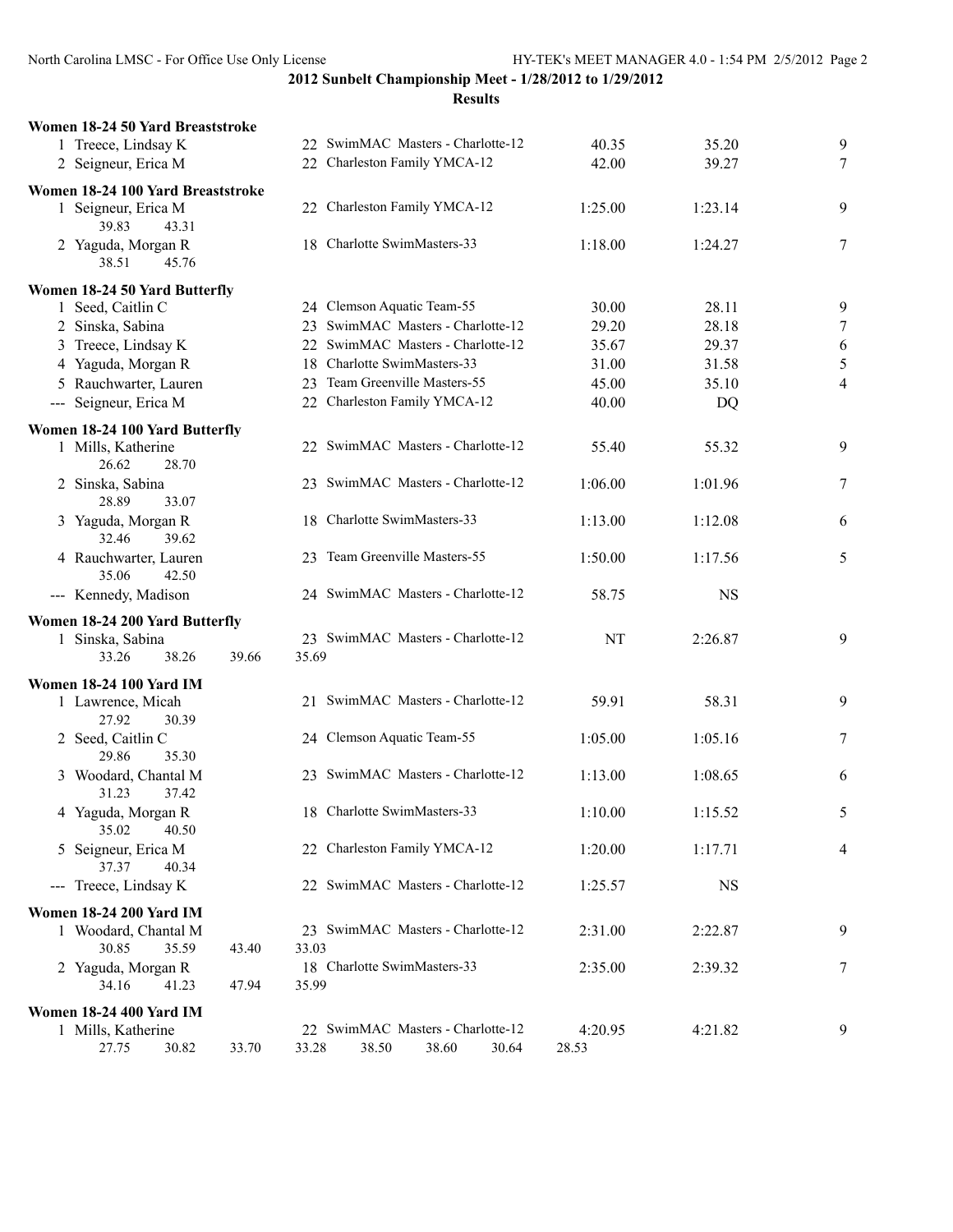| Women 25-29 50 Yard Freestyle          |       |                                         |         |           |                  |
|----------------------------------------|-------|-----------------------------------------|---------|-----------|------------------|
| 1 Georoff, Andrea A                    |       | 28 SwimMAC Masters - Charlotte-12       | 22.85   | 23.08     | 9                |
| 2 Siegele, Jessica                     |       | 28 Fort Bragg Masters                   | 26.00   | 25.32     | $\boldsymbol{7}$ |
| 3 Watterson, Laura A                   |       | 26 SwimMAC Masters - Charlotte-12       | 32.00   | 27.01     | 6                |
| 4 Drewes, Jennifer                     |       | 25 Greenville Splash YMCA Masters-55    | 26.50   | 27.04     | $\sqrt{5}$       |
| 5 Kelly, Kaymee                        |       | Charleston Family YMCA-12<br>27         | 28.50   | 27.83     | $\overline{4}$   |
| 6 Smith, Kristen B                     |       | Cape Fear Aquatic Club<br>28            | 29.87   | 27.86     | $\sqrt{3}$       |
| 7 Ramsey, Kelly A                      |       | James J Harris YMCA Masters -<br>26     | 29.00   | 28.79     | $\sqrt{2}$       |
| 8 Carter, Jamie L                      |       | 27 North Mecklenburg Aquatics Mas       | 29.34   | 28.90     | 1                |
| 9 Long, Sarah R                        |       | Greenville Splash YMCA Masters-55<br>26 | 31.87   | 29.70     |                  |
| 10 Morris, Alexis L                    |       | 29 Greensboro Community YMCA Mast       | 31.68   | 31.07     |                  |
| 11 Held, Whitney K                     |       | SwimMAC Masters - Charlotte-12<br>25    | 40.00   | 31.71     |                  |
| 12 Miller, Lindsey M                   |       | 25 SwimMAC Masters - Charlotte-12       | 50.00   | 33.00     |                  |
| --- Metzger, Megan C                   |       | 25 North Carolina Masters Swimmin-13    | 28.30   | <b>NS</b> |                  |
| Women 25-29 100 Yard Freestyle         |       |                                         |         |           |                  |
| 1 Siegele, Jessica<br>26.94<br>30.17   |       | 28 Fort Bragg Masters                   | 57.00   | 57.11     | 9                |
| 2 Watterson, Laura A<br>28.02<br>29.75 |       | 26 SwimMAC Masters - Charlotte-12       | 1:10.00 | 57.77     | $\boldsymbol{7}$ |
| 3 Smith, Kristen B<br>28.58<br>31.34   |       | 28 Cape Fear Aquatic Club               | 1:00.47 | 59.92     | 6                |
| 4 Kelly, Kaymee<br>29.55<br>33.21      |       | 27 Charleston Family YMCA-12            | 1:02.50 | 1:02.76   | 5                |
| 5 Metzger, Megan C<br>29.97<br>34.47   |       | 25 North Carolina Masters Swimmin-13    | 1:02.00 | 1:04.44   | 4                |
| 6 Held, Whitney K<br>33.37<br>37.66    |       | 25 SwimMAC Masters - Charlotte-12       | 1:12.34 | 1:11.03   | 3                |
| --- Carter, Jamie L                    |       | 27 North Mecklenburg Aquatics Mas       | 1:03.31 | NS        |                  |
| Women 25-29 200 Yard Freestyle         |       |                                         |         |           |                  |
| 1 Georoff, Andrea A                    |       | 28 SwimMAC Masters - Charlotte-12       | 1:51.00 | 1:55.06   | 9                |
| 27.45<br>29.69                         | 29.04 | 28.88                                   |         |           |                  |
| 2 Smith, Kristen B                     |       | 28 Cape Fear Aquatic Club               | 2:15.15 | 2:11.58   | $\boldsymbol{7}$ |
| 31.48<br>33.44                         | 33.89 | 32.77                                   |         |           |                  |
| 3 Ramsey, Kelly A                      |       | 26 James J Harris YMCA Masters -        | 2:21.43 | 2:19.26   | 6                |
| 31.81<br>35.26                         | 35.85 | 36.34<br>27 Charleston Family YMCA-12   |         |           |                  |
| 4 Kelly, Kaymee                        | 37.37 | 38.12                                   | 2:18.50 | 2:21.93   | 5                |
|                                        |       |                                         |         |           |                  |
| Women 25-29 500 Yard Freestyle         |       |                                         |         |           |                  |
| 1 Smith, Kristen B                     |       | 28 Cape Fear Aquatic Club               | 6:00.23 | 5:57.02   | 9                |
| 33.87<br>37.11                         | 36.08 | 35.90<br>35.76<br>35.88<br>36.06        | 35.75   |           |                  |
| 36.25<br>34.36                         |       | 25 SwimMAC Masters - Charlotte-12       |         |           |                  |
| 2 Miller, Lindsey M<br>37.43<br>42.36  |       | 47.70<br>48.12                          | 9:30.00 | 7:32.71   | $\boldsymbol{7}$ |
| 45.88<br>43.22                         | 45.55 | 46.97<br>48.18                          | 47.30   |           |                  |
|                                        |       |                                         |         |           |                  |
| Women 25-29 50 Yard Backstroke         |       | 28 Fort Bragg Masters                   |         |           |                  |
| 1 Siegele, Jessica                     |       | 26 SwimMAC Masters - Charlotte-12       | 28.99   | 28.07     | 9                |
| 2 Watterson, Laura A                   |       | Charleston Family YMCA-12               | 40.00   | 31.51     | $\overline{7}$   |
| 3 Kelly, Kaymee                        |       | 27<br>Greenville Splash YMCA Masters-55 | 32.50   | 31.98     | 6                |
| 4 Long, Sarah R                        |       | 26<br>Cape Fear Aquatic Club            | 33.88   | 33.14     | $\sqrt{5}$       |
| 5 Smith, Kristen B                     |       | 28<br>26 James J Harris YMCA Masters -  | 37.23   | 33.55     | $\overline{4}$   |
| 6 Ramsey, Kelly A                      |       |                                         | 37.00   | 34.86     | $\mathfrak{Z}$   |
| 7 Morris, Alexis L                     |       | 29 Greensboro Community YMCA Mast       | 35.26   | 35.43     | $\overline{2}$   |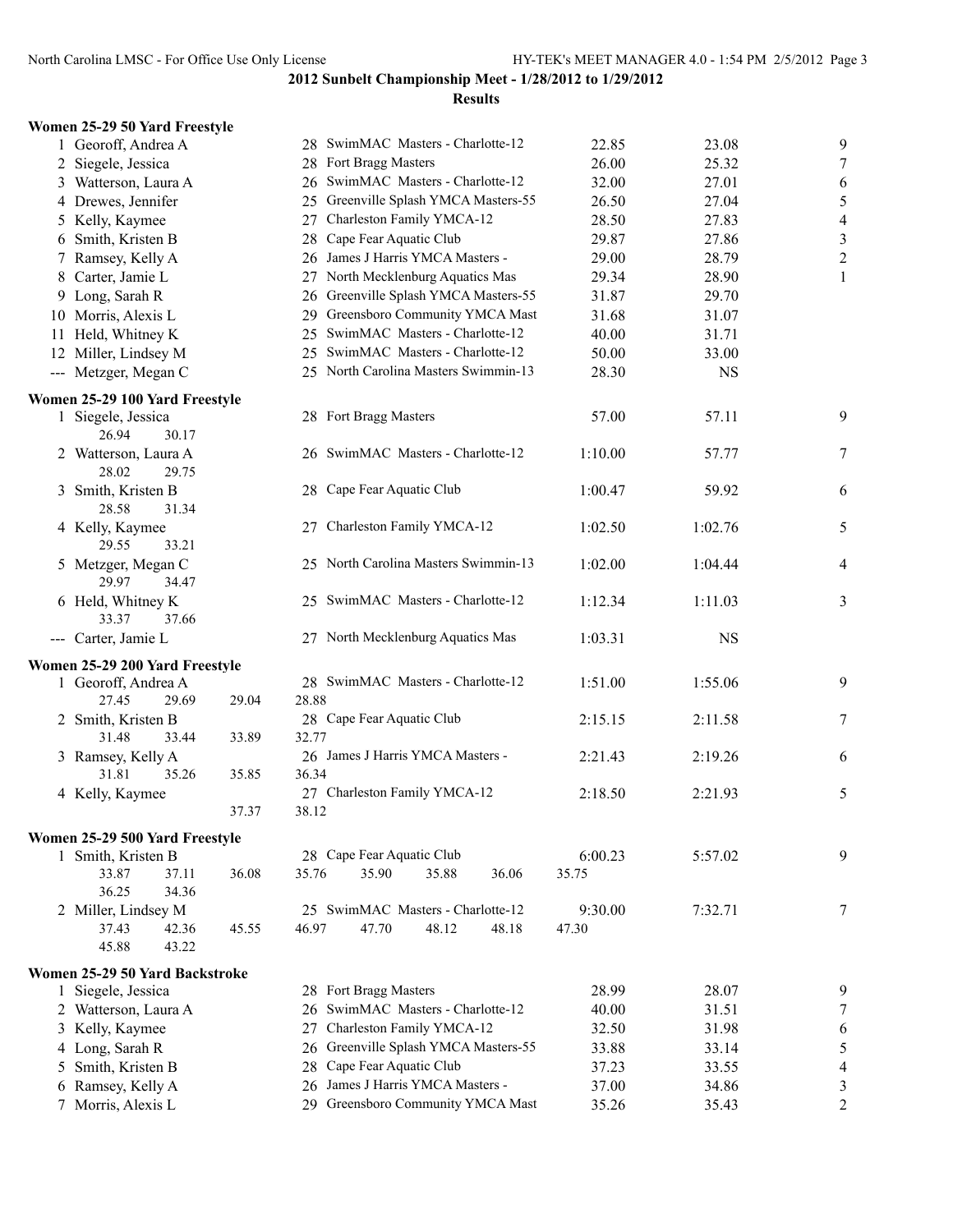| (Women 25-29 50 Yard Backstroke)             |                                            |         |           |                |
|----------------------------------------------|--------------------------------------------|---------|-----------|----------------|
| 8 Held, Whitney K                            | 25 SwimMAC Masters - Charlotte-12          | 45.00   | 37.19     | 1              |
| 9 Miller, Lindsey M                          | 25 SwimMAC Masters - Charlotte-12          | 1:00.00 | 43.44     |                |
| Women 25-29 100 Yard Backstroke              |                                            |         |           |                |
| 1 Siegele, Jessica<br>28.92<br>32.15         | 28 Fort Bragg Masters                      | 1:04.00 | 1:01.07   | 9              |
| 2 Watterson, Laura A<br>32.64<br>33.78       | 26 SwimMAC Masters - Charlotte-12          | 1:20.00 | 1:06.42   | 7              |
| 3 Kelly, Kaymee<br>33.06<br>36.89            | 27 Charleston Family YMCA-12               | 1:08.00 | 1:09.95   | 6              |
| 4 Ostberg, Kristen J<br>40.09<br>40.74       | 28 Raleigh Area Masters-26                 | 1:20.62 | 1:20.83   | 5              |
| 5 Held, Whitney K<br>38.76<br>42.23          | 25 SwimMAC Masters - Charlotte-12          | 1:21.13 | 1:20.99   | 4              |
| --- Metzger, Megan C                         | 25 North Carolina Masters Swimmin-13       | 1:12.00 | <b>NS</b> |                |
| Women 25-29 200 Yard Backstroke              |                                            |         |           |                |
| 1 Morris, Alexis L                           | 29 Greensboro Community YMCA Mast          | 2:36.18 | 2:46.03   | 9              |
| 39.62<br>41.75<br>42.57                      | 42.09                                      |         |           |                |
| Women 25-29 50 Yard Breaststroke             |                                            |         |           |                |
| 1 Smith, Nicole M                            | 29 Unat                                    | NT      | 33.00     |                |
| Women 25-29 50 Yard Breaststroke             |                                            |         |           |                |
| 1 Watterson, Laura A                         | 26 SwimMAC Masters - Charlotte-12          | 40.00   | 34.39     | 9              |
| 2 Carter, Jamie L                            | 27 North Mecklenburg Aquatics Mas          | 33.51   | 34.80     | 7              |
| 3 Jaescke, Susan M                           | 26 Fort Bragg Masters                      | 36.95   | 36.45     | 6              |
| 4 Long, Sarah R                              | 26 Greenville Splash YMCA Masters-55       | 37.87   | 37.28     | 5              |
| 5 Ostberg, Kristen J                         | 28 Raleigh Area Masters-26                 | 38.27   | 37.57     | $\overline{4}$ |
| 6 Miller, Lindsey M                          | 25 SwimMAC Masters - Charlotte-12          | 1:00.00 | 46.91     | 3              |
| --- Smith, Nicole M                          | 29 Unat                                    | 35.55   | <b>NS</b> |                |
| Women 25-29 100 Yard Breaststroke            |                                            |         |           |                |
| 1 Smith, Nicole M<br>38.10<br>33.30          | 29 Unat                                    | 1:17.99 | 1:11.40   | 9              |
| 2 Watterson, Laura A<br>34.89<br>38.48       | 26 SwimMAC Masters - Charlotte-12          | 1:20.00 | 1:13.37   | 7              |
| 3 Carter, Jamie L<br>35.67<br>39.61          | 27 North Mecklenburg Aquatics Mas          | 1:12.20 | 1:15.28   | 6              |
| 4 Jaescke, Susan M<br>37.59<br>41.90         | 26 Fort Bragg Masters                      | 1:18.23 | 1:19.49   |                |
| 5 Ostberg, Kristen J<br>38.37<br>41.98       | 28 Raleigh Area Masters-26                 | 1:21.31 | 1:20.35   | 4              |
| Women 25-29 200 Yard Breaststroke            |                                            |         |           |                |
| 1 Watterson, Laura A                         | 26 SwimMAC Masters - Charlotte-12          | 3:00.00 | 2:33.79   | 9              |
| 35.58<br>39.81<br>39.00                      | 39.40                                      |         |           |                |
| 2 Carter, Jamie L<br>36.83<br>40.58<br>41.66 | 27 North Mecklenburg Aquatics Mas<br>41.95 | 2:34.97 | 2:41.02   | 7              |
| --- Smith, Nicole M                          | 29 Unat                                    | 2:50.00 | <b>NS</b> |                |
| --- Jaescke, Susan M                         | 26 Fort Bragg Masters                      | 2:43.75 | <b>NS</b> |                |
| Women 25-29 50 Yard Butterfly                |                                            |         |           |                |
| 1 Smith, Nicole M                            | 29 Unat                                    | NT      | 30.63     |                |
|                                              |                                            |         |           |                |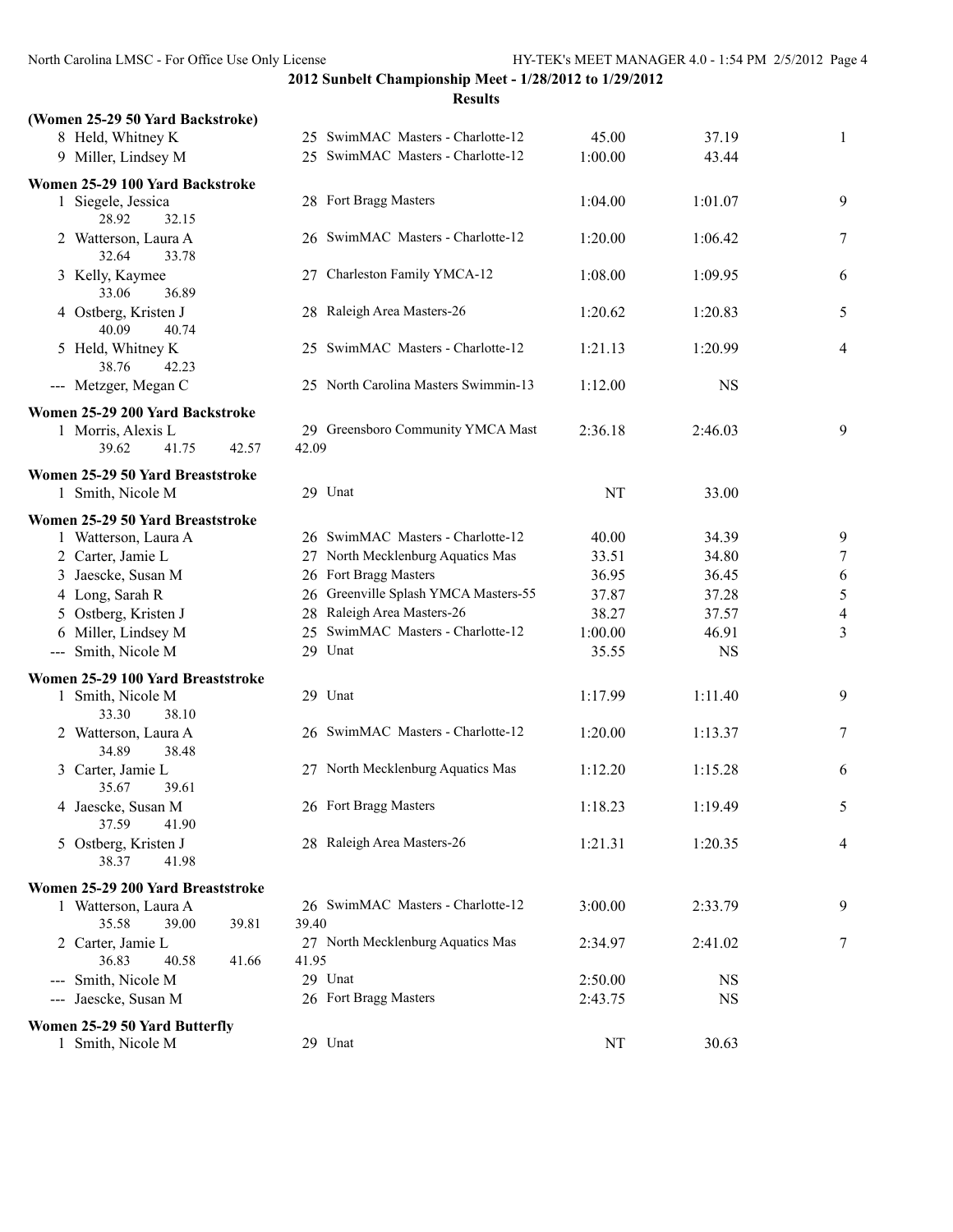| Women 25-29 50 Yard Butterfly                |                                            |         |           |                |
|----------------------------------------------|--------------------------------------------|---------|-----------|----------------|
| 1 Siegele, Jessica                           | 28 Fort Bragg Masters                      | 27.50   | 26.60     | 9              |
| 2 Watterson, Laura A                         | 26 SwimMAC Masters - Charlotte-12          | 34.00   | 28.98     | $\tau$         |
| 3 Long, Sarah R                              | 26 Greenville Splash YMCA Masters-55       | 34.66   | 31.58     | 6              |
| 4 Smith, Kristen B                           | 28 Cape Fear Aquatic Club                  | 35.35   | 31.80     | 5              |
| 5 Metzger, Megan C                           | 25 North Carolina Masters Swimmin-13       | 31.40   | 32.38     | $\overline{4}$ |
| 6 Held, Whitney K                            | SwimMAC Masters - Charlotte-12<br>25       | 36.15   | 35.12     | 3              |
| --- Smith, Nicole M                          | 29 Unat                                    | 33.00   | <b>NS</b> |                |
| Women 25-29 100 Yard Butterfly               |                                            |         |           |                |
| 1 Drewes, Jennifer<br>29.32<br>34.43         | 25 Greenville Splash YMCA Masters-55       | 1:00.00 | 1:03.75   | 9              |
| 2 Watterson, Laura A<br>30.37<br>34.99       | 26 SwimMAC Masters - Charlotte-12          | 1:30.00 | 1:05.36   | 7              |
| 3 Smith, Nicole M<br>30.63<br>35.93          | 29 Unat                                    | 1:10.98 | 1:06.56   | 6              |
| 4 Ramsey, Kelly A<br>33.63<br>38.49          | 26 James J Harris YMCA Masters -           | 1:18.00 | 1:12.12   | 5              |
| <b>Women 25-29 100 Yard IM</b>               |                                            |         |           |                |
| 1 Siegele, Jessica<br>27.78<br>36.06         | 28 Fort Bragg Masters                      | 1:08.00 | 1:03.84   | 9              |
| 2 Watterson, Laura A<br>30.41<br>35.46       | 26 SwimMAC Masters - Charlotte-12          | 1:15.00 | 1:05.87   | 7              |
| 3 Drewes, Jennifer<br>30.95<br>36.13         | 25 Greenville Splash YMCA Masters-55       | 1:05.00 | 1:07.08   | 6              |
| 4 Carter, Jamie L<br>34.87<br>36.57          | 27 North Mecklenburg Aquatics Mas          | 1:09.34 | 1:11.44   | 5              |
| 5 Smith, Nicole M<br>33.30<br>38.24          | 29 Unat                                    | 1:12.99 | 1:11.54   | $\overline{4}$ |
| 6 Long, Sarah R<br>33.25<br>38.45            | 26 Greenville Splash YMCA Masters-55       | 1:13.44 | 1:11.70   | 3              |
| 7 Jaescke, Susan M<br>33.74<br>39.11         | 26 Fort Bragg Masters                      | 1:12.57 | 1:12.85   | 2              |
| 8 Ostberg, Kristen J<br>37.20<br>37.44       | 28 Raleigh Area Masters-26                 | 1:15.55 | 1:14.64   | $\mathbf{1}$   |
| 9 Ramsey, Kelly A<br>34.60<br>40.15          | 26 James J Harris YMCA Masters -           | 1:14.30 | 1:14.75   |                |
| 10 Morris, Alexis L<br>36.23<br>43.37        | 29 Greensboro Community YMCA Mast          | 1:16.75 | 1:19.60   |                |
| 11 Held, Whitney K<br>36.68<br>44.59         | 25 SwimMAC Masters - Charlotte-12          | 1:22.48 | 1:21.27   |                |
| 12 Miller, Lindsey M<br>44.02<br>48.75       | 25 SwimMAC Masters - Charlotte-12          | 2:00.00 | 1:32.77   |                |
| --- Georoff, Andrea A                        | 28 SwimMAC Masters - Charlotte-12          | 58.87   | NS        |                |
| <b>Women 25-29 200 Yard IM</b>               |                                            |         |           |                |
| 1 Ostberg, Kristen J                         | 28 Raleigh Area Masters-26                 | 2:43.35 | 2:43.88   | 9              |
| 36.11<br>44.53<br>44.29                      | 38.95                                      |         |           |                |
| 2 Held, Whitney K<br>36.62<br>53.82<br>44.33 | 25 SwimMAC Masters - Charlotte-12<br>40.70 | 3:00.00 | 2:55.47   | 7              |
| Women 30-34 50 Yard Freestyle                |                                            |         |           |                |
| 1 Old, Catherine A                           | 34 Triad Masters Swimming Greens-21        | 28.85   | 27.96     | 9              |
| 2 Quattropani, LeeAnne                       | 32 YMCA Of the Triangle Area               | 28.87   | 28.62     | 7              |
| 3 Gould, Meganne                             | 31 Greensboro Community YMCA Mast          | 29.97   | 29.56     | 6              |
|                                              |                                            |         |           |                |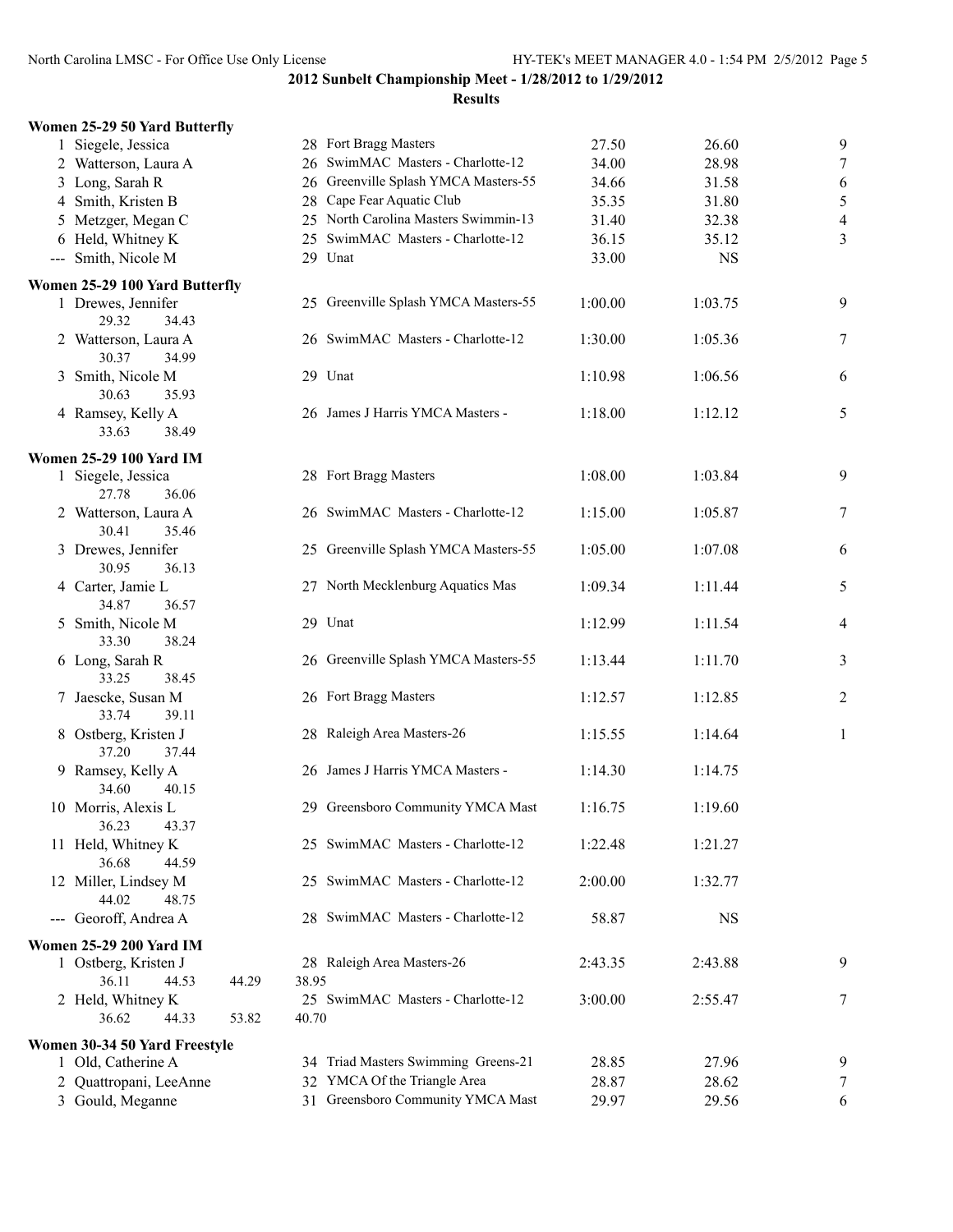## **2012 Sunbelt Championship Meet - 1/28/2012 to 1/29/2012 Results**

| (Women 30-34 50 Yard Freestyle)       |       |                                      |                                 |                                      |       |          |       |           |                |
|---------------------------------------|-------|--------------------------------------|---------------------------------|--------------------------------------|-------|----------|-------|-----------|----------------|
| 4 Barbosa, Shiana K                   |       |                                      |                                 | 34 Twin Rivers YMCA Masters New      |       |          | 32.00 | 30.71     | $\mathfrak{S}$ |
| 5 Tsang, Phyllis                      |       |                                      |                                 | 30 SwimMAC Masters - Charlotte-12    |       |          | 45.00 | 34.86     | $\overline{4}$ |
| 6 Medendorp, Rebecca B                |       | 30 North Carolina Masters Swimmin-13 |                                 |                                      |       |          | 50.99 | 50.78     | 3              |
| Women 30-34 100 Yard Freestyle        |       |                                      |                                 |                                      |       |          |       |           |                |
| 1 Engrahm, Marla<br>29.66<br>32.02    |       |                                      | 32 Cape Fear Aquatic Club       |                                      |       | 1:08.00  |       | 1:01.68   | 9              |
| 2 Barbosa, Shiana K<br>36.09<br>32.98 |       |                                      | 34 Twin Rivers YMCA Masters New |                                      |       | 1:18.00  |       | 1:09.07   | 7              |
| 3 Kays, Amelia B<br>33.78<br>37.06    |       |                                      |                                 | 32 Sports Center of Morehead Mast    |       | 1:15.00  |       | 1:10.84   | 6              |
| 4 Tsang, Phyllis<br>39.61<br>41.56    |       |                                      |                                 | 30 SwimMAC Masters - Charlotte-12    |       | 1:30.00  |       | 1:21.17   | 5              |
| 5 Medendorp, Rebecca B                |       |                                      |                                 | 30 North Carolina Masters Swimmin-13 |       | 2:15.99  |       | 2:02.00   | 4              |
| 57.42<br>1:04.58                      |       |                                      |                                 |                                      |       |          |       |           |                |
| Women 30-34 200 Yard Freestyle        |       |                                      |                                 | 32 Sports Center of Morehead Mast    |       | 2:35.00  |       | 2:33.02   | 9              |
| 1 Kays, Amelia B<br>38.37<br>34.17    | 40.03 | 40.45                                |                                 |                                      |       |          |       |           |                |
| 2 Tsang, Phyllis                      |       |                                      |                                 | 30 SwimMAC Masters - Charlotte-12    |       | 3:20.00  |       | 3:06.40   | 7              |
| 44.76<br>47.92                        | 48.22 | 45.50                                |                                 |                                      |       |          |       |           |                |
| Women 30-34 500 Yard Freestyle        |       |                                      |                                 |                                      |       |          |       |           |                |
| 1 Barbosa, Shiana K                   |       |                                      |                                 | 34 Twin Rivers YMCA Masters New      |       | 9:00.00  |       | 7:11.39   | 9              |
| 39.38<br>43.27                        | 45.13 | 44.56                                | 45.92                           | 44.09                                | 42.53 | 43.62    |       |           |                |
| 43.26<br>39.63                        |       |                                      |                                 |                                      |       |          |       |           |                |
| Women 30-34 1000 Yard Freestyle       |       |                                      |                                 |                                      |       |          |       |           |                |
| 1 Moosman, Deanne L                   |       |                                      | 33 Stonewall Masters-12         |                                      |       | 12:30.00 |       | 12:08.20  | 9              |
| 33.52<br>36.47                        | 36.86 | 36.71                                | 36.81                           | 36.42                                | 36.38 | 36.44    |       |           |                |
| 36.75<br>36.69                        | 36.90 | 36.57                                | 36.64                           | 36.72                                | 36.49 | 36.68    |       |           |                |
| 36.87<br>36.85                        | 36.55 | 34.88                                |                                 |                                      |       |          |       |           |                |
| Women 30-34 1650 Yard Freestyle       |       |                                      |                                 |                                      |       |          |       |           |                |
| 1 Barbosa, Shiana K                   |       |                                      |                                 | 34 Twin Rivers YMCA Masters New      |       | 26:00.00 |       | 24:57.22  | 9              |
| 40.83<br>46.96                        | 46.30 | 47.39                                | 47.36                           | 47.76                                | 46.43 | 44.98    |       |           |                |
| 46.30<br>45.63                        | 45.93 | 46.17                                | 45.53                           | 45.52                                | 44.76 | 46.03    |       |           |                |
| 45.88<br>45.10                        | 45.07 | 44.89                                | 44.97                           | 45.24                                | 45.54 | 44.64    |       |           |                |
| 45.68<br>45.46                        | 44.34 | 45.27                                | 45.23                           | 43.09                                | 44.22 | 47.03    | 41.69 |           |                |
| Women 30-34 50 Yard Backstroke        |       |                                      |                                 |                                      |       |          |       |           |                |
| 1 Moosman, Deanne L                   |       |                                      | 33 Stonewall Masters-12         |                                      |       |          | 30.50 | 30.09     | 9              |
| 2 Quattropani, LeeAnne                |       |                                      |                                 | 32 YMCA Of the Triangle Area         |       |          | 32.06 | 31.86     | 7              |
| 3 Old, Catherine A                    |       |                                      |                                 | 34 Triad Masters Swimming Greens-21  |       |          | 32.29 | 31.94     | 6              |
| 4 Kays, Amelia B                      |       |                                      |                                 | 32 Sports Center of Morehead Mast    |       |          | 40.00 | 36.85     | 5              |
|                                       |       |                                      |                                 |                                      |       |          |       |           |                |
| Women 30-34 100 Yard Backstroke       |       |                                      |                                 | 34 Triad Masters Swimming Greens-21  |       | 1:10.59  |       | 1:08.21   | 9              |
| 1 Old, Catherine A<br>33.04<br>35.17  |       |                                      |                                 |                                      |       |          |       |           |                |
| 2 Kays, Amelia B<br>38.80<br>39.75    |       |                                      |                                 | 32 Sports Center of Morehead Mast    |       | 1:20.00  |       | 1:18.55   | 7              |
| Quattropani, LeeAnne<br>---           |       |                                      |                                 | 32 YMCA Of the Triangle Area         |       | 1:13.96  |       | <b>NS</b> |                |
| Women 30-34 200 Yard Backstroke       |       |                                      |                                 |                                      |       |          |       |           |                |
| 1 Old, Catherine A                    |       |                                      |                                 | 34 Triad Masters Swimming Greens-21  |       | 2:39.73  |       | 2:33.40   | 9              |
| 34.54<br>38.90                        | 41.23 | 38.73                                |                                 |                                      |       |          |       |           |                |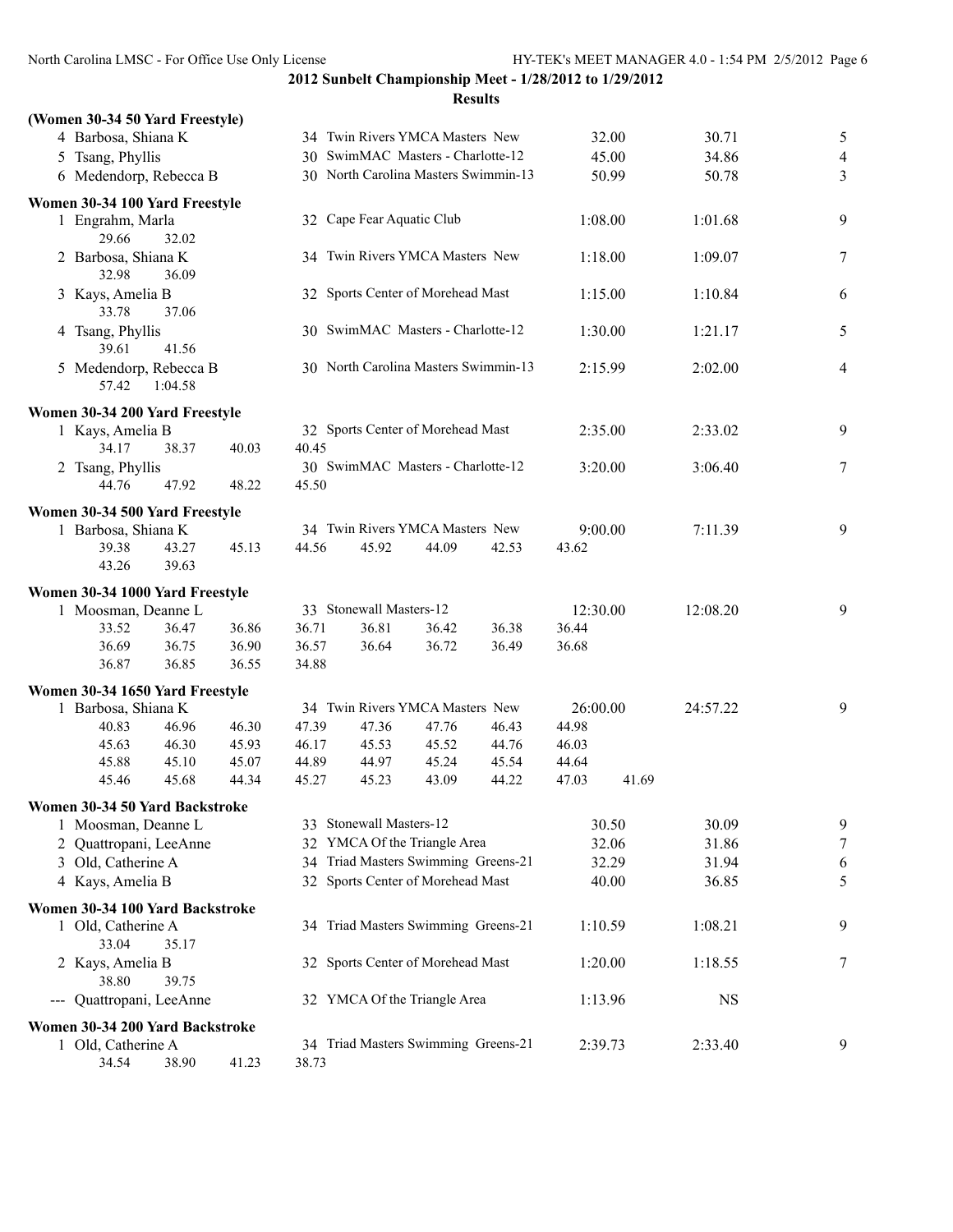| (Women 30-34 200 Yard Backstroke)           |                                            |         |           |   |
|---------------------------------------------|--------------------------------------------|---------|-----------|---|
| 2 Kays, Amelia B<br>38.91<br>41.54<br>43.18 | 32 Sports Center of Morehead Mast<br>43.80 | 2:55.00 | 2:47.43   | 7 |
| Women 30-34 50 Yard Breaststroke            |                                            |         |           |   |
| 1 Old, Catherine A                          | 34 Triad Masters Swimming Greens-21        | 38.70   | 38.17     | 9 |
| 2 Medendorp, Rebecca B                      | 30 North Carolina Masters Swimmin-13       | 59.99   | 58.71     | 7 |
| --- Lawrence, Kari C                        | 30 Unat                                    | 35.95   | <b>NS</b> |   |
| Women 30-34 200 Yard Breaststroke           |                                            |         |           |   |
| 1 Kays, Amelia B                            | 32 Sports Center of Morehead Mast          | 3:10.00 | 3:08.38   | 9 |
| 42.28<br>47.60<br>49.31                     | 49.19                                      |         |           |   |
| Women 30-34 50 Yard Butterfly               |                                            |         |           |   |
| 1 Michal, Jenny                             | 30 Cape Fear Aquatic Club                  | 30.00   | 27.58     | 9 |
| 2 Quattropani, LeeAnne                      | 32 YMCA Of the Triangle Area               | 32.20   | 31.83     | 7 |
| 3 Barbosa, Shiana K                         | 34 Twin Rivers YMCA Masters New            | 44.00   | 32.82     | 6 |
| 4 Old, Catherine A                          | 34 Triad Masters Swimming Greens-21        | 33.72   | 33.44     | 5 |
| --- Lawrence, Kari C                        | 30 Unat                                    | 29.97   | <b>NS</b> |   |
| Women 30-34 100 Yard Butterfly              |                                            |         |           |   |
| 1 Michal, Jenny                             | 30 Cape Fear Aquatic Club                  | 1:10.30 | 1:02.18   | 9 |
| 29.13<br>33.05                              |                                            |         |           |   |
| 2 Engrahm, Marla                            | 32 Cape Fear Aquatic Club                  | 1:15.00 | 1:09.06   | 7 |
| 32.09<br>36.97                              |                                            |         |           |   |
| 3 Gould, Meganne                            | 31 Greensboro Community YMCA Mast          | 1:20.00 | 1:14.48   | 6 |
| 1:03.32<br>11.16                            |                                            |         |           |   |
| --- Lawrence, Kari C                        | 30 Unat                                    | 1:09.09 | <b>NS</b> |   |
| Women 30-34 200 Yard Butterfly              |                                            |         |           |   |
| 1 Michal, Jenny                             | 30 Cape Fear Aquatic Club                  | 2:47.00 | 2:35.98   | 9 |
| 32.28<br>40.23<br>36.68                     | 46.79                                      |         |           |   |
| <b>Women 30-34 100 Yard IM</b>              |                                            |         |           |   |
| 1 Michal, Jenny                             | 30 Cape Fear Aquatic Club                  | 1:14.30 | 1:07.86   | 9 |
| 31.24<br>36.62                              |                                            |         |           |   |
| 2 Engrahm, Marla                            | 32 Cape Fear Aquatic Club                  | 1:20.00 | 1:11.35   | 7 |
| 33.03<br>38.32                              |                                            |         |           |   |
| 3 Old, Catherine A                          | 34 Triad Masters Swimming Greens-21        | 1:12.16 | 1:11.72   | 6 |
| 33.06<br>38.66                              |                                            |         |           |   |
| 4 Quattropani, LeeAnne                      | 32 YMCA Of the Triangle Area               | 1:12.74 | 1:12.74   | 5 |
| 33.12<br>39.62                              |                                            |         |           |   |
| 5 Gould, Meganne                            | 31 Greensboro Community YMCA Mast          | 1:20.00 | 1:17.72   | 4 |
| 35.31<br>42.41                              |                                            |         |           |   |
| 6 Kays, Amelia B                            | 32 Sports Center of Morehead Mast          | 1:35.00 | 1:20.47   | 3 |
| 38.09<br>42.38                              |                                            |         |           |   |
| 7 Barbosa, Shiana K                         | 34 Twin Rivers YMCA Masters New            | 2:15.00 | 1:25.29   | 2 |
| 38.48<br>46.81                              |                                            |         |           |   |
| 8 Tsang, Phyllis<br>49.77<br>49.98          | 30 SwimMAC Masters - Charlotte-12          | 2:00.00 | 1:39.75   | 1 |
| --- Lawrence, Kari C                        | 30 Unat                                    | 1:09.21 | <b>NS</b> |   |
| Moosman, Deanne L<br>$\sim$ $\sim$          | 33 Stonewall Masters-12                    | 1:07.00 | <b>NS</b> |   |
|                                             |                                            |         |           |   |
| <b>Women 30-34 200 Yard IM</b>              |                                            |         |           |   |
| 1 Engrahm, Marla                            | 32 Cape Fear Aquatic Club                  | 2:30.00 | 2:34.32   | 9 |
| 32.75<br>47.34<br>38.73                     | 35.50                                      |         |           |   |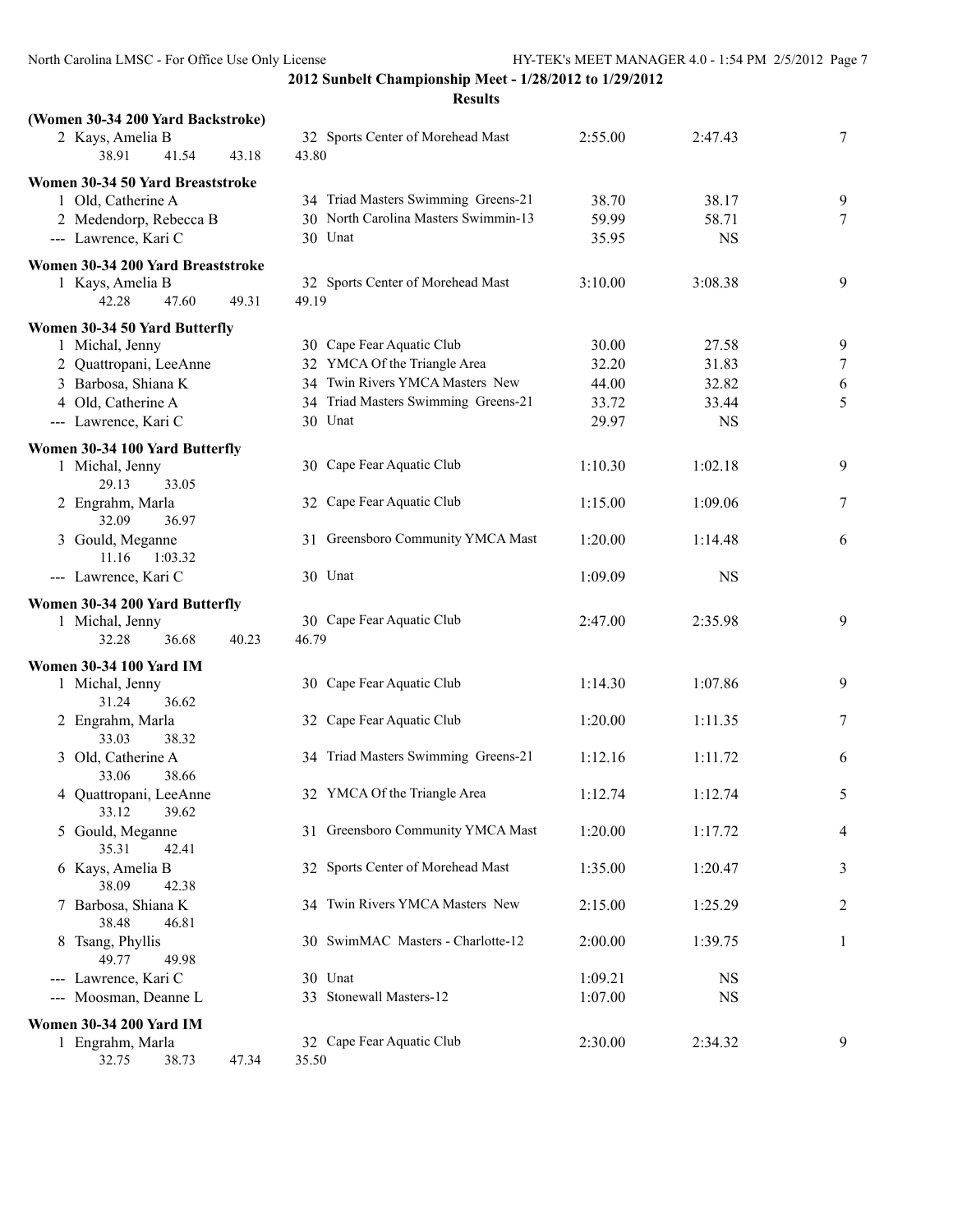| (Women 30-34 200 Yard IM)                         |                |                                   |       |          |           |                  |
|---------------------------------------------------|----------------|-----------------------------------|-------|----------|-----------|------------------|
| 2 Kays, Amelia B                                  |                | 32 Sports Center of Morehead Mast |       | 3:00.00  | 2:52.97   | 7                |
| 39.47<br>43.03                                    | 50.11<br>40.36 |                                   |       |          |           |                  |
| 3 Tsang, Phyllis                                  |                | 30 SwimMAC Masters - Charlotte-12 |       | 3:33.50  | 3:26.01   | 6                |
| 45.84<br>54.64                                    | 59.68<br>45.85 |                                   |       |          |           |                  |
| <b>Women 30-34 400 Yard IM</b>                    |                |                                   |       |          |           |                  |
| 1 Moosman, Deanne L                               |                | 33 Stonewall Masters-12           |       | 5:07.00  | 5:13.86   | 9                |
| 32.99<br>38.30                                    | 39.91<br>39.18 | 45.44<br>45.34                    | 36.68 | 36.02    |           |                  |
| 2 Kays, Amelia B                                  |                | 32 Sports Center of Morehead Mast |       | 5:45.00  | 6:12.33   | 7                |
| 40.31<br>49.22                                    | 45.49<br>45.13 | 53.08<br>54.41                    | 42.60 | 42.09    |           |                  |
|                                                   |                |                                   |       |          |           |                  |
| Women 35-39 50 Yard Freestyle<br>1 Braun, Erika L |                | 39 Raleigh Area Masters-26        |       | 23.49    | 23.53     | 9                |
| 2 Lindauer, Kerry                                 |                | 37 SwimMAC Masters - Charlotte-12 |       | 25.40    | 25.16     | $\boldsymbol{7}$ |
| 3 Mc Leod- Crady, Jennifer                        |                | 36 Mission Viejo Masters-33       |       | 30.89    | 29.66     |                  |
|                                                   |                | 37 Cape Fear Aquatic Club         |       | 41.00    | 38.12     | 6<br>5           |
| 4 Bronisas, Krista A                              |                |                                   |       |          |           |                  |
| 5 C., Siana                                       | 35 Unat        |                                   |       | 52.00    | 42.83     | 4                |
| --- Mahyari Amniyeh, Afsaneh                      | 39 Unat        |                                   |       | 50.33    | <b>NS</b> |                  |
| Women 35-39 100 Yard Freestyle                    |                |                                   |       |          |           |                  |
| 1 Braun, Erika L<br>24.53<br>27.05                |                | 39 Raleigh Area Masters-26        |       | 51.30    | 51.58     | 9                |
| 2 Lindauer, Kerry<br>26.05<br>29.66               |                | 37 SwimMAC Masters - Charlotte-12 |       | 56.50    | 55.71     | 7                |
| 3 Bronisas, Krista A                              |                | 37 Cape Fear Aquatic Club         |       | 1:30.00  | 1:20.85   | 6                |
| 37.17<br>43.68                                    |                |                                   |       |          |           |                  |
| 4 C., Siana                                       | 35 Unat        |                                   |       | 2:20.00  | 1:53.34   | 5                |
| 48.88<br>1:04.46                                  |                |                                   |       |          |           |                  |
| Women 35-39 200 Yard Freestyle                    |                |                                   |       |          |           |                  |
| 1 Uhl, Alicia K                                   |                | 35 Cape Fear Aquatic Club         |       | 2:07.14  | 2:01.64   | 9                |
| 28.35<br>31.46                                    | 31.07<br>30.76 |                                   |       |          |           |                  |
| 2 Mc Leod- Crady, Jennifer                        |                | 36 Mission Viejo Masters-33       |       | 2:26.44  | 2:15.85   | 7                |
| 31.76<br>34.66                                    | 34.74<br>34.69 |                                   |       |          |           |                  |
| 3 C., Siana                                       | 35 Unat        |                                   |       | 4:30.00  | 4:38.45   | 6                |
| 56.45                                             |                | 1:10.76                           |       |          |           |                  |
|                                                   |                |                                   |       |          |           |                  |
| Women 35-39 500 Yard Freestyle<br>1 Uhl, Alicia K |                | 35 Cape Fear Aquatic Club         |       | 5:50.00  | 5:41.13   | 9                |
| 32.11<br>34.63                                    | 35.04<br>35.34 | 34.64<br>35.09                    | 34.39 | 34.76    |           |                  |
| 33.21<br>31.92                                    |                |                                   |       |          |           |                  |
| 2 Packard, Andrea H                               |                | 37 Twin Rivers YMCA Masters New   |       | 5:55.00  | 5:45.97   | 7                |
| 33.06<br>35.63                                    | 35.16<br>34.83 | 34.81<br>34.64                    | 34.48 | 34.63    |           |                  |
| 34.40<br>34.33                                    |                |                                   |       |          |           |                  |
|                                                   |                |                                   |       |          |           |                  |
| Women 35-39 1000 Yard Freestyle                   |                |                                   |       |          |           |                  |
| 1 Packard, Andrea H<br>33.85                      |                | 37 Twin Rivers YMCA Masters New   |       | 11:59.99 | 11:50.19  | 9                |
| 36.90                                             | 36.09<br>36.17 | 35.79<br>35.46                    | 35.61 | 35.36    |           |                  |
| 35.58<br>35.78                                    | 35.18<br>35.40 | 35.32<br>35.49                    | 35.45 | 35.76    |           |                  |
| 35.23<br>35.60<br>2 Mc Leod- Crady, Jennifer      | 35.71<br>34.46 | 36 Mission Viejo Masters-33       |       | 12:15.00 | 11:56.24  | 7                |
| 32.16<br>34.72                                    | 35.26<br>35.89 | 35.95<br>36.13                    | 36.43 | 36.40    |           |                  |
| 36.26<br>36.34                                    | 36.28<br>36.28 | 36.27<br>36.37                    | 36.38 | 36.33    |           |                  |
| 36.12<br>36.13                                    | 35.78<br>34.76 |                                   |       |          |           |                  |
|                                                   |                |                                   |       |          |           |                  |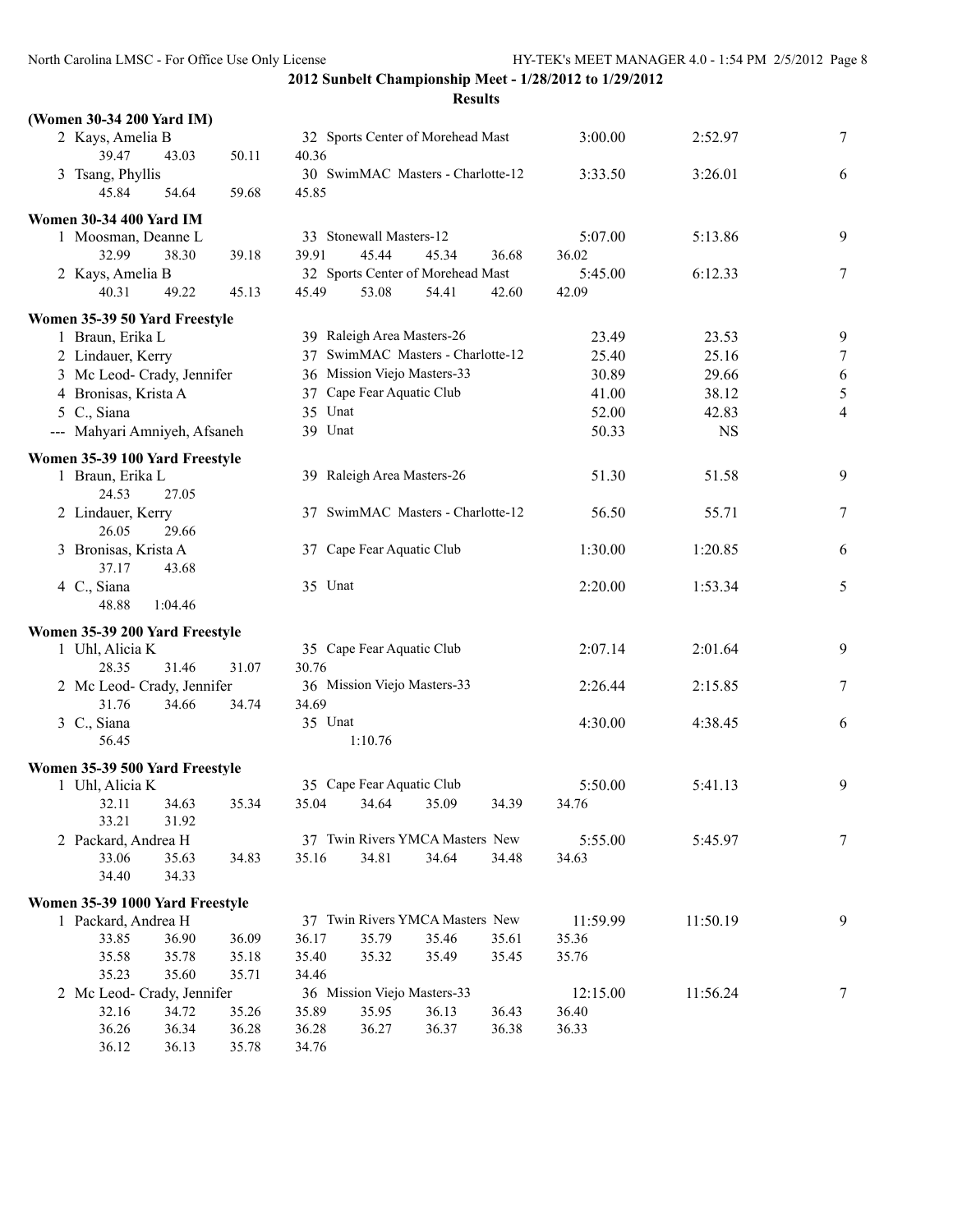**2012 Sunbelt Championship Meet - 1/28/2012 to 1/29/2012 Results**

| Women 35-39 1650 Yard Freestyle                    |       |         |                             |                                   |       |          |       |           |                |
|----------------------------------------------------|-------|---------|-----------------------------|-----------------------------------|-------|----------|-------|-----------|----------------|
| 1 Packard, Andrea H                                |       |         |                             | 37 Twin Rivers YMCA Masters New   |       | 19:59.99 |       | 19:40.08  | 9              |
| 33.63<br>35.97                                     | 36.50 | 36.71   | 36.10                       | 35.98                             | 36.16 | 36.20    |       |           |                |
| 36.23<br>35.66                                     | 35.53 | 35.74   | 35.71                       | 36.11                             | 35.74 | 35.64    |       |           |                |
| 35.76<br>36.13                                     | 35.99 | 35.75   | 36.01                       | 35.30                             | 35.57 | 35.75    |       |           |                |
| 35.57<br>35.61                                     | 35.66 | 35.85   | 35.79                       | 35.70                             | 35.49 | 35.68    | 34.86 |           |                |
| Women 35-39 50 Yard Backstroke                     |       |         |                             |                                   |       |          |       |           |                |
| 1 Braun, Erika L                                   |       |         | 39 Raleigh Area Masters-26  |                                   |       |          | 28.10 | 27.52     | 9              |
| 2 Uhl, Alicia K                                    |       |         | 35 Cape Fear Aquatic Club   |                                   |       |          | 34.04 | 31.11     | $\overline{7}$ |
| 3 Mc Leod- Crady, Jennifer                         |       |         | 36 Mission Viejo Masters-33 |                                   |       |          | 40.02 | 37.42     | $\sqrt{6}$     |
| 4 Bronisas, Krista A                               |       |         | 37 Cape Fear Aquatic Club   |                                   |       |          | 45.00 | 46.38     | 5              |
| 5 C., Siana                                        |       | 35 Unat |                             |                                   |       | 1:35.00  |       | 1:03.42   | $\overline{4}$ |
| Women 35-39 100 Yard Backstroke                    |       |         |                             |                                   |       |          |       |           |                |
| 1 Uhl, Alicia K                                    |       |         | 35 Cape Fear Aquatic Club   |                                   |       | 1:14.40  |       | 1:08.34   | 9              |
| 33.39<br>34.95                                     |       |         |                             |                                   |       |          |       |           |                |
|                                                    |       |         |                             |                                   |       |          |       |           |                |
| Women 35-39 200 Yard Backstroke<br>1 Uhl, Alicia K |       |         | 35 Cape Fear Aquatic Club   |                                   |       | 2:56.12  |       | 2:26.09   | 9              |
| 35.54<br>36.98                                     | 37.66 | 35.91   |                             |                                   |       |          |       |           |                |
| 2 Packard, Andrea H                                |       |         |                             | 37 Twin Rivers YMCA Masters New   |       | 2:45.00  |       | 2:41.49   | 7              |
| 40.55<br>41.86                                     | 40.26 | 38.82   |                             |                                   |       |          |       |           |                |
| 3 Mc Leod- Crady, Jennifer                         |       |         | 36 Mission Viejo Masters-33 |                                   |       | 3:10.00  |       | 2:45.90   | 6              |
| 40.20<br>42.43                                     | 41.92 | 41.35   |                             |                                   |       |          |       |           |                |
|                                                    |       |         |                             |                                   |       |          |       |           |                |
| Women 35-39 50 Yard Breaststroke                   |       |         |                             |                                   |       |          |       |           |                |
| 1 Braun, Erika L                                   |       |         | 39 Raleigh Area Masters-26  |                                   |       |          | 30.73 | 30.70     | 9              |
| 2 Lindauer, Kerry                                  |       |         |                             | 37 SwimMAC Masters - Charlotte-12 |       |          | 33.80 | 33.22     | $\tau$         |
| $-$ C., Siana                                      |       | 35 Unat |                             |                                   |       | 1:50.00  |       | DQ        |                |
| --- Mahyari Amniyeh, Afsaneh                       |       | 39 Unat |                             |                                   |       |          | 51.27 | <b>NS</b> |                |
| --- Packard, Andrea H                              |       |         |                             | 37 Twin Rivers YMCA Masters New   |       |          | 34.00 | <b>NS</b> |                |
| --- Bronisas, Krista A                             |       |         | 37 Cape Fear Aquatic Club   |                                   |       |          | 55.00 | <b>NS</b> |                |
| Women 35-39 100 Yard Breaststroke                  |       |         |                             |                                   |       |          |       |           |                |
| 1 Uhl, Alicia K                                    |       |         | 35 Cape Fear Aquatic Club   |                                   |       | 1:22.85  |       | 1:12.49   | 9              |
| 35.25<br>37.24                                     |       |         |                             |                                   |       |          |       |           |                |
| 2 Packard, Andrea H                                |       |         |                             | 37 Twin Rivers YMCA Masters New   |       | 1:15.00  |       | 1:13.47   | 7              |
| 35.61<br>37.86                                     |       |         |                             |                                   |       |          |       |           |                |
| Women 35-39 200 Yard Breaststroke                  |       |         |                             |                                   |       |          |       |           |                |
| 1 Packard, Andrea H                                |       |         |                             | 37 Twin Rivers YMCA Masters New   |       | 2:45.00  |       | 2:35.55   | 9              |
| 36.20<br>40.04                                     | 39.67 | 39.64   |                             |                                   |       |          |       |           |                |
| 2 Uhl, Alicia K                                    |       |         | 35 Cape Fear Aquatic Club   |                                   |       | 2:56.12  |       | 2:37.02   | $\tau$         |
| 37.99<br>40.33                                     | 39.88 | 38.82   |                             |                                   |       |          |       |           |                |
| Women 35-39 50 Yard Butterfly                      |       |         |                             |                                   |       |          |       |           |                |
| 1 Braun, Erika L                                   |       |         | 39 Raleigh Area Masters-26  |                                   |       |          | 25.82 | 25.88     | 9              |
| 2 Lindauer, Kerry                                  |       |         |                             | 37 SwimMAC Masters - Charlotte-12 |       |          | 28.40 | 28.31     | $\tau$         |
|                                                    |       |         |                             |                                   |       |          |       |           |                |
| Women 35-39 200 Yard Butterfly                     |       |         |                             |                                   |       |          |       |           |                |
| 1 Uhl, Alicia K                                    |       |         | 35 Cape Fear Aquatic Club   |                                   |       | 2:39.17  |       | 2:25.55   | 9              |
| 32.02<br>36.69                                     | 39.17 | 37.67   |                             |                                   |       |          |       |           |                |
| <b>Women 35-39 100 Yard IM</b>                     |       |         |                             |                                   |       |          |       |           |                |
| 1 Braun, Erika L                                   |       |         | 39 Raleigh Area Masters-26  |                                   |       |          | 58.13 | 59.13     | 9              |
| 26.57<br>32.56                                     |       |         |                             |                                   |       |          |       |           |                |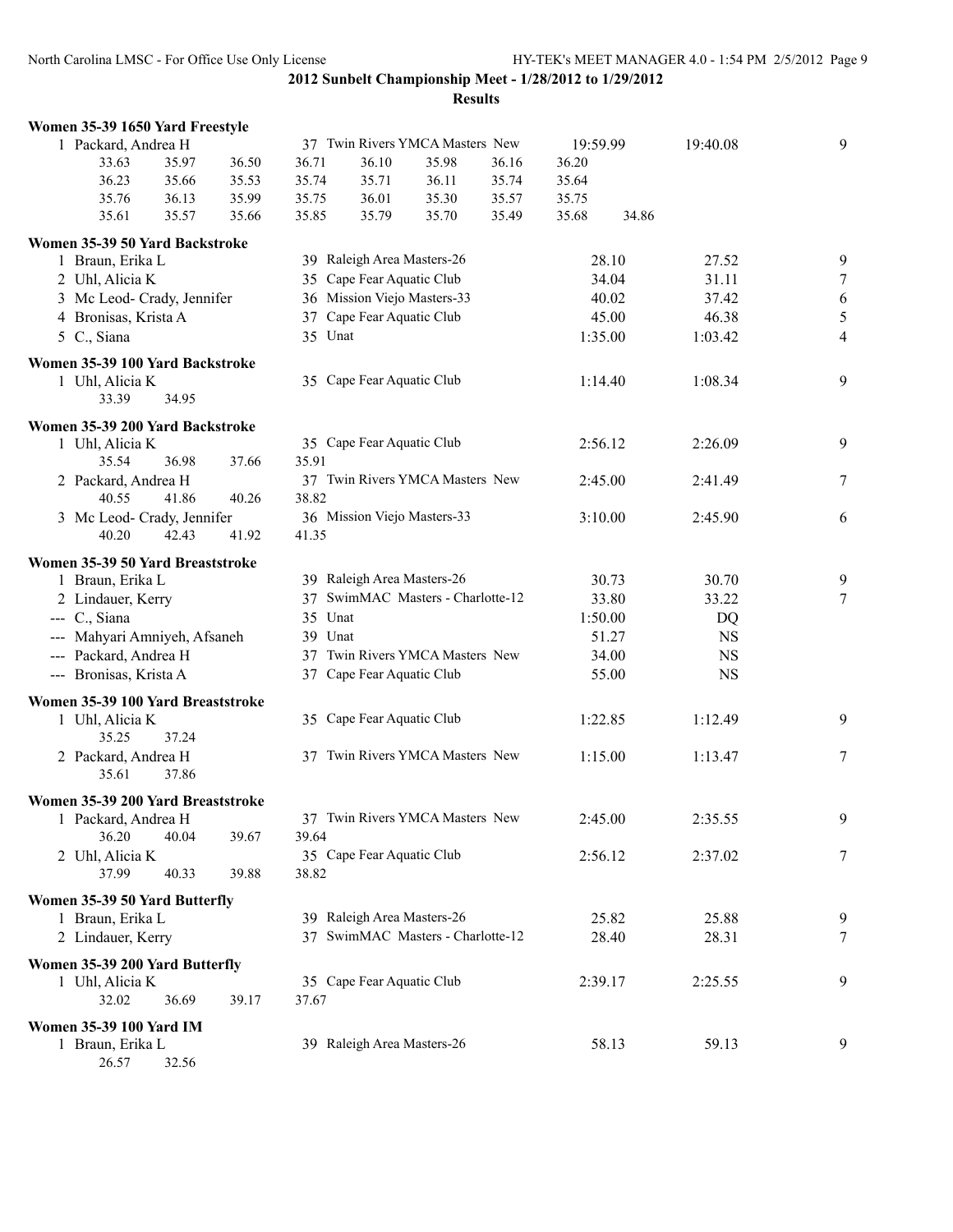| (Women 35-39 100 Yard IM)                                                                                                                                                                                                                                                                                                                                                                                                                                                                        |         |       |                                      |         |           |                          |
|--------------------------------------------------------------------------------------------------------------------------------------------------------------------------------------------------------------------------------------------------------------------------------------------------------------------------------------------------------------------------------------------------------------------------------------------------------------------------------------------------|---------|-------|--------------------------------------|---------|-----------|--------------------------|
| 2 Lindauer, Kerry<br>29.25<br>35.51                                                                                                                                                                                                                                                                                                                                                                                                                                                              |         |       | 37 SwimMAC Masters - Charlotte-12    | 1:05.50 | 1:04.76   | 7                        |
| Women 40-44 50 Yard Freestyle                                                                                                                                                                                                                                                                                                                                                                                                                                                                    |         |       |                                      |         |           |                          |
| 1 Maycock, Cary W                                                                                                                                                                                                                                                                                                                                                                                                                                                                                |         |       | 43 Greensboro Swimming Associatio    | 28.92   | 28.19     | 9                        |
| 2 Bodin, Sarah                                                                                                                                                                                                                                                                                                                                                                                                                                                                                   |         |       | 42 Fireball Masters Swimming         | 29.88   | 29.46     | 7                        |
| 3 Holden, Maureen H                                                                                                                                                                                                                                                                                                                                                                                                                                                                              |         |       | 42 SwimMAC Masters - Charlotte-12    | 30.00   | 30.03     | 6                        |
| 4 Casey, Nancy W                                                                                                                                                                                                                                                                                                                                                                                                                                                                                 |         | 44    | Asheville Masters Swimming-15        | 30.48   | 30.42     | 5                        |
| 5 Waldrop, Justine                                                                                                                                                                                                                                                                                                                                                                                                                                                                               |         | 41    | Team Greenville Masters-55           | 42.00   | 30.90     | $\overline{\mathcal{A}}$ |
| 6 Dempsey, Michelle                                                                                                                                                                                                                                                                                                                                                                                                                                                                              |         |       | 42 SwimMAC Masters - Charlotte-12    | 30.37   | 31.44     | $\overline{\mathbf{3}}$  |
| 7 Atkinson, Caroline C                                                                                                                                                                                                                                                                                                                                                                                                                                                                           |         |       | 41 North Carolina Masters Swimmin-13 | 32.35   | 31.49     | $\overline{\mathbf{c}}$  |
| 8 Kryssing, Danielle                                                                                                                                                                                                                                                                                                                                                                                                                                                                             |         |       | 43 North Mecklenburg Aquatics Mas    | 38.01   | 32.19     | 1                        |
| 9 Stahl, Susan M                                                                                                                                                                                                                                                                                                                                                                                                                                                                                 |         |       | 44 Greensboro Swimming Associatio    | 35.00   | 32.44     |                          |
| 10 Marshall, Sue D                                                                                                                                                                                                                                                                                                                                                                                                                                                                               |         |       | 43 SwimMAC Masters - Charlotte-12    | 34.00   | 33.83     |                          |
| 11 Bookout, Lorin                                                                                                                                                                                                                                                                                                                                                                                                                                                                                |         |       | 44 Charlotte SwimMasters-33          | 36.00   | 36.40     |                          |
| Covington, Sonya L<br>$\frac{1}{2} \left( \frac{1}{2} \right) \left( \frac{1}{2} \right) \left( \frac{1}{2} \right) \left( \frac{1}{2} \right) \left( \frac{1}{2} \right) \left( \frac{1}{2} \right) \left( \frac{1}{2} \right) \left( \frac{1}{2} \right) \left( \frac{1}{2} \right) \left( \frac{1}{2} \right) \left( \frac{1}{2} \right) \left( \frac{1}{2} \right) \left( \frac{1}{2} \right) \left( \frac{1}{2} \right) \left( \frac{1}{2} \right) \left( \frac{1}{2} \right) \left( \frac$ |         |       | 42 Greensboro Swimming Associatio    | 32.49   | DQ        |                          |
|                                                                                                                                                                                                                                                                                                                                                                                                                                                                                                  |         |       |                                      |         |           |                          |
| Women 40-44 100 Yard Freestyle<br>1 Maycock, Cary W                                                                                                                                                                                                                                                                                                                                                                                                                                              |         |       | 43 Greensboro Swimming Associatio    | 1:04.04 | 1:02.53   | 9                        |
| 30.24<br>32.29                                                                                                                                                                                                                                                                                                                                                                                                                                                                                   |         |       |                                      |         |           |                          |
| 2 Bodin, Sarah                                                                                                                                                                                                                                                                                                                                                                                                                                                                                   |         |       | 42 Fireball Masters Swimming         | 1:07.04 | 1:06.53   | $\overline{7}$           |
| 32.01<br>34.52                                                                                                                                                                                                                                                                                                                                                                                                                                                                                   |         |       |                                      |         |           |                          |
| 3 Casey, Nancy W                                                                                                                                                                                                                                                                                                                                                                                                                                                                                 |         |       | 44 Asheville Masters Swimming-15     | 1:09.42 | 1:08.00   | 6                        |
| 31.86<br>36.14                                                                                                                                                                                                                                                                                                                                                                                                                                                                                   |         |       |                                      |         |           |                          |
| 4 Waldrop, Justine                                                                                                                                                                                                                                                                                                                                                                                                                                                                               |         |       | 41 Team Greenville Masters-55        | 1:22.00 | 1:08.26   | 5                        |
| 32.25<br>36.01                                                                                                                                                                                                                                                                                                                                                                                                                                                                                   |         |       |                                      |         |           |                          |
| 5 Stahl, Susan M                                                                                                                                                                                                                                                                                                                                                                                                                                                                                 |         |       | 44 Greensboro Swimming Associatio    | 1:15.00 | 1:11.83   | $\overline{4}$           |
| 34.54<br>37.29                                                                                                                                                                                                                                                                                                                                                                                                                                                                                   |         |       |                                      |         |           |                          |
| 6 Covington, Sonya L                                                                                                                                                                                                                                                                                                                                                                                                                                                                             |         |       | 42 Greensboro Swimming Associatio    | 1:13.06 | 1:13.00   | 3                        |
| 34.78<br>38.22                                                                                                                                                                                                                                                                                                                                                                                                                                                                                   |         |       |                                      |         |           |                          |
| 7 Marshall, Sue D                                                                                                                                                                                                                                                                                                                                                                                                                                                                                |         |       | 43 SwimMAC Masters - Charlotte-12    | 1:20.00 | 1:16.75   | $\overline{c}$           |
| 35.87<br>40.88                                                                                                                                                                                                                                                                                                                                                                                                                                                                                   |         |       |                                      |         |           |                          |
| 8 Henry, Angela                                                                                                                                                                                                                                                                                                                                                                                                                                                                                  |         |       | 42 High Point Swim Club              | 1:28.53 | 1:24.94   | $\mathbf{1}$             |
| 44.80<br>40.14                                                                                                                                                                                                                                                                                                                                                                                                                                                                                   |         |       |                                      |         |           |                          |
| --- Dempsey, Michelle                                                                                                                                                                                                                                                                                                                                                                                                                                                                            |         |       | 42 SwimMAC Masters - Charlotte-12    | 1:09.86 | <b>NS</b> |                          |
| Women 40-44 200 Yard Freestyle                                                                                                                                                                                                                                                                                                                                                                                                                                                                   |         |       |                                      |         |           |                          |
| 1 Maycock, Cary W                                                                                                                                                                                                                                                                                                                                                                                                                                                                                |         |       | 43 Greensboro Swimming Associatio    | 2:27.56 | 2:18.44   | 9                        |
| 34.93<br>31.03                                                                                                                                                                                                                                                                                                                                                                                                                                                                                   | 36.71   | 35.77 |                                      |         |           |                          |
| 2 Dempsey, Michelle                                                                                                                                                                                                                                                                                                                                                                                                                                                                              |         |       | 42 SwimMAC Masters - Charlotte-12    | 2:31.65 | 2:31.94   | $\overline{7}$           |
| 34.43<br>38.65                                                                                                                                                                                                                                                                                                                                                                                                                                                                                   | 39.65   | 39.21 |                                      |         |           |                          |
| 3 Wooten, Sharon                                                                                                                                                                                                                                                                                                                                                                                                                                                                                 |         |       | 42 Fireball Masters Swimming         | 2:37.77 | 2:32.04   | 6                        |
| 35.33<br>39.03                                                                                                                                                                                                                                                                                                                                                                                                                                                                                   | 39.43   | 38.25 |                                      |         |           |                          |
| 4 Waldrop, Justine                                                                                                                                                                                                                                                                                                                                                                                                                                                                               |         |       | 41 Team Greenville Masters-55        | 2:58.00 | 2:33.68   | 5                        |
| 32.49<br>37.63                                                                                                                                                                                                                                                                                                                                                                                                                                                                                   | 41.51   | 42.05 |                                      |         |           |                          |
| 5 Bookout, Lorin                                                                                                                                                                                                                                                                                                                                                                                                                                                                                 |         |       | 44 Charlotte SwimMasters-33          | 2:55.00 | 3:17.29   | $\overline{4}$           |
| 41.41<br>49.92                                                                                                                                                                                                                                                                                                                                                                                                                                                                                   | 53.56   | 52.40 |                                      |         |           |                          |
| --- Covington, Sonya L                                                                                                                                                                                                                                                                                                                                                                                                                                                                           |         |       | 42 Greensboro Swimming Associatio    | 2:44.94 | DQ        |                          |
| 34.85<br>39.99                                                                                                                                                                                                                                                                                                                                                                                                                                                                                   | 1:27.67 | 17.71 |                                      |         |           |                          |
| Casey, Nancy W<br>$\sim$ $\sim$ $\sim$                                                                                                                                                                                                                                                                                                                                                                                                                                                           |         |       | 44 Asheville Masters Swimming-15     | 2:39.56 | DQ        |                          |
| 36.55<br>39.32                                                                                                                                                                                                                                                                                                                                                                                                                                                                                   | 41.59   | 40.51 |                                      |         |           |                          |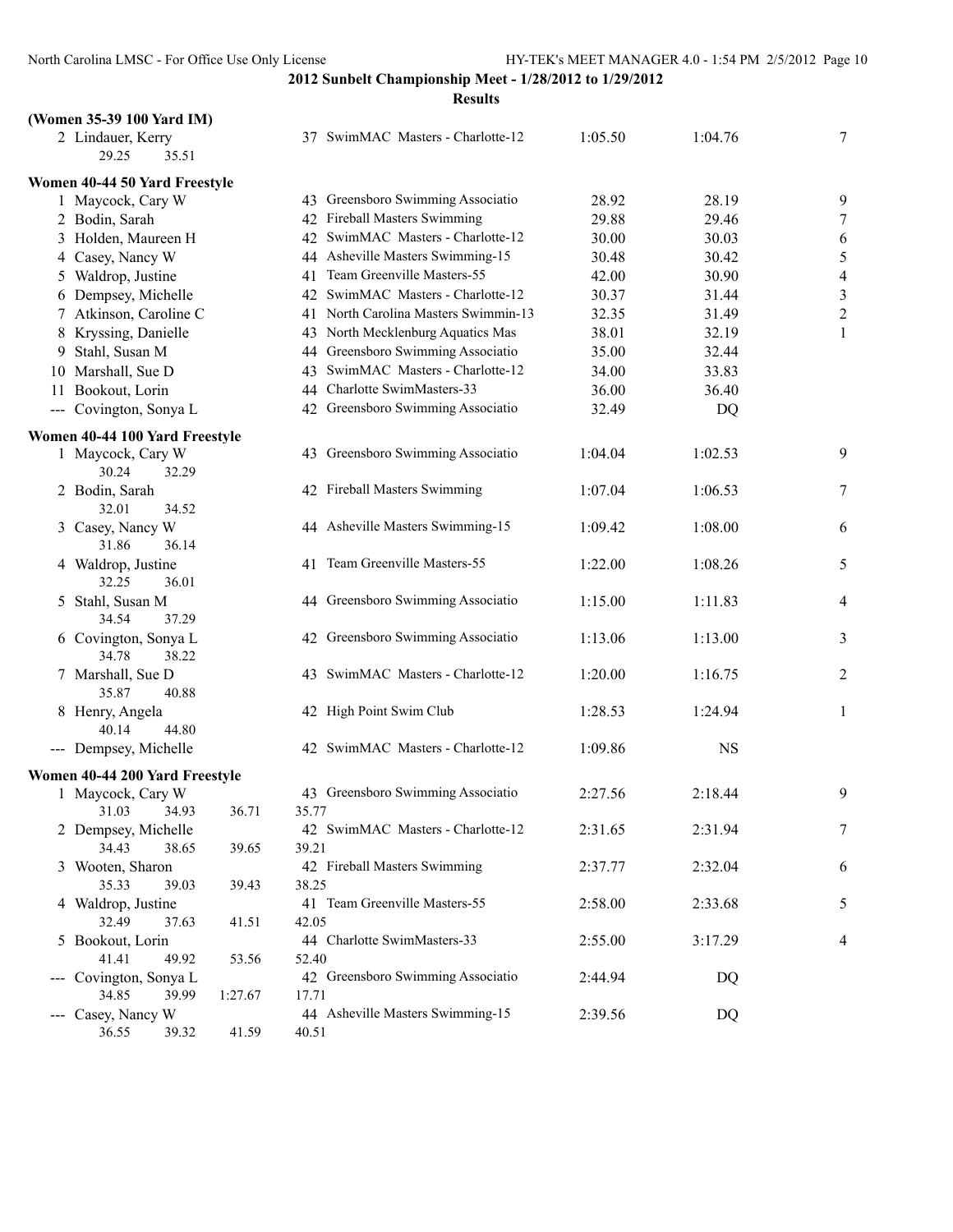|   | Women 40-44 500 Yard Freestyle          |       |         |                                      |       |       |          |           |                  |
|---|-----------------------------------------|-------|---------|--------------------------------------|-------|-------|----------|-----------|------------------|
|   | 1 Maycock, Cary W                       |       |         | 43 Greensboro Swimming Associatio    |       |       | 6:26.55  | 6:24.73   | 9                |
|   | 33.22<br>36.41<br>40.06<br>39.09        | 38.22 | 39.01   | 39.32                                | 39.49 | 39.94 | 39.97    |           |                  |
|   | 2 Wooten, Sharon                        |       |         | 42 Fireball Masters Swimming         |       |       | 6:52.00  | 6:51.42   | $\tau$           |
|   | 36.35<br>40.16<br>42.58<br>40.95        | 41.00 | 41.17   | 41.48                                | 41.97 | 42.04 | 43.72    |           |                  |
|   | 3 Dempsey, Michelle                     |       |         | 42 SwimMAC Masters - Charlotte-12    |       |       | 7:12.14  | 6:54.62   | 6                |
|   | 37.67<br>41.10<br>41.64<br>39.92        | 42.25 | 42.55   | 42.52                                | 42.68 | 42.28 | 42.01    |           |                  |
|   | 4 Waldrop, Justine                      |       |         | 41 Team Greenville Masters-55        |       |       | 7:45.00  | 6:59.02   | 5                |
|   | 36.75<br>40.47<br>43.21<br>41.31        | 41.85 | 43.16   | 42.94                                | 43.29 | 43.17 | 42.87    |           |                  |
|   | 5 Wall, Janet E                         |       |         | 43 SwimMAC Masters - Charlotte-12    |       |       | 7:21.00  | 7:19.83   | $\overline{4}$   |
|   | 36.90<br>41.54<br>44.49<br>42.09        | 44.73 | 45.41   | 46.28                                | 46.40 | 46.79 | 45.20    |           |                  |
|   | 6 Covington, Sonya L                    |       |         | 42 Greensboro Swimming Associatio    |       |       | 7:30.00  | 7:31.93   | 3                |
|   | 1:28.34<br>40.00<br>33.15               | 48.10 | 1:35.13 | 46.85                                | 46.72 | 45.85 | 40.94    |           |                  |
|   | 7 Kury, Lori S                          |       |         | 44 North Carolina Masters Swimmin-13 |       |       | 9:30.00  | 8:06.42   | $\overline{2}$   |
|   | 47.61<br>44.70<br>44.68<br>49.08        | 49.87 | 50.36   | 50.18                                | 49.92 | 49.95 | 50.07    |           |                  |
|   | Women 40-44 1000 Yard Freestyle         |       |         |                                      |       |       |          |           |                  |
|   | 1 Wooten, Sharon                        |       |         | 42 Fireball Masters Swimming         |       |       | 13:52.00 | 14:10.77  | 9                |
|   | Women 40-44 50 Yard Backstroke          |       |         |                                      |       |       |          |           |                  |
|   | 1 Maycock, Cary W                       |       |         | 43 Greensboro Swimming Associatio    |       |       | 38.00    | 36.01     | 9                |
|   | 2 Dempsey, Michelle                     |       |         | 42 SwimMAC Masters - Charlotte-12    |       |       | 35.45    | 36.17     | $\tau$           |
|   | 3 Waldrop, Justine                      |       |         | 41 Team Greenville Masters-55        |       |       | 50.00    | 38.44     | $\boldsymbol{6}$ |
|   | 4 Kryssing, Danielle                    |       |         | 43 North Mecklenburg Aquatics Mas    |       |       | 45.36    | 38.92     | $\frac{5}{4}$    |
|   | 5 Casey, Nancy W                        |       |         | 44 Asheville Masters Swimming-15     |       |       | 41.19    | 40.22     |                  |
|   | 6 Marshall, Sue D                       |       |         | 43 SwimMAC Masters - Charlotte-12    |       |       | 40.00    | 40.79     | $\sqrt{3}$       |
|   | 7 Covington, Sonya L                    |       |         | 42 Greensboro Swimming Associatio    |       |       | 37.00    | 40.85     | $\sqrt{2}$       |
|   | Women 40-44 100 Yard Backstroke         |       |         |                                      |       |       |          |           |                  |
|   | 1 Waldrop, Justine<br>39.75<br>44.02    |       |         | 41 Team Greenville Masters-55        |       |       | 1:48.00  | 1:23.77   | 9                |
|   | --- Dempsey, Michelle<br>40.98<br>40.60 |       |         | 42 SwimMAC Masters - Charlotte-12    |       |       | 1:18.42  | DQ        |                  |
|   | Women 40-44 200 Yard Backstroke         |       |         |                                      |       |       |          |           |                  |
|   | 1 Wooten, Sharon<br>42.40<br>44.52      | 44.77 | 43.94   | 42 Fireball Masters Swimming         |       |       | 3:00.00  | 2:55.63   | 9                |
|   | 2 Waldrop, Justine<br>40.75<br>45.32    | 48.69 | 47.56   | 41 Team Greenville Masters-55        |       |       | 3:45.00  | 3:02.32   | 7                |
|   | 3 Dempsey, Michelle                     |       |         | 42 SwimMAC Masters - Charlotte-12    |       |       | 3:15.00  | 3:05.59   | 6                |
|   | 43.02<br>48.56                          | 47.25 | 46.76   |                                      |       |       |          |           |                  |
|   | Women 40-44 50 Yard Breaststroke        |       |         |                                      |       |       |          |           |                  |
|   | 1 Maycock, Cary W                       |       |         | 43 Greensboro Swimming Associatio    |       |       | 40.54    | 39.28     | 9                |
|   | 2 Stahl, Susan M                        |       |         | 44 Greensboro Swimming Associatio    |       |       | 45.00    | 42.81     | 7                |
| 3 | Kury, Lori S                            |       |         | 44 North Carolina Masters Swimmin-13 |       |       | 55.00    | 45.54     | 6                |
|   | 4 Marshall, Sue D                       |       | 43      | SwimMAC Masters - Charlotte-12       |       |       | 45.00    | 46.54     | 5                |
|   | --- Atkinson, Caroline C                |       | 41      | North Carolina Masters Swimmin-13    |       |       | 45.38    | DQ        |                  |
|   | --- Casey, Nancy W                      |       |         | 44 Asheville Masters Swimming-15     |       |       | 43.00    | <b>NS</b> |                  |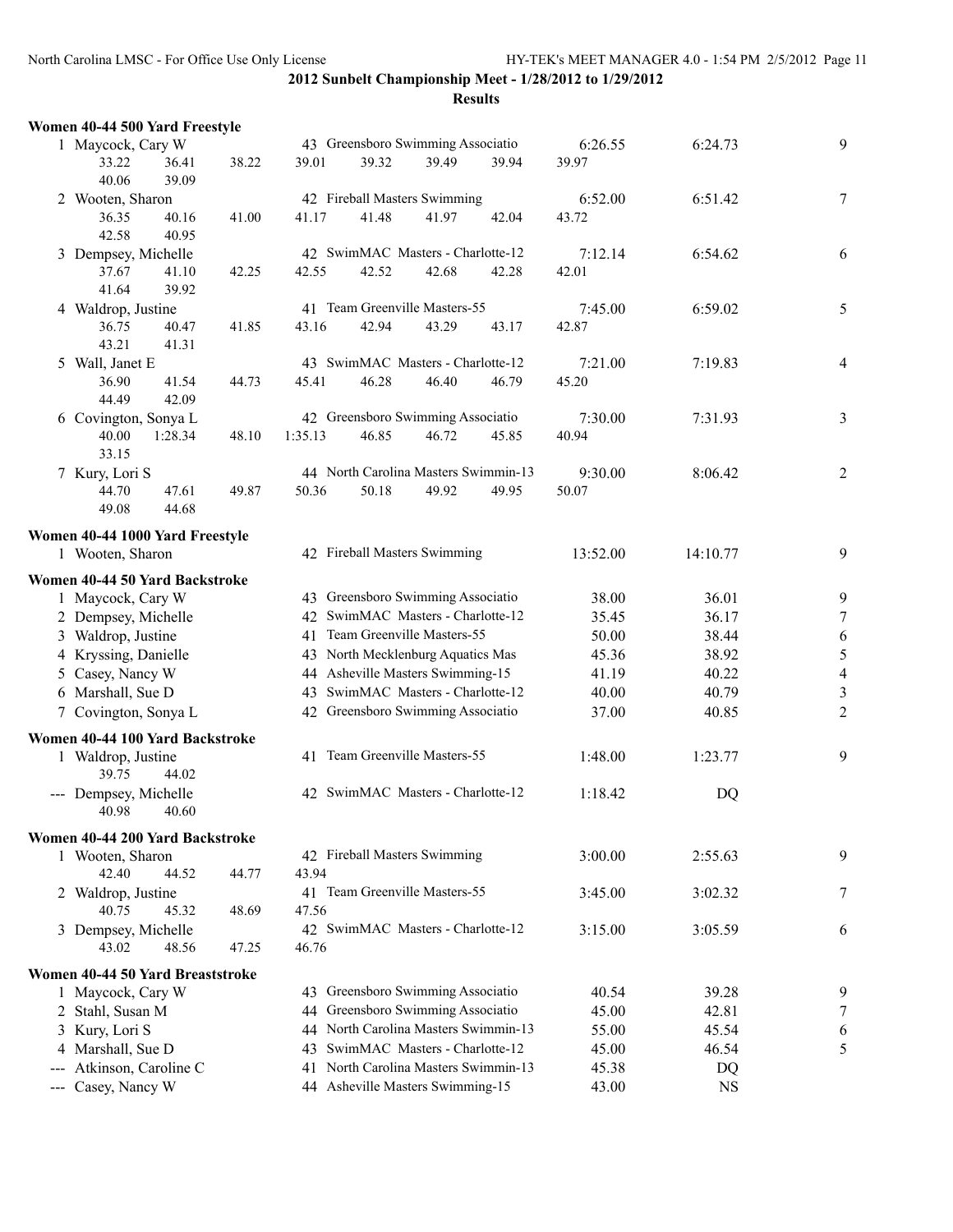**Results**

| Women 40-44 100 Yard Breaststroke                          |       |       |                                      |         |                |                |
|------------------------------------------------------------|-------|-------|--------------------------------------|---------|----------------|----------------|
| 1 Holden, Maureen H<br>37.97<br>42.72                      |       |       | 42 SwimMAC Masters - Charlotte-12    | 1:18.00 | 1:20.69        | 9              |
| 2 Kryssing, Danielle<br>42.00<br>45.99                     |       |       | 43 North Mecklenburg Aquatics Mas    | 1:40.50 | 1:27.99        | 7              |
| 3 Stahl, Susan M<br>42.43<br>49.63                         |       |       | 44 Greensboro Swimming Associatio    | 1:40.00 | 1:32.06        | 6              |
| 4 Bookout, Lorin<br>58.51<br>50.30                         |       |       | 44 Charlotte SwimMasters-33          | 1:52.00 | 1:48.81        | 5              |
| Women 40-44 200 Yard Breaststroke                          |       |       |                                      |         |                |                |
| 1 Kam, Lynn C<br>42.43<br>48.05                            | 47.36 | 45.76 | 44 SwimMAC Masters - Charlotte-12    | 3:06.00 | 3:03.60        | 9              |
| 2 Maycock, Cary W<br>43.68<br>48.55                        | 48.62 | 47.04 | 43 Greensboro Swimming Associatio    | 3:10.00 | 3:07.89        | 7              |
|                                                            |       |       |                                      |         |                |                |
| Women 40-44 50 Yard Butterfly<br>1 Bodin, Sarah            |       |       | 42 Fireball Masters Swimming         | 31.50   | 30.89          | 9              |
| 2 Atkinson, Caroline C                                     |       |       | 41 North Carolina Masters Swimmin-13 | 34.19   | 36.37          | $\tau$         |
| 3 Marshall, Sue D                                          |       |       | 43 SwimMAC Masters - Charlotte-12    | 36.00   | 36.94          | 6              |
| 4 Wall, Janet E                                            |       |       | 43 SwimMAC Masters - Charlotte-12    | 38.95   | 38.14          | $\sqrt{5}$     |
| 5 Covington, Sonya L                                       |       |       | 42 Greensboro Swimming Associatio    | 38.00   | 41.87          | $\overline{4}$ |
|                                                            |       |       | 42 High Point Swim Club              | 42.71   |                |                |
| 6 Henry, Angela                                            |       |       | 43 SwimMAC Masters - Charlotte-12    |         | 44.49<br>45.93 | $\mathfrak{Z}$ |
| 7 McGrory, Elizabeth F                                     |       |       |                                      | 1:00.00 |                | $\overline{2}$ |
| Women 40-44 100 Yard Butterfly                             |       |       |                                      |         |                |                |
| 1 Atkinson, Caroline C<br>37.85<br>48.54                   |       |       | 41 North Carolina Masters Swimmin-13 | 1:21.26 | 1:26.39        | 9              |
|                                                            |       |       |                                      |         |                |                |
|                                                            |       |       |                                      |         |                |                |
| Women 40-44 200 Yard Butterfly<br>1 Kam, Lynn C            |       |       | 44 SwimMAC Masters - Charlotte-12    | 2:55.00 | 2:51.63        | 9              |
| 38.30<br>43.75                                             | 45.42 | 44.16 |                                      |         |                |                |
|                                                            |       |       |                                      |         |                |                |
| <b>Women 40-44 100 Yard IM</b>                             |       |       |                                      |         |                |                |
| 1 Bodin, Sarah                                             |       |       | 42 Fireball Masters Swimming         | 1:15.47 | 1:14.17        | 9              |
| 33.48<br>40.69<br>2 Holden, Maureen H                      |       |       | 42 SwimMAC Masters - Charlotte-12    | 1:16.00 | 1:14.91        | 7              |
| 35.46<br>39.45<br>3 Maycock, Cary W                        |       |       | 43 Greensboro Swimming Associatio    | 1:20.00 | 1:15.01        | 6              |
| 36.93<br>38.08<br>4 Kryssing, Danielle                     |       |       | 43 North Mecklenburg Aquatics Mas    | 1:25.01 | 1:21.00        | 5              |
| 39.31<br>41.69<br>5 Atkinson, Caroline C<br>37.83<br>44.02 |       |       | 41 North Carolina Masters Swimmin-13 | 1:22.41 | 1:21.85        | 4              |
| 6 Waldrop, Justine<br>38.35<br>45.48                       |       |       | 41 Team Greenville Masters-55        | 1:45.00 | 1:23.83        | 3              |
| Stahl, Susan M<br>7<br>40.92<br>44.64                      |       |       | 44 Greensboro Swimming Associatio    | 1:25.00 | 1:25.56        | 2              |
| 8 Marshall, Sue D<br>40.40<br>49.06                        |       |       | 43 SwimMAC Masters - Charlotte-12    | 1:25.00 | 1:29.46        | 1              |
| 9 Covington, Sonya L<br>41.94<br>49.48                     |       |       | 42 Greensboro Swimming Associatio    | 1:30.00 | 1:31.42        |                |
|                                                            |       |       |                                      |         |                |                |
| <b>Women 40-44 200 Yard IM</b><br>1 Bodin, Sarah           |       |       | 42 Fireball Masters Swimming         | 2:44.72 | 2:43.97        | 9              |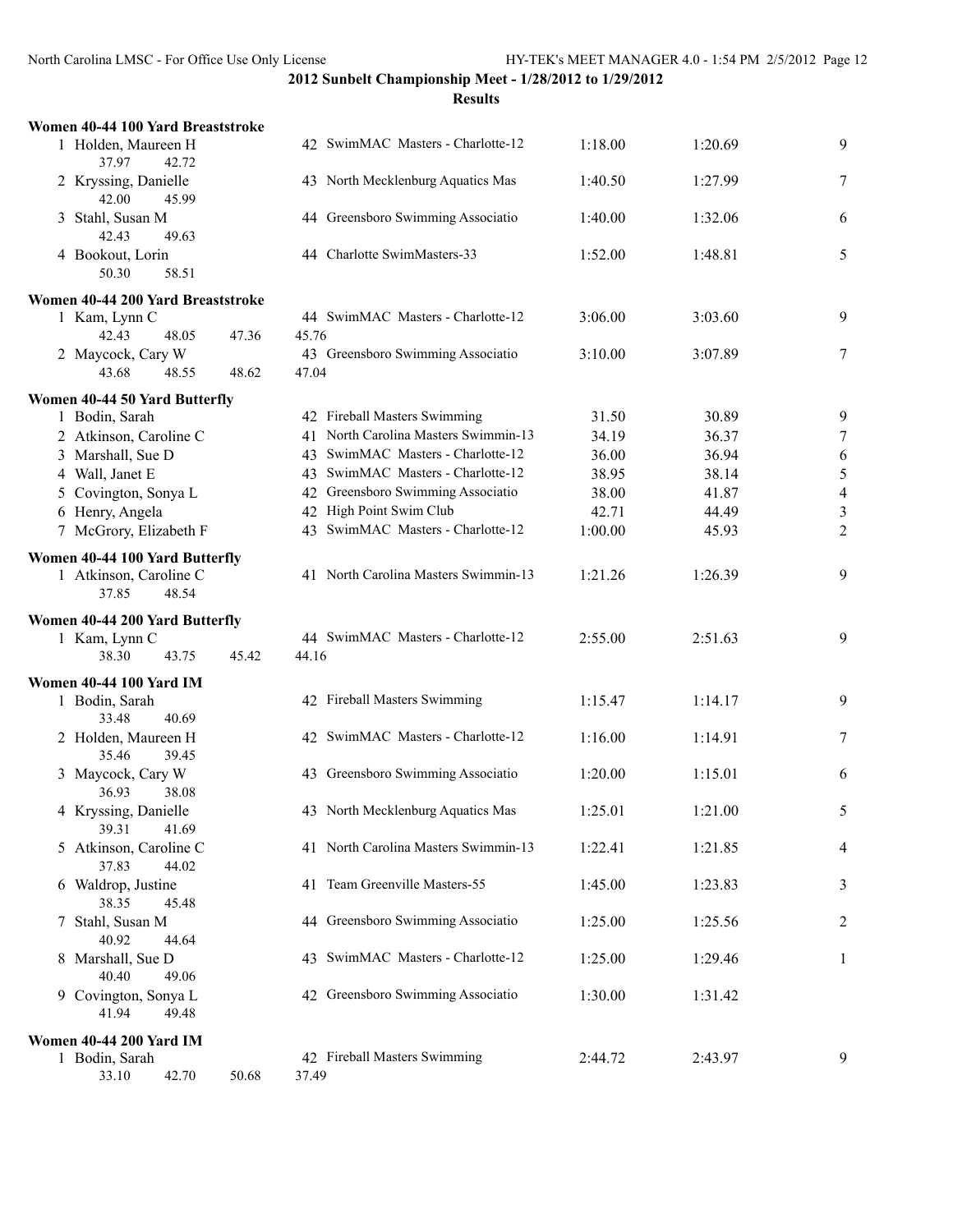| (Women 40-44 200 Yard IM)                    |       |                                                              |                   |         |                |
|----------------------------------------------|-------|--------------------------------------------------------------|-------------------|---------|----------------|
| 2 Wooten, Sharon<br>41.07<br>46.04<br>53.56  | 40.30 | 42 Fireball Masters Swimming                                 | 3:00.00           | 3:00.97 | 7              |
| 3 Wall, Janet E<br>39.17<br>50.18<br>55.57   | 41.59 | 43 SwimMAC Masters - Charlotte-12                            | 4:00.00           | 3:06.51 | 6              |
| <b>Women 40-44 400 Yard IM</b>               |       |                                                              |                   |         |                |
| 1 Henry, Angela<br>44.14<br>52.81<br>1:00.30 | 59.88 | 42 High Point Swim Club<br>1:01.19<br>1:02.25<br>55.54       | 10:00.00<br>48.94 | 7:25.05 | 9              |
| --- Kam, Lynn C<br>39.88<br>45.17<br>46.00   | 43.46 | 44 SwimMAC Masters - Charlotte-12<br>49.04<br>47.59<br>41.12 | 5:59.00<br>38.68  | DQ      |                |
| Women 45-49 50 Yard Freestyle                |       |                                                              |                   |         |                |
| 1 Burns, Molly J                             |       | 46 Greensboro Swimming Associatio                            | <b>NT</b>         | 29.62   |                |
| Women 45-49 50 Yard Freestyle                |       |                                                              |                   |         |                |
| 1 Wolff, Celia                               |       | 45 Fort Bragg Masters                                        | 27.38             | 27.65   | 9              |
| 2 Dore, Mary G                               | 48    | SwimMAC Masters - Charlotte-12                               | 29.00             | 28.19   | 7              |
| 3 Kellinger, Jenny M                         | 49    | Virginia Masters Swim Team-12                                | 28.10             | 28.36   | 6              |
| 4 Countryman, Marianne                       | 47    | Georgia Masters-45                                           | 29.00             | 28.51   | 5              |
| 5 Thompson, Janice                           | 47    | Columbia Masters-55                                          | 30.08             | 29.49   | $\overline{4}$ |
| 6 Winters, Julie                             | 49.   | Bowker Aquatic Club-38                                       | 29.67             | 29.54   | 3              |
| 7 Burns, Molly J                             | 46    | Greensboro Swimming Associatio                               | 30.65             | 29.88   | $\sqrt{2}$     |
| 8 Gillman, Regina M                          | 46    | Southern Iredell Lake Norman A-22                            | 28.66             | 30.39   | 1              |
| 9 Quillen, Diane E                           | 48    | Greensboro Swimming Associatio                               | 30.72             | 30.61   |                |
| 10 Nauss, Ellan S                            |       | 49 Greater Knoxville Masters-15                              | 36.00             | 34.06   |                |
| 11 Glaeser, Colette M                        |       | 48 SwimMAC Masters - Charlotte-12                            | 42.02             | 41.30   |                |
| 12 Tomlin, Elizabeth S                       |       | 46 Greensboro Community YMCA Mast                            | 43.33             | 44.40   |                |
| Women 45-49 100 Yard Freestyle               |       |                                                              |                   |         |                |
| 1 Wolff, Celia<br>31.77<br>29.26             |       | 45 Fort Bragg Masters                                        | 1:00.38           | 1:01.03 | 9              |
| 2 Dore, Mary G<br>29.58<br>31.48             |       | 48 SwimMAC Masters - Charlotte-12                            | 1:01.00           | 1:01.06 | 7              |
| 3 Countryman, Marianne<br>30.43<br>32.13     |       | 47 Georgia Masters-45                                        | 1:02.54           | 1:02.56 | 6              |
| 4 Harrill, Kiran C<br>30.28<br>33.83         |       | 45 YMCA Seahorse Swim Team - Hick                            | 1:04.84           | 1:04.11 | 5              |
| 5 Kellinger, Jenny M<br>30.30<br>34.03       |       | 49 Virginia Masters Swim Team-12                             | 1:03.74           | 1:04.33 | 4              |
| 6 Loydpierson, Sandy J<br>31.65<br>33.52     |       | 47 Charlotte SwimMasters-33                                  | 1:04.00           | 1:05.17 | 3              |
| *7 Thompson, Janice<br>31.71<br>34.71        |       | 47 Columbia Masters-55                                       | 1:11.30           | 1:06.42 | 1.50           |
| *7 Winters, Julie<br>32.52<br>33.90          |       | 49 Bowker Aquatic Club-38                                    | 1:05.38           | 1:06.42 | 1.50           |
| 9 Gillman, Regina M<br>31.36<br>35.23        | 46    | Southern Iredell Lake Norman A-22                            | 1:02.46           | 1:06.59 |                |
| 10 Burns, Molly J<br>33.17<br>33.60          |       | 46 Greensboro Swimming Associatio                            | 1:09.15           | 1:06.77 |                |
| 11 Quillen, Diane E<br>32.61<br>34.95        | 48.   | Greensboro Swimming Associatio                               | 1:08.92           | 1:07.56 |                |
| 12 Bopp, Sara<br>37.16<br>40.26              | 47    | Greenville Splash YMCA Masters-55                            | 1:19.00           | 1:17.42 |                |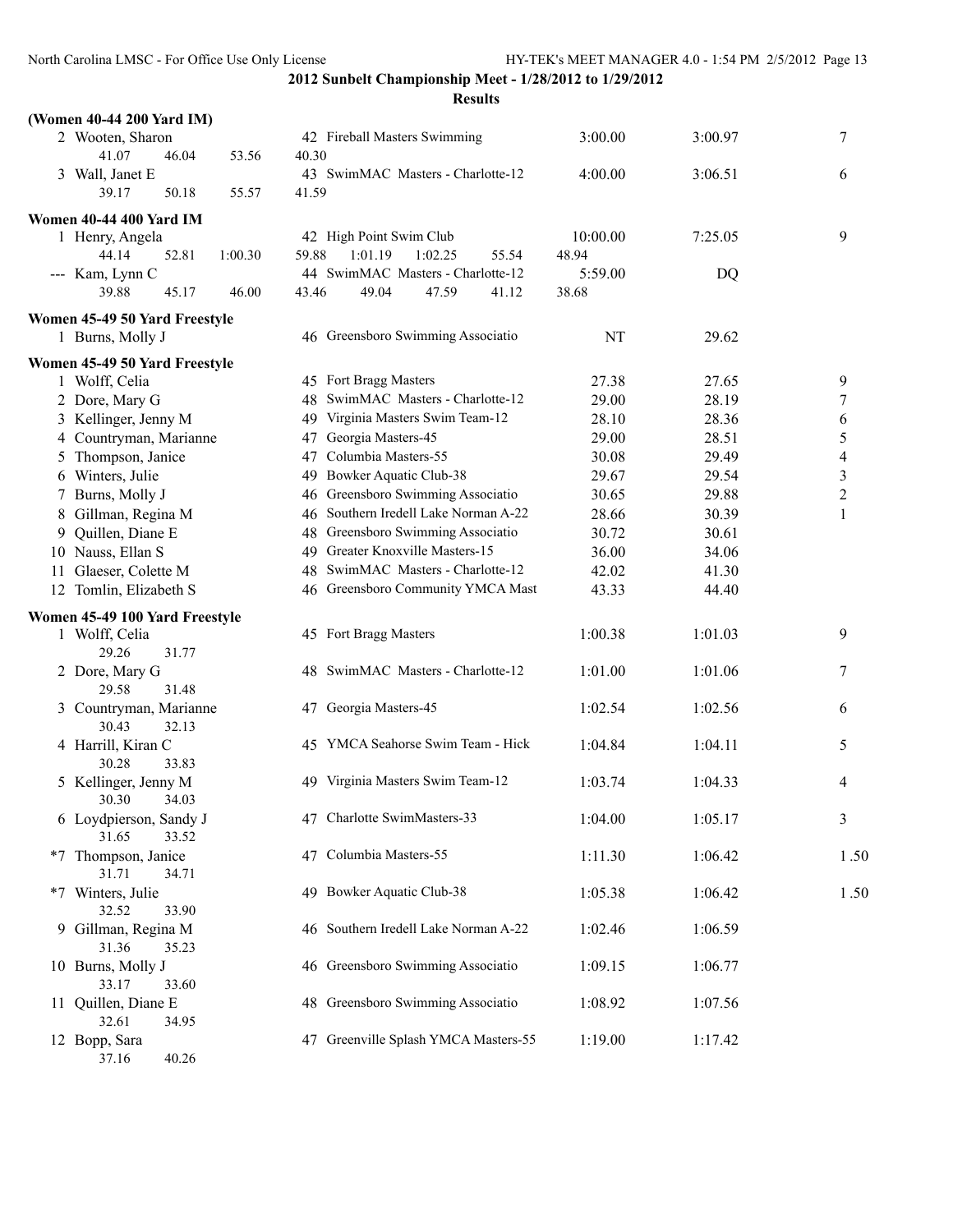| (Women 45-49 100 Yard Freestyle)      |       |         |                            |                                               |       |                  |           |                |
|---------------------------------------|-------|---------|----------------------------|-----------------------------------------------|-------|------------------|-----------|----------------|
| 13 Beaver, Andrea<br>38.05<br>40.63   |       |         |                            | 45 Greenville Splash YMCA Masters-55          |       | 1:23.00          | 1:18.68   |                |
| 14 Weber, Becky<br>41.77<br>45.06     |       |         |                            | 49 Team Greenville Masters-55                 |       | 1:27.79          | 1:26.83   |                |
| --- Nauss, Ellan S                    |       |         |                            | 49 Greater Knoxville Masters-15               |       | 1:14.00          | <b>NS</b> |                |
| --- Nowak, Elizabeth A                |       |         | 48 Duke Aquatics           |                                               |       | 58.90            | <b>NS</b> |                |
| Women 45-49 200 Yard Freestyle        |       |         |                            |                                               |       |                  |           |                |
| 1 Dore, Mary G                        |       |         |                            | 48 SwimMAC Masters - Charlotte-12             |       | 2:14.00          | 2:13.44   | 9              |
| 30.72<br>33.68                        | 34.72 | 34.32   |                            |                                               |       |                  |           |                |
| 2 Burns, Molly J                      |       |         |                            | 46 Greensboro Swimming Associatio             |       | 2:28.00          | 2:28.22   | 7              |
| 33.72<br>38.28                        | 38.51 | 37.71   |                            |                                               |       |                  |           |                |
| 3 Beaver, Andrea                      |       |         |                            | 45 Greenville Splash YMCA Masters-55          |       | 3:01.35          | 3:05.89   | 6              |
| 41.87<br>48.38                        | 48.79 | 46.85   |                            |                                               |       |                  |           |                |
| 4 Nauss, Ellan S                      |       |         |                            | 49 Greater Knoxville Masters-15               |       | 2:30.00          | 3:20.48   | 5              |
| 40.25<br>46.07                        | 53.88 | 1:00.28 |                            | 47 Charlotte SwimMasters-33                   |       |                  | <b>NS</b> |                |
| --- Loydpierson, Sandy J              |       |         |                            |                                               |       | 2:22.00          |           |                |
| Women 45-49 500 Yard Freestyle        |       |         |                            |                                               |       |                  |           |                |
| 1 Countryman, Marianne                |       |         | 47 Georgia Masters-45      |                                               |       | 6:06.11          | 5:56.94   | 9              |
| 31.72<br>34.74<br>36.46<br>35.02      | 35.68 | 36.46   | 36.75                      | 36.72                                         | 36.78 | 36.61            |           |                |
| 2 Dore, Mary G                        |       |         |                            | 48 SwimMAC Masters - Charlotte-12             |       | 6:05.00          | 5:59.66   | $\tau$         |
| 32.90<br>36.39                        | 36.67 | 36.95   | 36.53                      | 36.62                                         | 36.42 | 35.89            |           |                |
| 34.74<br>36.55                        |       |         |                            |                                               |       |                  |           |                |
| 3 Loydpierson, Sandy J                |       |         |                            | 47 Charlotte SwimMasters-33                   |       | 6:10.00          | 6:04.45   | 6              |
| 33.40<br>35.27                        | 36.56 | 37.19   | 37.08                      | 37.19                                         | 37.14 | 37.26            |           |                |
| 37.01<br>36.35                        |       |         |                            |                                               |       |                  |           |                |
| 4 Harrill, Kiran C                    |       |         |                            | 45 YMCA Seahorse Swim Team - Hick             |       | 6:30.00          | 6:23.12   | 5              |
| 19.45<br>50.61                        | 37.93 | 38.35   | 39.03                      | 39.14                                         | 39.55 | 39.95            |           |                |
| 40.08<br>39.03                        |       |         |                            | 46 Southern Iredell Lake Norman A-22          |       |                  |           |                |
| 5 Gillman, Regina M<br>35.28<br>37.73 | 38.49 | 39.17   | 39.16                      | 39.71                                         | 40.43 | 6:19.38<br>39.67 | 6:29.24   | 4              |
| 40.28<br>39.32                        |       |         |                            |                                               |       |                  |           |                |
| 6 Burns, Molly J                      |       |         |                            | 46 Greensboro Swimming Associatio             |       | 6:51.91          | 6:45.27   | 3              |
| 38.14<br>40.38                        | 41.63 | 41.15   | 41.31                      | 40.92                                         | 41.55 | 41.01            |           |                |
| 41.24<br>37.94                        |       |         |                            |                                               |       |                  |           |                |
| 7 Scott, Leslie                       |       |         |                            | 47 Greenville Splash YMCA Masters-55          |       | 6:50.00          | 6:51.25   | $\overline{c}$ |
| 41.34<br>36.56                        | 42.41 |         |                            | 42.29 42.04 42.53 41.92                       |       | 41.49            |           |                |
| 41.14<br>39.53                        |       |         |                            |                                               |       |                  |           |                |
| 8 Quillen, Diane E                    |       |         |                            | 48 Greensboro Swimming Associatio             |       | 6:40.93          | 7:01.00   | 1              |
| 36.16<br>40.20<br>44.11<br>42.09      | 42.16 | 42.28   | 43.96                      | 43.96                                         | 42.84 | 43.24            |           |                |
| 9 Thompson, Janice                    |       |         | 47 Columbia Masters-55     |                                               |       | 7:46.79          | 7:04.06   |                |
| 37.54<br>43.17                        | 44.49 | 44.01   | 43.88                      | 43.98                                         | 43.79 | 43.11            |           |                |
| 42.62<br>37.47                        |       |         |                            |                                               |       |                  |           |                |
| 10 Cole, Kim W                        |       |         | 48 Asphalt Green Masters-6 |                                               |       | 7:15.00          | 7:06.79   |                |
| 35.87<br>39.75                        | 42.71 | 44.10   | 44.12                      | 44.42                                         | 44.81 | 44.66            |           |                |
| 44.36<br>41.99                        |       |         |                            |                                               |       |                  |           |                |
| 11 Bopp, Sara                         |       |         |                            | 47 Greenville Splash YMCA Masters-55          |       | 7:20.00          | 7:19.43   |                |
| 39.36<br>42.52                        | 43.79 | 44.64   | 45.19                      | 44.98                                         | 45.03 | 45.29            |           |                |
| 44.97<br>43.66                        |       |         |                            |                                               |       |                  |           |                |
| 12 Beaver, Andrea<br>41.98<br>46.21   | 47.87 | 48.21   | 48.28                      | 45 Greenville Splash YMCA Masters-55<br>48.10 | 47.93 | 8:00.09<br>48.38 | 7:49.24   |                |
| 47.15<br>45.13                        |       |         |                            |                                               |       |                  |           |                |
|                                       |       |         |                            |                                               |       |                  |           |                |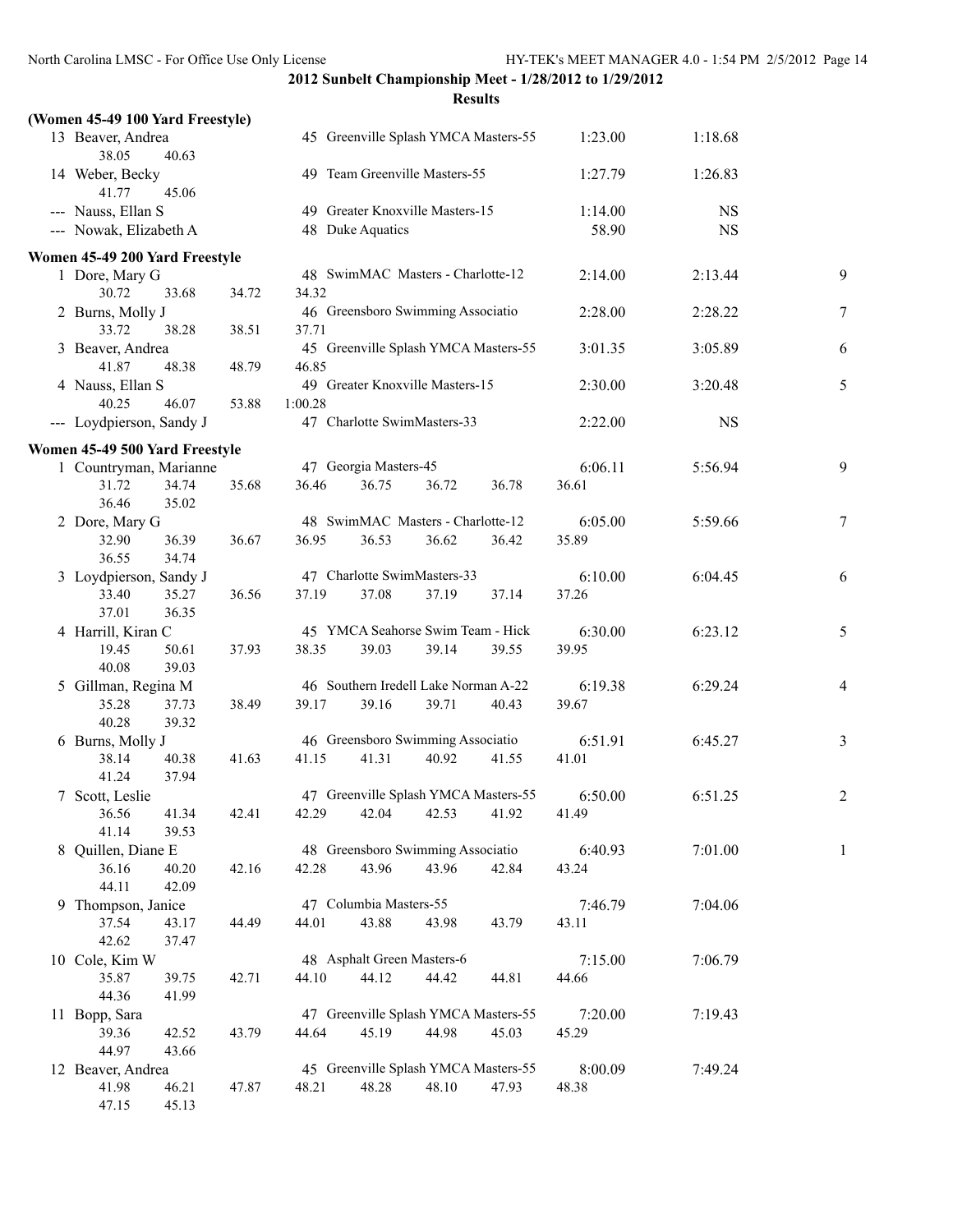|                   | (Women 45-49 500 Yard Freestyle) |                |       |       |                           |                                      |       |          |           |           |                |
|-------------------|----------------------------------|----------------|-------|-------|---------------------------|--------------------------------------|-------|----------|-----------|-----------|----------------|
| 13 Winters, Julie |                                  |                |       |       | 49 Bowker Aquatic Club-38 |                                      |       | 8:21.33  |           | 7:55.26   |                |
|                   | 39.71<br>52.29                   | 44.83<br>45.32 | 50.42 | 46.19 | 55.55                     | 55.72                                | 42.86 | 42.37    |           |           |                |
|                   | 14 Divish, Margaret M            |                |       |       |                           | 47 Stingray Aquatics Masters Mat-33  |       | 8:50.00  |           | 8:41.56   |                |
|                   | 43.80<br>54.50                   | 49.74<br>50.68 | 52.25 | 53.49 | 54.04                     | 53.76                                | 54.56 | 54.74    |           |           |                |
|                   | --- Nauss, Ellan S               |                |       |       |                           | 49 Greater Knoxville Masters-15      |       | 8:00.00  |           | <b>NS</b> |                |
|                   | Women 45-49 500 Yard Freestyle   |                |       |       |                           |                                      |       |          |           |           |                |
|                   | 1 Countryman, Marianne           |                |       |       | 47 Georgia Masters-45     |                                      |       |          | NT        | 5:56.66   |                |
|                   | Women 45-49 1000 Yard Freestyle  |                |       |       |                           |                                      |       |          |           |           |                |
|                   | 1 Countryman, Marianne           |                |       |       | 47 Georgia Masters-45     |                                      |       |          | $\rm{NT}$ | 12:04.44  |                |
|                   | Women 45-49 1000 Yard Freestyle  |                |       |       |                           |                                      |       |          |           |           |                |
|                   | 1 Loydpierson, Sandy J           |                |       |       |                           | 47 Charlotte SwimMasters-33          |       | 36:00.00 |           | 12:22.35  | 9              |
|                   | 33.39                            | 35.42          | 36.35 | 36.74 | 37.01                     | 37.08                                | 37.23 | 37.34    |           |           |                |
|                   | 37.51                            | 37.49          | 37.80 | 37.58 | 37.80                     | 37.76                                | 38.03 | 37.76    |           |           |                |
|                   | 37.81                            | 37.62          | 37.40 | 36.93 | 0.30                      |                                      |       |          |           |           |                |
|                   | 2 Dore, Mary G                   |                |       |       |                           | 48 SwimMAC Masters - Charlotte-12    |       | 12:35.20 |           | 12:46.59  | 7              |
|                   | 33.90                            | 37.78          | 38.50 | 38.90 | 39.26                     | 38.94                                | 38.70 | 38.97    |           |           |                |
|                   | 38.25                            | 39.12          | 38.69 | 38.58 | 38.69                     | 39.13                                | 38.89 | 38.64    |           |           |                |
|                   | 38.15                            | 38.06          | 38.71 | 36.73 |                           |                                      |       |          |           |           |                |
|                   | 3 Scott, Leslie                  |                |       |       |                           | 47 Greenville Splash YMCA Masters-55 |       | 13:30.00 |           | 13:37.95  | 6              |
|                   | 35.87                            | 40.33          | 41.92 | 41.84 | 42.11                     | 41.32                                | 41.48 | 41.03    |           |           |                |
|                   | 41.11                            | 40.87          | 40.95 | 40.98 | 41.01                     | 41.35                                | 41.00 | 41.07    |           |           |                |
|                   | 41.55                            | 41.30          | 41.19 | 39.67 |                           |                                      |       |          |           |           |                |
|                   | 4 Beaver, Andrea                 |                |       |       |                           | 45 Greenville Splash YMCA Masters-55 |       | 16:19.54 |           | 15:40.13  | 5              |
|                   | 42.26                            | 46.18          | 46.42 | 47.22 | 47.71                     | 48.08                                | 47.84 | 48.52    |           |           |                |
|                   | 48.07                            | 47.60          | 48.15 | 47.57 | 47.72                     | 48.01                                | 47.64 | 46.81    |           |           |                |
|                   | 46.82                            | 46.56          | 45.94 | 45.01 |                           |                                      |       |          |           |           |                |
|                   | 5 Weber, Becky                   |                |       |       |                           | 49 Team Greenville Masters-55        |       | 17:17.59 |           | 15:52.24  | 4              |
|                   | 44.57                            | 48.07          | 47.88 | 47.92 | 47.91                     | 47.57                                | 47.87 | 47.86    |           |           |                |
|                   | 47.41                            | 47.58          | 47.75 | 48.44 | 47.74                     | 47.89                                | 47.79 | 48.37    |           |           |                |
|                   | 47.90                            | 48.10          | 47.00 | 46.62 |                           |                                      |       |          |           |           |                |
|                   | 6 Divish, Margaret M             |                |       |       |                           | 47 Stingray Aquatics Masters Mat-33  |       | 18:20.00 |           | 18:14.51  | 3              |
|                   | 46.97                            | 51.68          | 53.64 | 54.94 | 55.58                     | 56.25                                | 55.75 | 55.98    |           |           |                |
|                   | 55.52                            | 56.36          | 55.16 | 55.64 | 55.65                     | 56.11                                | 56.01 | 56.51    |           |           |                |
|                   | 56.23                            | 54.64          | 53.61 | 52.28 |                           |                                      |       |          |           |           |                |
|                   | Women 45-49 1650 Yard Freestyle  |                |       |       |                           |                                      |       |          |           |           |                |
|                   | 1 Countryman, Marianne           |                |       |       | 47 Georgia Masters-45     |                                      |       | 20:44.24 |           | 20:03.11  | 9              |
|                   | 31.77                            | 34.48          | 35.63 | 36.07 | 36.27                     | 36.25                                | 36.44 | 36.55    |           |           |                |
|                   | 36.70                            | 36.50          | 36.65 | 36.89 | 36.84                     | 36.76                                | 36.77 | 36.77    |           |           |                |
|                   | 37.01                            | 36.65          | 36.77 | 36.67 | 36.54                     | 36.81                                | 36.84 | 37.18    |           |           |                |
|                   | 36.67                            | 36.99          | 37.10 | 36.88 | 36.81                     | 37.27                                | 37.02 | 36.72    | 35.84     |           |                |
|                   | Women 45-49 50 Yard Backstroke   |                |       |       |                           |                                      |       |          |           |           |                |
|                   | 1 Wolff, Celia                   |                |       |       | 45 Fort Bragg Masters     |                                      |       |          | 33.11     | 31.71     | 9              |
|                   | 2 Nowak, Elizabeth A             |                |       | 48    | Duke Aquatics             |                                      |       |          | 31.50     | 32.08     | 7              |
|                   | 3 Countryman, Marianne           |                |       | 47    | Georgia Masters-45        |                                      |       |          | 37.39     | 34.70     | 6              |
|                   | 4 Kellinger, Jenny M             |                |       | 49    |                           | Virginia Masters Swim Team-12        |       |          | 34.26     | 35.62     | 5              |
|                   | 5 Thompson, Janice               |                |       | 47    | Columbia Masters-55       |                                      |       |          | 36.40     | 35.84     | 4              |
|                   | 6 Gillman, Regina M              |                |       | 46    |                           | Southern Iredell Lake Norman A-22    |       |          | 35.84     | 36.03     |                |
|                   |                                  |                |       |       |                           |                                      |       |          |           |           | $\mathfrak{Z}$ |
|                   | 7 Burns, Molly J                 |                |       |       |                           | 46 Greensboro Swimming Associatio    |       |          | 37.00     | 36.79     | $\overline{2}$ |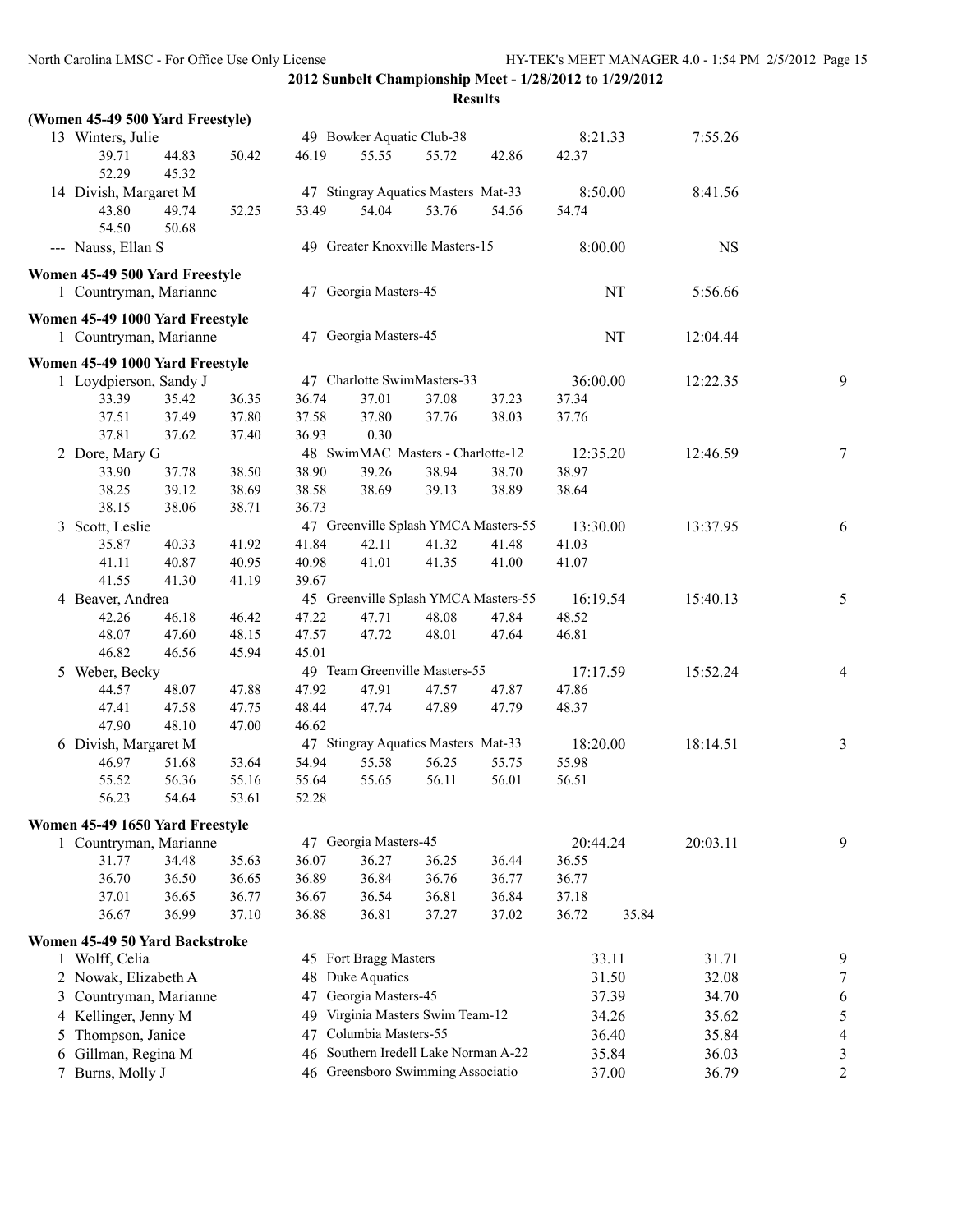| (Women 45-49 50 Yard Backstroke)            |                                               |         |                         |
|---------------------------------------------|-----------------------------------------------|---------|-------------------------|
| 8 Nauss, Ellan S                            | 49 Greater Knoxville Masters-15               | 40.00   | 40.63<br>1              |
| 9 Matheny, Linda J                          | Charleston Family YMCA-12<br>47               | 42.00   | 41.30                   |
| 10 Weber, Becky                             | 49 Team Greenville Masters-55                 | 53.30   | 43.85                   |
| 11 Beaver, Andrea                           | 45 Greenville Splash YMCA Masters-55          | 48.63   | 48.60                   |
| 12 Tomlin, Elizabeth S                      | 46 Greensboro Community YMCA Mast             | 1:02.82 | 57.89                   |
| Women 45-49 100 Yard Backstroke             |                                               |         |                         |
| 1 Nowak, Elizabeth A<br>34.35<br>36.59      | 48 Duke Aquatics                              | 1:08.10 | 1:10.94<br>9            |
| 2 Countryman, Marianne<br>36.30<br>38.36    | 47 Georgia Masters-45                         | 1:18.26 | 1:14.66<br>7            |
| 3 Thompson, Janice<br>37.00<br>39.82        | 47 Columbia Masters-55                        | 1:19.82 | 1:16.82<br>6            |
| *4 Bopp, Sara<br>43.12<br>44.87             | 47 Greenville Splash YMCA Masters-55          | 1:35.00 | 4.50<br>1:27.99         |
| *4 Matheny, Linda J<br>43.80<br>44.19       | 47 Charleston Family YMCA-12                  | 1:20.00 | 4.50<br>1:27.99         |
| 6 Nauss, Ellan S<br>43.40<br>46.80          | 49 Greater Knoxville Masters-15               | 1:30.00 | 3<br>1:30.20            |
| 7 Weber, Becky<br>48.87<br>52.15            | 49 Team Greenville Masters-55                 | 1:52.78 | 2<br>1:41.02            |
| Women 45-49 200 Yard Backstroke             |                                               |         |                         |
| 1 Winters, Julie<br>39.10<br>42.11<br>41.44 | 49 Bowker Aquatic Club-38<br>41.37            | 2:45.50 | 9<br>2:44.02            |
| --- Matheny, Linda J<br>45.43               | 47 Charleston Family YMCA-12                  | 2:20.00 | DQ                      |
| Women 45-49 50 Yard Breaststroke            |                                               |         |                         |
| 1 Nowak, Elizabeth A                        | 48 Duke Aquatics                              | 33.50   | 34.64<br>9              |
| 2 Gillman, Regina M                         | 46 Southern Iredell Lake Norman A-22          | 34.72   | 36.63<br>7              |
| 3 Thompson, Janice                          | 47 Columbia Masters-55                        | 41.13   | 39.36<br>6              |
| 4 Scott, Leslie                             | 47 Greenville Splash YMCA Masters-55          | 42.50   | 39.61<br>5              |
| 5 Wolff, Celia                              | 45 Fort Bragg Masters                         | 40.05   | 40.04<br>4              |
| 6 Kellinger, Jenny M                        | 49 Virginia Masters Swim Team-12              | 41.00   | 41.92<br>3              |
| 7 Glaeser, Colette M                        | 48 SwimMAC Masters - Charlotte-12             | 44.29   | $\overline{c}$<br>44.14 |
| 8 Weber, Becky                              | Team Greenville Masters-55<br>49.             | 58.30   | 1<br>47.73              |
| 9 Beaver, Andrea                            | 45 Greenville Splash YMCA Masters-55          | 51.01   | 50.78                   |
| Women 45-49 100 Yard Breaststroke           |                                               |         |                         |
| 1 Nowak, Elizabeth A<br>35.29<br>39.49      | 48 Duke Aquatics                              | 1:14.90 | 9<br>1:14.78            |
| 2 Lindroos, Pamela M<br>36.99<br>42.19      | 46 Duke Aquatics                              | 1:19.00 | 1:19.18<br>7            |
| 3 Scott, Leslie<br>40.91<br>46.41           | 47 Greenville Splash YMCA Masters-55          | 1:32.40 | 1:27.32<br>6            |
| 4 Glaeser, Colette M<br>44.53<br>47.42      | 48 SwimMAC Masters - Charlotte-12             | 1:38.84 | 5<br>1:31.95            |
| 5 Weber, Becky<br>49.14<br>53.70            | 49 Team Greenville Masters-55                 | 1:53.78 | 4<br>1:42.84            |
| Women 45-49 200 Yard Breaststroke           |                                               |         |                         |
| 1 Scott, Leslie<br>43.60<br>49.00<br>49.79  | 47 Greenville Splash YMCA Masters-55<br>47.89 | 3:10.00 | 9<br>3:10.28            |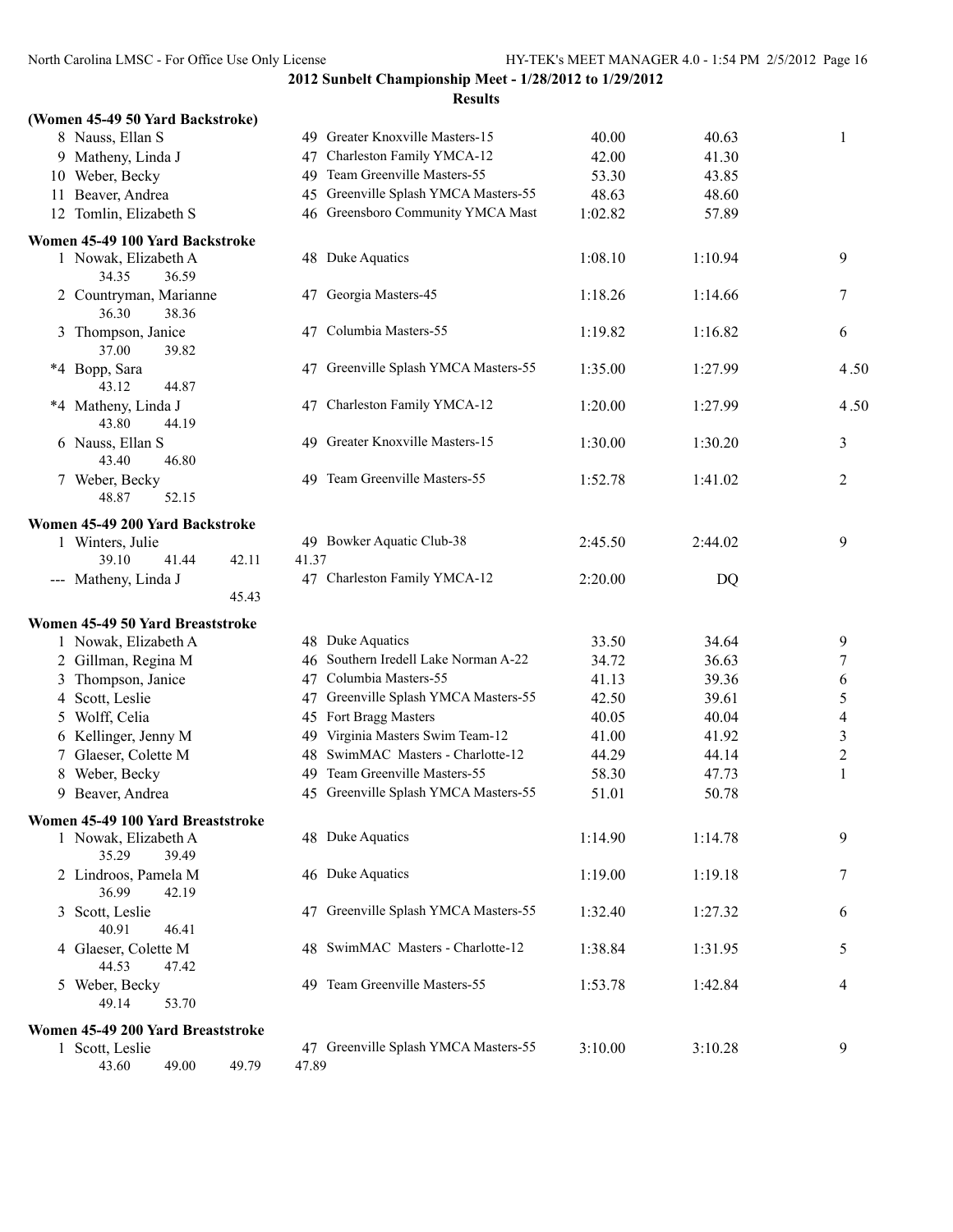| (Women 45-49 200 Yard Breaststroke)                    |                                         |         |           |                |
|--------------------------------------------------------|-----------------------------------------|---------|-----------|----------------|
| 2 Glaeser, Colette M                                   | 48 SwimMAC Masters - Charlotte-12       | 3:19.07 | 3:15.68   | 7              |
| 44.14<br>49.56<br>51.11                                | 50.87                                   |         |           |                |
| --- Lindroos, Pamela M                                 | 46 Duke Aquatics                        | 2:54.00 | <b>NS</b> |                |
| Women 45-49 50 Yard Butterfly                          |                                         |         |           |                |
| 1 Wolff, Celia                                         | 45 Fort Bragg Masters                   | 30.41   | 29.89     | 9              |
| 2 Countryman, Marianne                                 | Georgia Masters-45<br>47                | 32.17   | 31.46     | 7              |
| 3 Thompson, Janice                                     | Columbia Masters-55<br>47               | 35.71   | 32.60     | 6              |
| 4 Winters, Julie                                       | 49 Bowker Aquatic Club-38               | 32.90   | 32.86     | 5              |
| 5 Kellinger, Jenny M                                   | 49 Virginia Masters Swim Team-12        | 33.13   | 33.68     | $\overline{4}$ |
| 6 Scott, Leslie                                        | 47 Greenville Splash YMCA Masters-55    | 35.40   | 34.01     | $\sqrt{3}$     |
| 7 Quillen, Diane E                                     | 48 Greensboro Swimming Associatio       | 34.68   | 34.18     | $\overline{c}$ |
| 8 Burns, Molly J                                       | 46 Greensboro Swimming Associatio       | 38.00   | 34.75     | $\mathbf{1}$   |
| 9 Beaver, Andrea                                       | 45 Greenville Splash YMCA Masters-55    | 39.92   | 40.31     |                |
| 10 Weber, Becky                                        | 49 Team Greenville Masters-55           | 56.40   | 45.89     |                |
| Glaeser, Colette M<br>11                               | 48 SwimMAC Masters - Charlotte-12       | 51.76   | 49.80     |                |
| --- Gillman, Regina M                                  | Southern Iredell Lake Norman A-22<br>46 | 32.46   | <b>NS</b> |                |
| --- Lindroos, Pamela M                                 | 46 Duke Aquatics                        | 30.00   | <b>NS</b> |                |
| Women 45-49 100 Yard Butterfly                         |                                         |         |           |                |
| 1 Countryman, Marianne<br>32.90<br>36.84               | 47 Georgia Masters-45                   | 1:10.28 | 1:09.74   | 9              |
| 2 Lindroos, Pamela M<br>32.14<br>37.92                 | 46 Duke Aquatics                        | 1:08.20 | 1:10.06   | 7              |
| 3 Quillen, Diane E<br>35.81<br>42.73                   | 48 Greensboro Swimming Associatio       | 1:20.63 | 1:18.54   | 6              |
| 4 Matheny, Linda J<br>42.61<br>51.56                   | 47 Charleston Family YMCA-12            | 1:25.00 | 1:34.17   | 5              |
| 5 Beaver, Andrea<br>46.54<br>52.34                     | 45 Greenville Splash YMCA Masters-55    | 2:00.00 | 1:38.88   | 4              |
|                                                        |                                         |         |           |                |
| Women 45-49 200 Yard Butterfly<br>1 Dore, Mary G       | 48 SwimMAC Masters - Charlotte-12       | NT      | 2:44.76   | 9              |
| 36.33<br>41.28<br>43.44                                | 43.71                                   |         |           |                |
| --- Matheny, Linda J                                   | 47 Charleston Family YMCA-12            | 3:00.00 | <b>NS</b> |                |
|                                                        |                                         |         |           |                |
| <b>Women 45-49 100 Yard IM</b>                         |                                         |         |           |                |
| 1 Nowak, Elizabeth A                                   | 48 Duke Aquatics                        | 1:06.10 | 1:08.93   | 9              |
| 37.26<br>31.67<br>2 Wolff, Celia                       | 45 Fort Bragg Masters                   | 1:13.93 | 1:12.79   | 7              |
| 31.76<br>41.03                                         |                                         |         |           |                |
| 3 Countryman, Marianne<br>34.40<br>39.36               | 47 Georgia Masters-45                   | 1:13.95 | 1:13.76   | 6              |
| 4 Gillman, Regina M<br>35.24<br>39.34                  | 46 Southern Iredell Lake Norman A-22    | 1:08.12 | 1:14.58   | 5              |
| 5 Kellinger, Jenny M<br>33.98<br>41.35                 | 49 Virginia Masters Swim Team-12        | 1:13.69 | 1:15.33   | 4              |
| 6 Winters, Julie                                       | 49 Bowker Aquatic Club-38               | 1:15.62 | 1:15.85   | 3              |
| 34.96<br>40.89<br>7 Thompson, Janice                   | 47 Columbia Masters-55                  | 1:18.67 | 1:16.93   | 2              |
| 35.11<br>41.82<br>8 Quillen, Diane E<br>36.99<br>41.68 | 48 Greensboro Swimming Associatio       | 1:20.33 | 1:18.67   | 1              |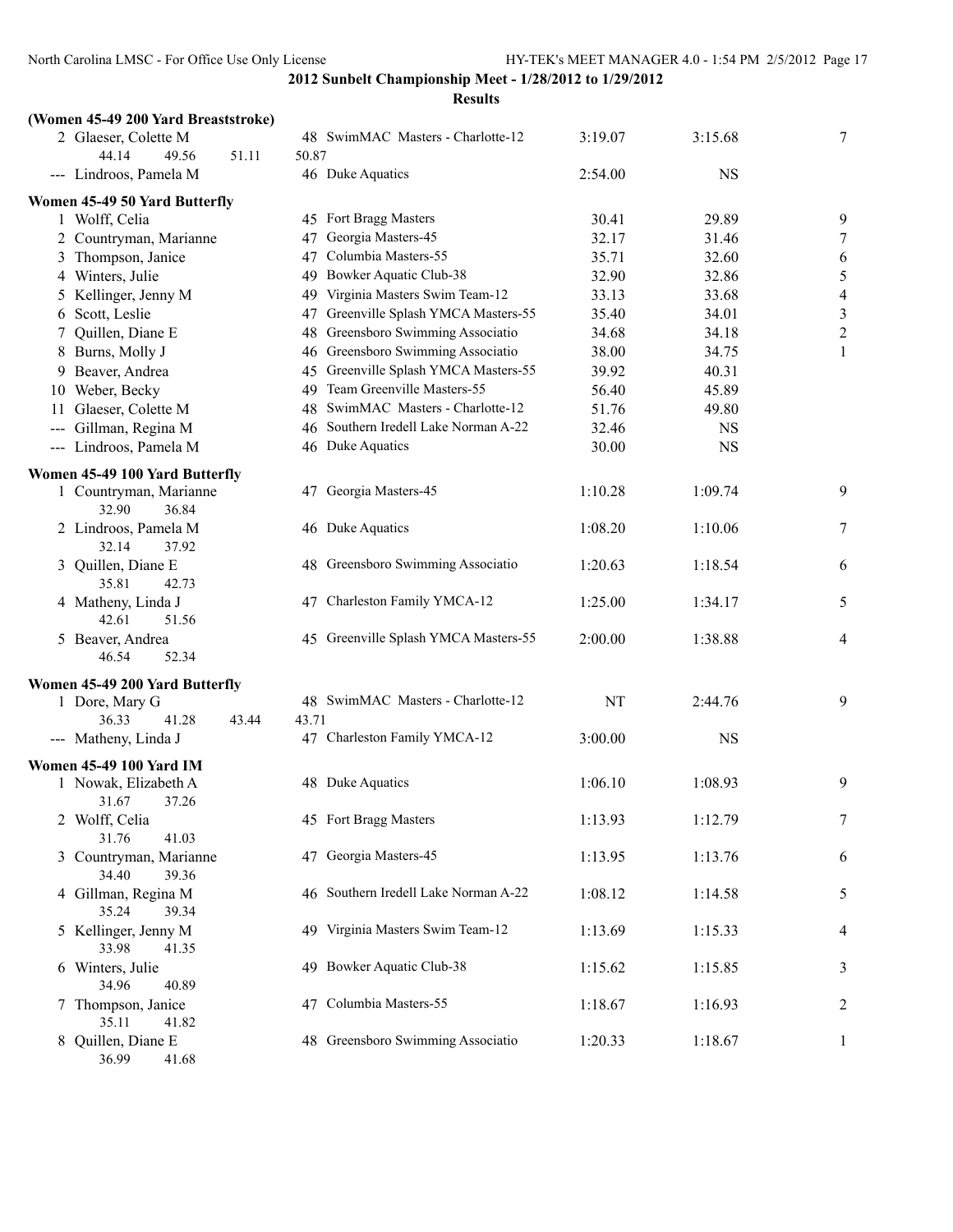|    | (Women 45-49 100 Yard IM)                  |       |                                               |         |           |                          |
|----|--------------------------------------------|-------|-----------------------------------------------|---------|-----------|--------------------------|
|    | 9 Matheny, Linda J<br>41.00<br>47.11       |       | 47 Charleston Family YMCA-12                  | 1:30.00 | 1:28.11   |                          |
|    | 10 Weber, Becky<br>46.73<br>51.56          |       | 49 Team Greenville Masters-55                 | 1:38.60 | 1:38.29   |                          |
|    | 11 Beaver, Andrea<br>47.97<br>50.76        |       | 45 Greenville Splash YMCA Masters-55          | 1:37.59 | 1:38.73   |                          |
|    | 12 Glaeser, Colette M<br>50.52<br>49.88    |       | 48 SwimMAC Masters - Charlotte-12             | 1:44.29 | 1:40.40   |                          |
|    | 13 Tomlin, Elizabeth S<br>57.47<br>1:01.01 |       | 46 Greensboro Community YMCA Mast             | 1:55.41 | 1:58.48   |                          |
|    | <b>Women 45-49 200 Yard IM</b>             |       |                                               |         |           |                          |
|    | 1 Gillman, Regina M                        |       | 46 Southern Iredell Lake Norman A-22          | 2:28.10 | 2:36.60   | 9                        |
|    | 33.81<br>41.41                             | 45.10 | 36.28                                         |         |           |                          |
|    | 2 Countryman, Marianne                     |       | 47 Georgia Masters-45                         | 2:41.56 | 2:37.72   | 7                        |
|    | 33.77<br>40.73                             | 47.31 | 35.91                                         |         |           |                          |
|    | 3 Dore, Mary G                             |       | 48 SwimMAC Masters - Charlotte-12             | 2:48.00 | 2:38.37   | 6                        |
|    | 34.11<br>41.37                             | 47.91 | 34.98                                         |         |           |                          |
|    | 4 Harrill, Kiran C<br>35.00<br>42.61       | 48.26 | 45 YMCA Seahorse Swim Team - Hick<br>38.79    | 2:44.61 | 2:44.66   | 5                        |
|    | 5 Quillen, Diane E<br>35.84<br>46.85       | 51.50 | 48 Greensboro Swimming Associatio<br>40.29    | 2:50.77 | 2:54.48   | $\overline{4}$           |
|    | 6 Beaver, Andrea<br>43.20<br>1:01.15       | 57.82 | 45 Greenville Splash YMCA Masters-55<br>45.47 | 4:00.00 | 3:27.64   | 3                        |
|    | --- Matheny, Linda J<br>42.05<br>49.16     | 56.81 | 47 Charleston Family YMCA-12<br>45.14         | 2:30.00 | DQ        |                          |
|    | --- Loydpierson, Sandy J                   |       | 47 Charlotte SwimMasters-33                   | 3:00.00 | <b>NS</b> |                          |
|    | <b>Women 45-49 400 Yard IM</b>             |       |                                               |         |           |                          |
|    | 1 Gillman, Regina M                        |       | 46 Southern Iredell Lake Norman A-22          | 5:22.34 | 5:37.62   | 9                        |
|    | 34.60<br>42.22                             | 44.34 | 44.02<br>45.29<br>47.08<br>40.06              | 40.01   |           |                          |
|    | 2 Dore, Mary G                             |       | 48 SwimMAC Masters - Charlotte-12             | 6:00.00 | 5:37.80   | 7                        |
|    | 36.26<br>41.34                             | 45.78 | 49.82<br>43.52<br>49.29<br>36.25              | 35.54   |           |                          |
|    | 3 Loydpierson, Sandy J                     |       | 47 Charlotte SwimMasters-33                   | 6:05.00 | 5:48.81   | 6                        |
|    | 11.02<br>29.06                             | 46.77 | 44.05<br>43.40<br>50.07<br>50.70              | 1:13.74 |           |                          |
|    | 4 Scott, Leslie                            |       | 47 Greenville Splash YMCA Masters-55          | 6:18.00 | 5:56.51   | 5                        |
|    | 37.49<br>44.96                             | 47.70 | 46.75<br>49.32<br>48.83<br>41.92              | 39.54   |           |                          |
|    | 5 Matheny, Linda J                         |       | 47 Charleston Family YMCA-12                  | 5:25.00 | 6:58.65   | 4                        |
|    | 45.14<br>51.57                             | 51.87 | 1:00.91<br>1:01.16<br>52.55<br>1:35.45        |         |           |                          |
|    | --- Lindroos, Pamela M                     |       | 46 Duke Aquatics                              | 5:30.00 | <b>NS</b> |                          |
|    | Women 50-54 50 Yard Freestyle              |       |                                               |         |           |                          |
|    | 1 Woodard, Alis Rojas                      |       | SwimMAC Masters - Charlotte-12<br>51.         | 29.61   | 29.93     | 9                        |
|    | 2 Dixon, Louise                            |       | Charlotte SwimMasters-33<br>51                | 31.19   | 30.83     | 7                        |
|    | 3 Hardison, Kathleen K                     |       | Bowker Aquatic Club-38<br>53                  | 34.50   | 30.89     | 6                        |
|    | 4 Gillig, Kelly R                          |       | Greenville Splash YMCA Masters-55<br>53       | 30.98   | 30.92     | 5                        |
|    | 5 Poole, Cindy                             |       | 54 Raleigh Area Masters-26                    | 36.00   | 33.26     | $\overline{\mathcal{A}}$ |
|    | 6 Lee, Ashley                              |       | 54 SwimMAC Masters - Charlotte-12             | 37.11   | 36.07     | $\mathfrak{Z}$           |
| 7. | Seay, Nancy                                |       | 52 Greensboro Community YMCA Mast             | 37.57   | 38.85     | $\overline{c}$           |
|    | 8 Skinner, Libby                           |       | 50 Bowker Aquatic Club-38                     | 41.70   | 42.98     | $\mathbf{1}$             |
|    | Women 50-54 100 Yard Freestyle             |       |                                               |         |           |                          |
|    | 1 Gillig, Kelly R<br>12.80<br>52.85        |       | 53 Greenville Splash YMCA Masters-55          | 1:05.20 | 1:05.65   | 9                        |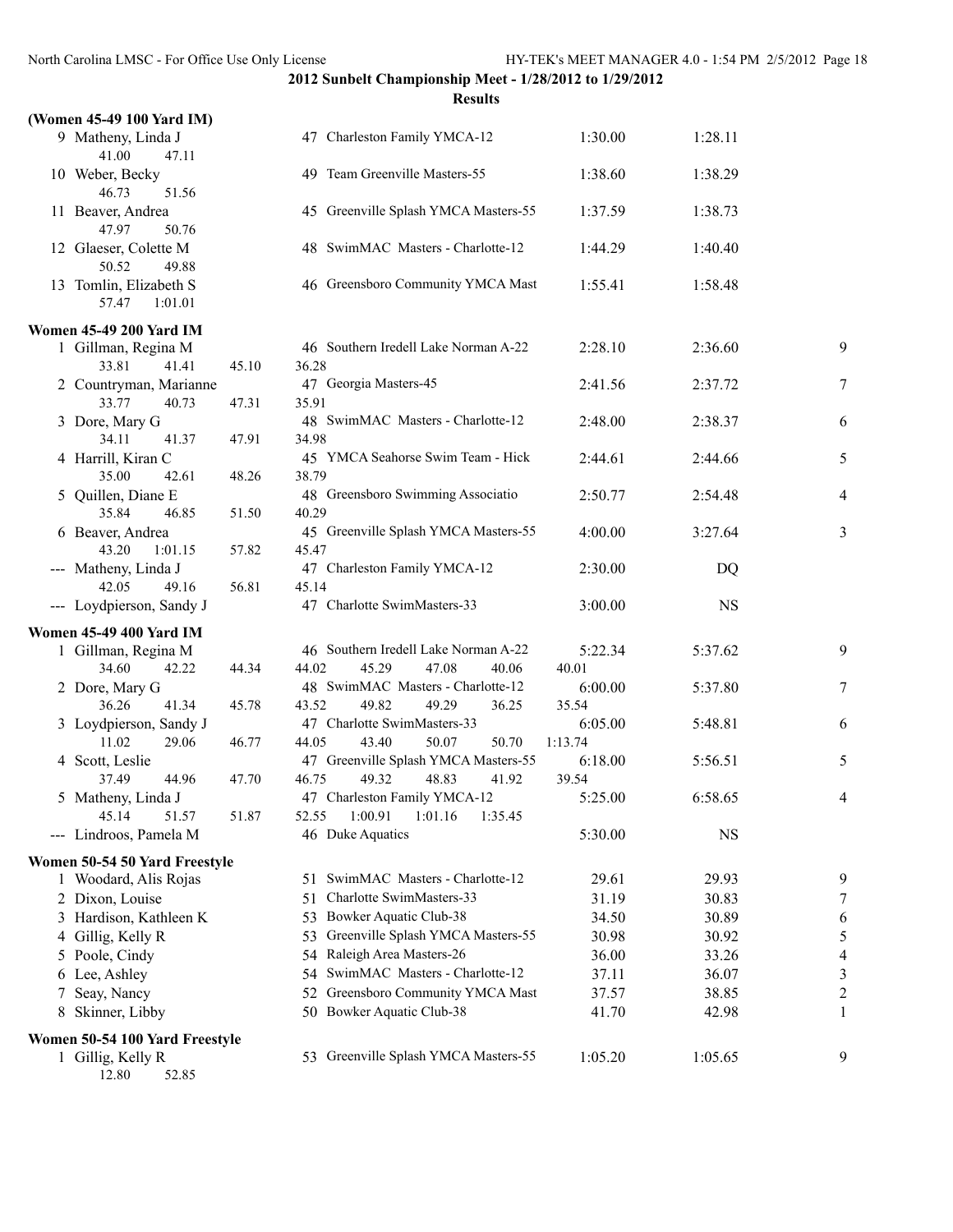| (Women 50-54 100 Yard Freestyle)  |                |         |       |                                      |       |       |          |           |                |
|-----------------------------------|----------------|---------|-------|--------------------------------------|-------|-------|----------|-----------|----------------|
| 2 Woodard, Alis Rojas<br>33.26    | 32.76          |         |       | 51 SwimMAC Masters - Charlotte-12    |       |       | 1:06.87  | 1:06.02   | 7              |
| 3 Dixon, Louise<br>33.23          | 35.18          |         |       | 51 Charlotte SwimMasters-33          |       |       | 1:08.17  | 1:08.41   | 6              |
| 4 Quinn, Cheryl L<br>33.98        | 35.84          |         |       | 51 Greenville Splash YMCA Masters-55 |       |       | 1:15.00  | 1:09.82   | 5              |
| 5 Hardison, Kathleen K<br>34.06   | 37.74          |         |       | 53 Bowker Aquatic Club-38            |       |       | 1:16.00  | 1:11.80   | 4              |
| 6 Walker, Catherine F<br>33.44    | 38.77          |         |       | 53 Columbia Masters-55               |       |       | 1:21.00  | 1:12.21   | 3              |
| 7 Montgomery, Victoria J<br>38.88 | 41.52          |         |       | 51 SwimMAC Masters - Charlotte-12    |       |       | 1:50.00  | 1:20.40   | $\overline{2}$ |
| 8 Lee, Ashley<br>40.25            | 43.56          |         |       | 54 SwimMAC Masters - Charlotte-12    |       |       | 1:37.99  | 1:23.81   | 1              |
| --- Lang, Cheryl E                |                |         |       | 54 Charlotte SwimMasters-33          |       |       | 1:12.00  | <b>NS</b> |                |
| --- Skinner, Libby                |                |         |       | 50 Bowker Aquatic Club-38            |       |       | 1:36.00  | <b>NS</b> |                |
| --- Gambon, Deborah G             |                |         |       | 54 Greenville Splash YMCA Masters-55 |       |       | 1:26.00  | <b>NS</b> |                |
| Women 50-54 200 Yard Freestyle    |                |         |       |                                      |       |       |          |           |                |
| 1 Gillig, Kelly R<br>33.51        | 35.98          | 1:13.50 |       | 53 Greenville Splash YMCA Masters-55 |       |       | 2:25.07  | 2:22.99   | 9              |
| 2 Woodard, Alis Rojas<br>35.09    | 38.39          | 38.66   | 37.87 | 51 SwimMAC Masters - Charlotte-12    |       |       | 2:26.83  | 2:30.01   | 7              |
| 3 Walker, Catherine F<br>34.32    | 38.21          | 45.82   | 45.99 | 53 Columbia Masters-55               |       |       | 3:01.00  | 2:44.34   | 6              |
| 4 Montgomery, Victoria J<br>39.97 | 44.45          | 45.78   | 44.87 | 51 SwimMAC Masters - Charlotte-12    |       |       | 3:30.00  | 2:55.07   | 5              |
| 5 Skinner, Libby<br>47.16         | 57.85          | 1:58.76 |       | 50 Bowker Aquatic Club-38            |       |       | 3:45.00  | 3:43.77   | $\overline{4}$ |
| Women 50-54 500 Yard Freestyle    |                |         |       |                                      |       |       |          |           |                |
| 1 Woodard, Alis Rojas             |                |         |       | 51 SwimMAC Masters - Charlotte-12    |       |       | 6:53.85  | 6:44.87   | 9              |
| 38.55<br>40.42                    | 40.63<br>38.20 | 41.22   | 41.34 | 41.10                                | 40.64 | 41.48 | 41.29    |           |                |
| 2 Walker, Catherine F             |                |         |       | 53 Columbia Masters-55               |       |       | 6:40.00  | 6:58.32   | 7              |
| 39.84<br>42.53                    | 40.18<br>39.64 | 41.26   | 43.02 | 43.11                                | 43.09 | 42.75 | 42.90    |           |                |
| 3 Quinn, Cheryl L                 |                |         |       | 51 Greenville Splash YMCA Masters-55 |       |       | 7:45.00  | 7:04.04   | 6              |
| 36.22                             | 39.73          | 42.44   | 43.10 | 43.99                                | 44.79 | 44.70 | 44.16    |           |                |
| 43.55                             | 41.36          |         |       |                                      |       |       |          |           |                |
| 4 Montgomery, Victoria J          |                |         |       | 51 SwimMAC Masters - Charlotte-12    |       |       | 7:40.00  | 7:31.74   | 5              |
| 40.59<br>46.08                    | 45.19<br>41.32 | 46.63   | 47.06 | 46.91                                | 47.00 | 45.55 | 45.41    |           |                |
| Women 50-54 1000 Yard Freestyle   |                |         |       |                                      |       |       |          |           |                |
| 1 Montgomery, Victoria J          |                |         |       | 51 SwimMAC Masters - Charlotte-12    |       |       | 18:00.00 | 15:19.56  | 9              |
| 40.74                             | 44.99          | 46.59   | 46.76 | 47.17                                | 46.89 | 47.40 | 46.60    |           |                |
| 46.81                             | 47.37          | 46.83   | 47.18 | 46.69                                | 46.83 | 46.41 | 46.11    |           |                |
| 45.73                             | 45.57          | 44.77   | 42.12 |                                      |       |       |          |           |                |
|                                   |                |         |       |                                      |       |       |          |           |                |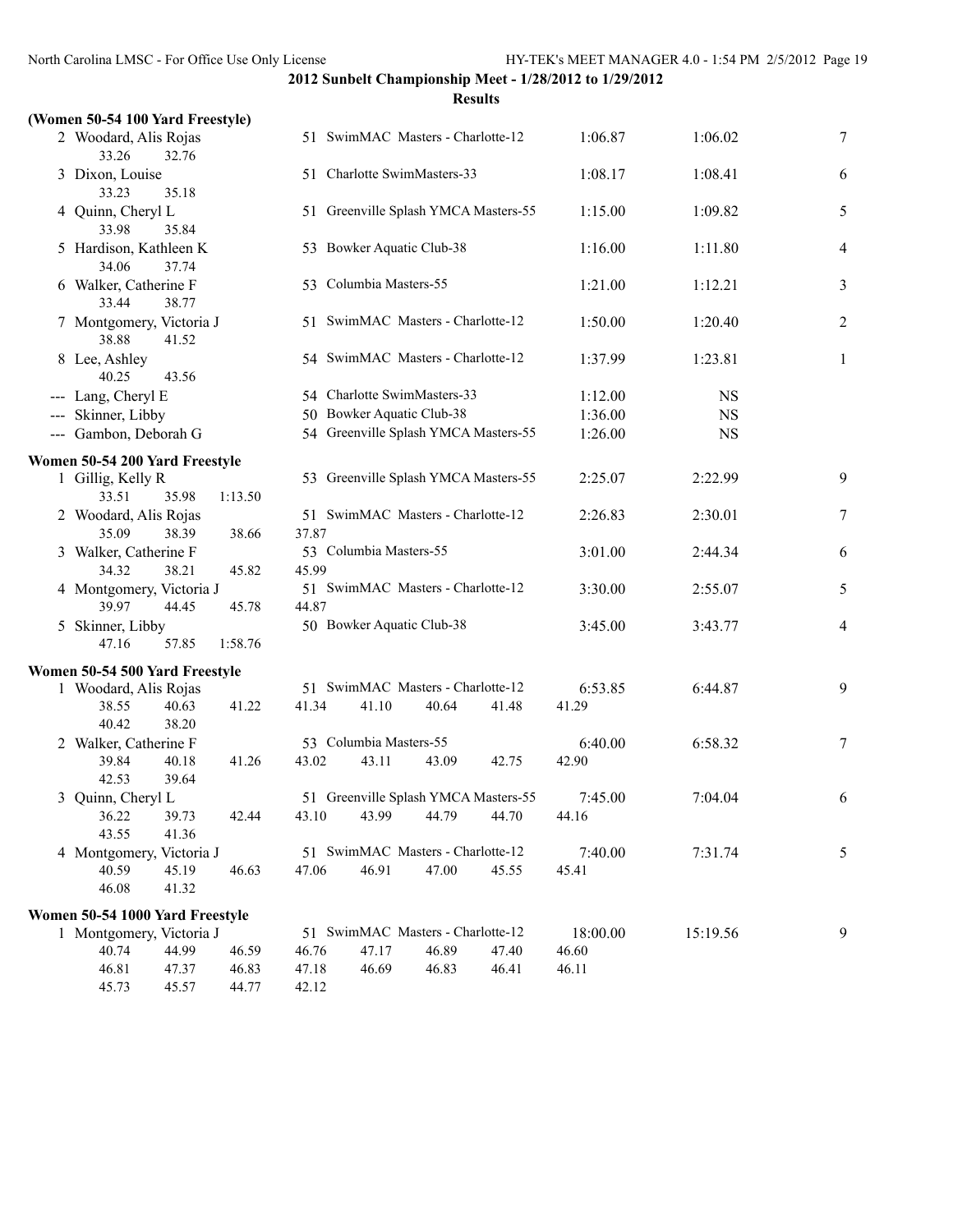**Results**

|                          | Women 50-54 1650 Yard Freestyle   |       |                                   |       |                                      |          |       |          |       |         |                         |
|--------------------------|-----------------------------------|-------|-----------------------------------|-------|--------------------------------------|----------|-------|----------|-------|---------|-------------------------|
| 1 Montgomery, Victoria J |                                   |       | 51 SwimMAC Masters - Charlotte-12 |       |                                      | 32:00.00 |       | 25:40.66 | 9     |         |                         |
|                          | 40.11                             | 44.12 | 46.20                             | 46.75 | 46.49                                | 47.64    | 47.13 | 47.45    |       |         |                         |
|                          | 47.30                             | 47.74 | 46.97                             | 47.75 | 47.13                                | 47.39    | 47.57 | 47.02    |       |         |                         |
|                          | 48.02                             | 47.81 | 47.84                             | 47.72 | 46.83                                | 47.22    | 47.41 | 47.13    |       |         |                         |
|                          | 47.07                             | 47.17 | 46.78                             | 46.98 | 46.85                                | 46.50    | 45.93 | 45.13    | 43.51 |         |                         |
|                          | Women 50-54 50 Yard Backstroke    |       |                                   |       |                                      |          |       |          |       |         |                         |
|                          | 1 Lang, Cheryl E                  |       |                                   |       | 54 Charlotte SwimMasters-33          |          |       | 41.00    |       | 37.69   | 9                       |
|                          | 2 Gambon, Deborah G               |       |                                   | 54    | Greenville Splash YMCA Masters-55    |          |       | 44.00    |       | 39.02   | $\tau$                  |
|                          | 3 Poole, Cindy                    |       |                                   |       | 54 Raleigh Area Masters-26           |          |       | 45.00    |       | 39.26   | 6                       |
|                          | 4 Hardison, Kathleen K            |       |                                   |       | 53 Bowker Aquatic Club-38            |          |       | 43.30    |       | 40.12   | 5                       |
|                          | 5 Lee, Ashley                     |       |                                   | 54    | SwimMAC Masters - Charlotte-12       |          |       | 45.04    |       | 45.65   | $\overline{\mathbf{4}}$ |
|                          | 6 Seay, Nancy                     |       |                                   |       | 52 Greensboro Community YMCA Mast    |          |       | 48.97    |       | 48.53   | $\overline{\mathbf{3}}$ |
|                          | Women 50-54 100 Yard Backstroke   |       |                                   |       |                                      |          |       |          |       |         |                         |
|                          | 1 Woodard, Alis Rojas             |       |                                   |       | 51 SwimMAC Masters - Charlotte-12    |          |       | 1:28.00  |       | 1:19.57 | 9                       |
|                          | 39.70                             | 39.87 |                                   |       |                                      |          |       |          |       |         |                         |
|                          | 2 Quinn, Cheryl L<br>44.97        | 46.61 |                                   |       | 51 Greenville Splash YMCA Masters-55 |          |       | 1:40.00  |       | 1:31.58 | 7                       |
|                          | 3 Gambon, Deborah G<br>45.69      | 50.08 |                                   |       | 54 Greenville Splash YMCA Masters-55 |          |       | 1:35.00  |       | 1:35.77 | 6                       |
|                          | 4 Montgomery, Victoria J<br>49.20 | 48.33 |                                   | 51    | SwimMAC Masters - Charlotte-12       |          |       | 2:15.00  |       | 1:37.53 | 5                       |
|                          | 5 Lee, Ashley<br>48.75            | 55.47 |                                   |       | 54 SwimMAC Masters - Charlotte-12    |          |       | 1:50.99  |       | 1:44.22 | 4                       |
|                          | Women 50-54 200 Yard Backstroke   |       |                                   |       |                                      |          |       |          |       |         |                         |
|                          | 1 Woodard, Alis Rojas             |       |                                   |       | 51 SwimMAC Masters - Charlotte-12    |          |       | 2:56.07  |       | 2:52.10 | 9                       |
|                          | 40.57                             | 43.63 | 44.87                             | 43.03 |                                      |          |       |          |       |         |                         |
|                          | 2 Montgomery, Victoria J          |       |                                   |       | 51 SwimMAC Masters - Charlotte-12    |          |       | 4:05.00  |       | 3:23.45 | 7                       |
|                          | 48.93                             | 51.34 | 52.57                             | 50.61 |                                      |          |       |          |       |         |                         |
|                          | Women 50-54 50 Yard Breaststroke  |       |                                   |       |                                      |          |       |          |       |         |                         |
|                          | 1 Lang, Cheryl E                  |       |                                   |       | 54 Charlotte SwimMasters-33          |          |       | 41.00    |       | 40.89   | 9                       |
|                          | 2 Hardison, Kathleen K            |       |                                   |       | 53 Bowker Aquatic Club-38            |          |       | 46.00    |       | 43.57   | 7                       |
|                          | 3 Gambon, Deborah G               |       |                                   |       | 54 Greenville Splash YMCA Masters-55 |          |       | 45.00    |       | 44.34   | 6                       |
|                          |                                   |       |                                   |       |                                      |          |       |          |       |         |                         |
|                          | Women 50-54 100 Yard Breaststroke |       |                                   |       |                                      |          |       |          |       |         |                         |
|                          | 1 Kammer, Maryellen D<br>44.22    | 45.91 |                                   |       | 54 Greensboro Community YMCA Mast    |          |       | 1:30.00  |       | 1:30.13 | 9                       |
|                          | 2 Lang, Cheryl E<br>42.31         | 48.18 |                                   |       | 54 Charlotte SwimMasters-33          |          |       | 2:15.00  |       | 1:30.49 | 7                       |
|                          | 3 Gambon, Deborah G<br>44.79      | 49.94 |                                   |       | 54 Greenville Splash YMCA Masters-55 |          |       | 1:36.00  |       | 1:34.73 | 6                       |
|                          | 4 Seay, Nancy<br>47.93            | 52.00 |                                   |       | 52 Greensboro Community YMCA Mast    |          |       | 1:38.36  |       | 1:39.93 | 5                       |
|                          |                                   |       |                                   |       |                                      |          |       |          |       |         |                         |
|                          | Women 50-54 50 Yard Butterfly     |       |                                   |       | 53 Greenville Splash YMCA Masters-55 |          |       |          |       |         |                         |
|                          | 1 Gillig, Kelly R                 |       |                                   |       |                                      |          |       | 32.12    |       | 32.82   | 9                       |
|                          | 2 Dixon, Louise                   |       |                                   | 51    | Charlotte SwimMasters-33             |          |       | 36.08    |       | 35.15   | 7                       |
|                          | 3 Quinn, Cheryl L                 |       |                                   | 51    | Greenville Splash YMCA Masters-55    |          |       | 45.00    |       | 39.12   | 6                       |
|                          | 4 Montgomery, Victoria J          |       |                                   | 51    | SwimMAC Masters - Charlotte-12       |          |       | 1:00.00  |       | 43.60   | 5                       |
|                          | Women 50-54 100 Yard Butterfly    |       |                                   |       |                                      |          |       |          |       |         |                         |
|                          | 1 Gillig, Kelly R                 |       |                                   |       | 53 Greenville Splash YMCA Masters-55 |          |       | 1:08.73  |       | 1:09.61 | 9                       |

33.14 36.47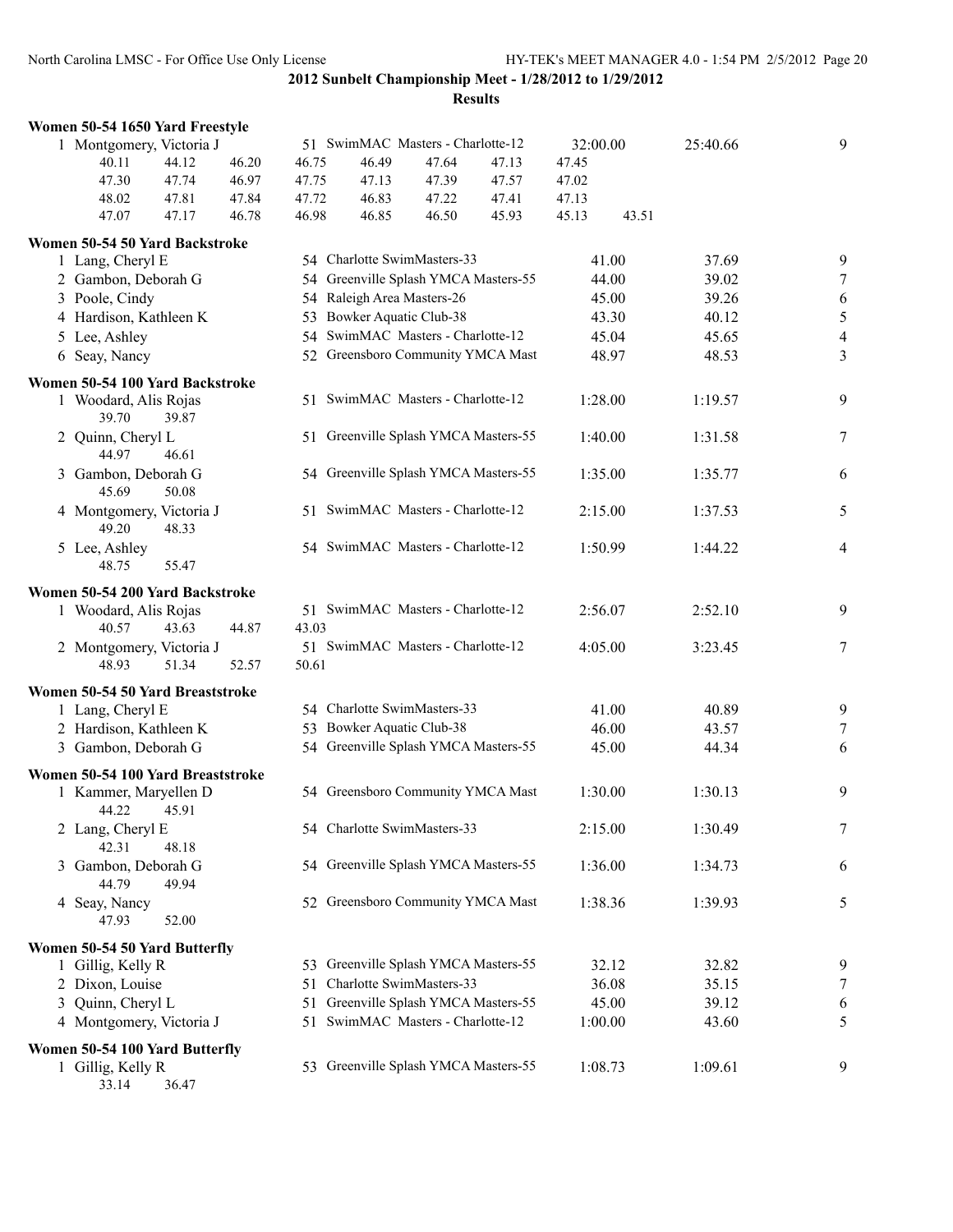|   |                                            |       | <b>Results</b>                                                           |                  |           |                          |
|---|--------------------------------------------|-------|--------------------------------------------------------------------------|------------------|-----------|--------------------------|
|   | (Women 50-54 100 Yard Butterfly)           |       |                                                                          |                  |           |                          |
|   | 2 Seay, Nancy<br>47.01<br>51.21            |       | 52 Greensboro Community YMCA Mast                                        | 1:38.46          | 1:38.22   | 7                        |
|   | <b>Women 50-54 100 Yard IM</b>             |       |                                                                          |                  |           |                          |
|   | 1 Gillig, Kelly R<br>35.54<br>40.67        |       | 53 Greenville Splash YMCA Masters-55                                     | 1:16.75          | 1:16.21   | 9                        |
|   | 2 Lang, Cheryl E<br>38.18<br>44.57         |       | 54 Charlotte SwimMasters-33                                              | 1:22.00          | 1:22.75   | 7                        |
|   | 3 Dixon, Louise<br>39.80<br>43.60          |       | 51 Charlotte SwimMasters-33                                              | 1:22.91          | 1:23.40   | 6                        |
|   | 4 Gambon, Deborah G<br>43.03<br>46.62      |       | 54 Greenville Splash YMCA Masters-55                                     | 1:35.00          | 1:29.65   | 5                        |
|   | 5 Montgomery, Victoria J<br>45.53<br>47.80 |       | 51 SwimMAC Masters - Charlotte-12                                        | 2:10.00          | 1:33.33   | $\overline{\mathcal{A}}$ |
|   | 6 Seay, Nancy<br>45.69<br>48.45            |       | 52 Greensboro Community YMCA Mast                                        | 1:34.19          | 1:34.14   | 3                        |
|   | 7 Lee, Ashley<br>45.58<br>51.27            |       | 54 SwimMAC Masters - Charlotte-12                                        | 1:50.99          | 1:36.85   | $\overline{c}$           |
|   | --- Kammer, Maryellen D                    |       | 54 Greensboro Community YMCA Mast                                        | 1:20.00          | <b>NS</b> |                          |
|   | <b>Women 50-54 200 Yard IM</b>             |       |                                                                          |                  |           |                          |
|   | 1 Gillig, Kelly R<br>36.44<br>42.20        | 49.00 | 53 Greenville Splash YMCA Masters-55<br>37.56                            | 2:42.02          | 2:45.20   | 9                        |
|   | 2 Lang, Cheryl E<br>38.36<br>45.56         | 54.32 | 54 Charlotte SwimMasters-33<br>42.18                                     | 2:55.00          | 3:00.42   | 7                        |
|   | 3 Quinn, Cheryl L<br>39.96<br>50.85        | 53.33 | 51 Greenville Splash YMCA Masters-55<br>43.16                            | 3:20.00          | 3:07.30   | 6                        |
|   | 4 Montgomery, Victoria J<br>47.51<br>53.52 | 58.63 | 51 SwimMAC Masters - Charlotte-12<br>43.38                               | 4:10.00          | 3:23.04   | 5                        |
|   | 5 Gambon, Deborah G<br>46.15<br>57.14      | 57.73 | 54 Greenville Splash YMCA Masters-55<br>47.49                            | 3:44.00          | 3:28.51   | $\overline{4}$           |
|   | <b>Women 50-54 400 Yard IM</b>             |       |                                                                          |                  |           |                          |
|   | 1 Gillig, Kelly R<br>36.98<br>38.45        | 45.96 | 53 Greenville Splash YMCA Masters-55<br>45.27<br>48.44<br>50.59<br>38.16 | 6:00.00<br>37.62 | 5:41.47   | 9                        |
|   | Women 55-59 50 Yard Freestyle              |       |                                                                          |                  |           |                          |
|   | 1 Amick, Beverly O                         |       | 57 Bowker Aquatic Club-38                                                | 30.59            | 30.71     | 9                        |
|   | 2 DeMere, Susan D                          |       | 55 Greenville Splash YMCA Masters-55                                     | 35.00            | 31.46     | 7                        |
| 3 | Ruebel, Deb                                |       | 55 Bowker Aquatic Club-38                                                | 36.95            | 34.85     | 6                        |
|   | 4 Richardson, Carol P                      |       | 56 Bowker Aquatic Club-38                                                | 39.50            | 38.55     | 5                        |
|   | --- Schuitema, Kathi D                     |       | 57 Charlotte SwimMasters-33                                              | 55.00            | <b>NS</b> |                          |
|   | Women 55-59 100 Yard Freestyle             |       |                                                                          |                  |           |                          |
|   | 1 Amick, Beverly O<br>32.46<br>34.62       |       | 57 Bowker Aquatic Club-38                                                | 1:05.88          | 1:07.08   | 9                        |
|   | 2 DeMere, Susan D<br>32.79<br>35.05        |       | 55 Greenville Splash YMCA Masters-55                                     | 1:15.00          | 1:07.84   | 7                        |
|   | 3 Ruebel, Deb<br>36.63<br>41.54            |       | 55 Bowker Aquatic Club-38                                                | 1:25.39          | 1:18.17   | 6                        |
|   | 4 Pierce, Kristine A<br>40.52<br>44.79     |       | 59 Cape Fear Aquatic Club                                                | 1:25.00          | 1:25.31   | 5                        |
|   | 5 Richardson, Anita<br>44.09<br>47.66      |       | 56 Performance Aquatics by Compas                                        | 1:40.90          | 1:31.75   | 4                        |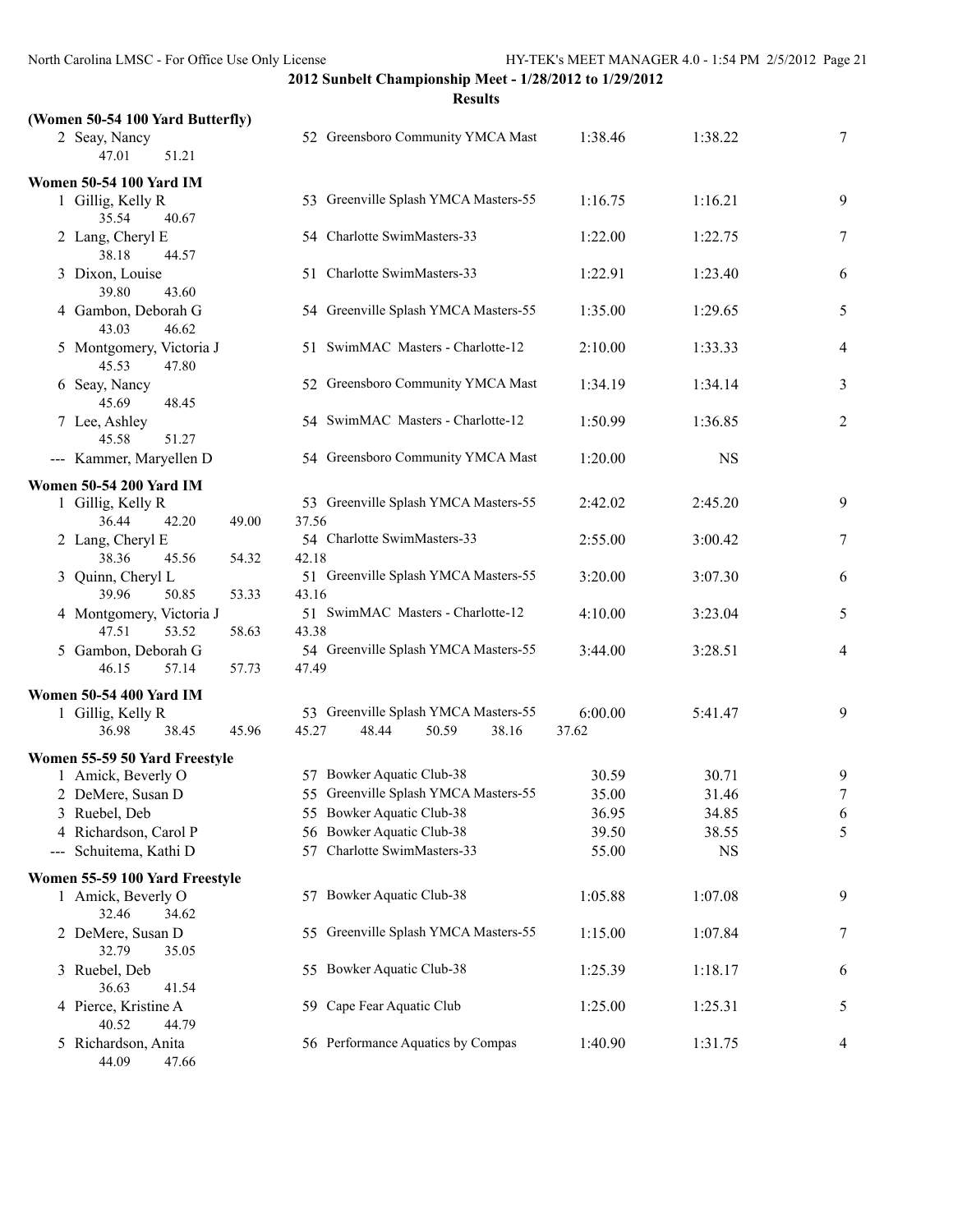| Women 55-59 200 Yard Freestyle  |       |       |       |                                      |       |       |          |           |                |
|---------------------------------|-------|-------|-------|--------------------------------------|-------|-------|----------|-----------|----------------|
| 1 DeMere, Susan D               |       |       |       | 55 Greenville Splash YMCA Masters-55 |       |       | 2:40.00  | 2:31.84   | 9              |
| 35.43                           | 37.98 | 39.35 | 39.08 |                                      |       |       |          |           |                |
| 2 Ruebel, Deb                   |       |       |       | 55 Bowker Aquatic Club-38            |       |       | 3:08.23  | 3:01.06   | $\overline{7}$ |
| 38.94                           | 44.96 | 48.19 | 48.97 |                                      |       |       |          |           |                |
| 3 Richardson, Anita             |       |       |       | 56 Performance Aquatics by Compas    |       |       | 3:28.56  | 3:20.43   | 6              |
| 44.23                           | 50.44 | 53.14 | 52.62 |                                      |       |       |          |           |                |
| Women 55-59 500 Yard Freestyle  |       |       |       |                                      |       |       |          |           |                |
| 1 Vanderfleet-Scott, Jill A     |       |       |       | 57 YMCA Seahorse Swim Team - Hick    |       |       | 6:40.50  | 6:22.32   | 9              |
| 34.54                           | 38.29 | 38.83 | 39.13 | 38.72                                | 38.90 | 39.09 | 39.07    |           |                |
| 39.00                           | 36.75 |       |       |                                      |       |       |          |           |                |
| 2 Ruebel, Deb                   |       |       |       | 55 Bowker Aquatic Club-38            |       |       | 8:10.15  | 8:15.49   | $\overline{7}$ |
| 40.84                           | 46.35 | 49.17 | 49.98 | 50.68                                | 51.60 | 51.24 | 52.86    |           |                |
| 52.46                           | 50.31 |       |       |                                      |       |       |          |           |                |
| 3 Richardson, Anita             |       |       |       | 56 Performance Aquatics by Compas    |       |       | 9:01.44  | 8:35.57   | 6              |
| 46.28                           | 50.56 | 52.28 | 53.29 | 53.08                                | 53.89 | 52.32 | 52.23    |           |                |
| 52.45                           | 49.19 |       |       |                                      |       |       |          |           |                |
| --- Rogers, Eugenia (Jennie A   |       |       |       | 59 Asheville Masters Swimming-15     |       |       | 7:30.00  | DQ        |                |
| 41.53                           | 45.92 | 46.71 | 46.35 | 46.19                                | 46.48 | 46.20 | 45.60    |           |                |
| 45.34                           | 43.94 |       |       |                                      |       |       |          |           |                |
| --- Amick, Beverly O            |       |       |       | 57 Bowker Aquatic Club-38            |       |       | 7:45.00  | <b>NS</b> |                |
|                                 |       |       |       |                                      |       |       |          |           |                |
| Women 55-59 1000 Yard Freestyle |       |       |       |                                      |       |       |          |           |                |
| 1 Vanderfleet-Scott, Jill A     |       |       |       | 57 YMCA Seahorse Swim Team - Hick    |       |       | 13:20.00 | 13:01.25  | 9              |
| 34.71                           | 37.82 | 38.31 | 38.71 | 38.83                                | 39.21 | 38.90 | 39.17    |           |                |
| 39.50                           | 39.51 | 39.37 | 39.55 | 39.75                                | 39.78 | 39.89 | 40.12    |           |                |
| 40.18                           | 39.81 | 39.73 | 38.40 |                                      |       |       |          |           |                |
| 2 Wilson, Debbie R              |       |       |       | 57 Asheville Masters Swimming-15     |       |       | 13:42.16 | 13:45.50  | $\tau$         |
| 37.39                           | 39.99 | 41.24 | 42.37 | 41.58                                | 41.55 | 41.65 | 42.11    |           |                |
| 41.33                           | 41.84 | 41.68 | 41.94 | 41.60                                | 41.36 | 41.69 | 41.74    |           |                |
| 41.42                           | 41.46 | 41.53 | 40.03 |                                      |       |       |          |           |                |
| 3 Rogers, Eugenia (Jennie A     |       |       |       | 59 Asheville Masters Swimming-15     |       |       | 15:00.00 | 15:12.45  | 6              |
| 41.42                           | 44.80 | 45.78 | 45.74 | 45.91                                | 45.64 | 45.94 | 45.97    |           |                |
| 46.06                           | 46.10 | 46.17 | 46.36 | 45.93                                | 45.89 | 45.85 | 46.04    |           |                |
| 46.25                           | 45.96 | 45.92 | 44.72 |                                      |       |       |          |           |                |
| Women 55-59 50 Yard Backstroke  |       |       |       |                                      |       |       |          |           |                |
| 1 Vanderfleet-Scott, Jill A     |       |       |       | 57 YMCA Seahorse Swim Team - Hick    |       |       | 38.50    | 36.35     | 9              |
| 2 Rogers, Eugenia (Jennie A     |       |       |       | 59 Asheville Masters Swimming-15     |       |       | 40.00    | 41.20     | $\overline{7}$ |
| 3 Richardson, Anita             |       |       |       | 56 Performance Aquatics by Compas    |       |       | 45.64    | 43.38     | 6              |
| 4 Ruebel, Deb                   |       |       |       | 55 Bowker Aquatic Club-38            |       |       | 49.82    | 45.96     | 5              |
| 5 Pierce, Kristine A            |       |       |       | 59 Cape Fear Aquatic Club            |       |       | 50.00    | 46.13     | 4              |
| --- Schuitema, Kathi D          |       |       |       | 57 Charlotte SwimMasters-33          |       |       | 2:00.00  | <b>NS</b> |                |
| Women 55-59 100 Yard Backstroke |       |       |       |                                      |       |       |          |           |                |
| 1 Vanderfleet-Scott, Jill A     |       |       |       | 57 YMCA Seahorse Swim Team - Hick    |       |       | 1:22.50  | 1:16.04   | 9              |
| 37.17                           | 38.87 |       |       |                                      |       |       |          |           |                |
| 2 Amick, Beverly O              |       |       |       | 57 Bowker Aquatic Club-38            |       |       | 1:16.15  | 1:17.22   | 7              |
| 37.84                           | 39.38 |       |       |                                      |       |       |          |           |                |
| 3 Rogers, Eugenia (Jennie A     |       |       |       | 59 Asheville Masters Swimming-15     |       |       | 1:30.00  | 1:30.55   | 6              |
| 43.85                           | 46.70 |       |       |                                      |       |       |          |           |                |
| 4 Richardson, Anita             |       |       |       | 56 Performance Aquatics by Compas    |       |       | 1:39.02  | 1:35.97   | 5              |
| 45.83                           | 50.14 |       |       |                                      |       |       |          |           |                |
| 5 Pierce, Kristine A            |       |       |       | 59 Cape Fear Aquatic Club            |       |       | 1:40.00  | 1:39.91   | 4              |
| 1:40.39                         |       |       |       |                                      |       |       |          |           |                |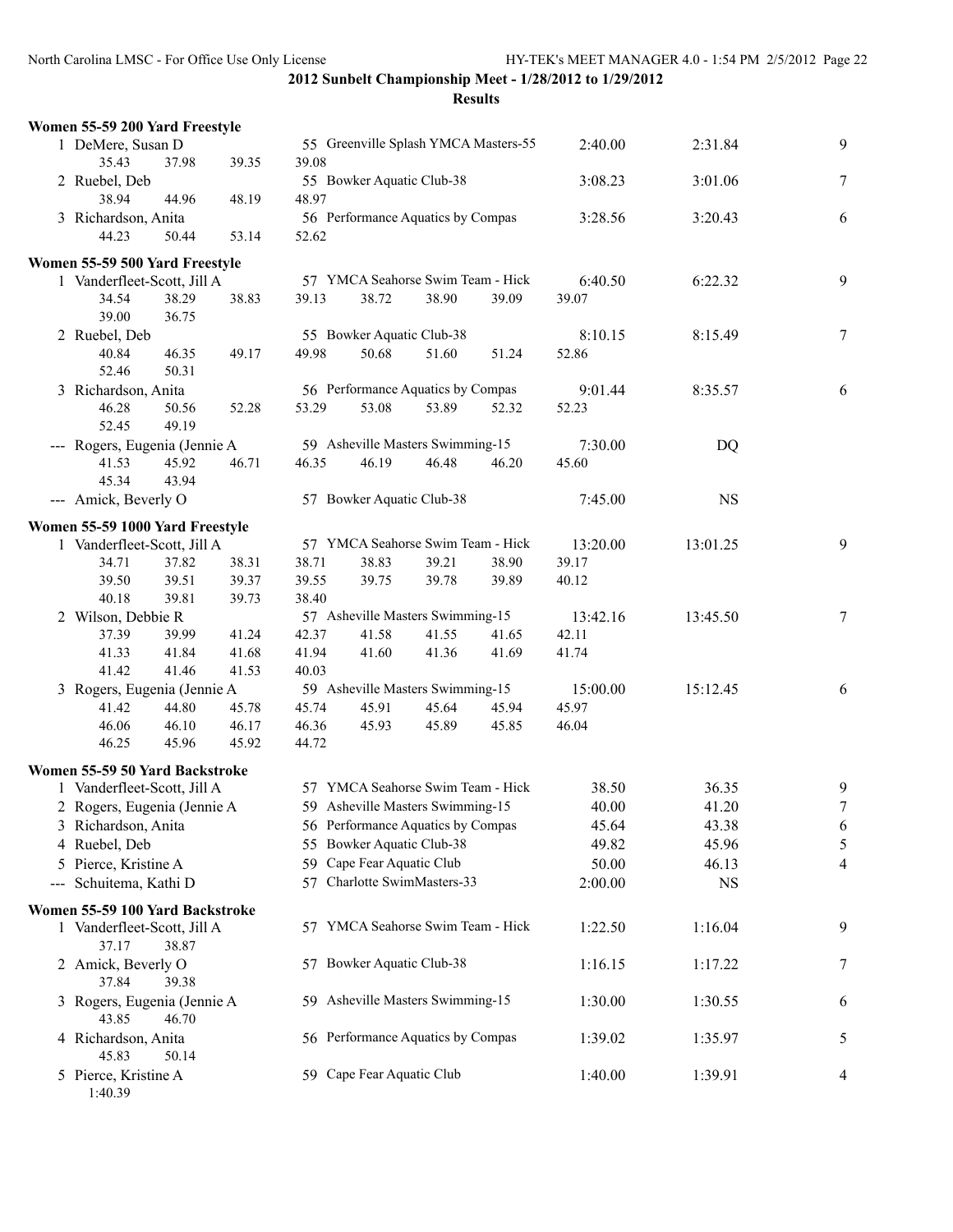| Women 55-59 200 Yard Backstroke                        |                                            |         |           |   |
|--------------------------------------------------------|--------------------------------------------|---------|-----------|---|
| 1 Vanderfleet-Scott, Jill A<br>41.84<br>38.79<br>42.06 | 57 YMCA Seahorse Swim Team - Hick<br>40.91 | 2:55.00 | 2:43.60   | 9 |
| 2 Rogers, Eugenia (Jennie A<br>44.98<br>48.52<br>49.59 | 59 Asheville Masters Swimming-15<br>49.26  | 3:10.00 | 3:12.35   | 7 |
| 3 Richardson, Anita<br>48.01<br>54.16<br>51.51         | 56 Performance Aquatics by Compas<br>53.09 | 3:30.95 | 3:26.77   | 6 |
| 4 Pierce, Kristine A<br>49.92<br>51.68<br>53.24        | 59 Cape Fear Aquatic Club<br>52.87         | 3:50.00 | 3:27.71   | 5 |
| Women 55-59 50 Yard Breaststroke                       |                                            |         |           |   |
| 1 Pierce, Kristine A                                   | 59 Cape Fear Aquatic Club                  | 55.00   | 50.50     | 9 |
| Women 55-59 100 Yard Breaststroke                      |                                            |         |           |   |
| 1 Pierce, Kristine A<br>50.08<br>55.35                 | 59 Cape Fear Aquatic Club                  | 2:00.00 | 1:45.43   | 9 |
| --- Schuitema, Kathi D                                 | 57 Charlotte SwimMasters-33                | 3:30.00 | <b>NS</b> |   |
| Women 55-59 200 Yard Breaststroke                      |                                            |         |           |   |
| --- Pierce, Kristine A                                 | 59 Cape Fear Aquatic Club                  | 4:00.00 | <b>NS</b> |   |
| Women 55-59 50 Yard Butterfly                          |                                            |         |           |   |
| 1 Amick, Beverly O                                     | 57 Bowker Aquatic Club-38                  | 33.17   | 33.17     | 9 |
| 2 Ruebel, Deb                                          | 55 Bowker Aquatic Club-38                  | 43.63   | 41.70     | 7 |
| 3 Richardson, Anita                                    | 56 Performance Aquatics by Compas          | 2:00.00 | 53.00     | 6 |
| Women 55-59 100 Yard Butterfly                         |                                            |         |           |   |
| 1 Amick, Beverly O                                     | 57 Bowker Aquatic Club-38                  | 1:14.06 | 1:13.83   | 9 |
| 34.56<br>39.27<br>2 Murray, Cheryl A<br>38.34<br>43.08 | 59 Charlotte SwimMasters-33                | 1:27.50 | 1:21.42   | 7 |
| Women 55-59 200 Yard Butterfly                         |                                            |         |           |   |
| 1 Murray, Cheryl A                                     | 59 Charlotte SwimMasters-33                | 3:10.50 | 3:01.17   | 9 |
| 39.06<br>44.62<br>51.33                                | 46.16                                      |         |           |   |
| Women 55-59 100 Yard IM                                |                                            |         |           |   |
| 1 Amick, Beverly O                                     | 57 Bowker Aquatic Club-38                  | 1:17.47 | 1:17.25   | 9 |
| 35.60<br>41.65                                         |                                            |         |           |   |
| 2 Rogers, Eugenia (Jennie A<br>41.88<br>47.63          | 59 Asheville Masters Swimming-15           | 1:30.00 | 1:29.51   | 7 |
| 3 Pierce, Kristine A<br>47.89<br>48.95                 | 59 Cape Fear Aquatic Club                  | 1:40.00 | 1:36.84   | 6 |
| 4 Ruebel, Deb                                          | 55 Bowker Aquatic Club-38                  | 1:43.44 | 1:38.69   | 5 |
| 45.20<br>53.49<br>5 Richardson, Anita                  | 56 Performance Aquatics by Compas          | 1:54.48 | 1:47.54   | 4 |
| 49.36<br>58.18                                         |                                            |         |           |   |
| --- Schuitema, Kathi D                                 | 57 Charlotte SwimMasters-33                | 2:30.00 | <b>NS</b> |   |
| <b>Women 55-59 200 Yard IM</b>                         |                                            |         |           |   |
| 1 Amick, Beverly O                                     | 57 Bowker Aquatic Club-38                  | 2:47.41 | 2:48.01   | 9 |
| 34.48<br>43.84<br>51.11<br>2 Murray, Cheryl A          | 38.58<br>59 Charlotte SwimMasters-33       | 2:58.50 | 2:53.54   |   |
| 38.54<br>45.57<br>51.91                                | 37.52                                      |         |           | 7 |
| 3 Rogers, Eugenia (Jennie A                            | 59 Asheville Masters Swimming-15           | 3:20.00 | 3:20.00   | 6 |
| 46.18<br>50.68<br>57.37                                | 45.77                                      |         |           |   |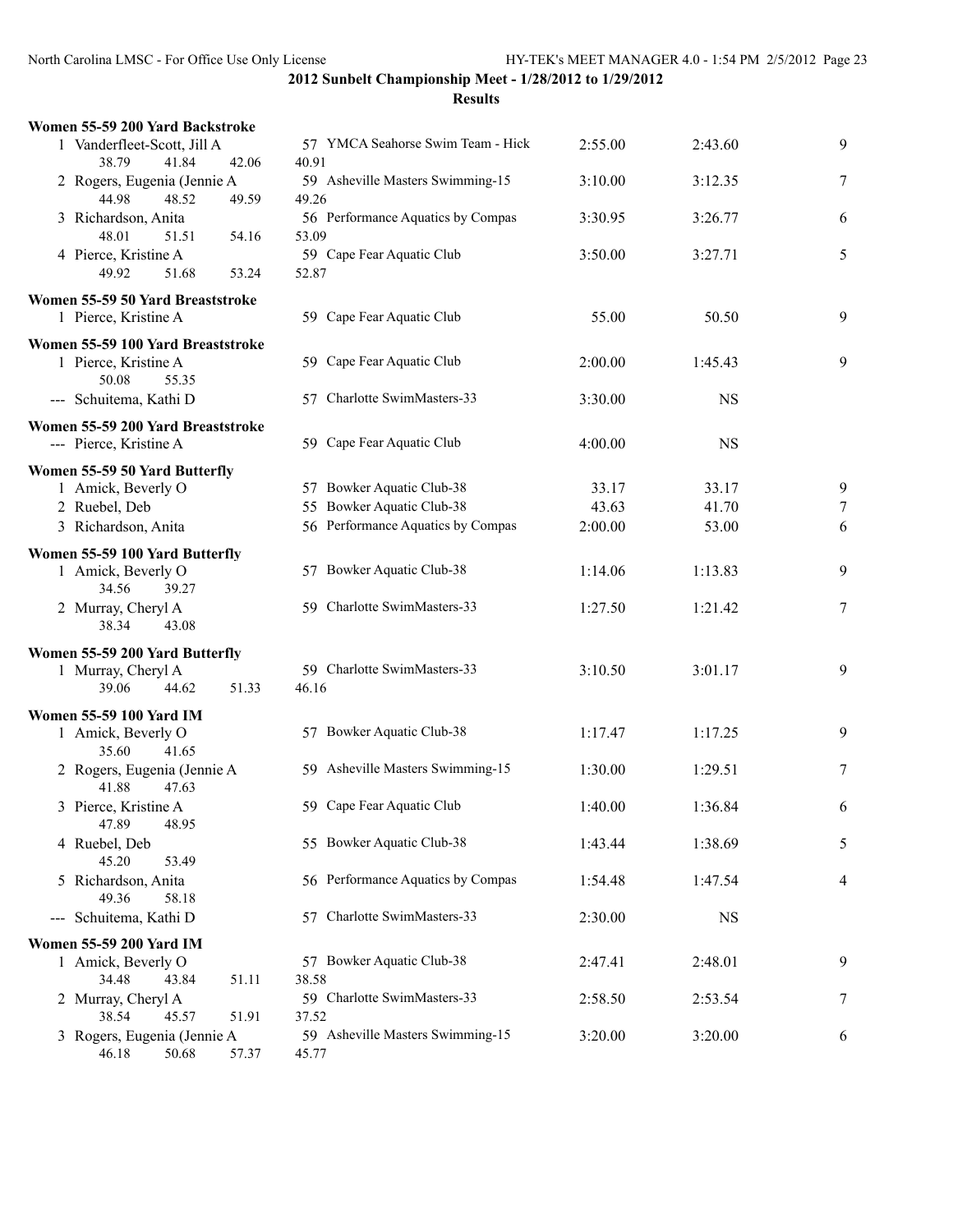| (Women 55-59 200 Yard IM)       |         |         |         |                                 |                                      |         |          |       |          |        |
|---------------------------------|---------|---------|---------|---------------------------------|--------------------------------------|---------|----------|-------|----------|--------|
| 4 Pierce, Kristine A<br>50.09   | 55.29   | 59.97   | 50.33   | 59 Cape Fear Aquatic Club       |                                      |         | 3:50.00  |       | 3:35.68  | 5      |
| <b>Women 55-59 400 Yard IM</b>  |         |         |         |                                 |                                      |         |          |       |          |        |
| 1 Amick, Beverly O              |         |         |         |                                 | 57 Bowker Aquatic Club-38            |         | 6:01.65  |       | 5:54.73  | 9      |
| 36.41                           | 39.60   | 46.04   | 45.64   | 52.45                           | 52.90                                | 41.73   | 39.96    |       |          |        |
| 2 Murray, Cheryl A              |         |         |         |                                 | 59 Charlotte SwimMasters-33          |         | 6:12.50  |       | 6:04.85  | 7      |
| 12.57                           | 26.94   | 45.94   | 48.14   | 46.73                           | 53.26                                | 52.97   | 1:18.30  |       |          |        |
| 3 Pierce, Kristine A            |         |         |         | 59 Cape Fear Aquatic Club       |                                      |         | 8:00.00  |       | 7:28.78  | 6      |
| 52.26                           | 57.44   | 57.83   | 56.60   | 1:01.20                         | 1:01.80                              | 51.69   | 49.96    |       |          |        |
| Women 60-64 50 Yard Freestyle   |         |         |         |                                 |                                      |         |          |       |          |        |
| 1 Calkins, Lynda J              |         |         |         |                                 | 61 Virginia Masters Swim Team-12     |         | 43.12    |       | 37.14    | 9      |
| 2 Parsons, Donna                |         |         |         |                                 | 61 SwimMAC Masters - Charlotte-12    |         | 45.15    |       | 47.31    | $\tau$ |
| 3 Maynard, Rita                 |         |         |         |                                 | 60 Twin Rivers YMCA Masters New      |         | 1:04.84  |       | 49.71    | 6      |
|                                 |         |         |         |                                 |                                      |         |          |       |          |        |
| Women 60-64 100 Yard Freestyle  |         |         |         |                                 |                                      |         |          |       |          |        |
| 1 Calkins, Lynda J              |         |         |         |                                 | 61 Virginia Masters Swim Team-12     |         | 1:43.12  |       | 1:23.60  | 9      |
| 40.32                           | 43.28   |         |         |                                 |                                      |         |          |       |          |        |
| 2 Daugherty, Donnie S           |         |         |         |                                 | 63 James J Harris YMCA Masters -     |         | 1:42.00  |       | 1:39.45  | 7      |
| 45.17                           | 54.28   |         |         |                                 |                                      |         |          |       |          |        |
| 3 Mosca, Jan Elisa              |         |         |         |                                 | 61 Twin Rivers YMCA Masters New      |         | 2:15.00  |       | 1:41.29  | 6      |
| 49.06                           | 52.23   |         |         |                                 |                                      |         |          |       |          |        |
| 4 Maynard, Rita                 |         |         |         | 60 Twin Rivers YMCA Masters New |                                      |         | 2:02.67  |       | 1:47.04  | 5      |
| 50.59                           | 56.45   |         |         |                                 |                                      |         |          |       |          |        |
| Women 60-64 200 Yard Freestyle  |         |         |         |                                 |                                      |         |          |       |          |        |
| 1 Calkins, Lynda J              |         |         |         |                                 | 61 Virginia Masters Swim Team-12     |         | 3:27.12  |       | 3:12.36  | 9      |
| 41.17                           | 48.65   | 52.98   | 49.56   |                                 |                                      |         |          |       |          |        |
| 2 Parsons, Donna                |         |         |         |                                 | 61 SwimMAC Masters - Charlotte-12    |         | 3:25.15  |       | 3:16.93  | 7      |
| 44.58                           | 48.91   | 51.73   | 51.71   |                                 |                                      |         |          |       |          |        |
| 3 Maynard, Rita                 |         |         |         |                                 | 60 Twin Rivers YMCA Masters New      |         | 4:09.47  |       | 3:59.32  | 6      |
| 52.42                           | 1:02.04 | 1:02.88 | 1:01.98 |                                 |                                      |         |          |       |          |        |
|                                 |         |         |         |                                 |                                      |         |          |       |          |        |
| Women 60-64 500 Yard Freestyle  |         |         |         |                                 | 60 Twin Rivers YMCA Masters New      |         | 10:48.30 |       | 10:15.51 | 9      |
| 1 Maynard, Rita<br>53.35        | 1:00.91 | 1:03.38 | 1:02.69 | 1:01.89                         | 1:02.86                              | 1:03.73 | 1:01.68  |       |          |        |
| 1:01.58                         | 1:03.44 |         |         |                                 |                                      |         |          |       |          |        |
|                                 |         |         |         |                                 |                                      |         |          |       |          |        |
| Women 60-64 1000 Yard Freestyle |         |         |         |                                 |                                      |         |          |       |          |        |
| 1 Parsons, Donna                |         |         |         |                                 | 61 SwimMAC Masters - Charlotte-12    |         | 18:25.15 |       | 17:32.15 | 9.     |
| 46.18                           | 51.69   | 53.03   | 53.86   | 53.14                           | 53.26                                | 53.70   | 52.44    |       |          |        |
| 53.12                           | 53.17   | 52.86   | 53.84   | 52.97                           | 54.52                                | 53.48   | 53.10    |       |          |        |
| 53.27                           | 53.06   | 52.81   | 48.65   |                                 |                                      |         |          |       |          |        |
| 2 Maynard, Rita                 |         |         |         |                                 | 60 Twin Rivers YMCA Masters New      |         | 36:12.02 |       | 21:10.72 | 7      |
| 54.95                           | 1:02.02 | 1:01.60 | 1:04.86 | 1:03.10                         | 1:03.56                              | 1:03.14 | 1:03.20  |       |          |        |
| 1:03.58                         | 1:06.26 | 1:04.09 | 1:04.20 | 1:05.26                         | 1:04.12                              | 1:05.89 | 1:03.46  |       |          |        |
| 1:04.67                         | 1:05.22 | 1:04.11 | 1:03.43 |                                 |                                      |         |          |       |          |        |
| Women 60-64 1650 Yard Freestyle |         |         |         |                                 |                                      |         |          |       |          |        |
| 1 Cathey, Sandra G              |         |         |         |                                 | 62 North Carolina Masters Swimmin-13 |         | 26:45.00 |       | 27:12.23 | 9      |
| 44.84                           | 48.46   | 49.03   | 49.51   | 49.72                           | 49.63                                | 49.19   | 49.47    |       |          |        |
| 49.52                           | 49.13   | 49.27   | 48.97   | 49.46                           | 48.99                                | 50.74   | 49.22    |       |          |        |
| 49.93                           | 49.68   | 50.32   | 49.77   | 50.60                           | 49.69                                | 50.42   | 49.40    |       |          |        |
| 50.65                           | 49.58   | 49.79   | 50.31   | 49.99                           | 50.36                                | 49.38   | 49.39    | 47.82 |          |        |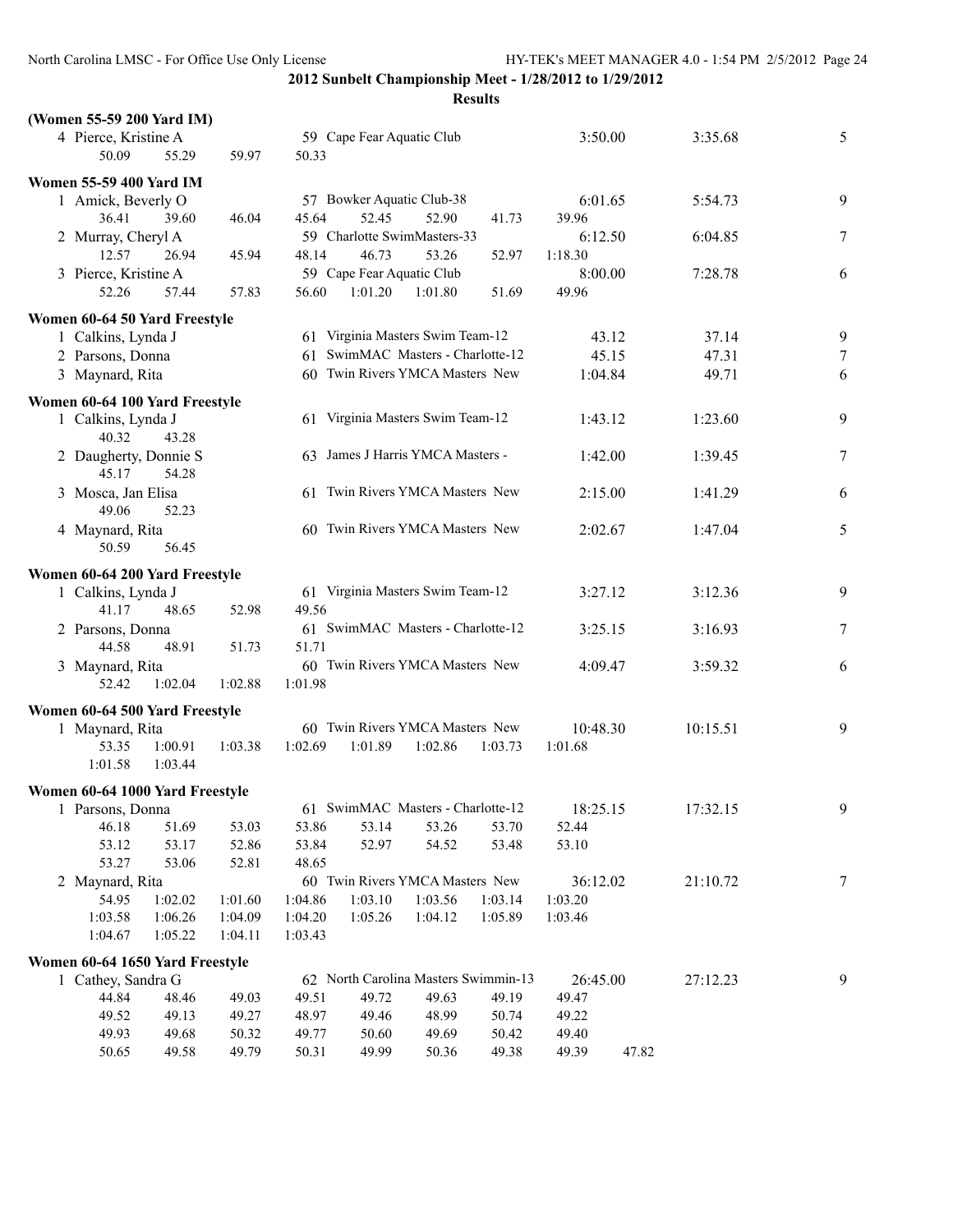**Results**

| Women 60-64 100 Yard Backstroke<br>1 Daugherty, Donnie S<br>49.96   | 57.64          |         |         | 63 James J Harris YMCA Masters -                                        |       |       | 1:49.58          | 1:47.60        | 9              |
|---------------------------------------------------------------------|----------------|---------|---------|-------------------------------------------------------------------------|-------|-------|------------------|----------------|----------------|
| Women 60-64 200 Yard Backstroke<br>1 Daugherty, Donnie S            |                |         |         | 63 James J Harris YMCA Masters -                                        |       |       | 3:50.79          | 4:01.66        | 9              |
| 53.89<br>2 Mosca, Jan Elisa                                         | 1:03.60        | 1:04.40 | 59.77   | 61 Twin Rivers YMCA Masters New                                         |       |       | 5:30.00          | 4:16.07        | $\overline{7}$ |
| 1:00.70<br>--- Cathey, Sandra G                                     | 1:04.02        | 1:06.39 | 1:04.96 | 62 North Carolina Masters Swimmin-13                                    |       |       | 3:35.00          | <b>NS</b>      |                |
| Women 60-64 50 Yard Breaststroke<br>--- Cathey, Sandra G            |                |         |         | 62 North Carolina Masters Swimmin-13                                    |       |       | 51.11            | <b>NS</b>      |                |
| Women 60-64 100 Yard Breaststroke<br>1 Daugherty, Donnie S<br>55.76 | 1:03.46        |         |         | 63 James J Harris YMCA Masters -                                        |       |       | 1:59.55          | 1:59.22        | 9              |
| 2 Parsons, Donna<br>57.54                                           | 1:01.85        |         |         | 61 SwimMAC Masters - Charlotte-12                                       |       |       | 2:02.15          | 1:59.39        | 7              |
| Women 60-64 50 Yard Butterfly                                       |                |         |         |                                                                         |       |       |                  |                |                |
| 1 Mosca, Jan Elisa                                                  |                |         |         | 61 Twin Rivers YMCA Masters New                                         |       |       | 1:05.00          | 50.30          | 9              |
| Women 60-64 200 Yard Butterfly<br>1 Cathey, Sandra G<br>47.66       | 52.38          | 54.57   | 56.29   | 62 North Carolina Masters Swimmin-13                                    |       |       | 3:45.00          | 3:30.90        | 9              |
| <b>Women 60-64 100 Yard IM</b>                                      |                |         |         |                                                                         |       |       |                  |                |                |
| 1 Daugherty, Donnie S<br>51.75                                      | 58.66          |         |         | 63 James J Harris YMCA Masters -                                        |       |       | 1:49.35          | 1:50.41        | 9              |
| 2 Parsons, Donna<br>53.71                                           | 58.21          |         |         | 61 SwimMAC Masters - Charlotte-12                                       |       |       | 1:50.15          | 1:51.92        | 7              |
| 3 Mosca, Jan Elisa<br>55.40                                         | 1:00.79        |         |         | 61 Twin Rivers YMCA Masters New                                         |       |       | 2:35.00          | 1:56.19        | 6              |
| Women 60-64 400 Yard IM<br>--- Cathey, Sandra G                     |                |         |         | 62 North Carolina Masters Swimmin-13                                    |       |       | 7:00.00          | <b>NS</b>      |                |
| Women 65-69 50 Yard Freestyle                                       |                |         |         |                                                                         |       |       |                  |                |                |
| 1 Hovey, Mary Anna<br>2 Brooks, SAMM                                |                |         |         | 68 Durham Area Masters Aquatics<br>68 North Carolina Aquatic Club Ma-25 |       |       | 40.57<br>1:03.32 | 39.90<br>57.86 | 9              |
|                                                                     |                |         |         |                                                                         |       |       |                  |                | 7              |
| Women 65-69 100 Yard Freestyle<br>1 Hovey, Mary Anna<br>43.50       | 48.92          |         |         | 68 Durham Area Masters Aquatics                                         |       |       | 1:34.68          | 1:32.42        | 9              |
| 2 Brooks, SAMM                                                      |                |         |         | 68 North Carolina Aquatic Club Ma-25                                    |       |       | 2:21.23          | 2:17.57        | $\overline{7}$ |
| Women 65-69 500 Yard Freestyle                                      |                |         |         |                                                                         |       |       |                  |                |                |
| 1 Van Meeteren, Greta                                               |                |         |         | 65 Twin Rivers YMCA Masters New                                         |       |       | 8:15.00          | 8:27.43        | 9              |
| 46.83<br>51.21                                                      | 52.08<br>50.74 | 51.60   | 52.02   | 50.89                                                                   | 50.11 | 50.80 | 51.15            |                |                |
| Women 65-69 1000 Yard Freestyle                                     |                |         |         |                                                                         |       |       |                  |                |                |
| --- Van Meeteren, Greta                                             |                |         |         | 65 Twin Rivers YMCA Masters New                                         |       |       | 16:49.23         | DQ             |                |
| 46.26                                                               | 51.28          | 51.19   | 51.46   | 50.54                                                                   | 51.17 | 52.36 | 51.78            |                |                |
| 52.50                                                               | 51.22          | 51.76   | 51.88   | 52.85                                                                   | 52.88 | 52.88 | 54.21            |                |                |

1:25.28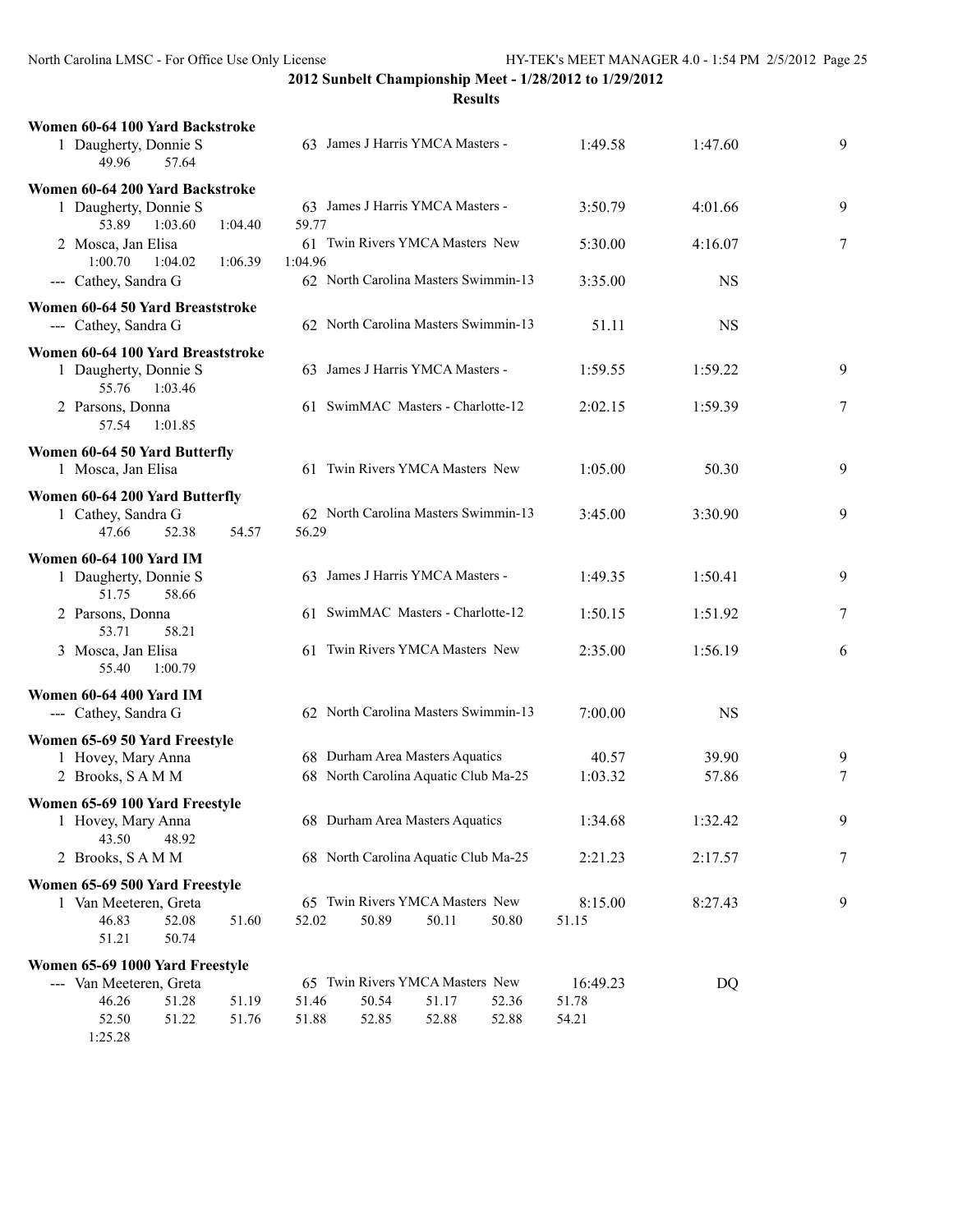**2012 Sunbelt Championship Meet - 1/28/2012 to 1/29/2012 Results**

| Women 65-69 50 Yard Backstroke                             |                                      |         |         |   |
|------------------------------------------------------------|--------------------------------------|---------|---------|---|
| 1 Hovey, Mary Anna                                         | 68 Durham Area Masters Aquatics      | 48.01   | 49.09   | 9 |
| 2 Van Meeteren, Greta                                      | 65 Twin Rivers YMCA Masters New      | 56.00   | 53.10   | 7 |
| 3 Brooks, SAMM                                             | 68 North Carolina Aquatic Club Ma-25 | 1:16.36 | 1:03.60 | 6 |
|                                                            |                                      |         |         |   |
| Women 65-69 100 Yard Backstroke                            |                                      |         |         |   |
| 1 Hovey, Mary Anna                                         | 68 Durham Area Masters Aquatics      | 1:47.13 | 1:50.58 | 9 |
| 54.53<br>56.05                                             |                                      |         |         |   |
| 2 Brooks, SAMM                                             | 68 North Carolina Aquatic Club Ma-25 | 2:34.06 | 2:29.02 | 7 |
| 1:10.49<br>1:18.53                                         |                                      |         |         |   |
| Women 65-69 50 Yard Breaststroke                           |                                      |         |         |   |
| 1 Van Meeteren, Greta                                      | 65 Twin Rivers YMCA Masters New      | 48.30   | 48.97   | 9 |
| 2 Brooks, SAMM                                             | 68 North Carolina Aquatic Club Ma-25 | 1:15.59 | 1:08.03 | 7 |
|                                                            |                                      |         |         |   |
| Women 65-69 100 Yard Breaststroke<br>1 Van Meeteren, Greta | 65 Twin Rivers YMCA Masters New      | 1:48.56 | 1:45.25 | 9 |
| 50.40<br>54.85                                             |                                      |         |         |   |
|                                                            |                                      |         |         |   |
| Women 65-69 200 Yard Breaststroke                          |                                      |         |         |   |
| 1 Van Meeteren, Greta                                      | 65 Twin Rivers YMCA Masters New      | 3:48.16 | 3:52.60 | 9 |
| 58.23<br>52.60<br>1:01.33                                  | 1:00.44                              |         |         |   |
| Women 65-69 50 Yard Butterfly                              |                                      |         |         |   |
| 1 Hovey, Mary Anna                                         | 68 Durham Area Masters Aquatics      | NT      | 56.00   |   |
|                                                            |                                      |         |         |   |
| Women 65-69 100 Yard IM                                    |                                      |         |         |   |
| 1 Hovey, Mary Anna                                         | 68 Durham Area Masters Aquatics      | 1:48.33 | 1:48.76 | 9 |
| 53.78<br>54.98                                             |                                      |         |         |   |
| 2 Brooks, SAMM                                             | 68 North Carolina Aquatic Club Ma-25 | 2:54.07 | 2:30.98 | 7 |
| 1:13.05<br>1:17.93                                         |                                      |         |         |   |
| <b>Women 65-69 200 Yard IM</b>                             |                                      |         |         |   |
| 1 Hovey, Mary Anna                                         | 68 Durham Area Masters Aquatics      | 4:10.35 | 4:07.18 | 9 |
| 56.00<br>59.18<br>1:15.30                                  | 56.70                                |         |         |   |
|                                                            |                                      |         |         |   |
| Women 65-69 400 Yard IM                                    |                                      |         |         |   |
| 1 Hovey, Mary Anna                                         | 68 Durham Area Masters Aquatics      | 8:53.02 | 8:37.08 | 9 |
| 58.30<br>2:16.39<br>1:03.53                                | 1:17.52<br>1:13.32<br>55.24<br>52.78 |         |         |   |
| Women 75-79 50 Yard Freestyle                              |                                      |         |         |   |
| 1 Kremer, Sandra                                           | 75 Raleigh Area Masters-26           | 1:10.00 | 46.82   | 9 |
| Women 75-79 100 Yard Freestyle                             |                                      |         |         |   |
| 1 Kremer, Sandra                                           | 75 Raleigh Area Masters-26           | 2:15.00 | 1:46.37 | 9 |
| 50.31<br>56.06                                             |                                      |         |         |   |
|                                                            |                                      |         |         |   |
| Women 75-79 50 Yard Breaststroke                           |                                      |         |         |   |
| 1 Kremer, Sandra                                           | 75 Raleigh Area Masters-26           | 1:15.00 | 56.33   | 9 |
| Women 75-79 100 Yard Breaststroke                          |                                      |         |         |   |
| 1 Kremer, Sandra                                           | 75 Raleigh Area Masters-26           | 2:30.00 | 2:10.03 | 9 |
| 1:01.74<br>1:08.29                                         |                                      |         |         |   |
|                                                            |                                      |         |         |   |
| <b>Women 75-79 100 Yard IM</b>                             | 75 Raleigh Area Masters-26           |         |         |   |
| 1 Kremer, Sandra                                           |                                      | 4:40.00 | 2:05.57 | 9 |

1:03.40 1:02.17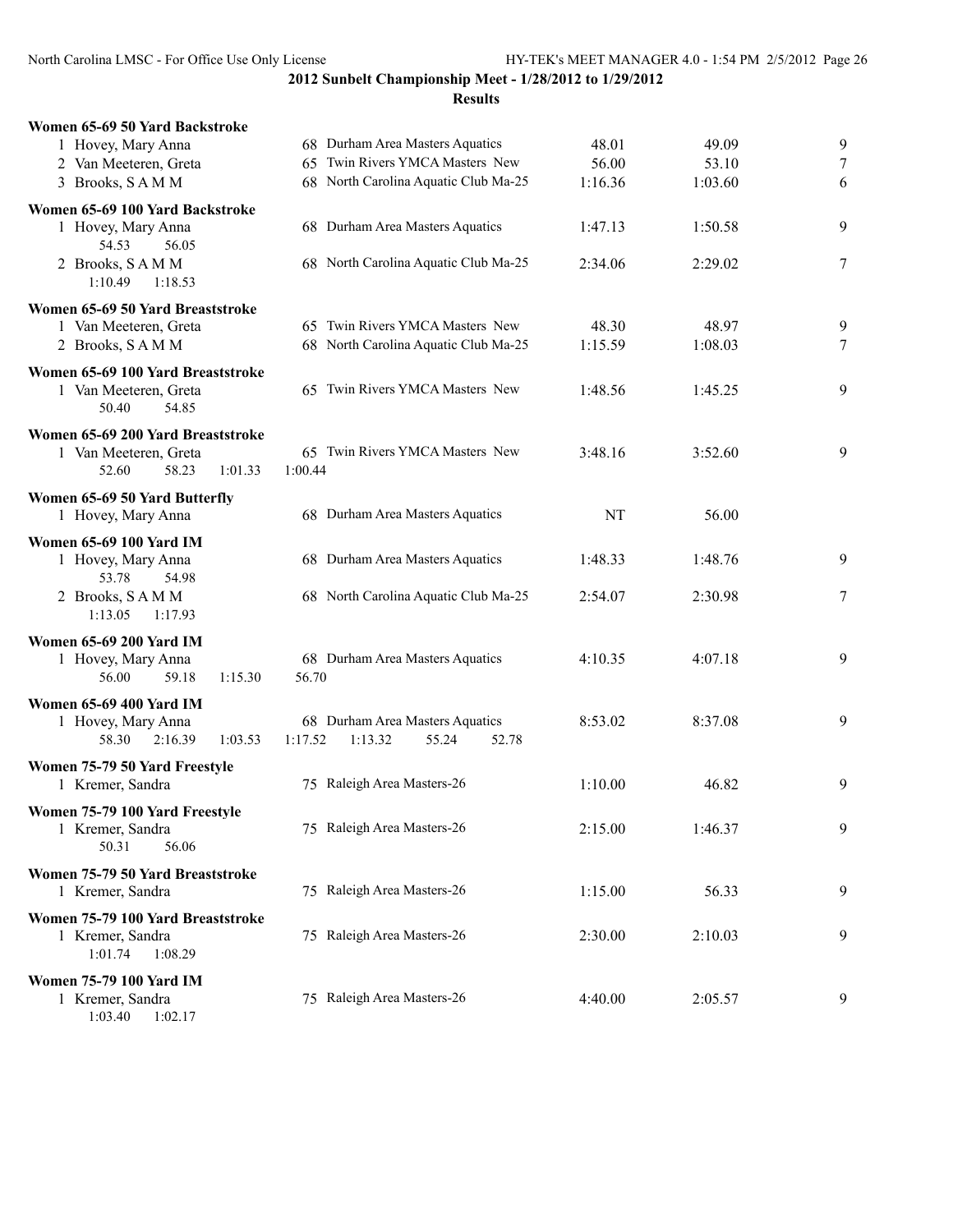| Women 80-84 100 Yard Breaststroke       |                |                |                                      |       |       |         |           |                |
|-----------------------------------------|----------------|----------------|--------------------------------------|-------|-------|---------|-----------|----------------|
| 1 Dockendorf, Pat<br>1:35.03<br>1:37.71 |                |                | 84 Raleigh Area Masters-26           |       |       | 3:36.22 | 3:12.74   | 9              |
| Men 18-24 50 Yard Freestyle             |                |                |                                      |       |       |         |           |                |
| 1 Schneider, Josh                       |                |                | 24 North Carolina Masters Swimmin-13 |       |       | 19.40   | 19.64     | 9              |
| 2 Ellis, Haywood C                      |                | 21             | Charlotte SwimMasters-33             |       |       | 23.64   | 24.05     | $\tau$         |
| 3 West, Micah A                         |                |                | 19 Bowker Aquatic Club-38            |       |       | 24.60   | 24.19     | 6              |
| 4 Crow, John                            |                |                | 24 Charlotte SwimMasters-33          |       |       | 25.65   | 24.21     | 5              |
| 5 Kerns, Lowden                         |                |                | 23 Raleigh Area Masters-26           |       |       | 30.00   | 25.53     | $\overline{4}$ |
|                                         |                |                | 20 Twin Rivers YMCA Masters New      |       |       | 28.27   | 28.30     | $\mathfrak{Z}$ |
| 6 Maynard, Sean                         |                | 19 Unat        |                                      |       |       |         |           |                |
| 7 Sewell, Roderick U                    |                |                |                                      |       |       | 34.00   | 32.64     | $\overline{2}$ |
| --- Knight, Eric                        |                |                | 24 SwimMAC Masters - Charlotte-12    |       |       | 19.99   | <b>NS</b> |                |
| Men 18-24 100 Yard Freestyle            |                |                |                                      |       |       |         |           |                |
| 1 Partin, George<br>23.41<br>25.05      |                | 23 Unat        |                                      |       |       | 49.50   | 48.46     | 9              |
| 2 Ellis, Haywood C                      |                |                | 21 Charlotte SwimMasters-33          |       |       | 51.43   | 51.36     | 7              |
| 24.46<br>26.90<br>3 Crow, John          |                |                | 24 Charlotte SwimMasters-33          |       |       | 55.56   | 52.45     | 6              |
| 25.21<br>27.24<br>4 West, Micah A       |                |                | 19 Bowker Aquatic Club-38            |       |       | 54.40   | 55.41     | 5              |
| 26.85<br>28.56                          |                |                |                                      |       |       |         |           |                |
| 5 Maynard, Sean<br>30.16<br>33.26       |                |                | 20 Twin Rivers YMCA Masters New      |       |       | 1:01.76 | 1:03.42   | 4              |
| 6 Sewell, Roderick U<br>32.55<br>36.23  |                |                | 19 Unat                              |       |       | 1:20.00 | 1:08.78   | 3              |
| --- Kerns, Lowden                       |                |                | 23 Raleigh Area Masters-26           |       |       | 1:10.00 | <b>NS</b> |                |
| Men 18-24 200 Yard Freestyle            |                |                |                                      |       |       |         |           |                |
| 1 Godsoe, Eugene                        |                |                | 24 SwimMAC Masters - Charlotte-12    |       |       | 1:37.45 | 1:41.54   | 9              |
| 23.21<br>25.83                          | 26.57          | 25.93          |                                      |       |       |         |           |                |
| 2 Westby, Nelson O                      |                |                | 24 SwimMAC Masters - Charlotte-12    |       |       | 1:41.50 | 1:53.48   | 7              |
| 24.13<br>30.53                          | 32.65          | 26.17          |                                      |       |       |         |           |                |
| 3 Maynard, Sean                         |                |                | 20 Twin Rivers YMCA Masters New      |       |       | 2:20.19 | 2:21.35   | 6              |
| 31.69<br>35.79                          | 39.12          | 34.75          |                                      |       |       |         |           |                |
| --- Phillips, Timothy J                 |                |                | 21 North Carolina Masters Swimmin-13 |       |       | 1:38.90 | <b>NS</b> |                |
| --- Knight, Eric                        |                |                | 24 SwimMAC Masters - Charlotte-12    |       |       | 1:36.75 | <b>NS</b> |                |
|                                         |                |                |                                      |       |       |         |           |                |
| Men 18-24 500 Yard Freestyle            |                |                | 24 Charlotte SwimMasters-33          |       |       |         |           | 9              |
| 1 Crow, John                            |                |                |                                      |       |       | 5:40.42 | 5:22.33   |                |
| 28.11<br>30.59<br>34.06                 | 32.02          | 32.43          | 32.50                                | 32.96 | 33.42 | 33.82   |           |                |
| 32.42                                   |                |                | 19 Bowker Aquatic Club-38            |       |       | 6:10.00 | 6:06.64   | 7              |
| 2 West, Micah A<br>31.35<br>36.84       | 37.51          | 37.43          | 37.38                                | 37.46 | 38.25 | 38.90   |           |                |
| 1:11.52                                 |                |                |                                      |       |       |         |           |                |
| 3 Maynard, Sean                         |                |                | 20 Twin Rivers YMCA Masters New      |       |       | 6:45.02 | 6:21.03   | 6              |
| 32.24<br>36.11                          | 38.15          | 38.99          | 40.07                                | 39.74 | 40.14 | 40.67   |           |                |
| 40.05<br>34.87                          |                |                |                                      |       |       |         |           |                |
|                                         |                |                |                                      |       |       |         |           |                |
| Men 18-24 1000 Yard Freestyle           |                |                |                                      |       |       |         |           |                |
| 1 Crow, John                            |                |                | 24 Charlotte SwimMasters-33          |       |       | NT      | 11:24.00  | 9              |
| 29.53<br>31.98                          | 33.06          | 33.92          | 34.24                                | 34.19 | 34.60 | 34.37   |           |                |
| 34.57<br>34.91<br>35.61<br>35.59        | 34.71<br>34.83 | 34.61<br>33.91 | 35.02                                | 34.60 | 34.98 | 34.77   |           |                |
|                                         |                |                |                                      |       |       |         |           |                |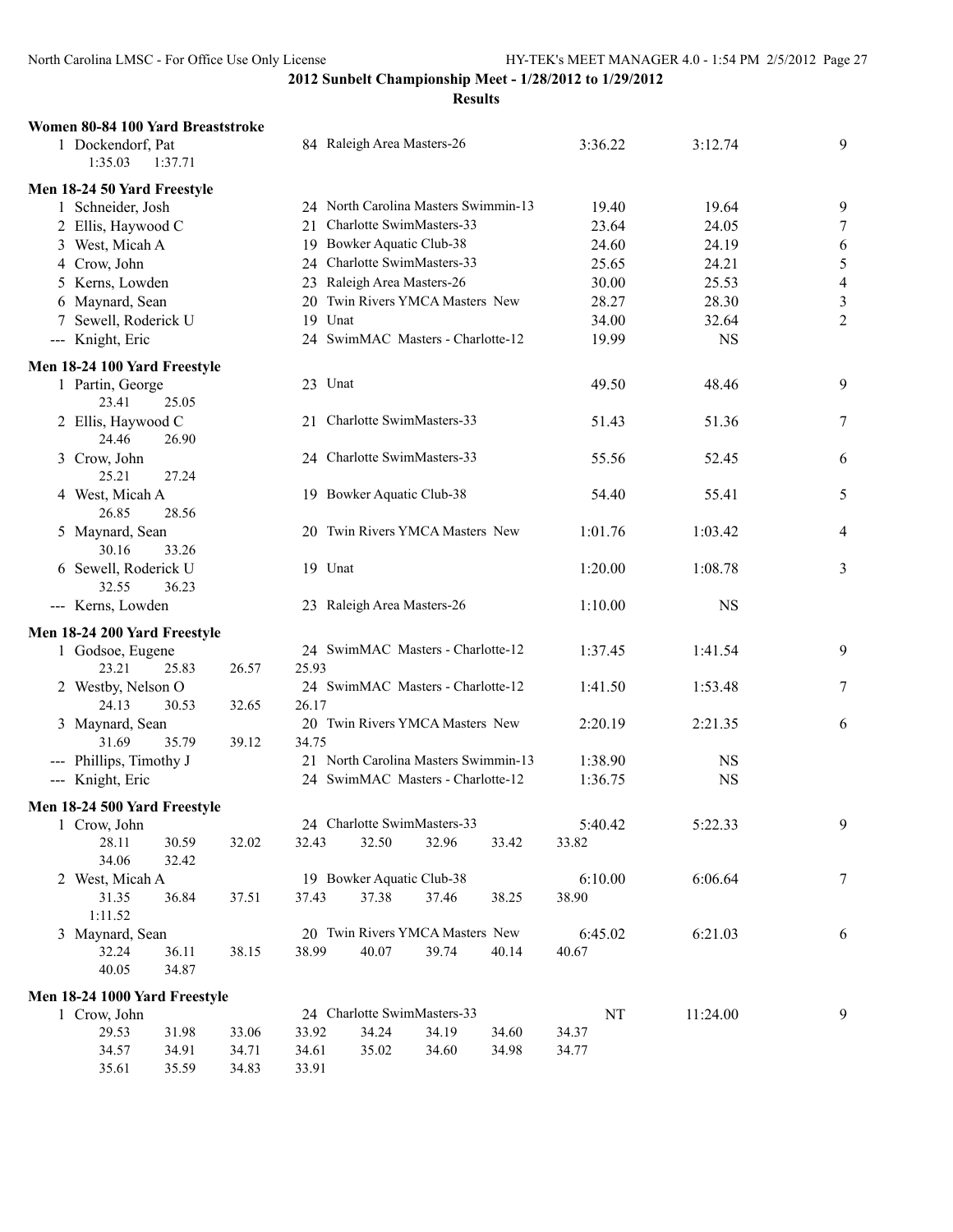| (Men 18-24 1000 Yard Freestyle)                  |       |       |       |                                      |       |       |          |             |   |
|--------------------------------------------------|-------|-------|-------|--------------------------------------|-------|-------|----------|-------------|---|
| 2 Maynard, Sean                                  |       |       |       | 20 Twin Rivers YMCA Masters New      |       |       | 13:11.33 | 13:44.54    | 7 |
| 31.65                                            | 35.48 | 39.20 | 40.29 | 40.46                                | 40.23 | 41.53 | 43.24    |             |   |
| 42.73                                            | 43.16 | 42.82 | 44.14 | 42.61                                | 41.84 | 42.58 | 43.59    |             |   |
| 43.43                                            | 43.59 | 42.26 | 39.71 |                                      |       |       |          |             |   |
| Men 18-24 50 Yard Backstroke                     |       |       |       |                                      |       |       |          |             |   |
| 1 Godsoe, Eugene                                 |       |       |       | 24 SwimMAC Masters - Charlotte-12    |       |       | 21.78    | 22.60       | 9 |
| 2 West, Micah A                                  |       |       |       | 19 Bowker Aquatic Club-38            |       |       | 29.00    | 29.22       | 7 |
| 3 Kerns, Lowden                                  |       |       |       | 23 Raleigh Area Masters-26           |       |       | 36.00    | 32.43       | 6 |
| Men 18-24 100 Yard Backstroke                    |       |       |       |                                      |       |       |          |             |   |
| 1 West, Micah A                                  |       |       |       | 19 Bowker Aquatic Club-38            |       |       | 1:04.40  | 1:04.62     | 9 |
| 31.64                                            | 32.98 |       |       |                                      |       |       |          |             |   |
| 2 Sewell, Roderick U                             |       |       |       | 19 Unat                              |       |       | 1:25.00  | 1:22.26     | 7 |
| 40.23                                            | 42.03 |       |       |                                      |       |       |          |             |   |
|                                                  |       |       |       |                                      |       |       |          |             |   |
| Men 18-24 200 Yard Backstroke<br>1 West, Micah A |       |       |       | 19 Bowker Aquatic Club-38            |       |       | 2:30.00  | 2:25.55     | 9 |
| 33.72                                            | 37.99 | 37.52 | 36.32 |                                      |       |       |          |             |   |
|                                                  |       |       |       |                                      |       |       |          |             |   |
| Men 18-24 50 Yard Breaststroke                   |       |       |       |                                      |       |       |          |             |   |
| 1 Partin, George                                 |       |       |       | 23 Unat                              |       |       | 32.00    | 29.83       | 9 |
| --- Kerns, Lowden                                |       |       |       | 23 Raleigh Area Masters-26           |       |       | 35.00    | <b>NS</b>   |   |
| --- Wise, Dillon                                 |       |       |       | 22 Fort Lauderdale Aquatics-50       |       |       | 36.03    | $_{\rm NS}$ |   |
| Men 18-24 100 Yard Breaststroke                  |       |       |       |                                      |       |       |          |             |   |
| 1 Jayaprakash, Agnishwar                         |       |       |       | 21 North Carolina Masters Swimmin-13 |       |       | 55.56    | 56.59       | 9 |
| 26.90                                            | 29.69 |       |       |                                      |       |       |          |             |   |
| 2 Keefer, Elliot                                 |       |       |       | 22 SwimMAC Masters - Charlotte-12    |       |       | 53.98    | 57.12       | 7 |
| 27.41                                            | 29.71 |       |       |                                      |       |       |          |             |   |
| 3 Thomas, Chandler P                             |       |       |       | 22 SwimMAC Masters - Charlotte-12    |       |       | 55.77    | 1:00.64     | 6 |
| 28.33                                            | 32.31 |       |       |                                      |       |       |          |             |   |
| 4 Crow, John                                     |       |       |       | 24 Charlotte SwimMasters-33          |       |       | 1:10.11  | 1:09.44     | 5 |
| 33.54                                            | 35.90 |       |       |                                      |       |       |          |             |   |
| 5 Sewell, Roderick U<br>45.34                    | 52.39 |       |       | 19 Unat                              |       |       | 1:40.00  | 1:37.73     | 4 |
| --- Wise, Dillon                                 |       |       |       | 22 Fort Lauderdale Aquatics-50       |       |       | 1:20.16  | <b>NS</b>   |   |
|                                                  |       |       |       |                                      |       |       |          |             |   |
| Men 18-24 200 Yard Breaststroke                  |       |       |       |                                      |       |       |          |             |   |
| 1 Thomas, Chandler P                             |       |       |       | 22 SwimMAC Masters - Charlotte-12    |       |       | 2:02.86  | 2:14.60     | 9 |
| 29.80 34.41                                      |       | 35.25 | 35.14 |                                      |       |       |          |             |   |
| Men 18-24 50 Yard Butterfly                      |       |       |       |                                      |       |       |          |             |   |
| 1 Partin, George                                 |       |       |       | 23 Unat                              |       |       | 26.50    | 24.94       | 9 |
| 2 Crow, John                                     |       |       |       | 24 Charlotte SwimMasters-33          |       |       | 27.50    | 26.51       | 7 |
| 3 West, Micah A                                  |       |       |       | 19 Bowker Aquatic Club-38            |       |       | 28.00    | 26.62       | 6 |
| 4 Ellis, Haywood C                               |       |       | 21    | Charlotte SwimMasters-33             |       |       | 26.50    | 27.53       | 5 |
| 5 Maynard, Sean                                  |       |       |       | 20 Twin Rivers YMCA Masters New      |       |       | 44.12    | 34.50       | 4 |
| --- Wise, Dillon                                 |       |       |       | 22 Fort Lauderdale Aquatics-50       |       |       | 29.14    | <b>NS</b>   |   |
| Men 18-24 100 Yard Butterfly                     |       |       |       |                                      |       |       |          |             |   |
| 1 Schneider, Josh                                |       |       |       | 24 North Carolina Masters Swimmin-13 |       |       | 48.20    | 49.23       | 9 |
| 22.89                                            | 26.34 |       |       |                                      |       |       |          |             |   |
| 2 Godsoe, Eugene                                 |       |       |       | 24 SwimMAC Masters - Charlotte-12    |       |       | 46.75    | 50.05       | 7 |
| 23.30                                            | 26.75 |       |       |                                      |       |       |          |             |   |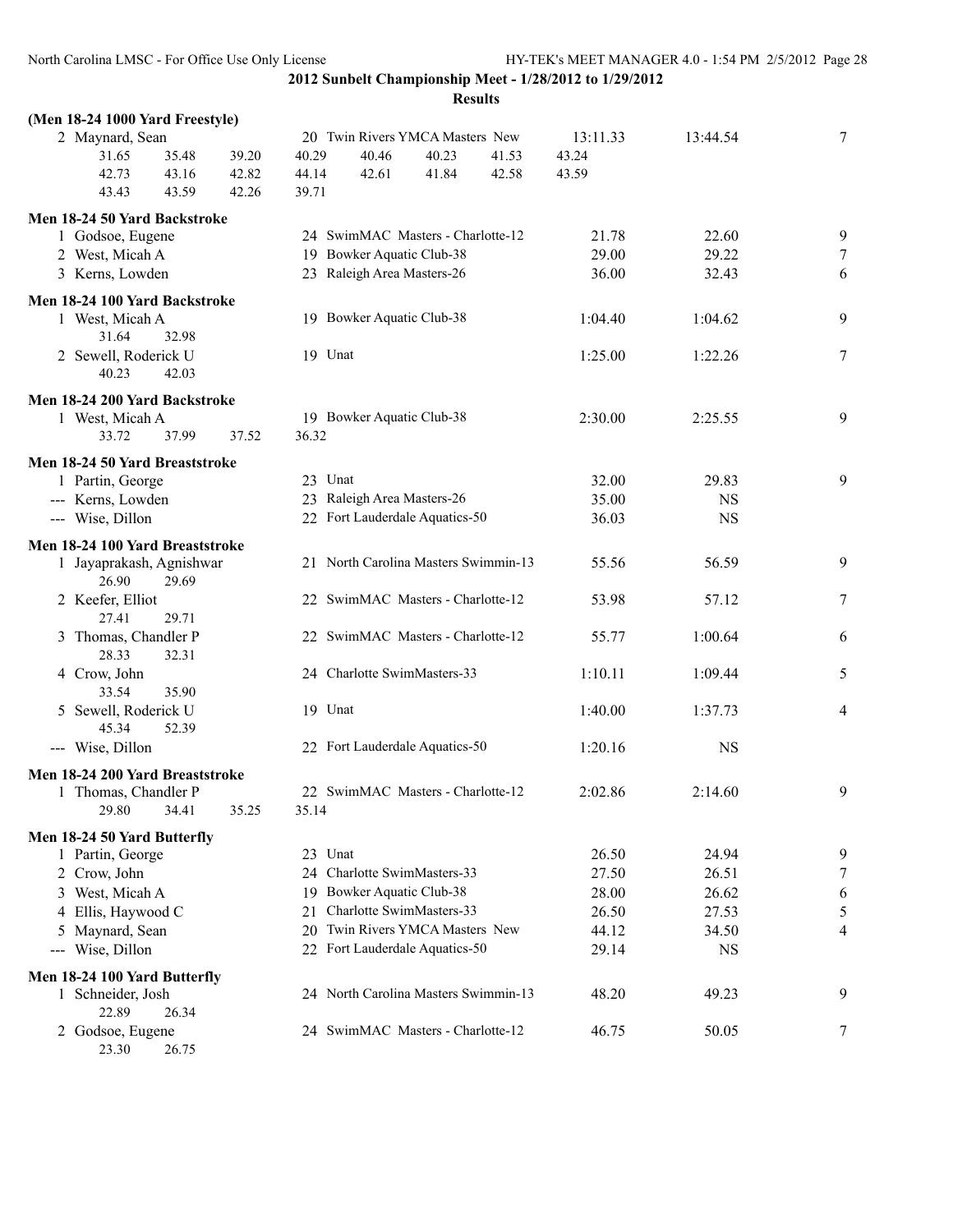| (Men 18-24 100 Yard Butterfly)             |       |                                      |         |           |                |
|--------------------------------------------|-------|--------------------------------------|---------|-----------|----------------|
| 3 Westby, Nelson O<br>23.55<br>26.54       |       | 24 SwimMAC Masters - Charlotte-12    | 49.25   | 50.09     | 6              |
| 4 Jayaprakash, Agnishwar<br>25.38<br>28.50 |       | 21 North Carolina Masters Swimmin-13 | 50.45   | 53.88     | 5              |
| 5 Keefer, Elliot<br>25.31<br>29.45         |       | 22 SwimMAC Masters - Charlotte-12    | 53.00   | 54.76     | 4              |
| 6 Crow, John<br>27.33<br>31.57             |       | 24 Charlotte SwimMasters-33          | 59.26   | 58.90     | 3              |
| 7 Ellis, Haywood C<br>27.92<br>31.63       |       | 21 Charlotte SwimMasters-33          | 59.53   | 59.55     | $\overline{2}$ |
| 8 West, Micah A<br>27.62<br>33.78          |       | 19 Bowker Aquatic Club-38            | 1:04.00 | 1:01.40   | 1              |
| --- Phillips, Timothy J                    |       | 21 North Carolina Masters Swimmin-13 | 46.57   | <b>NS</b> |                |
| --- Wise, Dillon                           |       | 22 Fort Lauderdale Aquatics-50       | 1:09.53 | <b>NS</b> |                |
| Men 18-24 200 Yard Butterfly               |       |                                      |         |           |                |
| 1 Crow, John<br>30.15<br>33.70             | 35.24 | 24 Charlotte SwimMasters-33<br>36.15 | 2:15.25 | 2:15.24   | 9              |
| <b>Men 18-24 100 Yard IM</b>               |       |                                      |         |           |                |
| 1 Westby, Nelson O<br>24.44<br>27.45       |       | 24 SwimMAC Masters - Charlotte-12    | 51.65   | 51.89     | 9              |
| 2 Godsoe, Eugene<br>22.94<br>30.50         |       | 24 SwimMAC Masters - Charlotte-12    | 50.85   | 53.44     | 7              |
| 3 Crow, John<br>28.26<br>32.83             |       | 24 Charlotte SwimMasters-33          | 1:01.99 | 1:01.09   | 6              |
| 4 Ellis, Haywood C<br>30.21<br>32.70       |       | 21 Charlotte SwimMasters-33          | 1:05.80 | 1:02.91   | 5              |
| 5 West, Micah A<br>28.39<br>38.34          |       | 19 Bowker Aquatic Club-38            | 1:07.00 | 1:06.73   | 4              |
| 6 Kerns, Lowden<br>32.79<br>37.93          |       | 23 Raleigh Area Masters-26           | 1:30.00 | 1:10.72   | 3              |
| --- Schneider, Josh                        |       | 24 North Carolina Masters Swimmin-13 | 52.89   | <b>NS</b> |                |
| --- Knight, Eric                           |       | 24 SwimMAC Masters - Charlotte-12    | 52.45   | <b>NS</b> |                |
| --- Phillips, Timothy J                    |       | 21 North Carolina Masters Swimmin-13 | 51.20   | <b>NS</b> |                |
| <b>Men 18-24 200 Yard IM</b>               |       |                                      |         |           |                |
| 1 Crow, John<br>33.79<br>27.90             | 39.53 | 24 Charlotte SwimMasters-33<br>30.95 | 2:15.86 | 2:12.17   | 9              |
| 2 Sewell, Roderick U                       |       | 19 Unat                              | 2:58.00 | 2:54.91   | 7              |
| 37.71<br>44.08                             | 54.51 | 38.61                                |         |           |                |
| --- West, Micah A                          |       | 19 Bowker Aquatic Club-38            | 2:35.00 | <b>NS</b> |                |
| <b>Men 18-24 400 Yard IM</b>               |       |                                      |         |           |                |
| 1 Jayaprakash, Agnishwar                   |       | 21 North Carolina Masters Swimmin-13 | 4:08.90 | 4:06.04   | 9              |
| 25.59<br>29.98                             | 31.96 | 32.29<br>33.26<br>33.63<br>29.96     | 29.37   |           |                |
| 2 Keefer, Elliot                           |       | 22 SwimMAC Masters - Charlotte-12    | 4:05.10 | 4:08.23   | 7              |
| 27.97<br>31.82                             | 33.31 | 31.63<br>32.16<br>32.36<br>29.96     | 29.02   |           |                |
| Men 25-29 50 Yard Freestyle                |       |                                      |         |           |                |
| 1 Scheerhorn, Andrew J                     |       | 29 Clemson Aquatic Team-55           | 22.00   | 21.73     | 9              |
| 2 Herbst, Lukasz                           |       | 27 Fort Bragg Masters                | 23.00   | 22.53     | 7              |
| 3 Gasior, Jason E                          |       | 27 Raleigh Area Masters-26           | 22.00   | 22.59     | 6              |
| 4 Taube, Tim                               |       | 28 SwimMAC Masters - Charlotte-12    | 23.11   | 22.89     | 5              |
| 5 Owens, James                             |       | 29 Charlotte SwimMasters-33          | 26.00   | 23.17     | 4              |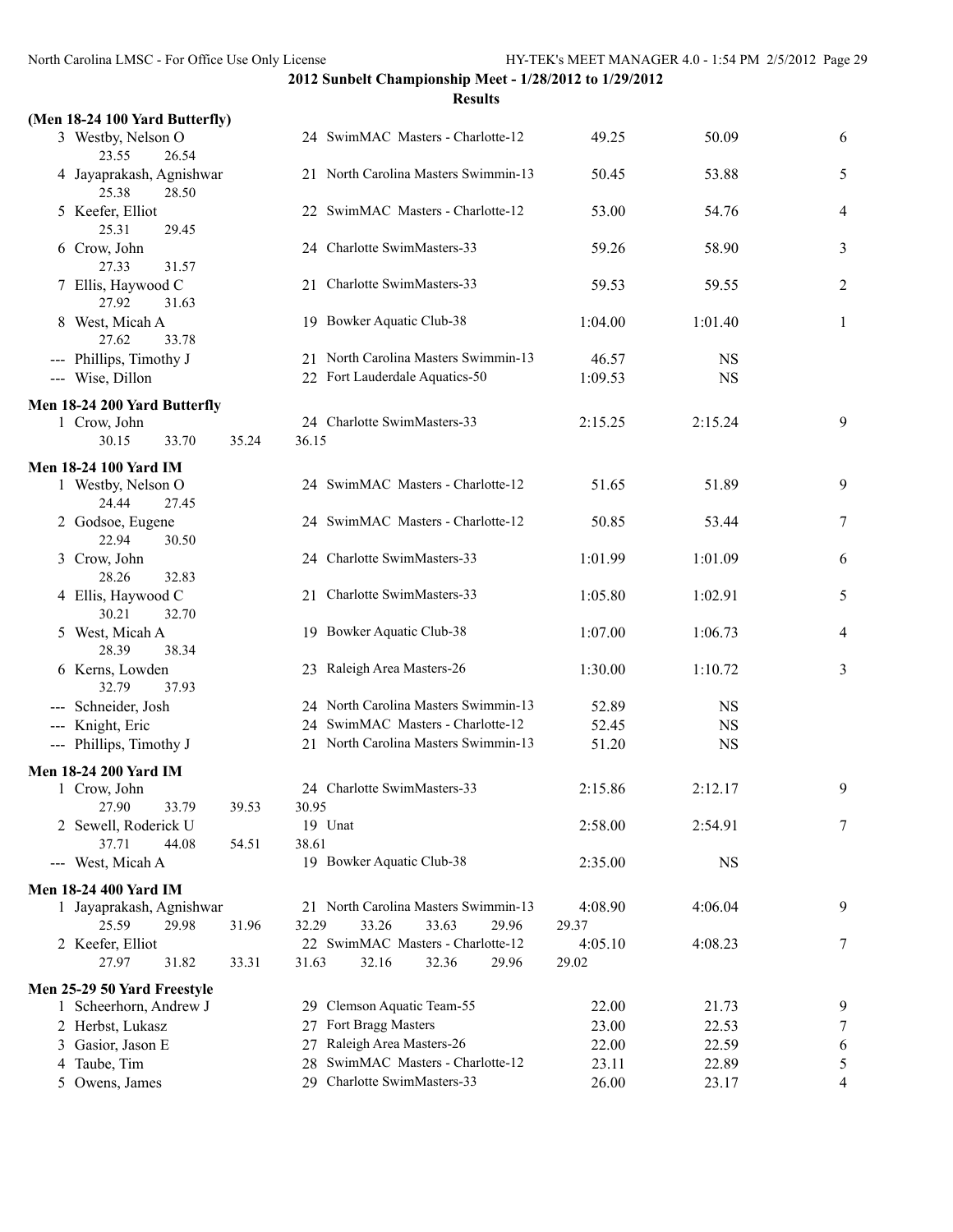**2012 Sunbelt Championship Meet - 1/28/2012 to 1/29/2012 Results**

# **(Men 25-29 50 Yard Freestyle)** --- Sharif, Khalil --- Bain, Bradley K **Men 25-29 100 Yard F** 24.67 24.78 25.40 2 28.98 --- Mills, Ryan S --- Herbst, Lukasz --- Owens, James --- Sharif, Khalil **Men 25-29 200 Yard F** 27.18 --- Bain, Bradley K --- Sharif, Khalil **Men 25-29 500 Yard F** --- Bain, Bradley K **Men 25-29 50 Yard Ba Men 25-29 100 Yard E** 26.37 26.52 32.38 **Men 25-29 200 Yard B** 25.63 27.62 28.73 30.61 **Men 25-29 50 Yard Br** --- Bain, Bradley Ky

| 6 Baccich, Thorn                         | 28 Charlotte SwimMasters-33             | 23.00   | 23.19     | $\overline{\mathbf{3}}$ |
|------------------------------------------|-----------------------------------------|---------|-----------|-------------------------|
| 7 Walton, Jeremy C                       | 25 SwimMAC Masters - Charlotte-12       | 29.00   | 24.94     | $\overline{c}$          |
| 8 Mills, Ryan S                          | 29 North Carolina Masters Swimmin-13    | 27.00   | 25.81     | 1                       |
| -- Sharif, Khalil                        | 29 Fort Bragg Masters                   | 26.00   | <b>NS</b> |                         |
| -- Bain, Bradley Kyle                    | 27 North Carolina Masters Swimmin-13    | 23.00   | <b>NS</b> |                         |
| 25-29 100 Yard Freestyle                 |                                         |         |           |                         |
| 1 Baccich, Thorn<br>24.67<br>26.56       | 28 Charlotte SwimMasters-33             | 53.00   | 51.23     | 9                       |
| 2 Bain, Bradley Kyle<br>24.78<br>27.16   | 27 North Carolina Masters Swimmin-13    | 51.00   | 51.94     | 7                       |
| 3 Taube, Tim<br>25.40<br>26.57           | 28 SwimMAC Masters - Charlotte-12       | 1:00.00 | 51.97     | 6                       |
| 4 Walton, Jeremy C<br>28.98<br>28.36     | 25 SwimMAC Masters - Charlotte-12       | 1:10.00 | 57.34     | 5                       |
| -- Mills, Ryan S                         | 29 North Carolina Masters Swimmin-13    | 1:00.00 | <b>NS</b> |                         |
| -- Herbst, Lukasz                        | 27 Fort Bragg Masters                   | 49.00   | <b>NS</b> |                         |
| -- Owens, James                          | 29 Charlotte SwimMasters-33             | 52.00   | <b>NS</b> |                         |
| -- Sharif, Khalil                        | 29 Fort Bragg Masters                   | 55.00   | <b>NS</b> |                         |
| 25-29 200 Yard Freestyle                 |                                         |         |           |                         |
| 1 Taube, Tim                             | 28 SwimMAC Masters - Charlotte-12       | 2:06.43 | 2:04.19   | 9                       |
| 27.18<br>31.22<br>33.47                  | 32.32                                   |         |           |                         |
| -- Bain, Bradley Kyle                    | 27 North Carolina Masters Swimmin-13    | 1:57.00 | <b>NS</b> |                         |
| -- Sharif, Khalil                        | 29 Fort Bragg Masters                   | 1:55.00 | <b>NS</b> |                         |
| 25-29 500 Yard Freestyle                 |                                         |         |           |                         |
| -- Bain, Bradley Kyle                    | 27 North Carolina Masters Swimmin-13    | 5:38.00 | <b>NS</b> |                         |
| 25-29 50 Yard Backstroke                 |                                         |         |           |                         |
| 1 Tarwater, Davis                        | 27 SwimMAC Masters - Charlotte-12       | 22.30   | 23.21     | 9                       |
| 2 Scheerhorn, Andrew J                   | 29 Clemson Aquatic Team-55              | 25.50   | 24.91     | $\overline{7}$          |
| 3 Owens, James                           | 29 Charlotte SwimMasters-33             | 29.00   | 25.53     | 6                       |
| 4 Mills, Ryan S                          | 29 North Carolina Masters Swimmin-13    | 30.00   | 30.22     | 5                       |
| 25-29 100 Yard Backstroke                |                                         |         |           |                         |
| 1 Scheerhorn, Andrew J<br>26.37<br>27.84 | 29 Clemson Aquatic Team-55              | 55.00   | 54.21     | 9                       |
| 2 Owens, James<br>26.52<br>29.28         | 29 Charlotte SwimMasters-33             | 1:00.00 | 55.80     | 7                       |
| 3 Mills, Ryan S<br>32.38<br>33.46        | 29 North Carolina Masters Swimmin-13    | 1:10.00 | 1:05.84   | 6                       |
| 25-29 200 Yard Backstroke                |                                         |         |           |                         |
| 1 Lundquist, Bryan                       | 26 SwimMAC Masters - Charlotte-12       | 1:51.98 | 1:52.59   | 9                       |
| 28.73<br>25.63<br>27.62                  | 30.61                                   |         |           |                         |
| 25-29 50 Yard Breaststroke               |                                         |         |           |                         |
| 1 Baccich, Thorn                         | 28 Charlotte SwimMasters-33             | 29.00   | 28.54     | 9                       |
| 2 Herbst, Lukasz                         | Fort Bragg Masters<br>27                | 29.99   | 28.71     | 7                       |
| 3 Scheerhorn, Andrew J                   | Clemson Aquatic Team-55<br>29.          | 29.00   | 28.77     | 6                       |
| 4 Taube, Tim                             | SwimMAC Masters - Charlotte-12<br>28    | 29.83   | 29.89     | 5                       |
| 5 Walton, Jeremy C                       | 25 SwimMAC Masters - Charlotte-12       | 33.00   | 32.58     | 4                       |
| 6 Mills, Ryan S                          | 29 North Carolina Masters Swimmin-13    | 33.00   | 34.48     | 3                       |
| -- Bain, Bradley Kyle                    | North Carolina Masters Swimmin-13<br>27 | 33.00   | <b>NS</b> |                         |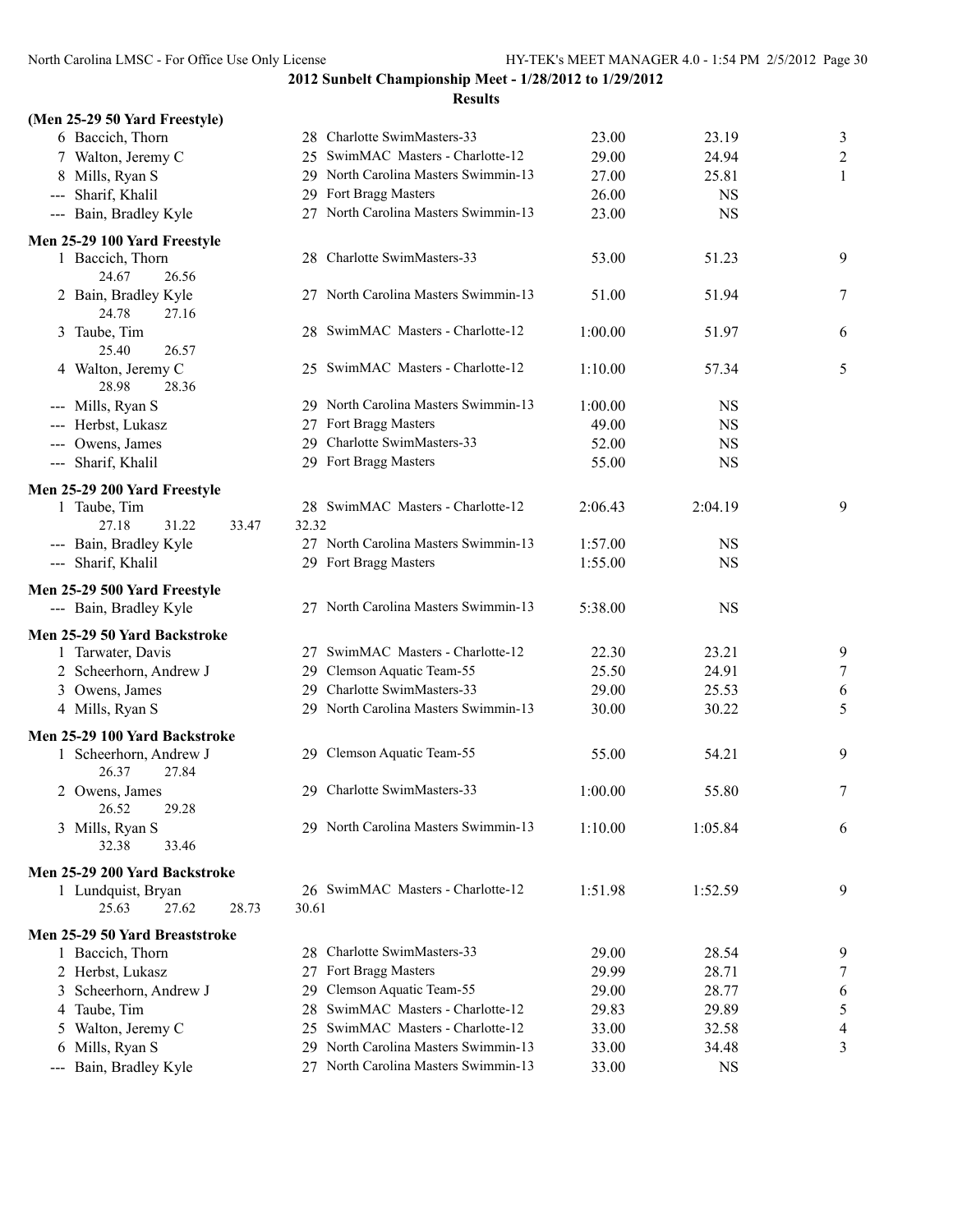## **2012 Sunbelt Championship Meet - 1/28/2012 to 1/29/2012 Results**

| Men 25-29 100 Yard Breaststroke          |                                      |                |           |                          |
|------------------------------------------|--------------------------------------|----------------|-----------|--------------------------|
| 1 Baccich, Thorn<br>30.35<br>33.09       | 28 Charlotte SwimMasters-33          | 1:05.00        | 1:03.44   | 9                        |
| 2 Walton, Jeremy C<br>35.36<br>39.27     | 25 SwimMAC Masters - Charlotte-12    | 1:25.00        | 1:14.63   | $\overline{7}$           |
| --- Swander, Kevin                       | 27 SwimMAC Masters - Charlotte-12    | 52.43          | <b>NS</b> |                          |
| Men 25-29 50 Yard Butterfly              |                                      |                |           |                          |
| 1 Scheerhorn, Andrew J                   | 29 Clemson Aquatic Team-55           | 25.00          | 23.90     | 9                        |
| 2 Herbst, Lukasz                         | 27 Fort Bragg Masters                | 24.00          | 24.34     | 7                        |
| 3 Baccich, Thorn                         | 28 Charlotte SwimMasters-33          | 26.00          | 24.46     | 6                        |
| 4 Owens, James                           | 29 Charlotte SwimMasters-33          | 28.00          | 25.01     | 5                        |
| 5 Bain, Bradley Kyle                     | 27 North Carolina Masters Swimmin-13 | 25.50          | 25.85     | $\overline{\mathcal{A}}$ |
| 6 Mills, Ryan S                          | 29 North Carolina Masters Swimmin-13 | 30.00          | 28.43     | 3                        |
| 7 Walton, Jeremy C                       | 25 SwimMAC Masters - Charlotte-12    | 35.00          | 29.29     | $\overline{c}$           |
| --- Sharif, Khalil                       | 29 Fort Bragg Masters                | 26.00          | <b>NS</b> |                          |
| Men 25-29 100 Yard Butterfly             |                                      |                |           |                          |
| 1 Tarwater, Davis<br>23.11<br>25.68      | 27 SwimMAC Masters - Charlotte-12    | 46.43          | 48.79     | 9                        |
| 2 Lundquist, Bryan<br>23.09<br>26.11     | 26 SwimMAC Masters - Charlotte-12    | 48.40          | 49.20     | 7                        |
| 3 Herbst, Lukasz<br>26.09<br>29.02       | 27 Fort Bragg Masters                | 58.00          | 55.11     | 6                        |
| 4 Gasior, Jason E<br>25.53<br>29.80      | 27 Raleigh Area Masters-26           | 53.00          | 55.33     | 5                        |
| --- Sharif, Khalil                       | 29 Fort Bragg Masters                | 55.50          | <b>NS</b> |                          |
| --- Swander, Kevin                       | 27 SwimMAC Masters - Charlotte-12    | 49.76          | <b>NS</b> |                          |
| Men 25-29 200 Yard Butterfly             |                                      |                |           |                          |
| --- Sharif, Khalil                       | 29 Fort Bragg Masters                | 2:15.00        | <b>NS</b> |                          |
| <b>Men 25-29 100 Yard IM</b>             |                                      |                |           |                          |
| 1 Scheerhorn, Andrew J<br>24.36<br>29.52 | 29 Clemson Aquatic Team-55           | 55.00          | 53.88     | 9                        |
| 2 Herbst, Lukasz<br>30.64<br>26.36       | 27 Fort Bragg Masters                | 59.00          | 57.00     | 7                        |
| 3 Gasior, Jason E<br>26.81<br>30.36      | 27 Raleigh Area Masters-26           | 56.00          | 57.17     | 6                        |
| 4 Baccich, Thorn<br>26.56<br>31.27       | 28 Charlotte SwimMasters-33          | 59.00          | 57.83     | 5                        |
| 5 Owens, James<br>25.49<br>34.03         | 29 Charlotte SwimMasters-33          | 1:00.00        | 59.52     | 4                        |
| 6 Mills, Ryan S<br>29.98<br>34.48        | 29 North Carolina Masters Swimmin-13 | 1:10.00        | 1:04.46   | 3                        |
| 7 Walton, Jeremy C<br>31.10<br>34.03     | 25 SwimMAC Masters - Charlotte-12    | 1:15.00        | 1:05.13   | $\overline{c}$           |
| --- Sharif, Khalil                       | 29 Fort Bragg Masters                | 1:10.00        | <b>NS</b> |                          |
| --- Swander, Kevin                       | 27 SwimMAC Masters - Charlotte-12    | 49.50          | <b>NS</b> |                          |
| <b>Men 25-29 200 Yard IM</b>             |                                      |                |           |                          |
| --- Sharif, Khalil                       | 29 Fort Bragg Masters                | 2:30.00        | <b>NS</b> |                          |
| <b>Men 25-29 400 Yard IM</b>             |                                      |                |           |                          |
| --- Tarwater, Davis                      | 27 SwimMAC Masters - Charlotte-12    | 3:59.99        | DQ        |                          |
| 24.53<br>28.09<br>31.07                  | 30.55<br>35.69<br>35.88              | 27.04<br>26.36 |           |                          |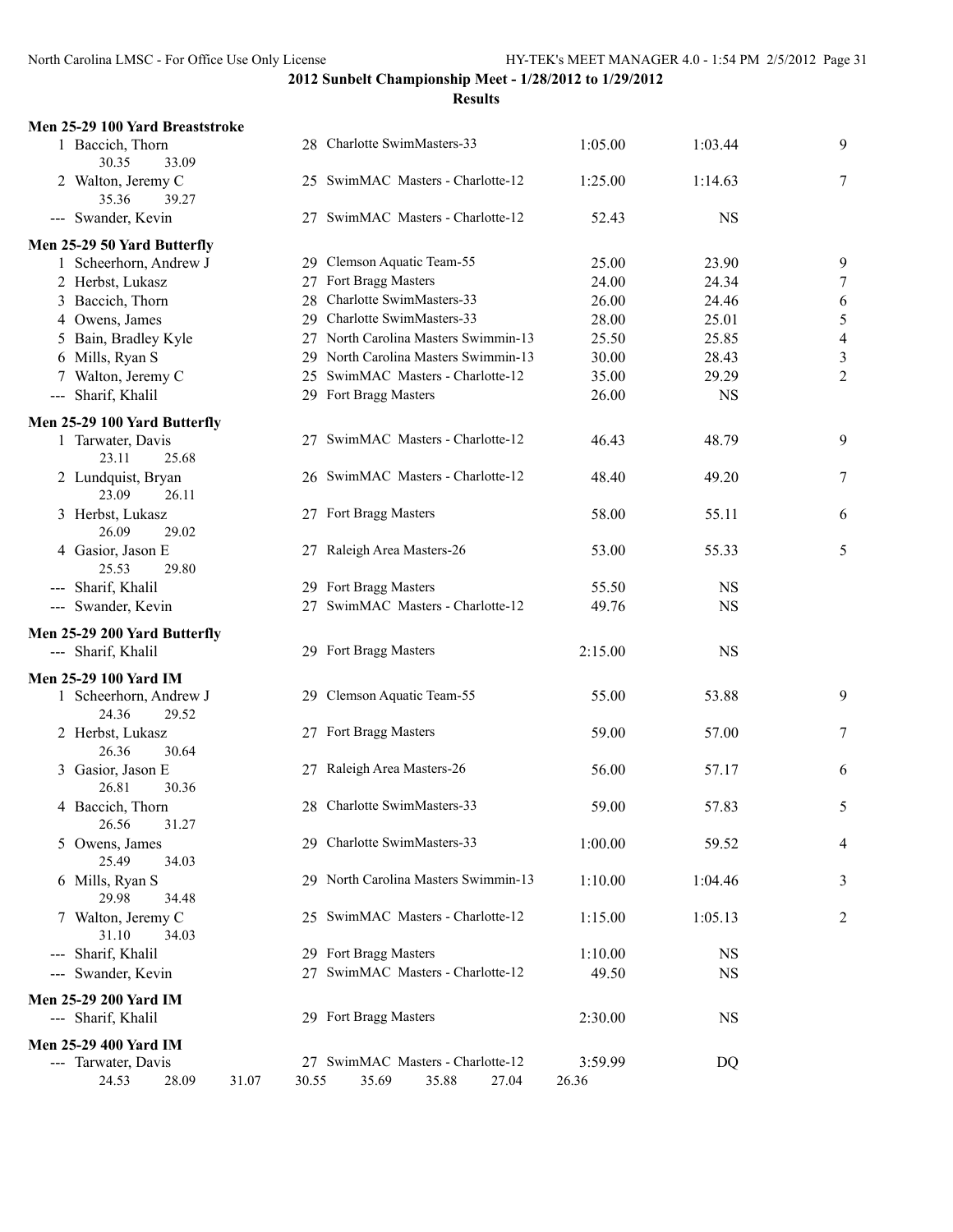| Men 30-34 50 Yard Freestyle             |       |       |                                      |       |       |          |       |           |                          |
|-----------------------------------------|-------|-------|--------------------------------------|-------|-------|----------|-------|-----------|--------------------------|
| 1 Brunelli, Nicholas J                  |       |       | 30 SwimMAC Masters - Charlotte-12    |       |       |          | 19.45 | 19.65     | 9                        |
| 2 Gonzalez, Jose R                      |       |       | 34 Cape Fear Aquatic Club            |       |       |          | 22.50 | 22.07     | $\overline{7}$           |
| 3 Kummer, Rob                           |       |       | 30 Clemson Aquatic Team-55           |       |       |          | 23.00 | 22.39     | 6                        |
| 4 Andrepont, Daniel M                   |       |       | 30 Charlotte SwimMasters-33          |       |       |          | 23.22 | 23.30     | 5                        |
| 5 Dallamura, Scott J                    |       | 33    | Clubworx - Fuquay-Varina             |       |       |          | 24.38 | 24.34     | $\overline{\mathcal{A}}$ |
| 6 Leonard, Mark                         |       |       | 34 Greenville Splash YMCA Masters-55 |       |       |          | 26.30 | 24.86     | 3                        |
| 7 Carmine, Jay R                        |       |       | 34 Cape Fear Aquatic Club            |       |       |          | 24.34 | 25.31     | $\overline{\mathbf{c}}$  |
| 8 Smith, Wayne D                        |       |       | 34 North Carolina Masters Swimmin-13 |       |       |          | 30.00 | 27.44     | 1                        |
| 9 Overcash, Darren                      |       |       | 33 Fireball Masters Swimming         |       |       |          | 31.31 | 27.67     |                          |
| Men 30-34 100 Yard Freestyle            |       |       |                                      |       |       |          |       |           |                          |
| 1 Gonzalez, Jose R<br>23.47<br>25.51    |       |       | 34 Cape Fear Aquatic Club            |       |       |          | 55.75 | 48.98     | 9                        |
| 2 Kummer, Rob<br>24.11<br>26.24         |       |       | 30 Clemson Aquatic Team-55           |       |       |          | 52.00 | 50.35     | $\overline{7}$           |
| 3 Andrepont, Daniel M<br>24.18<br>26.58 |       |       | 30 Charlotte SwimMasters-33          |       |       |          | 50.22 | 50.76     | 6                        |
| 4 Dallamura, Scott J<br>25.92<br>26.57  |       |       | 33 Clubworx - Fuquay-Varina          |       |       |          | 54.00 | 52.49     | 5                        |
| 5 Allen, Benjamin<br>25.79<br>26.83     |       |       | 31 Durham Area Masters Aquatics      |       |       |          | 56.45 | 52.62     | $\overline{4}$           |
| 6 Leonard, Mark<br>26.17<br>28.07       |       |       | 34 Greenville Splash YMCA Masters-55 |       |       |          | 56.00 | 54.24     | 3                        |
| 7 Carmine, Jay R<br>26.37<br>28.73      |       |       | 34 Cape Fear Aquatic Club            |       |       |          | 54.34 | 55.10     | $\overline{c}$           |
| 8 Overcash, Darren<br>28.49<br>32.12    |       |       | 33 Fireball Masters Swimming         |       |       | 1:06.47  |       | 1:00.61   | $\mathbf{1}$             |
| Men 30-34 200 Yard Freestyle            |       |       |                                      |       |       |          |       |           |                          |
| 1 Andrepont, Daniel M<br>29.19<br>25.69 | 29.75 | 29.61 | 30 Charlotte SwimMasters-33          |       |       | 1:55.22  |       | 1:54.24   | 9                        |
| 2 Medendorp, Mark A<br>25.43<br>28.32   | 30.10 | 30.78 | 34 North Carolina Masters Swimmin-13 |       |       | 1:54.05  |       | 1:54.63   | 7                        |
| 3 Leonard, Mark<br>27.89<br>29.92       | 30.34 | 29.63 | 34 Greenville Splash YMCA Masters-55 |       |       | 2:00.00  |       | 1:57.78   | 6                        |
| 4 Dallamura, Scott J                    |       |       | 33 Clubworx - Fuquay-Varina          |       |       | 2:30.00  |       | 1:59.56   | 5                        |
| 27.93<br>30.41                          | 31.15 | 30.07 |                                      |       |       |          |       |           |                          |
| Men 30-34 500 Yard Freestyle            |       |       |                                      |       |       |          |       |           |                          |
| --- Carmine, Jay R                      |       |       | 34 Cape Fear Aquatic Club            |       |       | 5:35.34  |       | <b>NS</b> |                          |
| Men 30-34 1650 Yard Freestyle           |       |       |                                      |       |       |          |       |           |                          |
| 1 Leonard, Mark                         |       |       | 34 Greenville Splash YMCA Masters-55 |       |       | 17:45.00 |       | 17:47.51  | 9                        |
| 28.77<br>30.62                          | 31.02 | 31.38 | 31.55                                | 31.85 | 31.80 | 31.98    |       |           |                          |
| 32.10<br>32.14                          | 32.41 | 32.44 | 32.42                                | 32.65 | 32.51 | 32.50    |       |           |                          |
| 32.55<br>32.64                          | 32.58 | 32.83 | 33.00                                | 32.97 | 32.85 | 32.89    |       |           |                          |
| 32.97<br>33.08                          | 33.30 | 33.13 | 33.02                                | 33.21 | 33.04 | 32.98    | 32.33 |           |                          |
| Men 30-34 50 Yard Backstroke            |       |       |                                      |       |       |          |       |           |                          |
| 1 Brunelli, Nicholas J                  |       |       | 30 SwimMAC Masters - Charlotte-12    |       |       |          | 22.15 | 22.97     | 9                        |
| 2 Kummer, Rob                           |       |       | 30 Clemson Aquatic Team-55           |       |       |          | 26.00 | 25.43     | 7                        |
| 3 Cassella, Ryan G                      |       |       | 30 Clemson Aquatic Team-55           |       |       |          | 27.50 | 27.19     | 6                        |
| 4 Overcash, Darren                      |       |       | 33 Fireball Masters Swimming         |       |       |          | 35.12 | 33.17     | 5                        |
| 5 Smith, Wayne D                        |       |       | 34 North Carolina Masters Swimmin-13 |       |       |          | 40.00 | 33.88     | 4                        |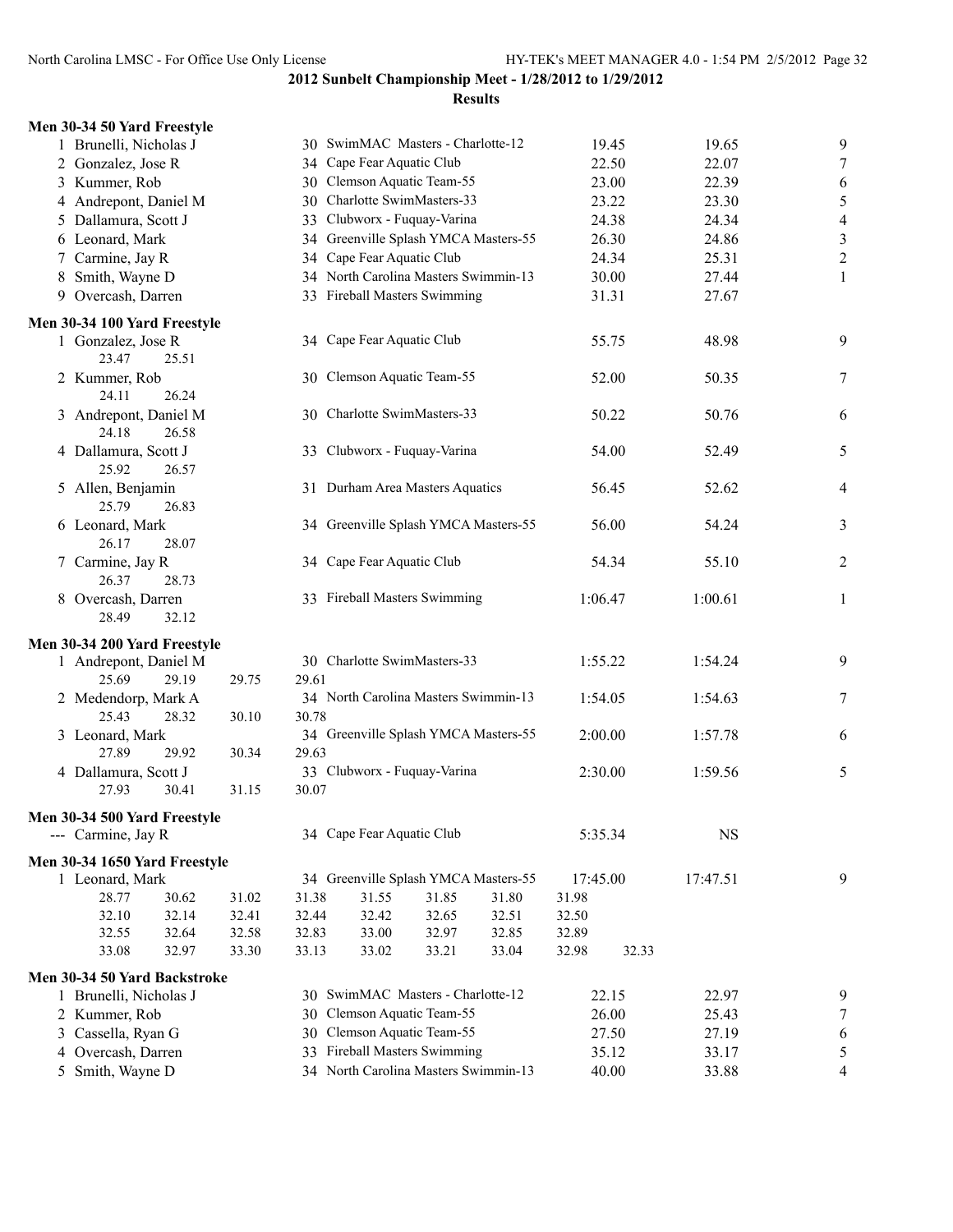| Men 30-34 100 Yard Backstroke                |                                                                   |         |         |                          |
|----------------------------------------------|-------------------------------------------------------------------|---------|---------|--------------------------|
| 1 Cassella, Ryan G                           | 30 Clemson Aquatic Team-55                                        | 59.50   | 58.96   | 9                        |
| 28.60<br>30.36                               |                                                                   |         |         |                          |
| Men 30-34 200 Yard Backstroke                |                                                                   |         |         |                          |
| 1 Brunelli, Nicholas J                       | 30 SwimMAC Masters - Charlotte-12                                 | 1:51.50 | 1:47.33 | 9                        |
| 25.38<br>27.16<br>26.42                      | 28.37                                                             |         |         |                          |
|                                              |                                                                   |         |         |                          |
| Men 30-34 50 Yard Breaststroke               |                                                                   |         |         |                          |
| 1 Cassella, Ryan G                           | 30 Clemson Aquatic Team-55                                        | 28.00   | 27.96   | 9                        |
| 2 Kummer, Rob                                | 30 Clemson Aquatic Team-55                                        | 29.00   | 29.25   | 7                        |
| 3 Kreel, Nathaniel E                         | 33 Raleigh Area Masters-26                                        | 32.58   | 29.91   | 6                        |
| 4 Allen, Benjamin                            | 31 Durham Area Masters Aquatics                                   | 31.21   | 30.55   | $\sqrt{5}$               |
| 5 Medendorp, Mark A                          | 34 North Carolina Masters Swimmin-13                              | 31.24   | 32.08   | $\overline{4}$           |
| 6 Dallamura, Scott J                         | 33 Clubworx - Fuquay-Varina                                       | 50.00   | 34.62   | $\mathfrak{Z}$           |
| 7 Smith, Wayne D                             | 34 North Carolina Masters Swimmin-13                              | 40.00   | 36.24   | $\overline{2}$           |
| Men 30-34 100 Yard Breaststroke              |                                                                   |         |         |                          |
| 1 Cassella, Ryan G                           | 30 Clemson Aquatic Team-55                                        | 1:05.00 | 1:02.10 | 9                        |
| 29.57<br>32.53                               |                                                                   |         |         |                          |
| 2 Allen, Benjamin                            | 31 Durham Area Masters Aquatics                                   | 1:08.10 | 1:06.95 | 7                        |
| 31.84<br>35.11                               |                                                                   |         |         |                          |
| 3 Carmine, Jay R                             | 34 Cape Fear Aquatic Club                                         | 1:10.34 | 1:08.42 | 6                        |
| 32.61<br>35.81                               |                                                                   |         |         |                          |
| --- Kreel, Nathaniel E                       | 33 Raleigh Area Masters-26                                        | 1:10.55 | DQ      |                          |
| 30.65<br>34.79                               |                                                                   |         |         |                          |
|                                              |                                                                   |         |         |                          |
| Men 30-34 100 Yard Breaststroke              |                                                                   |         |         |                          |
| 1 Kreel, Nathaniel E                         | 33 Raleigh Area Masters-26                                        | NT      | 1:06.41 |                          |
| Men 30-34 200 Yard Breaststroke              |                                                                   |         |         |                          |
| 1 Allen, Benjamin                            | 31 Durham Area Masters Aquatics                                   | 2:32.01 | 2:27.73 | 9                        |
| 33.25<br>37.59<br>38.35                      | 38.54                                                             |         |         |                          |
| 2 Carmine, Jay R                             | 34 Cape Fear Aquatic Club                                         | 2:30.34 | 2:32.17 | 7                        |
| 35.30<br>39.56<br>39.21                      | 38.10                                                             |         |         |                          |
| 3 Kreel, Nathaniel E                         | 33 Raleigh Area Masters-26                                        | 2:20.00 | 2:42.37 | 6                        |
| 30.86<br>35.55<br>48.65                      | 47.31                                                             |         |         |                          |
|                                              |                                                                   |         |         |                          |
| Men 30-34 50 Yard Butterfly<br>1 Kummer, Rob | 30 Clemson Aquatic Team-55                                        | 24.00   | 24.20   | 9                        |
|                                              | 30 Charlotte SwimMasters-33                                       | 26.22   | 24.75   | 7                        |
| 2 Andrepont, Daniel M                        |                                                                   |         |         |                          |
| 3<br>Gonzalez, Jose R                        | 34 Cape Fear Aquatic Club<br>34 North Carolina Masters Swimmin-13 | 30.93   | 24.90   | 6                        |
| 4 Medendorp, Mark A                          |                                                                   | 24.98   | 25.05   | 5                        |
| Dallamura, Scott J<br>5                      | 33 Clubworx - Fuquay-Varina                                       | 25.61   | 25.40   | $\overline{\mathcal{A}}$ |
| Cassella, Ryan G<br>6                        | 30 Clemson Aquatic Team-55                                        | 26.00   | 25.97   | $\mathfrak{Z}$           |
| 7 Leonard, Mark                              | 34 Greenville Splash YMCA Masters-55                              | 29.00   | 27.18   | $\overline{2}$           |
| Smith, Wayne D<br>8                          | 34 North Carolina Masters Swimmin-13                              | 30.00   | 28.28   | 1                        |
| Overcash, Darren<br>9                        | 33 Fireball Masters Swimming                                      | 32.00   | 29.56   |                          |
| Men 30-34 100 Yard Butterfly                 |                                                                   |         |         |                          |
| 1 Gonzalez, Jose R                           | 34 Cape Fear Aquatic Club                                         | 1:00.55 | 54.90   | 9                        |
| 25.48<br>29.42                               |                                                                   |         |         |                          |
| 2 Medendorp, Mark A                          | 34 North Carolina Masters Swimmin-13                              | 55.29   | 55.38   | 7                        |
| 25.69<br>29.69                               |                                                                   |         |         |                          |
| 3 Andrepont, Daniel M                        | 30 Charlotte SwimMasters-33                                       | 57.22   | 56.10   | 6                        |
| 25.76<br>30.34                               |                                                                   |         |         |                          |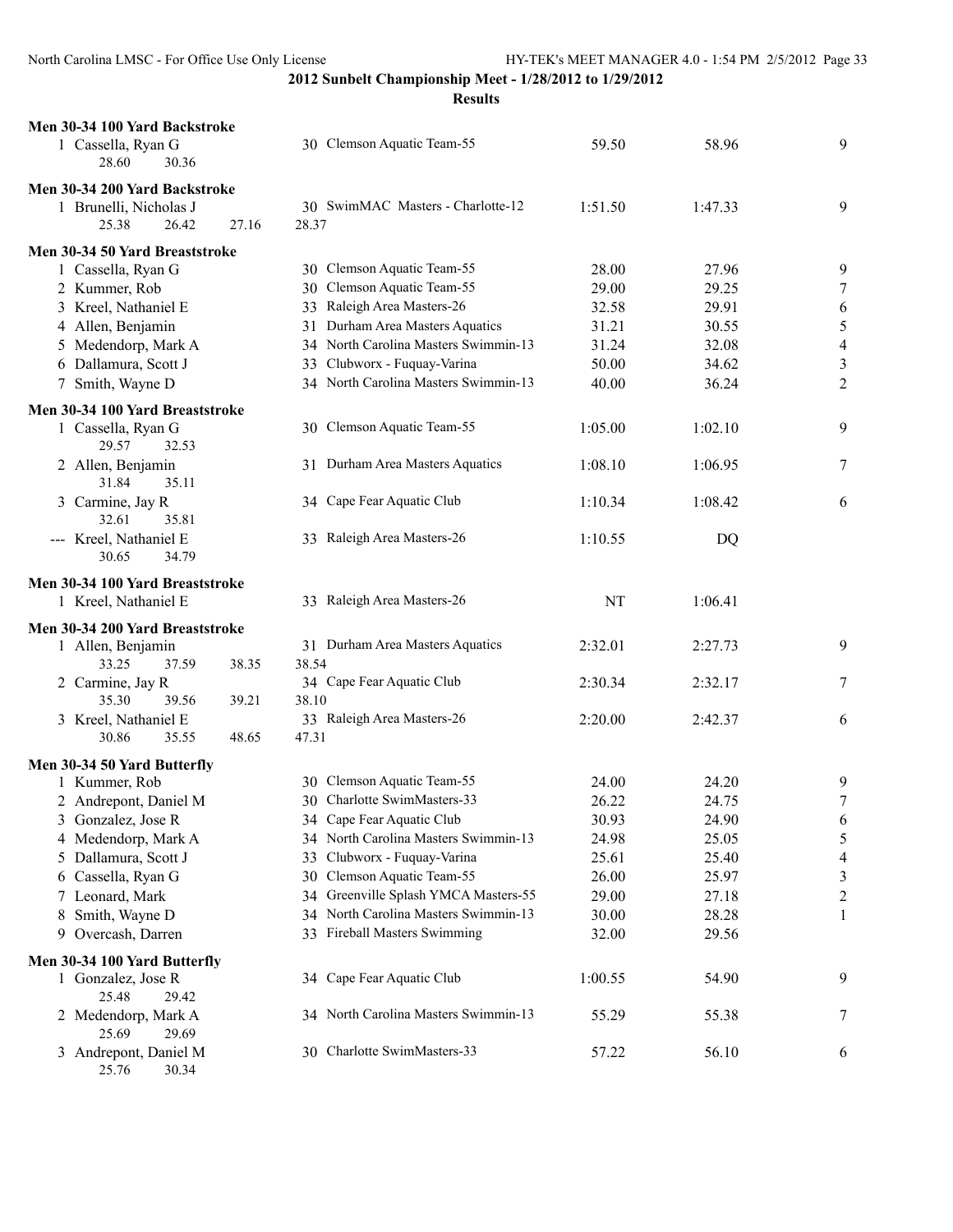**Results**

| (Men 30-34 100 Yard Butterfly)         |       |                                      |         |           |                |
|----------------------------------------|-------|--------------------------------------|---------|-----------|----------------|
| 4 Dallamura, Scott J<br>27.30<br>30.04 |       | 33 Clubworx - Fuquay-Varina          | 59.00   | 57.34     | 5              |
| 5 Leonard, Mark<br>27.98<br>31.87      |       | 34 Greenville Splash YMCA Masters-55 | 1:00.00 | 59.85     | 4              |
| 6 Carmine, Jay R<br>29.49<br>33.63     |       | 34 Cape Fear Aquatic Club            | 1:05.34 | 1:03.12   | 3              |
| 7 Smith, Wayne D<br>34.46<br>32.30     |       | 34 North Carolina Masters Swimmin-13 | 1:30.00 | 1:06.76   | $\overline{c}$ |
| Men 30-34 200 Yard Butterfly           |       |                                      |         |           |                |
| 1 Medendorp, Mark A                    |       | 34 North Carolina Masters Swimmin-13 | 2:04.33 | 2:05.21   | 9              |
| 26.44<br>30.52                         | 32.85 | 35.40                                |         |           |                |
| 2 Carmine, Jay R                       |       | 34 Cape Fear Aquatic Club            | 2:20.34 | 2:39.00   | 7              |
| 34.73<br>40.85                         | 41.36 | 42.06                                |         |           |                |
|                                        |       |                                      |         |           |                |
| <b>Men 30-34 100 Yard IM</b>           |       |                                      |         |           |                |
| 1 Kummer, Rob                          |       | 30 Clemson Aquatic Team-55           | 59.00   | 56.59     | 9              |
| 25.25<br>31.34                         |       |                                      |         |           |                |
| 2 Cassella, Ryan G                     |       | 30 Clemson Aquatic Team-55           | 58.00   | 56.79     | 7              |
| 26.79<br>30.00                         |       | 30 Charlotte SwimMasters-33          |         |           |                |
| 3 Andrepont, Daniel M                  |       |                                      | 58.22   | 58.28     | 6              |
| 27.03<br>31.25                         |       | 34 Cape Fear Aquatic Club            |         |           |                |
| 4 Gonzalez, Jose R<br>27.37<br>31.04   |       |                                      | 1:10.00 | 58.41     | 5              |
|                                        |       | 33 Raleigh Area Masters-26           |         |           |                |
| 5 Kreel, Nathaniel E<br>28.83<br>32.03 |       |                                      | 1:02.87 | 1:00.86   | 4              |
|                                        |       |                                      |         |           |                |
| 6 Allen, Benjamin                      |       | 31 Durham Area Masters Aquatics      | 1:02.43 | 1:01.10   | 3              |
| 29.18<br>31.92                         |       |                                      |         |           |                |
| 7 Carmine, Jay R                       |       | 34 Cape Fear Aquatic Club            | 1:00.34 | 1:01.85   | 2              |
| 29.33<br>32.52                         |       |                                      |         |           |                |
| 8 Leonard, Mark                        |       | 34 Greenville Splash YMCA Masters-55 | 1:08.00 | 1:03.98   | $\mathbf{1}$   |
| 29.53<br>34.45                         |       | 34 North Carolina Masters Swimmin-13 |         |           |                |
| 9 Smith, Wayne D                       |       |                                      | 1:30.00 | 1:09.93   |                |
| 32.64<br>37.29                         |       |                                      | 1:15.03 |           |                |
| 10 Overcash, Darren                    |       | 33 Fireball Masters Swimming         |         | 1:09.98   |                |
| 32.89<br>37.09                         |       |                                      |         |           |                |
| --- Brunelli, Nicholas J               |       | 30 SwimMAC Masters - Charlotte-12    | 49.99   | <b>NS</b> |                |
| Men 30-34 200 Yard IM                  |       |                                      |         |           |                |
| 1 Andrepont, Daniel M                  |       | 30 Charlotte SwimMasters-33          | 2:16.22 | 2:08.36   | 9              |
| 26.54<br>32.88                         | 38.49 | 30.45                                |         |           |                |
| 2 Gonzalez, Jose R                     |       | 34 Cape Fear Aquatic Club            | 2:37.86 | 2:10.77   | 7              |
| 27.48<br>34.46                         | 38.93 | 29.90                                |         |           |                |
| 3 Leonard, Mark                        |       | 34 Greenville Splash YMCA Masters-55 | 2:15.00 | 2:12.22   | 6              |
| 28.05<br>33.99                         | 39.52 | 30.66                                |         |           |                |
| 4 Carmine, Jay R                       |       | 34 Cape Fear Aquatic Club            | 2:15.34 | 2:20.02   | 5              |
| 30.27<br>34.93                         | 40.10 | 34.72                                |         |           |                |
| 5 Smith, Wayne D                       |       | 34 North Carolina Masters Swimmin-13 | 2:45.00 | 2:33.80   | 4              |
| 31.77<br>41.44                         | 46.60 | 33.99                                |         |           |                |
|                                        |       |                                      |         |           |                |
| <b>Men 30-34 400 Yard IM</b>           |       |                                      |         |           |                |
| 1 Carmine, Jay R                       |       | 34 Cape Fear Aquatic Club            | 5:00.34 | 4:52.33   | 9              |
| 32.06<br>36.34                         | 37.54 | 40.72<br>37.52<br>41.38<br>33.52     | 33.25   |           |                |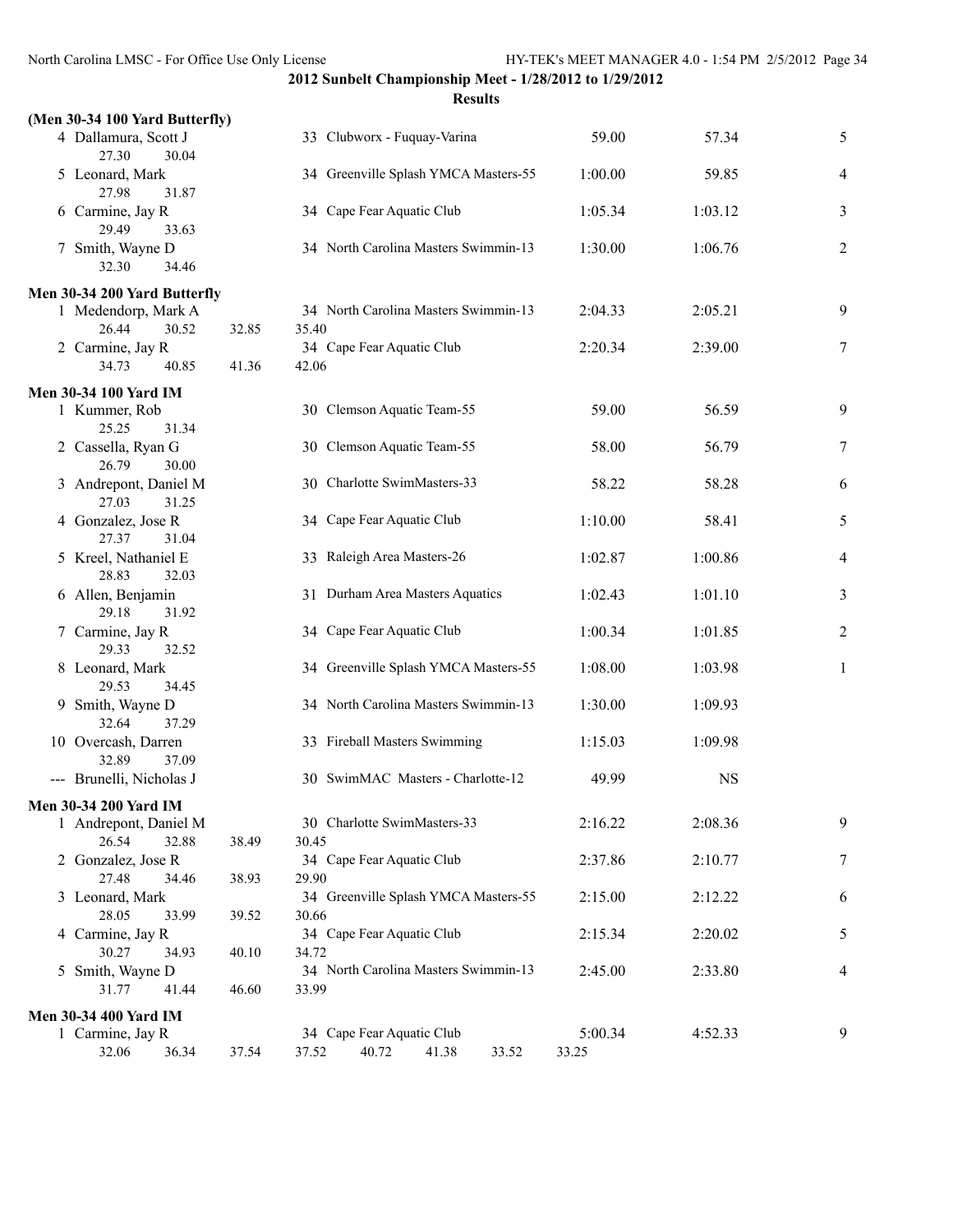| Men 35-39 50 Yard Freestyle                 |                |                                     |         |               |                         |
|---------------------------------------------|----------------|-------------------------------------|---------|---------------|-------------------------|
| 1 Catterson, William H                      |                | 39 Raleigh Area Masters-26          | NT      | 25.05         |                         |
| Men 35-39 50 Yard Freestyle                 |                |                                     |         |               |                         |
| 1 Lee, Mark K                               |                | 36 SwimMAC Masters - Charlotte-12   | 24.00   | 23.63         | 9                       |
| 2 Mitzak, John J                            |                | 39 Unat                             | 26.49   | 24.59         | 7                       |
| 3 Madonia, Marc P                           |                | 37 Bowker Aquatic Club-38           | 25.30   | 25.10         | 6                       |
| 4 Catterson, William H                      |                | 39 Raleigh Area Masters-26          | 26.82   | 25.13         | 5                       |
| 5 Carney, Kevin J                           |                | 39 Childress Klein YMCA Masters     | 30.00   | 28.18         | $\overline{\mathbf{4}}$ |
| 6 Nino-Acosta, Hernan A                     |                | 35 Stingray Aquatics Masters Mat-33 | 32.18   | 28.84         | 3                       |
| --- McFetters, Erik P                       |                | 36 Cape Fear Aquatic Club           | 27.00   | <b>NS</b>     |                         |
| --- Givehchi, Ali                           |                | 39 Unat                             | 29.56   | <b>NS</b>     |                         |
| Men 35-39 100 Yard Freestyle                |                |                                     |         |               |                         |
| 1 McGarity, James M<br>25.22<br>27.43       |                | 35 Stingray Aquatics Masters Mat-33 | 52.00   | 52.65         | 9                       |
| 2 Lee, Mark K<br>25.48<br>27.66             |                | 36 SwimMAC Masters - Charlotte-12   | 52.00   | 53.14         | 7                       |
| Catterson, William H<br>3<br>26.55<br>29.68 |                | 39 Raleigh Area Masters-26          | 56.00   | 56.23         | 6                       |
| 4 Green, Marcus E<br>27.78<br>30.69         |                | 36 Charlotte SwimMasters-33         | 57.12   | 58.47         | 5                       |
| 5 Willis, Matt<br>28.29<br>30.60            |                | 36 Cape Fear Aquatic Club           | 1:05.00 | 58.89         | 4                       |
| 6 McFetters, Erik P<br>28.46<br>32.67       |                | 36 Cape Fear Aquatic Club           | 58.00   | 1:01.13       | 3                       |
| 7 Carney, Kevin J<br>30.15<br>34.15         |                | 39 Childress Klein YMCA Masters     | 1:05.22 | 1:04.30       | 2                       |
| 8 Nino-Acosta, Hernan A<br>31.26<br>33.97   |                | 35 Stingray Aquatics Masters Mat-33 | 1:11.44 | 1:05.23       | 1                       |
| --- Mitzak, John J                          |                | 39 Unat                             | 53.98   | NS            |                         |
| --- Crankshaw, Erik                         |                | 39 Duke Aquatics                    | 54.34   | <b>NS</b>     |                         |
| Men 35-39 200 Yard Freestyle                |                |                                     |         |               |                         |
| 1 Willis, Matt                              |                | 36 Cape Fear Aquatic Club           | 2:24.00 | 2:10.52       | 9                       |
| 30.75<br>32.55                              | 33.21<br>34.01 |                                     |         |               |                         |
| 2 McFetters, Erik P                         |                | 36 Cape Fear Aquatic Club           | 2:22.00 | 2:15.77       | 7                       |
| 29.24<br>33.21                              | 36.11<br>37.21 |                                     |         |               |                         |
| --- Mitzak, John J                          |                | 39 Unat                             | 1:55.69 | <b>NS</b>     |                         |
| --- Crankshaw, Erik                         |                | 39 Duke Aquatics                    | 2:04.10 | <sub>NS</sub> |                         |
| Men 35-39 500 Yard Freestyle                |                |                                     |         |               |                         |
| 1 Willis, Matt                              |                | 36 Cape Fear Aquatic Club           | 6:30.00 | 5:59.06       | 9                       |
| 31.06<br>34.82                              | 37.05<br>35.87 | 36.95<br>37.26<br>37.24             | 36.64   |               |                         |
| 36.59<br>35.58                              |                |                                     |         |               |                         |
| 2 Green, Marcus E                           |                | 36 Charlotte SwimMasters-33         | 6:40.00 | 6:32.18       | 7                       |
| 33.66<br>37.81                              | 39.09<br>38.45 | 39.47<br>40.61<br>40.87             | 41.20   |               |                         |
| 41.80<br>39.22                              |                |                                     |         |               |                         |
| 3 Nino-Acosta, Hernan A                     |                | 35 Stingray Aquatics Masters Mat-33 | 8:05.75 | 7:04.33       | 6                       |
| 36.10<br>41.72<br>42.01<br>39.41            | 45.20<br>44.09 | 44.11<br>43.69<br>44.68             | 43.32   |               |                         |
| McFetters, Erik P                           |                | 36 Cape Fear Aquatic Club           | 6:30.01 | $_{\rm NS}$   |                         |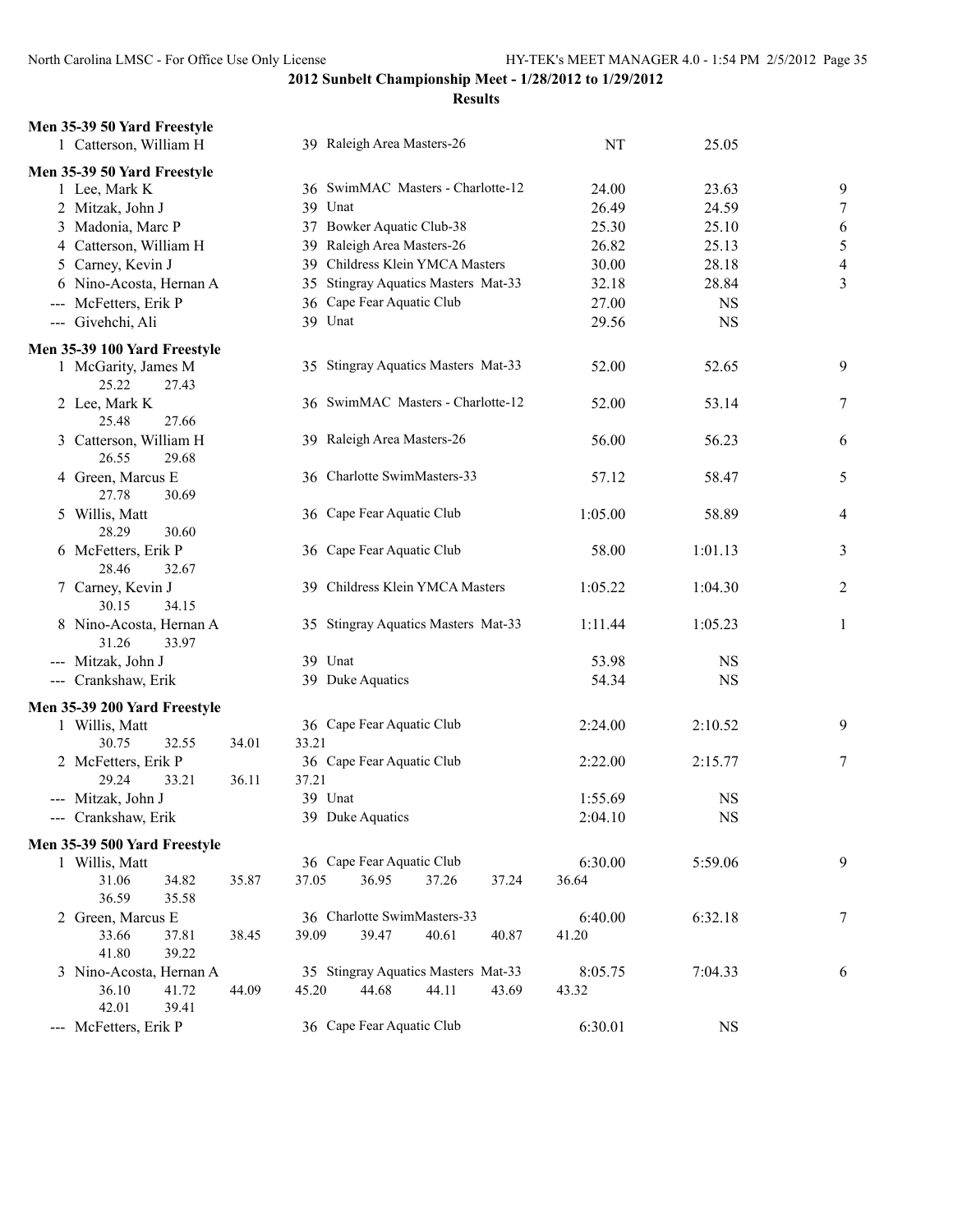| Men 35-39 1000 Yard Freestyle   |       |       |         |                            |                                     |       |          |       |           |                  |
|---------------------------------|-------|-------|---------|----------------------------|-------------------------------------|-------|----------|-------|-----------|------------------|
| 1 Willis, Matt                  |       |       |         | 36 Cape Fear Aquatic Club  |                                     |       | 13:00.00 |       | 12:31.05  | 9                |
| 32.67                           | 35.03 | 37.18 | 38.37   | 37.88                      | 38.02                               | 38.46 | 38.88    |       |           |                  |
| 38.76                           | 39.06 | 37.77 | 38.34   | 38.09                      | 38.01                               | 38.13 | 37.87    |       |           |                  |
| 38.11                           | 37.59 | 37.11 | 35.72   |                            |                                     |       |          |       |           |                  |
| --- Crankshaw, Erik             |       |       |         | 39 Duke Aquatics           |                                     |       | 11:00.11 |       | <b>NS</b> |                  |
| Men 35-39 1650 Yard Freestyle   |       |       |         |                            |                                     |       |          |       |           |                  |
| 1 Sturgis, Jason                |       |       |         |                            | 39 SwimMAC Masters - Charlotte-12   |       | 20:13.63 |       | 20:20.62  | 9                |
| 32.71                           | 35.48 | 36.22 | 36.70   | 36.41                      | 36.08                               | 36.47 | 36.67    |       |           |                  |
| 36.73                           | 36.33 | 36.61 | 36.39   | 36.87                      | 36.72                               | 36.69 | 36.67    |       |           |                  |
| 36.63                           | 36.90 | 36.94 | 37.33   | 37.20                      | 37.47                               | 37.69 | 38.04    |       |           |                  |
| 37.75                           | 37.77 | 37.56 | 38.81   | 38.40                      | 38.19                               | 38.10 | 38.01    | 38.08 |           |                  |
| Men 35-39 50 Yard Backstroke    |       |       |         |                            |                                     |       |          |       |           |                  |
| 1 Mitzak, John J                |       |       | 39 Unat |                            |                                     |       |          | 29.89 | 27.57     | 9                |
| --- Nino-Acosta, Hernan A       |       |       |         |                            | 35 Stingray Aquatics Masters Mat-33 |       |          | 38.67 | <b>NS</b> |                  |
|                                 |       |       |         |                            |                                     |       |          |       |           |                  |
| Men 35-39 100 Yard Backstroke   |       |       |         |                            |                                     |       |          |       |           |                  |
| --- Mitzak, John J              |       |       | 39 Unat |                            |                                     |       | 1:00.33  |       | <b>NS</b> |                  |
| --- Crankshaw, Erik             |       |       |         | 39 Duke Aquatics           |                                     |       | 1:02.24  |       | <b>NS</b> |                  |
| Men 35-39 200 Yard Backstroke   |       |       |         |                            |                                     |       |          |       |           |                  |
| 1 Mitzak, John J                |       |       | 39 Unat |                            |                                     |       | 2:12.69  |       | 2:15.82   | 9                |
| 31.65                           | 34.03 | 34.81 | 35.33   |                            |                                     |       |          |       |           |                  |
|                                 |       |       |         |                            |                                     |       |          |       |           |                  |
| Men 35-39 50 Yard Breaststroke  |       |       |         |                            |                                     |       |          |       |           |                  |
| 1 Lee, Mark K                   |       |       |         |                            | 36 SwimMAC Masters - Charlotte-12   |       |          | 31.00 | 28.77     | 9                |
| 2 McGarity, James M             |       |       |         |                            | 35 Stingray Aquatics Masters Mat-33 |       |          | 33.00 | 29.81     | $\boldsymbol{7}$ |
| 3 Green, Marcus E               |       |       |         |                            | 36 Charlotte SwimMasters-33         |       |          | 30.01 | 31.15     | 6                |
| 4 Aber, Dan                     |       |       |         | 38 Raleigh Area Masters-26 |                                     |       |          | 33.00 | 33.09     | $\sqrt{5}$       |
| 5 Carney, Kevin J               |       |       |         |                            | 39 Childress Klein YMCA Masters     |       |          | 35.78 | 35.42     | $\overline{4}$   |
| 6 Nino-Acosta, Hernan A         |       |       |         |                            | 35 Stingray Aquatics Masters Mat-33 |       |          | 44.16 | 39.70     | $\overline{3}$   |
| --- Givehchi, Ali               |       |       | 39 Unat |                            |                                     |       |          | 30.12 | <b>NS</b> |                  |
| Men 35-39 100 Yard Breaststroke |       |       |         |                            |                                     |       |          |       |           |                  |
| 1 Lee, Mark K                   |       |       |         |                            | 36 SwimMAC Masters - Charlotte-12   |       | 1:05.00  |       | 1:01.82   | 9                |
| 29.42                           | 32.40 |       |         |                            |                                     |       |          |       |           |                  |
| 2 Green, Marcus E               |       |       |         |                            | 36 Charlotte SwimMasters-33         |       | 1:10.43  |       | 1:09.19   | 7                |
| 31.98                           | 37.21 |       |         |                            |                                     |       |          |       |           |                  |
| 3 Aber, Dan                     |       |       |         | 38 Raleigh Area Masters-26 |                                     |       | 1:10.00  |       | 1:11.27   | 6                |
| 33.74                           | 37.53 |       |         |                            |                                     |       |          |       |           |                  |
| 4 Carney, Kevin J               |       |       |         |                            | 39 Childress Klein YMCA Masters     |       | 1:16.58  |       | 1:17.64   | 5                |
| 36.60                           | 41.04 |       |         |                            |                                     |       |          |       |           |                  |
| 5 Nino-Acosta, Hernan A         |       |       |         |                            | 35 Stingray Aquatics Masters Mat-33 |       | 1:39.37  |       | 1:28.36   | 4                |
| 41.12                           | 47.24 |       |         |                            |                                     |       |          |       |           |                  |
| --- Givehchi, Ali               |       |       | 39 Unat |                            |                                     |       | 1:16.23  |       | <b>NS</b> |                  |
| Men 35-39 200 Yard Breaststroke |       |       |         |                            |                                     |       |          |       |           |                  |
| 1 Lee, Mark K                   |       |       |         |                            | 36 SwimMAC Masters - Charlotte-12   |       | 2:30.00  |       | 2:20.35   | 9                |
| 32.27                           | 35.71 | 35.91 | 36.46   |                            |                                     |       |          |       |           |                  |
| 2 Aber, Dan                     |       |       |         | 38 Raleigh Area Masters-26 |                                     |       | 2:35.00  |       | 2:36.17   | 7                |
| 35.40                           | 39.19 | 40.91 | 40.67   |                            |                                     |       |          |       |           |                  |
|                                 |       |       |         |                            |                                     |       |          |       |           |                  |
| Men 35-39 50 Yard Butterfly     |       |       |         |                            |                                     |       |          |       |           |                  |
| 1 McGarity, James M             |       |       |         |                            | 35 Stingray Aquatics Masters Mat-33 |       |          | 30.00 | 25.91     | 9                |
| 2 Madonia, Marc P               |       |       |         | 37 Bowker Aquatic Club-38  |                                     |       |          | 26.50 | 26.33     | $\tau$           |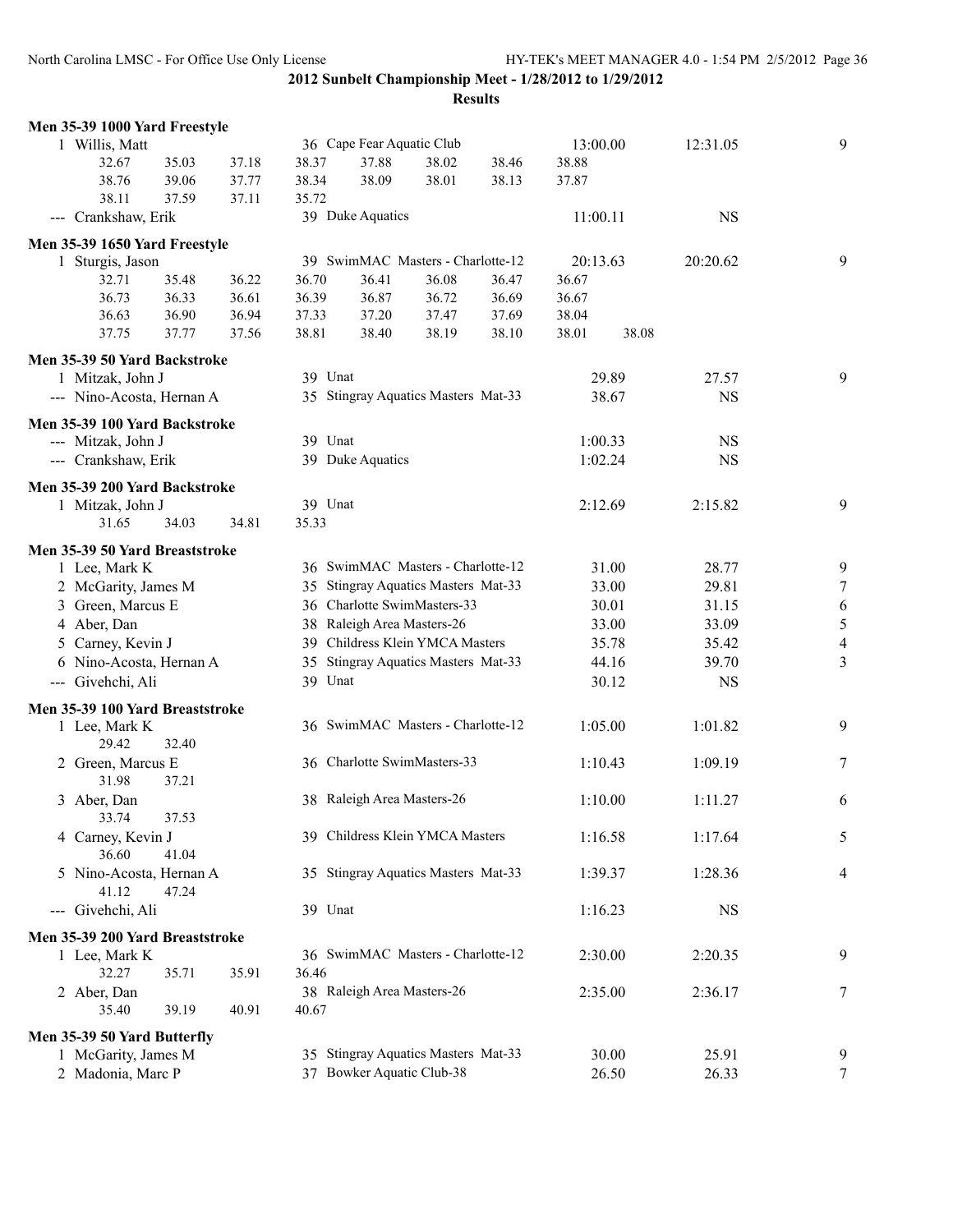#### **Results**

|                              | (Men 35-39 50 Yard Butterfly) |                  |  |  |  |  |  |  |  |
|------------------------------|-------------------------------|------------------|--|--|--|--|--|--|--|
|                              |                               | 3 Mitzak, John J |  |  |  |  |  |  |  |
|                              | 4 Catterson, William H        |                  |  |  |  |  |  |  |  |
|                              | 5 Green, Marcus E             |                  |  |  |  |  |  |  |  |
|                              | 6 Nino-Acosta, Hernan A       |                  |  |  |  |  |  |  |  |
|                              | 7 Willis, Matt                |                  |  |  |  |  |  |  |  |
|                              | --- Givehchi, Ali             |                  |  |  |  |  |  |  |  |
| Men 35-39 100 Yard Butterfly |                               |                  |  |  |  |  |  |  |  |
|                              | 1 Madonia, Marc P             |                  |  |  |  |  |  |  |  |
|                              | 26.65 30.50                   |                  |  |  |  |  |  |  |  |
|                              | 2 Mitzak, John J              |                  |  |  |  |  |  |  |  |
|                              | 27.74 30.42                   |                  |  |  |  |  |  |  |  |
|                              | 3 Lee, Mark K                 |                  |  |  |  |  |  |  |  |
|                              | 27.39 31.35                   |                  |  |  |  |  |  |  |  |
|                              | 4 Green, Marcus E             |                  |  |  |  |  |  |  |  |
|                              | 30.03 35.68                   |                  |  |  |  |  |  |  |  |
|                              | 5 Sturgis, Jason              |                  |  |  |  |  |  |  |  |

# 39.10 42.61 --- Crankshaw,

#### **Men 35-39 200 Yard**

|                                                                                                | 1 Madonia, Marc P            |                   |       | 37 F               |  |  |  |  |
|------------------------------------------------------------------------------------------------|------------------------------|-------------------|-------|--------------------|--|--|--|--|
|                                                                                                | 30.18                        | 34.93             | 35.24 | 35.00              |  |  |  |  |
|                                                                                                | Men 35-39 100 Yard IM        |                   |       |                    |  |  |  |  |
|                                                                                                | 1 Lee, Mark K                |                   |       | 36S                |  |  |  |  |
|                                                                                                | 27.68                        | 30.53             |       |                    |  |  |  |  |
|                                                                                                | 2 Madonia, Marc P            |                   |       | 37 E               |  |  |  |  |
|                                                                                                | 29.46                        | 32.58             |       |                    |  |  |  |  |
|                                                                                                | 3 Catterson, William H       |                   |       | 39 F               |  |  |  |  |
|                                                                                                | 31.17                        | 35.60             |       |                    |  |  |  |  |
|                                                                                                | 4 Green, Marcus E            |                   |       | 36 <sup>°</sup>    |  |  |  |  |
|                                                                                                | 32.72                        | 35.38             |       |                    |  |  |  |  |
|                                                                                                | 5 Aber, Dan                  |                   |       | $\mathbf{F}$<br>38 |  |  |  |  |
|                                                                                                | 34.03                        | 34.64             |       |                    |  |  |  |  |
|                                                                                                | 6 Sturgis, Jason             |                   |       | 39 S               |  |  |  |  |
|                                                                                                | 33.84                        | 38.74             |       |                    |  |  |  |  |
|                                                                                                | 7 Carney, Kevin J            |                   |       | 39 <sup>°</sup>    |  |  |  |  |
|                                                                                                | 34.62                        | 38.17             |       |                    |  |  |  |  |
|                                                                                                | 8 Nino-Acosta, Hernan A      |                   |       | 35S                |  |  |  |  |
|                                                                                                | 35.42                        | 41.24             |       |                    |  |  |  |  |
| $\frac{1}{2} \left( \frac{1}{2} \right) \left( \frac{1}{2} \right) \left( \frac{1}{2} \right)$ |                              | McFetters, Erik P |       |                    |  |  |  |  |
|                                                                                                | --- Crankshaw, Erik          |                   |       | 39 I               |  |  |  |  |
|                                                                                                | <b>Men 35-39 200 Yard IM</b> |                   |       |                    |  |  |  |  |
|                                                                                                | 1 Lee, Mark K                |                   |       | 36S                |  |  |  |  |
|                                                                                                | 29.41                        | 34.97             | 37.71 | 31.65              |  |  |  |  |
|                                                                                                | 2 McFetters, Erik P          |                   |       | 36 0               |  |  |  |  |
|                                                                                                | 32.50                        | 41.24             | 47.89 | 36.58              |  |  |  |  |
|                                                                                                | 3 Nino-Acosta, Hernan A      |                   |       | 35 S               |  |  |  |  |
|                                                                                                | 35.93                        | 44.47             | 51.06 | 39.35              |  |  |  |  |
|                                                                                                | Crankshaw Frik               |                   |       | 30 T               |  |  |  |  |

| 3 Mitzak, John J                          |       |       | 39 Unat                             | 28.29   | 27.41     | 6                |
|-------------------------------------------|-------|-------|-------------------------------------|---------|-----------|------------------|
| 4 Catterson, William H                    |       |       | 39 Raleigh Area Masters-26          | 29.46   | 27.42     | 5                |
| 5 Green, Marcus E                         |       |       | 36 Charlotte SwimMasters-33         | 27.65   | 28.08     | $\overline{4}$   |
| 6 Nino-Acosta, Hernan A                   |       |       | 35 Stingray Aquatics Masters Mat-33 | 38.67   | 33.81     | $\mathfrak{Z}$   |
| 7 Willis, Matt                            |       |       | 36 Cape Fear Aquatic Club           | 38.00   | 35.23     | $\boldsymbol{2}$ |
| --- Givehchi, Ali                         |       |       | 39 Unat                             | 28.15   | <b>NS</b> |                  |
| n 35-39 100 Yard Butterfly                |       |       |                                     |         |           |                  |
| 1 Madonia, Marc P<br>26.65<br>30.50       |       |       | 37 Bowker Aquatic Club-38           | 1:01.50 | 57.15     | 9                |
| 2 Mitzak, John J<br>27.74<br>30.42        |       |       | 39 Unat                             | 59.99   | 58.16     | $\tau$           |
| 3 Lee, Mark K<br>27.39<br>31.35           |       |       | 36 SwimMAC Masters - Charlotte-12   | 1:00.00 | 58.74     | 6                |
| 4 Green, Marcus E<br>30.03<br>35.68       |       |       | 36 Charlotte SwimMasters-33         | 1:04.75 | 1:05.71   | 5                |
| 5 Sturgis, Jason<br>39.10<br>46.06        |       |       | 39 SwimMAC Masters - Charlotte-12   | 1:17.00 | 1:25.16   | 4                |
| 6 Givehchi, Ali<br>42.61<br>51.56         |       |       | 39 Unat                             | 1:05.15 | 1:34.17   | 3                |
| --- Crankshaw, Erik                       |       |       | 39 Duke Aquatics                    | 58.88   | <b>NS</b> |                  |
| n 35-39 200 Yard Butterfly                |       |       |                                     |         |           |                  |
| 1 Madonia, Marc P<br>30.18<br>34.93       | 35.24 | 35.00 | 37 Bowker Aquatic Club-38           | 2:19.50 | 2:15.35   | 9                |
| en 35-39 100 Yard IM                      |       |       |                                     |         |           |                  |
| 1 Lee, Mark K<br>27.68<br>30.53           |       |       | 36 SwimMAC Masters - Charlotte-12   | 1:02.00 | 58.21     | 9                |
| 2 Madonia, Marc P<br>29.46<br>32.58       |       |       | 37 Bowker Aquatic Club-38           | 1:03.70 | 1:02.04   | $\tau$           |
| 3 Catterson, William H<br>31.17<br>35.60  |       |       | 39 Raleigh Area Masters-26          | 1:05.00 | 1:06.77   | 6                |
| 4 Green, Marcus E<br>32.72<br>35.38       |       |       | 36 Charlotte SwimMasters-33         | 1:07.59 | 1:08.10   | 5                |
| 5 Aber, Dan<br>34.03<br>34.64             |       |       | 38 Raleigh Area Masters-26          | 1:08.00 | 1:08.67   | 4                |
| 6 Sturgis, Jason<br>33.84<br>38.74        |       |       | 39 SwimMAC Masters - Charlotte-12   | 1:12.00 | 1:12.58   | 3                |
| 7 Carney, Kevin J<br>34.62<br>38.17       |       |       | 39 Childress Klein YMCA Masters     | 1:10.00 | 1:12.79   | $\overline{c}$   |
| 8 Nino-Acosta, Hernan A<br>35.42<br>41.24 |       |       | 35 Stingray Aquatics Masters Mat-33 | 1:27.30 | 1:16.66   | $\mathbf{1}$     |
| --- McFetters, Erik P                     |       |       | 36 Cape Fear Aquatic Club           | 1:18.00 | <b>NS</b> |                  |
| --- Crankshaw, Erik                       |       |       | 39 Duke Aquatics                    | 1:02.34 | <b>NS</b> |                  |
| en 35-39 200 Yard IM                      |       |       |                                     |         |           |                  |
| 1 Lee, Mark K                             |       |       | 36 SwimMAC Masters - Charlotte-12   | 2:20.00 | 2:13.74   | 9                |
| 29.41<br>34.97                            | 37.71 | 31.65 |                                     |         |           |                  |
| 2 McFetters, Erik P                       |       |       | 36 Cape Fear Aquatic Club           | 2:40.00 | 2:38.21   | 7                |
| 32.50<br>41.24                            | 47.89 | 36.58 |                                     |         |           |                  |
| 3 Nino-Acosta, Hernan A<br>35.93<br>44.47 | 51.06 | 39.35 | 35 Stingray Aquatics Masters Mat-33 | 3:00.43 | 2:50.81   | 6                |
| --- Crankshaw, Erik                       |       |       | 39 Duke Aquatics                    | 2:16.70 | <b>NS</b> |                  |
|                                           |       |       |                                     |         |           |                  |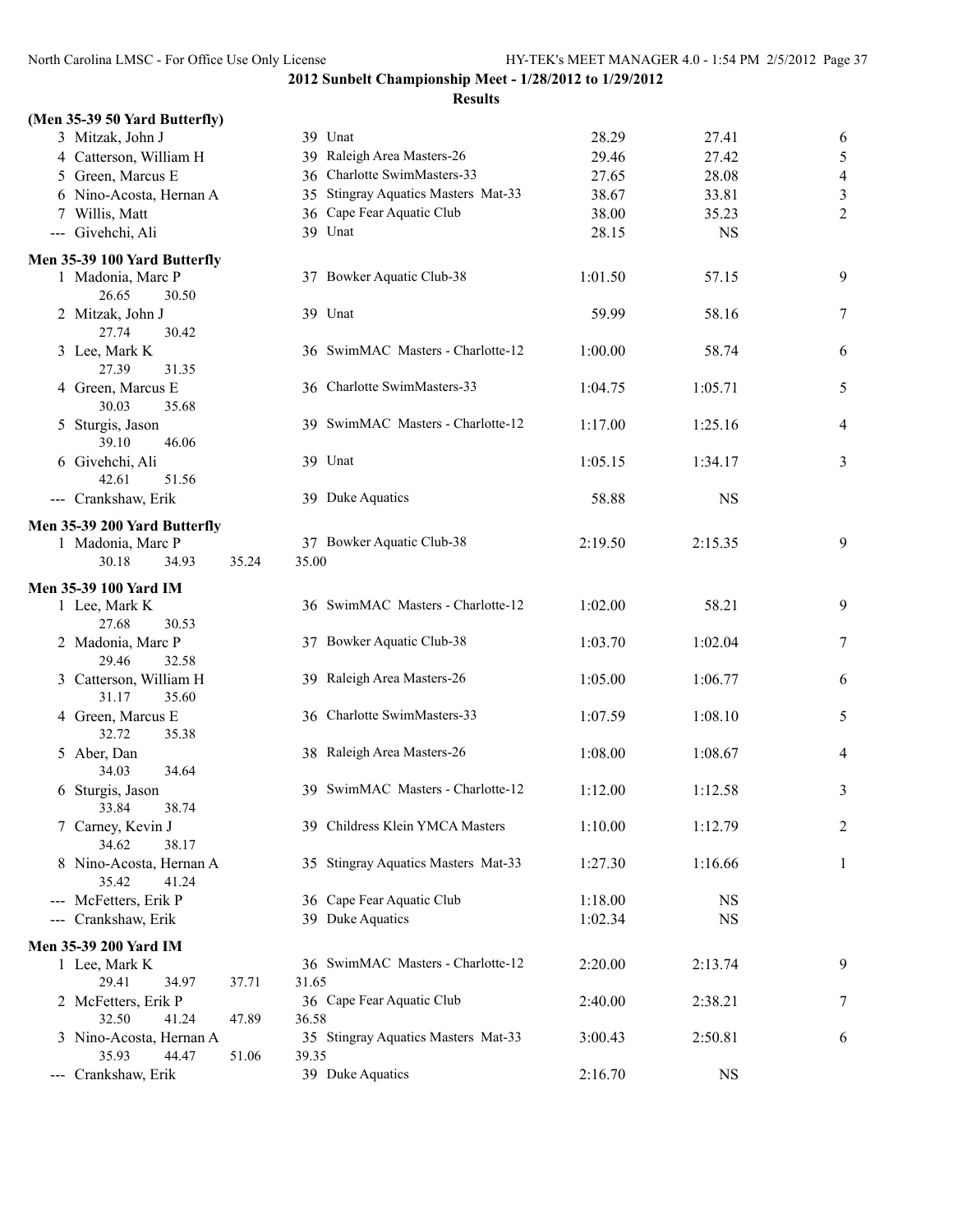| <b>Men 35-39 400 Yard IM</b>      |       |                                      |         |           |                |
|-----------------------------------|-------|--------------------------------------|---------|-----------|----------------|
| 1 Madonia, Marc P                 |       | 37 Bowker Aquatic Club-38            | 5:00.22 | 4:55.01   | 9              |
| 29.78<br>33.46                    | 38.85 | 42.11<br>38.75<br>43.10<br>35.76     | 33.20   |           |                |
| --- Crankshaw, Erik               |       | 39 Duke Aquatics                     | 4:51.58 | <b>NS</b> |                |
| Men 40-44 50 Yard Freestyle       |       |                                      |         |           |                |
| 1 Murray, Jeff L                  |       | 42 SwimMAC Masters - Charlotte-12    | 21.71   | 22.00     | 9              |
| 2 Pletcher, Todd                  |       | 41 Cape Fear Aquatic Club            | 22.90   | 23.85     | $\tau$         |
| 3 Cornell, Eric C                 |       | 42 SwimMAC Masters - Charlotte-12    | 24.90   | 23.95     | 6              |
| 4 Robling, Steve W                |       | 41 SwimMAC Masters - Charlotte-12    | 24.60   | 24.17     | 5              |
| 5 Miller, Doug                    |       | 42 James J Harris YMCA Masters -     | 24.50   | 24.28     | $\overline{4}$ |
| 6 Herndon, Bradley F              |       | 41 Greensboro Community YMCA Mast    | 24.99   | 24.61     | $\mathfrak{Z}$ |
| 7 Gonzalez, Jose E                |       | 40 Cape Fear Aquatic Club            | 26.00   | 25.00     | $\sqrt{2}$     |
| 8 Butterfield, Pete               |       | 43 SwimMAC Masters - Charlotte-12    | 27.00   | 25.50     | $\mathbf{1}$   |
| 9 Adcock, George E                |       | 40 Unat                              | 27.31   | 25.88     |                |
| 10 Jaffe, Robert A                |       | 41 North Carolina Masters Swimmin-13 | 26.44   | 25.89     |                |
| 11 McGrath, Jim G                 |       | 43 Unat                              | 25.11   | 26.84     |                |
| 12 Wang, David M                  |       | 40 Twin Rivers YMCA Masters New      | 29.91   | 27.13     |                |
| 13 Moran, Marty J                 |       | 43 Unat                              | 28.00   | 27.66     |                |
| --- Pegram, Steve                 |       | 42 SwimMAC Masters - Charlotte-12    | 24.17   | DQ        |                |
|                                   |       |                                      |         |           |                |
| Men 40-44 100 Yard Freestyle      |       |                                      |         |           |                |
| 1 Pletcher, Todd                  |       | 41 Cape Fear Aquatic Club            | 49.99   | 51.50     | 7              |
| 24.77<br>26.73                    |       |                                      |         |           |                |
| 2 Cornell, Eric C                 |       | 42 SwimMAC Masters - Charlotte-12    | 55.90   | 52.84     | 6              |
| 25.33<br>27.51                    |       |                                      |         |           |                |
| 3 Pegram, Steve<br>26.21<br>27.82 |       | 42 SwimMAC Masters - Charlotte-12    | 54.71   | 54.03     | 5              |
| 4 Miller, Doug                    |       | 42 James J Harris YMCA Masters -     | 55.40   | 54.16     | $\overline{4}$ |
| 25.99<br>28.17                    |       |                                      |         |           |                |
| 5 Robling, Steve W                |       | 41 SwimMAC Masters - Charlotte-12    | 55.00   | 54.61     | 3              |
| 26.88<br>27.73                    |       |                                      |         |           |                |
| 6 Herndon, Bradley F              |       | 41 Greensboro Community YMCA Mast    | 55.99   | 54.68     | $\overline{2}$ |
| 26.27<br>28.41                    |       |                                      |         |           |                |
| 7 Gonzalez, Jose E                |       | 40 Cape Fear Aquatic Club            | 58.00   | 55.15     | 1              |
| 26.25<br>28.90                    |       |                                      |         |           |                |
| 8 Jaffe, Robert A                 |       | 41 North Carolina Masters Swimmin-13 | 58.57   | 57.47     |                |
| 27.60<br>29.87                    |       |                                      |         |           |                |
| 9 Butterfield, Pete               |       | 43 SwimMAC Masters - Charlotte-12    | 58.00   | 57.99     |                |
| 27.76<br>30.23                    |       |                                      |         |           |                |
| 10 Wang, David M                  |       | 40 Twin Rivers YMCA Masters New      | 1:14.22 | 1:00.15   |                |
| 29.07<br>31.08                    |       |                                      |         |           |                |
| --- Finn, John P                  |       | 43 Southern Iredell Lake Norman A-22 | 54.50   | NS        |                |
| --- Murray, Jeff L                |       | 42 SwimMAC Masters - Charlotte-12    | 47.98   | <b>NS</b> | 9              |
| 23.81                             |       |                                      |         |           |                |
| Men 40-44 200 Yard Freestyle      |       |                                      |         |           |                |
| 1 Murray, Jeff L                  |       | 42 SwimMAC Masters - Charlotte-12    | 1:45.98 | 1:50.23   | 9              |
| 25.19<br>27.64                    | 29.28 | 28.12                                |         |           |                |
| 2 Andersen, Morten                |       | 41 SwimMAC Masters - Charlotte-12    | 1:53.80 | 1:54.57   | 7              |
| 26.30<br>28.86                    | 29.25 | 30.16                                |         |           |                |
| 3 Donovan, Bradley J              |       | 42 Raleigh Area Masters-26           | 1:58.00 | 1:57.67   | 6              |
| 27.00<br>29.78                    | 30.65 | 30.24                                |         |           |                |
| 4 Cornell, Eric C                 |       | 42 SwimMAC Masters - Charlotte-12    | 1:59.90 | 1:58.00   | 5              |
| 27.60<br>29.48                    | 30.22 | 30.70                                |         |           |                |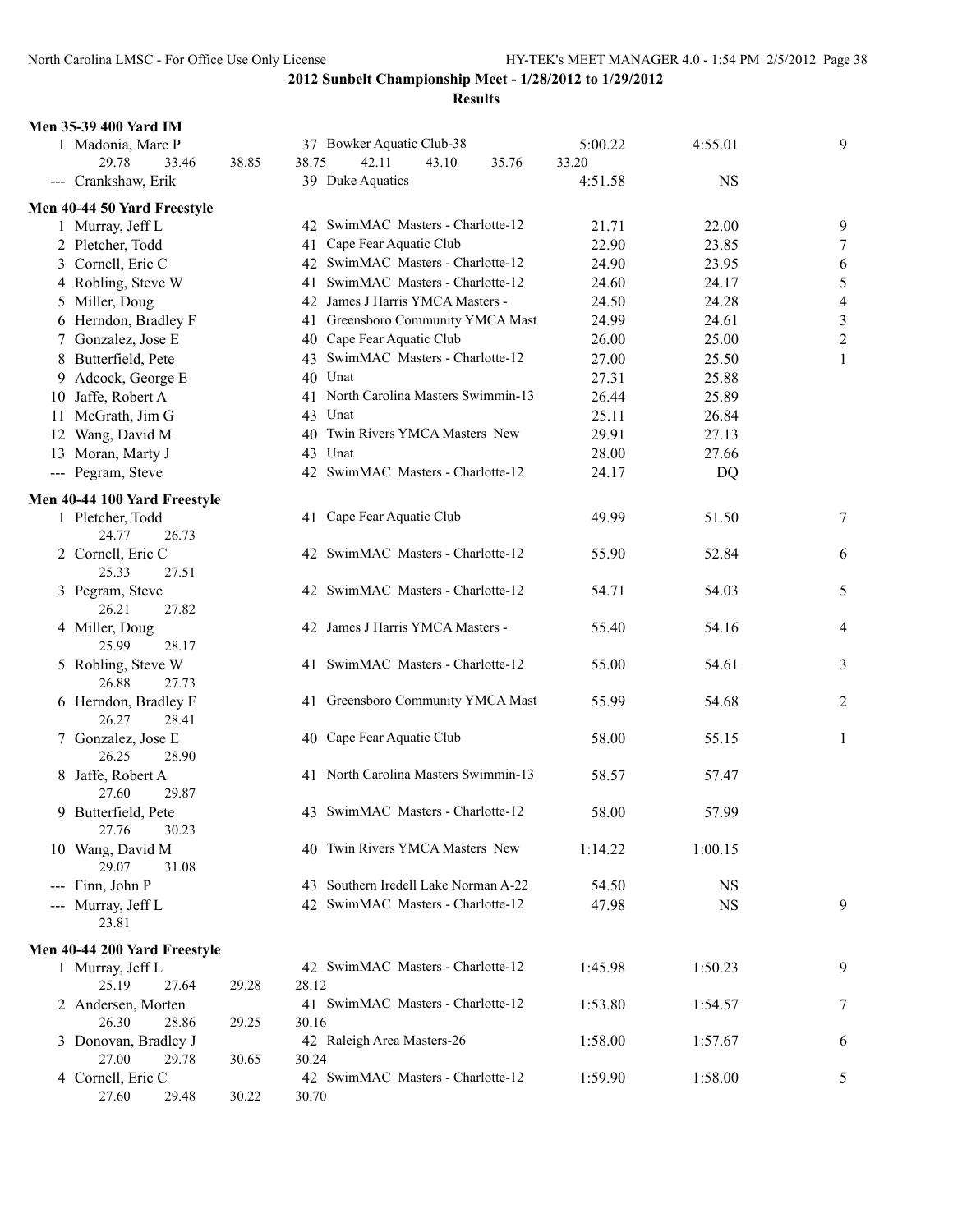| (Men 40-44 200 Yard Freestyle) |       |       |         |                           |                                      |       |          |       |           |                |
|--------------------------------|-------|-------|---------|---------------------------|--------------------------------------|-------|----------|-------|-----------|----------------|
| 5 Jaffe, Robert A              |       |       |         |                           | 41 North Carolina Masters Swimmin-13 |       | 2:15.82  |       | 2:15.38   | 4              |
| 29.68                          | 34.22 | 36.65 | 34.83   |                           |                                      |       |          |       |           |                |
| --- Robling, Steve W           |       |       |         |                           | 41 SwimMAC Masters - Charlotte-12    |       | 2:05.00  |       | <b>NS</b> |                |
| --- Lee, Lawrence B            |       |       |         |                           | 43 SwimMAC Masters - Charlotte-12    |       | 1:55.10  |       | <b>NS</b> |                |
| Men 40-44 500 Yard Freestyle   |       |       |         |                           |                                      |       |          |       |           |                |
| 1 Davis, William A             |       |       |         |                           | 44 SwimMAC Masters - Charlotte-12    |       | 5:20.00  |       | 5:17.64   | 9              |
| 29.29                          | 31.84 | 32.32 | 33.29   | 32.51                     | 32.21                                | 32.21 | 32.14    |       |           |                |
| 31.48                          | 30.35 |       |         |                           |                                      |       |          |       |           |                |
| 2 Andersen, Morten             |       |       |         |                           | 41 SwimMAC Masters - Charlotte-12    |       | 5:15.00  |       | 5:19.46   | 7              |
| 29.51                          | 32.14 | 32.64 | 33.50   | 32.95                     | 32.96                                | 31.96 | 31.92    |       |           |                |
| 31.39                          | 30.49 |       |         |                           |                                      |       |          |       |           |                |
| 3 Major, David A               |       |       |         |                           | 41 North Carolina Masters Swimmin-13 |       | 5:45.00  |       | 5:36.03   | 6              |
| 28.74                          | 31.24 | 32.62 | 34.00   | 34.52                     | 34.92                                | 35.27 | 35.36    |       |           |                |
| 35.46                          | 33.90 |       |         |                           |                                      |       |          |       |           |                |
| --- Pletcher, Todd             |       |       |         | 41 Cape Fear Aquatic Club |                                      |       | 5:25.00  |       | <b>NS</b> |                |
| Men 40-44 1000 Yard Freestyle  |       |       |         |                           |                                      |       |          |       |           |                |
| 1 Major, David A               |       |       |         |                           | 41 North Carolina Masters Swimmin-13 |       | 13:00.00 |       | 11:49.32  | 9              |
| 29.94                          | 33.31 | 33.78 | 34.61   | 34.88                     | 35.28                                | 35.19 | 35.44    |       |           |                |
| 35.69                          | 36.38 | 36.78 | 36.40   | 37.09                     | 36.93                                | 37.44 | 37.30    |       |           |                |
| 36.63                          | 37.04 | 35.52 | 33.69   |                           |                                      |       |          |       |           |                |
| Men 40-44 1650 Yard Freestyle  |       |       |         |                           |                                      |       |          |       |           |                |
| 1 Davis, William A             |       |       |         |                           | 44 SwimMAC Masters - Charlotte-12    |       | 18:32.00 |       | 18:12.77  | 9              |
| 30.38                          | 32.25 | 32.62 | 32.94   | 33.06                     | 33.00                                | 32.86 | 32.94    |       |           |                |
| 33.18                          | 33.50 | 33.67 | 33.25   | 33.47                     | 33.33                                | 33.24 | 33.21    |       |           |                |
| 33.33                          | 33.67 | 33.75 | 33.64   | 33.24                     | 33.59                                | 33.53 | 33.62    |       |           |                |
| 33.81                          | 33.52 | 33.56 | 33.79   | 33.01                     | 33.02                                | 33.22 | 32.39    | 31.18 |           |                |
| 2 Murray, Jeff L               |       |       |         |                           | 42 SwimMAC Masters - Charlotte-12    |       | 17:20.00 |       | 18:17.79  | 7              |
| 26.97                          | 29.95 | 30.78 | 31.26   | 31.83                     | 31.49                                | 31.68 | 31.86    |       |           |                |
| 32.03                          | 32.76 | 36.93 | 32.46   | 33.32                     | 33.67                                | 34.07 | 36.61    |       |           |                |
| 35.82                          | 31.77 | 33.13 | 35.49   | 35.33                     | 33.86                                | 34.37 | 34.62    |       |           |                |
| 34.88                          | 34.37 | 34.55 | 34.73   | 33.91                     | 33.85                                | 34.36 | 31.58    | 33.50 |           |                |
| Men 40-44 50 Yard Backstroke   |       |       |         |                           |                                      |       |          |       |           |                |
| 1 Pletcher, Todd               |       |       |         | 41 Cape Fear Aquatic Club |                                      |       |          | 28.00 | 28.08     | 9              |
| 2 Miller, Doug                 |       |       |         |                           | 42 James J Harris YMCA Masters -     |       |          | 29.40 | 28.71     | 7              |
| 3 Finn, John P                 |       |       |         |                           | 43 Southern Iredell Lake Norman A-22 |       |          | 29.50 | 29.86     | 6              |
| 4 Herndon, Bradley F           |       |       |         |                           | 41 Greensboro Community YMCA Mast    |       |          | 30.00 | 30.31     | $\mathfrak{S}$ |
| 5 McGrath, Jim G               |       |       | 43 Unat |                           |                                      |       |          | 30.11 | 32.23     | 4              |
| --- Mitchell, Dixon            |       |       |         |                           | 44 YMCA Seahorse Swim Team - Hick    |       |          | 29.50 | <b>NS</b> |                |
|                                |       |       |         |                           |                                      |       |          |       |           |                |
| Men 40-44 100 Yard Backstroke  |       |       |         |                           |                                      |       |          |       |           |                |
| 1 Davis, William A             |       |       |         |                           | 44 SwimMAC Masters - Charlotte-12    |       | 1:04.00  |       | 1:02.79   | 9              |
| 31.13                          | 31.66 |       |         |                           |                                      |       |          |       |           |                |
| --- Murray, Jeff L             |       |       |         |                           | 42 SwimMAC Masters - Charlotte-12    |       |          | 55.00 | <b>NS</b> |                |
| --- Mitchell, Dixon            |       |       |         |                           | 44 YMCA Seahorse Swim Team - Hick    |       | 1:01.00  |       | <b>NS</b> |                |
| --- Lee, Lawrence B            |       |       |         |                           | 43 SwimMAC Masters - Charlotte-12    |       |          | 58.99 | <b>NS</b> |                |
| Men 40-44 200 Yard Backstroke  |       |       |         |                           |                                      |       |          |       |           |                |
| 1 Mitchell, Dixon              |       |       |         |                           | 44 YMCA Seahorse Swim Team - Hick    |       | 2:11.00  |       | 2:15.22   | 9              |
| 31.86                          | 33.94 | 34.54 | 34.88   |                           |                                      |       |          |       |           |                |
| Men 40-44 50 Yard Breaststroke |       |       |         |                           |                                      |       |          |       |           |                |
| 1 Finn, John P                 |       |       |         |                           | 43 Southern Iredell Lake Norman A-22 |       |          | 29.50 | 30.72     | 9              |
|                                |       |       |         |                           |                                      |       |          |       |           |                |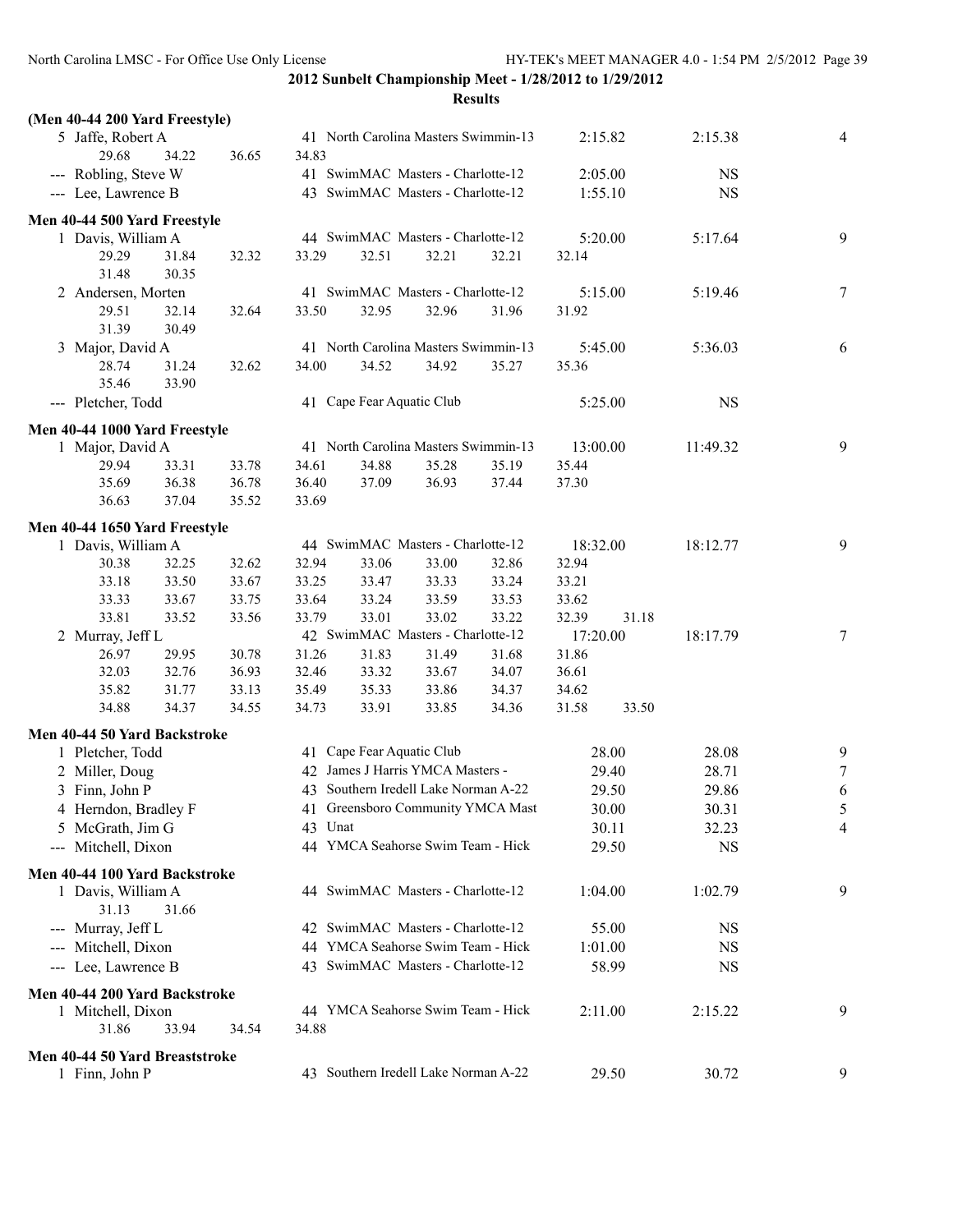| (Men 40-44 50 Yard Breaststroke) |  |  |  |  |  |  |  |
|----------------------------------|--|--|--|--|--|--|--|
|----------------------------------|--|--|--|--|--|--|--|

|               | 2 Stuart, Steven J                   |       |       | 43 Greenville Splash YMCA Masters-55 | 31.50   | 31.60     | $\boldsymbol{7}$        |
|---------------|--------------------------------------|-------|-------|--------------------------------------|---------|-----------|-------------------------|
|               | 3 Pletcher, Todd                     |       | 41    | Cape Fear Aquatic Club               | 31.00   | 32.05     | $\sqrt{6}$              |
|               | 4 McGrath, Jim G                     |       | 43    | Unat                                 | 30.89   | 32.14     | $\sqrt{5}$              |
| $\mathcal{L}$ | Herndon, Bradley F                   |       | 41    | Greensboro Community YMCA Mast       | 36.99   | 32.66     | $\overline{4}$          |
|               | 6 Robling, Steve W                   |       | 41    | SwimMAC Masters - Charlotte-12       | 34.00   | 33.89     | $\mathfrak{Z}$          |
|               | 7 Davis, William A                   |       | 44    | SwimMAC Masters - Charlotte-12       | 35.00   | 34.10     | $\overline{c}$          |
|               | 8 Jaffe, Robert A                    |       |       | 41 North Carolina Masters Swimmin-13 | 35.00   | 34.65     | $\mathbf{1}$            |
|               |                                      |       |       |                                      |         |           |                         |
|               | Men 40-44 100 Yard Breaststroke      |       |       | 43 Southern Iredell Lake Norman A-22 |         |           |                         |
|               | 1 Finn, John P                       |       |       |                                      | 1:06.00 | 1:07.98   | 9                       |
|               | 31.44<br>36.54                       |       |       |                                      |         |           |                         |
|               | 2 Stuart, Steven J<br>33.10<br>36.50 |       |       | 43 Greenville Splash YMCA Masters-55 | 1:10.00 | 1:09.60   | 7                       |
|               | 3 McGrath, Jim G                     |       |       | 43 Unat                              | 1:06.20 | 1:10.84   |                         |
|               | 33.20<br>37.64                       |       |       |                                      |         |           | 6                       |
|               | 4 Gonzalez, Jose E                   |       |       | 40 Cape Fear Aquatic Club            | 1:19.00 | 1:11.25   | 5                       |
|               | 34.08<br>37.17                       |       |       |                                      |         |           |                         |
|               | 5 Adcock, George E                   |       |       | 40 Unat                              | 1:17.88 | 1:15.17   | $\overline{4}$          |
|               | 35.43<br>39.74                       |       |       |                                      |         |           |                         |
|               | 6 Moran, Marty J                     |       |       | 43 Unat                              | 1:21.00 | 1:30.33   | 3                       |
|               | 40.39<br>49.94                       |       |       |                                      |         |           |                         |
|               |                                      |       |       |                                      |         |           |                         |
|               | Men 40-44 200 Yard Breaststroke      |       |       |                                      |         |           |                         |
|               | 1 Stuart, Steven J                   |       |       | 43 Greenville Splash YMCA Masters-55 | 2:35.00 | 2:30.25   | 9                       |
|               | 33.85<br>38.14                       | 39.10 | 39.16 |                                      |         |           |                         |
|               | 2 Gonzalez, Jose E                   |       |       | 40 Cape Fear Aquatic Club            | 2:42.00 | 2:31.16   | 7                       |
|               | 34.60<br>37.97                       | 39.17 | 39.42 |                                      |         |           |                         |
|               | Men 40-44 50 Yard Butterfly          |       |       |                                      |         |           |                         |
|               | 1 Pegram, Steve                      |       |       | 42 SwimMAC Masters - Charlotte-12    | 26.12   | 25.72     | 9                       |
|               | 2 Pletcher, Todd                     |       | 41    | Cape Fear Aquatic Club               | 28.00   | 26.01     | 7                       |
|               | 3 Cornell, Eric C                    |       |       | 42 SwimMAC Masters - Charlotte-12    | 27.90   | 26.29     | $\sqrt{6}$              |
|               | 4 Finn, John P                       |       | 43    | Southern Iredell Lake Norman A-22    | 26.00   | 26.66     | 5                       |
|               | 5 Herndon, Bradley F                 |       | 41    | Greensboro Community YMCA Mast       | 29.99   | 26.68     | $\overline{a}$          |
|               | 6 Robling, Steve W                   |       | 41    | SwimMAC Masters - Charlotte-12       | 27.00   | 27.29     | $\overline{\mathbf{3}}$ |
|               | 7 Miller, Doug                       |       |       | 42 James J Harris YMCA Masters -     | 27.90   | 27.41     | $\sqrt{2}$              |
| 8             | Jaffe, Robert A                      |       |       | 41 North Carolina Masters Swimmin-13 | 29.65   | 28.64     | $\mathbf{1}$            |
| 9.            | Wang, David M                        |       |       | 40 Twin Rivers YMCA Masters New      | 35.07   | 30.39     |                         |
|               | --- Butterfield, Pete                |       |       | 43 SwimMAC Masters - Charlotte-12    | 29.00   | DQ        |                         |
|               |                                      |       |       |                                      |         |           |                         |
|               | Men 40-44 100 Yard Butterfly         |       |       |                                      |         |           |                         |
|               | 1 Murray, Jeff L                     |       |       | 42 SwimMAC Masters - Charlotte-12    | 53.50   | 55.15     | 9                       |
|               | 25.41<br>29.74                       |       |       |                                      |         |           |                         |
|               | 2 Andersen, Morten                   |       |       | 41 SwimMAC Masters - Charlotte-12    | 54.75   | 55.66     | 7                       |
|               | 25.91<br>29.75                       |       |       |                                      |         |           |                         |
|               | 3 Pegram, Steve                      |       |       | 42 SwimMAC Masters - Charlotte-12    | 59.90   | 58.72     | 6                       |
|               | 27.52<br>31.20                       |       |       |                                      |         |           |                         |
|               | 4 Pletcher, Todd                     |       |       | 41 Cape Fear Aquatic Club            | 58.00   | 59.43     | 5                       |
|               | 27.07<br>32.36                       |       |       |                                      |         |           |                         |
|               | 5 Cornell, Eric C                    |       |       | 42 SwimMAC Masters - Charlotte-12    | 59.90   | 59.90     | 4                       |
|               | 27.46<br>32.44                       |       |       |                                      |         |           |                         |
|               | --- Lee, Lawrence B                  |       |       | 43 SwimMAC Masters - Charlotte-12    | 56.79   | <b>NS</b> |                         |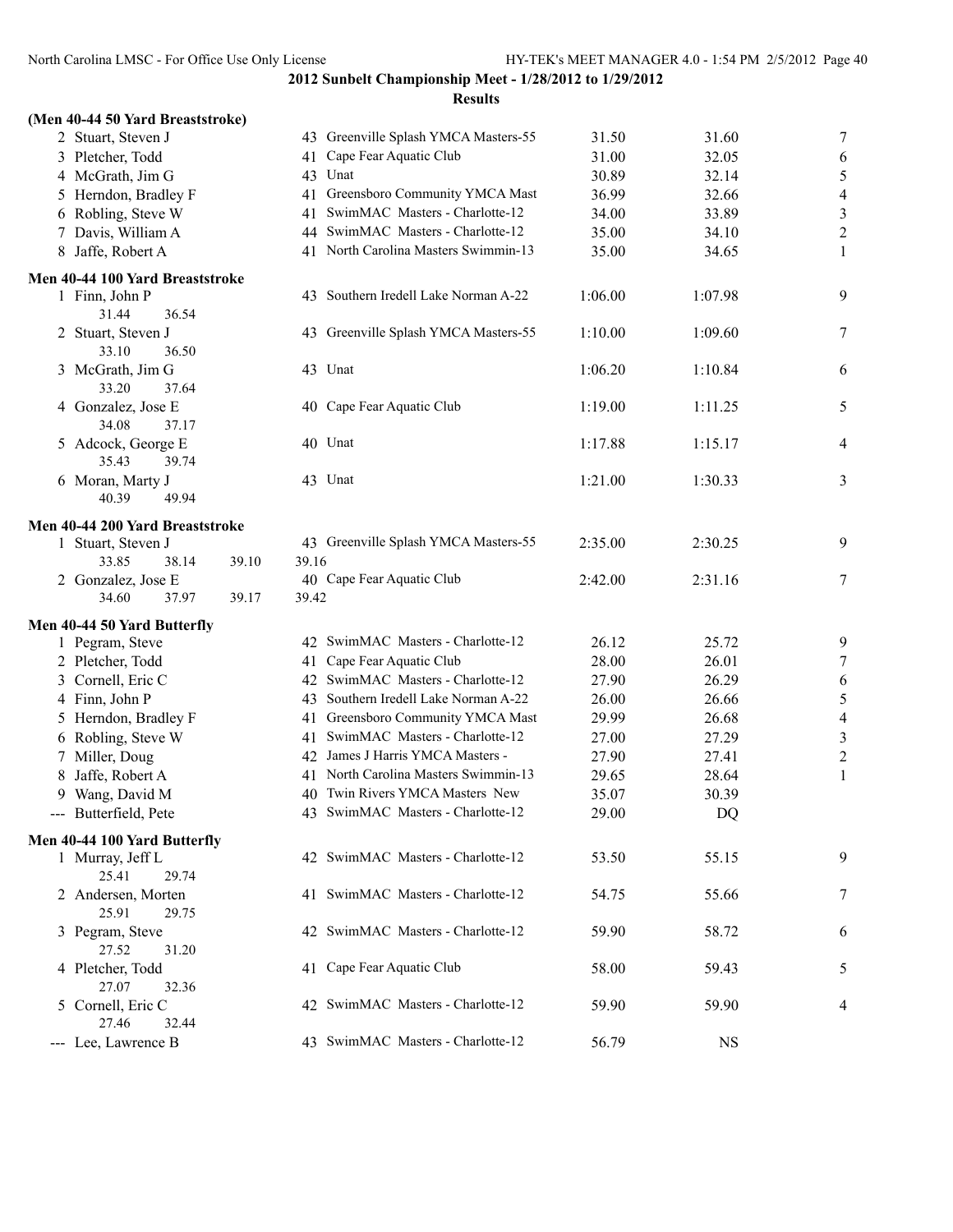| Men 40-44 200 Yard Butterfly              |       |                                                                              |                  |                |        |
|-------------------------------------------|-------|------------------------------------------------------------------------------|------------------|----------------|--------|
| 1 Andersen, Morten<br>29.00<br>33.33      | 33.33 | 41 SwimMAC Masters - Charlotte-12<br>33.85                                   | 2:06.50          | 2:09.51        | 9      |
| --- Murray, Jeff L                        |       | 42 SwimMAC Masters - Charlotte-12                                            | 2:05.00          | <b>NS</b>      |        |
| <b>Men 40-44 100 Yard IM</b>              |       |                                                                              |                  |                |        |
| 1 Pletcher, Todd<br>27.70<br>32.81        |       | 41 Cape Fear Aquatic Club                                                    | 57.50            | 1:00.51        | 9      |
| 2 Miller, Doug<br>28.86<br>32.82          |       | 42 James J Harris YMCA Masters -                                             | 1:03.50          | 1:01.68        | 7      |
| 3 Pegram, Steve<br>28.31<br>33.49         |       | 42 SwimMAC Masters - Charlotte-12                                            | 1:03.34          | 1:01.80        | 6      |
| 4 Finn, John P<br>29.11<br>33.60          |       | 43 Southern Iredell Lake Norman A-22                                         | 1:00.50          | 1:02.71        | 5      |
| 5 Donovan, Bradley J<br>29.70<br>33.09    |       | 42 Raleigh Area Masters-26                                                   | 1:01.00          | 1:02.79        | 4      |
| 6 Gonzalez, Jose E<br>29.76<br>33.92      |       | 40 Cape Fear Aquatic Club                                                    | 1:13.00          | 1:03.68        | 3      |
| 7 Robling, Steve W<br>29.93<br>34.30      |       | 41 SwimMAC Masters - Charlotte-12                                            | 1:05.00          | 1:04.23        | 2      |
| 8 Herndon, Bradley F<br>30.08<br>34.54    |       | 41 Greensboro Community YMCA Mast                                            | 1:03.99          | 1:04.62        | 1      |
| 9 Adcock, George E<br>31.98<br>36.53      |       | 40 Unat                                                                      | 1:08.76          | 1:08.51        |        |
| 10 Wang, David M                          |       | 40 Twin Rivers YMCA Masters New                                              | 1:20.94          | 1:11.63        |        |
| 33.18<br>38.45                            |       |                                                                              |                  |                |        |
| --- McGrath, Jim G                        |       | 43 Unat<br>43 SwimMAC Masters - Charlotte-12                                 | 1:03.20<br>59.89 | <b>NS</b>      |        |
| --- Lee, Lawrence B                       |       |                                                                              |                  | <b>NS</b>      |        |
| <b>Men 40-44 200 Yard IM</b>              |       |                                                                              |                  |                |        |
| 1 Andersen, Morten                        |       | 41 SwimMAC Masters - Charlotte-12                                            | 2:06.50          | 2:07.55        | 9      |
| 26.13<br>33.63                            | 37.32 | 30.47                                                                        |                  |                |        |
| 2 Pletcher, Todd                          |       | 41 Cape Fear Aquatic Club                                                    | 2:10.01          | 2:13.17        | 7      |
| 27.21<br>34.79                            | 40.96 | 30.21                                                                        |                  |                |        |
| 3 Gonzalez, Jose E<br>28.20<br>36.65      | 40.23 | 40 Cape Fear Aquatic Club                                                    | 2:30.00          | 2:19.65        | 6      |
|                                           |       | 34.57                                                                        |                  |                |        |
| --- Murray, Jeff L                        |       | 42 SwimMAC Masters - Charlotte-12                                            | 2:05.00          | <b>NS</b>      |        |
| --- Lee, Lawrence B                       |       | 43 SwimMAC Masters - Charlotte-12                                            | 2:04.89          | <b>NS</b>      |        |
|                                           |       |                                                                              |                  |                |        |
| Men 40-44 400 Yard IM                     |       |                                                                              |                  |                |        |
| 1 Andersen, Morten                        |       | 41 SwimMAC Masters - Charlotte-12                                            | 4:36.00          | 4:38.41        | 9      |
| 29.51<br>33.34                            | 35.90 | 38.22<br>39.91<br>36.49<br>32.94                                             | 32.10            |                |        |
| 2 Murray, Jeff L<br>28.33                 |       | 42 SwimMAC Masters - Charlotte-12<br>45.98<br>47.97<br>33.01<br>34.10        | 4:30.00<br>32.53 | 4:46.36        | 7      |
| 30.96                                     | 33.48 | 41 Cape Fear Aquatic Club                                                    |                  |                |        |
| 3 Pletcher, Todd<br>28.40<br>33.51        | 39.02 | 42.19<br>36.56<br>43.73<br>33.86                                             | 4:35.00<br>31.05 | 4:48.32        | 6      |
| 4 Donovan, Bradley J                      |       | 42 Raleigh Area Masters-26                                                   | 5:00.00          | 4:48.91        | 5      |
| 30.08<br>35.41                            | 38.65 | 37.84<br>42.59<br>42.21<br>31.54                                             | 30.59            |                |        |
| --- Lee, Lawrence B                       |       | 43 SwimMAC Masters - Charlotte-12                                            | 4:28.99          | <b>NS</b>      |        |
|                                           |       |                                                                              |                  |                |        |
| Men 45-49 50 Yard Freestyle               |       |                                                                              |                  |                |        |
| 1 Schultz, Norman E                       |       | 46 SwimMAC Masters - Charlotte-12                                            | 23.09            | 23.17          | 9      |
| 2 Stewart, Henry D                        |       | 48 Raleigh Area Masters-26                                                   | 23.50            | 23.58          | 7      |
| 3 Kothe, Mark                             |       | 45 Greenville Splash YMCA Masters-55<br>46 North Carolina Masters Swimmin-13 | 23.50<br>25.50   | 23.61          | 6      |
| 4 McCutchan, Michael D<br>5 Young, Mark E |       | 45 Greenville Splash YMCA Masters-55                                         | 29.00            | 25.16<br>25.27 | 5<br>4 |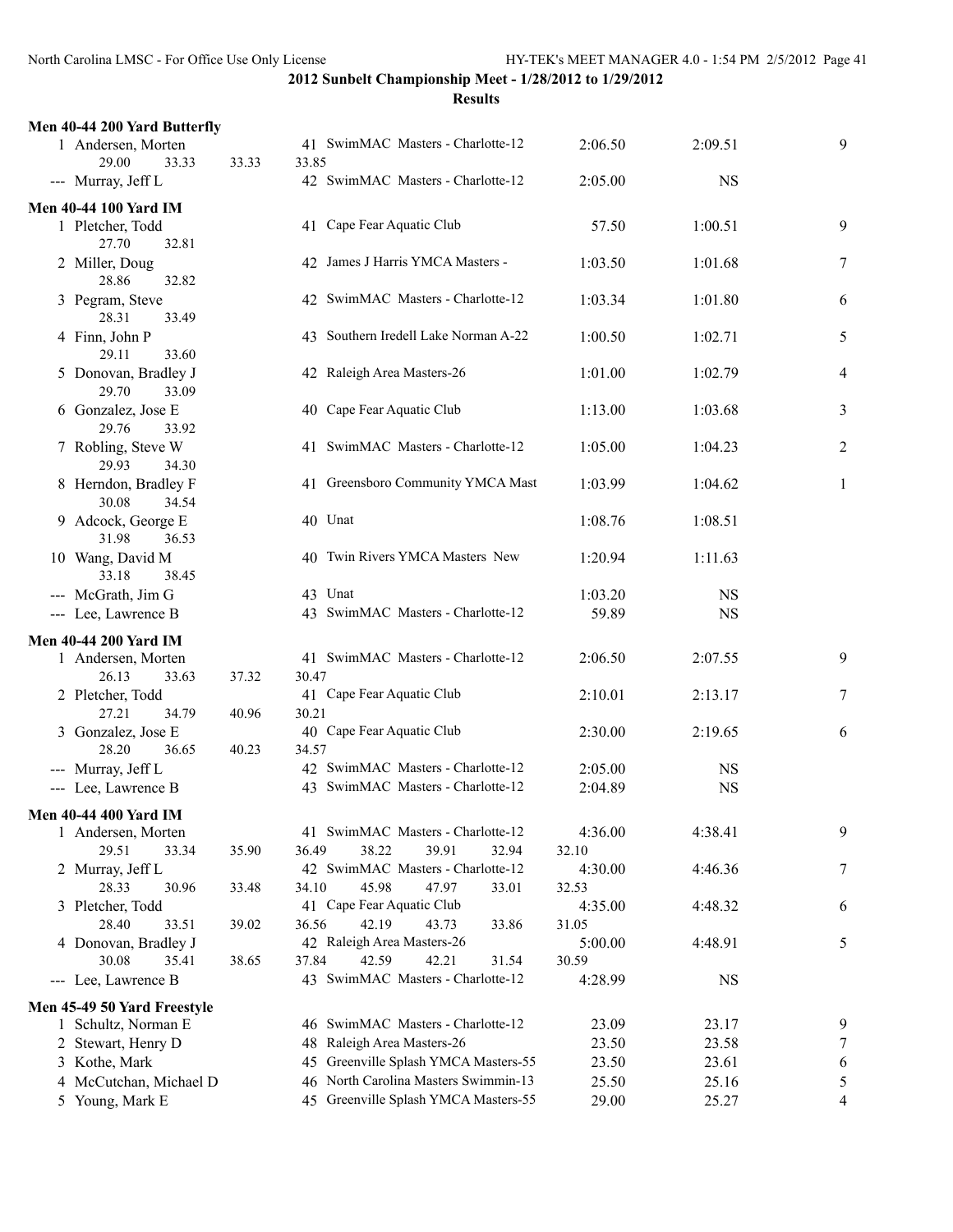|    | (Men 45-49 50 Yard Freestyle) |       |       |                            |       |                                   |                                      |         |           |                |
|----|-------------------------------|-------|-------|----------------------------|-------|-----------------------------------|--------------------------------------|---------|-----------|----------------|
|    | 6 Arnholt, Alan T             |       |       |                            |       |                                   | 48 North Carolina Masters Swimmin-13 | 26.00   | 25.32     | $\mathfrak{Z}$ |
|    | 7 Hopkins, Mark               |       |       |                            |       | 49 SwimMAC Masters - Charlotte-12 |                                      | 26.00   | 25.78     | $\sqrt{2}$     |
|    | 8 Hagler, Monty               |       |       |                            |       |                                   | 45 Greensboro Community YMCA Mast    | 28.00   | 26.19     | 1              |
|    | 9 Putney, Donald C            |       |       |                            |       |                                   | 48 Triad Masters Swimming Greens-21  | 30.90   | 26.82     |                |
|    | 10 Tucker, David E            |       |       |                            |       | 48 The Lowe's YMCA Masters - Moor |                                      | 25.99   | 27.21     |                |
| 11 | Engels, Detlef N              |       |       |                            |       | 48 SwimMAC Masters - Charlotte-12 |                                      | 32.56   | 31.65     |                |
|    | 12 Sellars, Rodney L          |       |       |                            |       | 46 Charlotte SwimMasters-33       |                                      | 1:00.00 | 33.60     |                |
|    | --- Byers, Christopher H      |       |       |                            |       |                                   | 47 North Carolina Masters Swimmin-13 | 24.70   | <b>NS</b> |                |
|    | --- Maguire, Thomas P         |       |       |                            |       |                                   | 48 YMCA Seahorse Swim Team - Hick    | 40.00   | NS        |                |
|    | Men 45-49 100 Yard Freestyle  |       |       |                            |       |                                   |                                      |         |           |                |
|    | 1 Kothe, Mark                 |       |       |                            |       |                                   | 45 Greenville Splash YMCA Masters-55 | 50.80   | 51.25     | 9              |
|    | 24.93<br>26.32                |       |       |                            |       |                                   |                                      |         |           |                |
|    | 2 Stewart, Henry D            |       |       | 48 Raleigh Area Masters-26 |       |                                   |                                      | 52.05   | 51.59     | 7              |
|    | 24.98<br>26.61                |       |       |                            |       |                                   |                                      |         |           |                |
|    | 3 Schultz, Norman E           |       |       |                            |       | 46 SwimMAC Masters - Charlotte-12 |                                      | 51.99   | 51.70     | 6              |
|    | 24.88<br>26.82                |       |       |                            |       |                                   |                                      |         |           |                |
|    | 4 Pistorio, Tyge              |       |       |                            |       | 46 SwimMAC Masters - Charlotte-12 |                                      | 52.05   | 52.59     | 5              |
|    | 25.56<br>27.03                |       |       |                            |       |                                   |                                      |         |           |                |
|    | 5 McCutchan, Michael D        |       |       |                            |       |                                   | 46 North Carolina Masters Swimmin-13 | 57.50   | 56.55     | 4              |
|    | 27.42<br>29.13                |       |       |                            |       |                                   |                                      |         |           |                |
|    | 6 Hagler, Monty               |       |       |                            |       |                                   | 45 Greensboro Community YMCA Mast    | 1:00.00 | 58.66     | 3              |
|    | 28.01<br>30.65                |       |       |                            |       |                                   |                                      |         |           |                |
|    | 7 Hopkins, Mark               |       |       |                            |       | 49 SwimMAC Masters - Charlotte-12 |                                      | 1:01.00 | 59.73     | $\overline{2}$ |
|    | 27.56<br>32.17                |       |       |                            |       |                                   |                                      |         |           |                |
|    | 8 Putney, Donald C            |       |       |                            |       |                                   | 48 Triad Masters Swimming Greens-21  | 1:10.90 | 1:00.35   | 1              |
|    | 27.97<br>32.38                |       |       |                            |       |                                   |                                      |         |           |                |
|    | 9 Engels, Detlef N            |       |       |                            |       | 48 SwimMAC Masters - Charlotte-12 |                                      | 1:13.49 | 1:12.42   |                |
|    | 34.27<br>38.15                |       |       |                            |       |                                   |                                      |         |           |                |
|    | --- Maguire, Thomas P         |       |       |                            |       |                                   | 48 YMCA Seahorse Swim Team - Hick    | 1:30.00 | <b>NS</b> |                |
|    | --- Byers, Christopher H      |       |       |                            |       |                                   | 47 North Carolina Masters Swimmin-13 | 55.10   | <b>NS</b> |                |
|    | Men 45-49 200 Yard Freestyle  |       |       |                            |       |                                   |                                      |         |           |                |
|    | 1 Kothe, Mark                 |       |       |                            |       |                                   | 45 Greenville Splash YMCA Masters-55 | 1:54.70 | 1:55.90   | 9              |
|    | 26.98<br>29.53                | 29.10 | 30.29 |                            |       |                                   |                                      |         |           |                |
|    | 2 Pistorio, Tyge              |       |       |                            |       | 46 SwimMAC Masters - Charlotte-12 |                                      | 1:53.00 | 1:57.52   | 7              |
|    | 26.84<br>29.61                | 30.72 | 30.35 |                            |       |                                   |                                      |         |           |                |
|    | 3 Schultz, Norman E           |       |       |                            |       | 46 SwimMAC Masters - Charlotte-12 |                                      | 1:56.89 | 1:57.99   | 6              |
|    | 27.60<br>29.76                | 30.59 | 30.04 |                            |       |                                   |                                      |         |           |                |
|    | 4 Byers, Christopher H        |       |       |                            |       |                                   | 47 North Carolina Masters Swimmin-13 | 1:56.10 | 1:59.32   | 5              |
|    | 27.87<br>29.79                | 30.69 | 30.97 |                            |       |                                   |                                      |         |           |                |
|    | 5 Arnholt, Alan T             |       |       |                            |       |                                   | 48 North Carolina Masters Swimmin-13 | 2:10.00 | 2:10.31   | 4              |
|    | 31.35<br>33.50                | 33.14 | 32.32 |                            |       |                                   |                                      |         |           |                |
|    | 6 Young, Mark E               |       |       |                            |       |                                   | 45 Greenville Splash YMCA Masters-55 | 2:05.00 | 2:11.69   | 3              |
|    | 28.98<br>32.63                | 34.28 | 35.80 |                            |       |                                   |                                      |         |           |                |
|    | --- Maguire, Thomas P         |       |       |                            |       |                                   | 48 YMCA Seahorse Swim Team - Hick    | 3:10.00 | <b>NS</b> |                |
|    | Men 45-49 500 Yard Freestyle  |       |       |                            |       |                                   |                                      |         |           |                |
|    | 1 Smith, Stratton             |       |       |                            |       | 47 SwimMAC Masters - Charlotte-12 |                                      | 5:33.05 | 5:40.40   | 9              |
|    | 31.63<br>33.86                | 34.40 | 34.93 |                            | 34.51 | 34.15                             | 34.52                                | 34.65   |           |                |
|    | 34.37<br>33.38                |       |       |                            |       |                                   |                                      |         |           |                |
|    | 2 McCutchan, Michael D        |       |       |                            |       |                                   | 46 North Carolina Masters Swimmin-13 | 6:15.00 | 6:06.86   | 7              |
|    | 33.30<br>37.22                | 38.55 | 37.77 |                            | 37.91 | 37.43                             | 36.96                                | 36.82   |           |                |
|    | 36.70<br>34.20                |       |       |                            |       |                                   |                                      |         |           |                |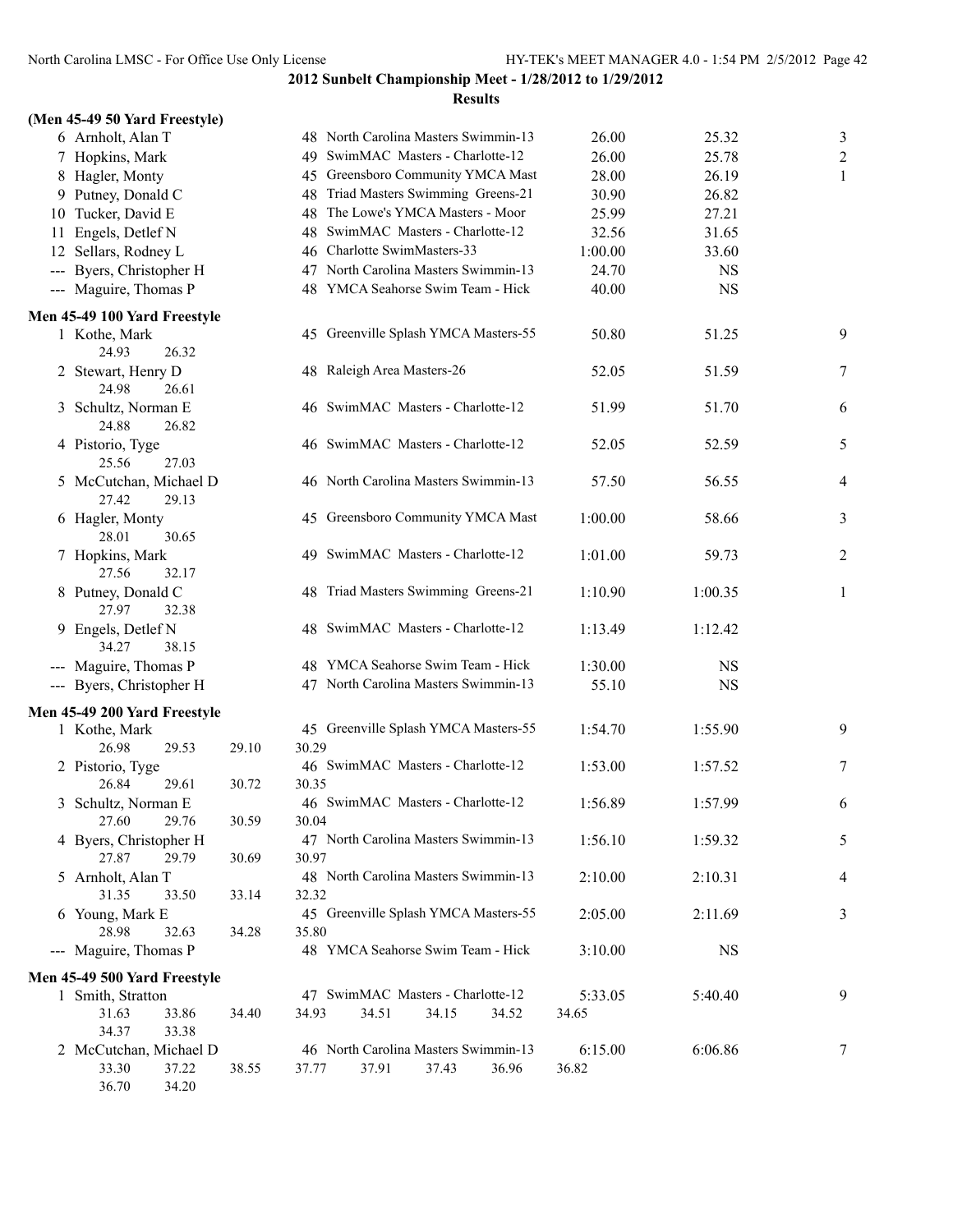| (Men 45-49 500 Yard Freestyle) |       |       |       |       |                                      |       |          |       |           |                  |
|--------------------------------|-------|-------|-------|-------|--------------------------------------|-------|----------|-------|-----------|------------------|
| 3 Putney, Donald C             |       |       |       |       | 48 Triad Masters Swimming Greens-21  |       | 12:00.00 |       | 6:38.48   | 6                |
| 35.08                          | 39.55 | 40.76 | 41.41 | 41.34 | 40.59                                | 41.50 | 41.36    |       |           |                  |
| 41.13                          | 35.76 |       |       |       |                                      |       |          |       |           |                  |
| --- Schultz, Norman E          |       |       |       |       | 46 SwimMAC Masters - Charlotte-12    |       | 5:22.69  |       | <b>NS</b> |                  |
| --- Pistorio, Tyge             |       |       |       |       | 46 SwimMAC Masters - Charlotte-12    |       | 5:19.99  |       | NS        |                  |
| Men 45-49 1000 Yard Freestyle  |       |       |       |       |                                      |       |          |       |           |                  |
| 1 Pistorio, Tyge               |       |       |       |       | 46 SwimMAC Masters - Charlotte-12    |       | 11:05.99 |       | 11:11.48  | 9                |
| 30.41                          | 33.41 | 34.22 | 34.76 | 35.02 | 35.04                                | 34.52 | 34.76    |       |           |                  |
| 34.23                          | 33.93 | 33.94 | 33.82 | 34.01 | 33.89                                | 33.68 | 33.64    |       |           |                  |
| 33.24                          | 33.07 | 32.02 | 29.87 |       |                                      |       |          |       |           |                  |
| 2 Smith, Stratton              |       |       |       |       | 47 SwimMAC Masters - Charlotte-12    |       | 11:29.00 |       | 11:42.84  | $\tau$           |
| 33.01                          | 34.25 | 34.59 | 35.18 | 34.90 | 35.12                                | 35.27 | 35.12    |       |           |                  |
| 35.40                          | 35.19 | 35.28 | 35.07 | 35.63 | 35.73                                | 35.51 | 36.13    |       |           |                  |
| 35.46                          | 35.63 | 35.89 | 34.48 |       |                                      |       |          |       |           |                  |
| 3 Kurtz, Jerry T               |       |       |       |       | 45 SwimMAC Masters - Charlotte-12    |       | 13:45.00 |       | 12:54.39  | 6                |
| 33.98                          | 36.62 | 37.62 | 38.44 | 38.22 | 38.91                                | 38.78 | 39.23    |       |           |                  |
| 39.30                          | 39.26 | 39.20 | 39.18 | 40.32 | 40.07                                | 39.99 | 39.43    |       |           |                  |
| 39.36                          | 39.26 | 39.30 | 37.92 |       |                                      |       |          |       |           |                  |
| Men 45-49 1650 Yard Freestyle  |       |       |       |       |                                      |       |          |       |           |                  |
| 1 Schultz, Norman E            |       |       |       |       | 46 SwimMAC Masters - Charlotte-12    |       | 19:14.79 |       | 19:11.56  | 9                |
| 31.96                          | 35.30 | 35.35 | 35.54 | 35.24 | 35.33                                | 35.36 | 35.38    |       |           |                  |
| 35.27                          | 35.25 | 35.03 | 35.38 | 35.29 | 35.22                                | 35.07 | 35.14    |       |           |                  |
| 34.60                          | 34.64 | 34.79 | 34.88 | 35.10 | 35.09                                | 35.13 | 34.48    |       |           |                  |
| 34.57                          | 34.74 | 35.03 | 34.68 | 34.83 | 35.08                                | 35.43 | 34.74    | 32.64 |           |                  |
| 2 Putney, Donald C             |       |       |       |       | 48 Triad Masters Swimming Greens-21  |       | 28:00.00 |       | 22:23.62  | 7                |
| 34.08                          | 36.94 | 38.40 | 39.48 | 39.80 | 40.25                                | 39.80 | 39.85    |       |           |                  |
| 40.37                          | 40.73 | 40.89 | 41.98 | 41.59 | 41.49                                | 41.46 | 42.14    |       |           |                  |
| 42.12                          | 42.06 | 42.10 | 42.27 | 41.19 | 41.62                                | 41.83 | 41.69    |       |           |                  |
| 41.44                          | 41.36 | 41.99 | 41.32 | 41.04 | 41.02                                | 41.82 | 41.82    | 37.68 |           |                  |
| Men 45-49 50 Yard Backstroke   |       |       |       |       |                                      |       |          |       |           |                  |
| 1 Byers, Christopher H         |       |       |       |       | 47 North Carolina Masters Swimmin-13 |       |          | 27.00 | 28.07     | 9                |
| 2 Kothe, Mark                  |       |       |       |       | 45 Greenville Splash YMCA Masters-55 |       |          | 31.50 | 29.47     | $\boldsymbol{7}$ |
| 3 McCutchan, Michael D         |       |       |       |       | 46 North Carolina Masters Swimmin-13 |       |          | 30.00 | 30.80     | 6                |
| 4 Tucker, David E              |       |       |       |       | 48 The Lowe's YMCA Masters - Moor    |       |          | 30.99 | 32.15     | $\sqrt{5}$       |
|                                |       |       |       |       | 45 Greenville Splash YMCA Masters-55 |       |          |       |           | $\overline{4}$   |
| 5 Young, Mark E                |       |       |       |       |                                      |       |          | 32.00 | 33.36     |                  |
| 6 Saragoni, Mario              |       |       |       |       | 46 SwimMAC Masters - Charlotte-12    |       |          | 33.50 | 33.50     | $\mathfrak{Z}$   |
| 7 Engels, Detlef N             |       |       |       |       | 48 SwimMAC Masters - Charlotte-12    |       |          | 41.38 | 39.69     | $\overline{2}$   |
| --- Putney, Donald C           |       |       |       |       | 48 Triad Masters Swimming Greens-21  |       |          | 45.00 | NS        |                  |
| Men 45-49 100 Yard Backstroke  |       |       |       |       |                                      |       |          |       |           |                  |
| 1 Byers, Christopher H         |       |       |       |       | 47 North Carolina Masters Swimmin-13 |       | 1:01.10  |       | 1:00.46   | 9                |
| 29.32                          | 31.14 |       |       |       |                                      |       |          |       |           |                  |
| 2 Smith, Stratton              |       |       |       |       | 47 SwimMAC Masters - Charlotte-12    |       | 1:04.06  |       | 1:05.79   | 7                |
| 31.91                          | 33.88 |       |       |       |                                      |       |          |       |           |                  |
| 3 Saragoni, Mario              |       |       |       |       | 46 SwimMAC Masters - Charlotte-12    |       | 1:13.00  |       | 1:11.50   | 6                |
| 33.91                          | 37.59 |       |       |       |                                      |       |          |       |           |                  |
| 4 Engels, Detlef N             |       |       |       |       | 48 SwimMAC Masters - Charlotte-12    |       | 1:32.16  |       | 1:29.82   | 5                |
| 43.58                          | 46.24 |       |       |       |                                      |       |          |       |           |                  |
| Men 45-49 200 Yard Backstroke  |       |       |       |       |                                      |       |          |       |           |                  |
| 1 Byers, Christopher H         |       |       |       |       | 47 North Carolina Masters Swimmin-13 |       | 2:18.10  |       | 2:12.62   | 9                |
| 30.65                          | 33.57 | 34.41 | 33.99 |       |                                      |       |          |       |           |                  |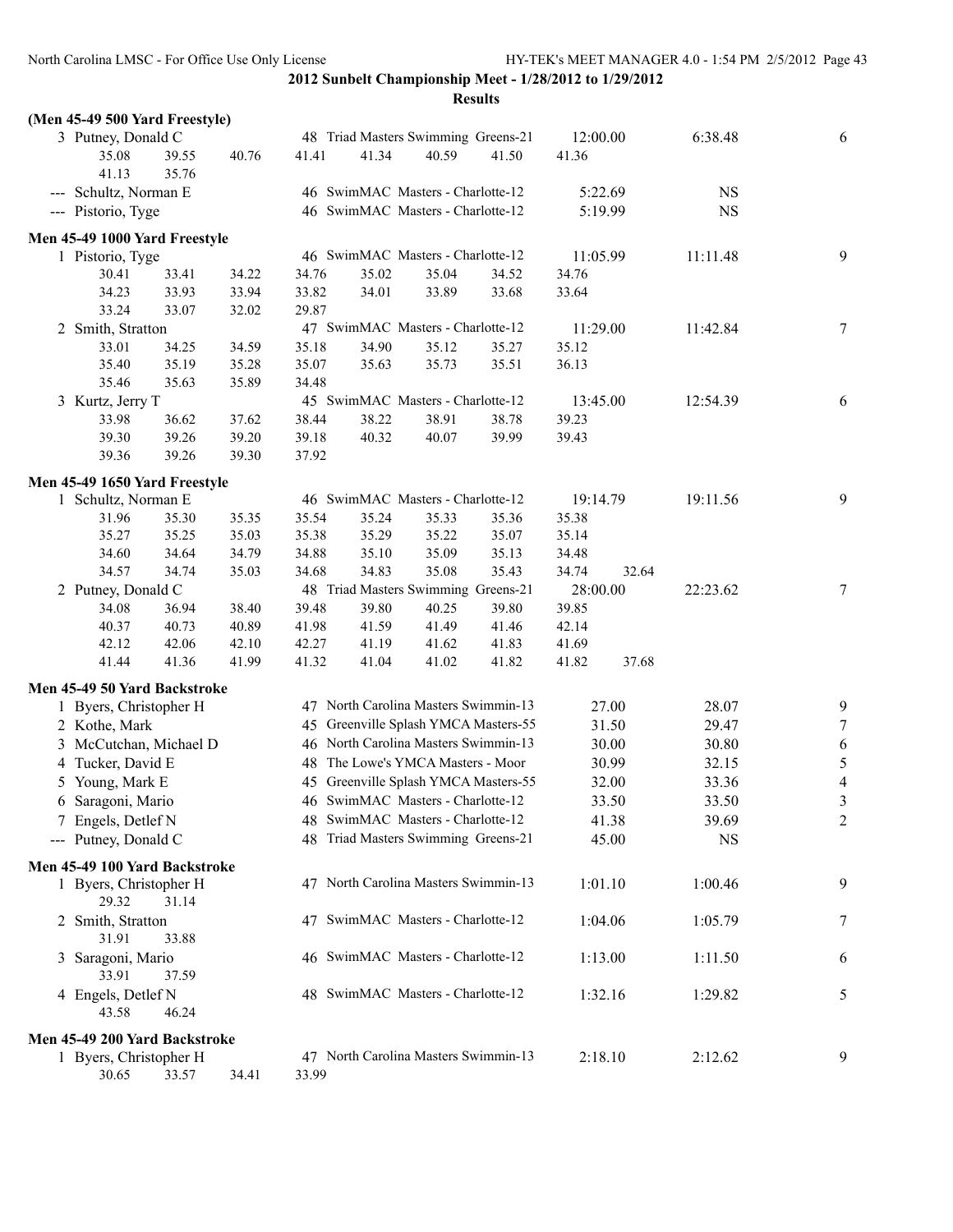| Men 45-49 50 Yard Breaststroke                    |                             |                                      |         |           |                          |
|---------------------------------------------------|-----------------------------|--------------------------------------|---------|-----------|--------------------------|
| 1 Wennborg, Lars A                                |                             | 48 SwimMAC Masters - Charlotte-12    | 29.56   | 29.50     | 9                        |
| 2 Stewart, Henry D                                | 48 Raleigh Area Masters-26  |                                      | 32.15   | 31.52     | $\tau$                   |
| 3 Nannucci, Franco                                |                             | 45 Greensboro Community YMCA Mast    | 33.75   | 32.50     | 6                        |
| 4 Saragoni, Mario                                 |                             | 46 SwimMAC Masters - Charlotte-12    | 35.00   | 33.61     | 5                        |
| 5 Putney, Donald C                                |                             | 48 Triad Masters Swimming Greens-21  | 43.90   | 36.11     | $\overline{\mathcal{A}}$ |
| 6 Engels, Detlef N                                |                             | 48 SwimMAC Masters - Charlotte-12    | 41.10   | 40.31     | $\mathfrak{Z}$           |
| 7 Sellars, Rodney L                               | 46 Charlotte SwimMasters-33 |                                      | 1:00.00 | 41.39     | $\overline{2}$           |
|                                                   |                             |                                      |         |           |                          |
| Men 45-49 100 Yard Breaststroke                   |                             |                                      |         |           |                          |
| 1 Wennborg, Lars A                                |                             | 48 SwimMAC Masters - Charlotte-12    | 1:03.99 | 1:04.08   | 9                        |
| 30.25<br>33.83                                    |                             |                                      |         |           |                          |
| 2 Saragoni, Mario                                 |                             | 46 SwimMAC Masters - Charlotte-12    | 1:16.00 | 1:17.48   | 7                        |
| 35.43<br>42.05                                    |                             |                                      |         |           |                          |
| 3 Engels, Detlef N                                |                             | 48 SwimMAC Masters - Charlotte-12    | 1:30.53 | 1:27.84   | 6                        |
| 41.31<br>46.53                                    |                             |                                      |         |           |                          |
| --- Tucker, David E                               |                             | 48 The Lowe's YMCA Masters - Moor    | 1:18.99 | <b>NS</b> |                          |
| Men 45-49 200 Yard Breaststroke                   |                             |                                      |         |           |                          |
| 1 Wennborg, Lars A                                |                             | 48 SwimMAC Masters - Charlotte-12    | 2:25.00 | 2:23.29   | 9                        |
| 36.96<br>33.26<br>35.67                           | 37.40                       |                                      |         |           |                          |
|                                                   |                             |                                      |         |           |                          |
| Men 45-49 50 Yard Butterfly<br>1 Stewart, Henry D | 48 Raleigh Area Masters-26  |                                      | 26.75   | 25.60     | 9                        |
| 2 Kothe, Mark                                     |                             | 45 Greenville Splash YMCA Masters-55 | 26.10   | 25.84     | $\tau$                   |
|                                                   |                             |                                      |         |           |                          |
| 3 Hagler, Monty                                   |                             | 45 Greensboro Community YMCA Mast    | 30.00   | 28.69     | 6                        |
| 4 Hopkins, Mark                                   |                             | 49 SwimMAC Masters - Charlotte-12    | 29.00   | 29.88     | 5                        |
| 5 Engels, Detlef N                                |                             | 48 SwimMAC Masters - Charlotte-12    | 37.88   | 39.10     | 4                        |
| --- Saragoni, Mario                               |                             | 46 SwimMAC Masters - Charlotte-12    | 32.00   | <b>NS</b> |                          |
| Men 45-49 100 Yard Butterfly                      |                             |                                      |         |           |                          |
| 1 Stewart, Henry D                                | 48 Raleigh Area Masters-26  |                                      | 59.00   | 57.20     | 9                        |
| 26.42<br>30.78                                    |                             |                                      |         |           |                          |
| 2 Kothe, Mark                                     |                             | 45 Greenville Splash YMCA Masters-55 | 57.50   | 57.73     | 7                        |
| 27.24<br>30.49                                    |                             |                                      |         |           |                          |
| 3 Arnholt, Alan T                                 |                             | 48 North Carolina Masters Swimmin-13 | 1:10.00 | 1:06.29   | 6                        |
| 30.33<br>35.96                                    |                             |                                      |         |           |                          |
| 4 Tucker, David E                                 |                             | 48 The Lowe's YMCA Masters - Moor    | 1:06.99 | 1:07.72   | 5                        |
| 30.85<br>36.87                                    |                             |                                      |         |           |                          |
| Men 45-49 100 Yard IM                             |                             |                                      |         |           |                          |
| 1 Stewart, Henry D                                | 48 Raleigh Area Masters-26  |                                      | 58.75   | 1:01.58   | 9                        |
| 28.63<br>32.95                                    |                             |                                      |         |           |                          |
| 2 Smith, Stratton                                 |                             | 47 SwimMAC Masters - Charlotte-12    | 1:03.02 | 1:04.38   | 7                        |
| 29.94<br>34.44                                    |                             |                                      |         |           |                          |
| 3 McCutchan, Michael D                            |                             | 46 North Carolina Masters Swimmin-13 | 1:15.00 | 1:06.60   | 6                        |
| 30.80<br>35.80                                    |                             |                                      |         |           |                          |
| 4 Hopkins, Mark                                   |                             | 49 SwimMAC Masters - Charlotte-12    | 1:09.00 | 1:08.75   | 5                        |
| 31.42<br>37.33                                    |                             |                                      |         |           |                          |
| 5 Saragoni, Mario                                 |                             | 46 SwimMAC Masters - Charlotte-12    | 1:10.00 | 1:11.26   | 4                        |
| 32.72<br>38.54                                    |                             |                                      |         |           |                          |
| 6 Putney, Donald C                                |                             | 48 Triad Masters Swimming Greens-21  | 1:25.90 | 1:12.09   |                          |
| 34.37<br>37.72                                    |                             |                                      |         |           | 3                        |
| 7 Engels, Detlef N                                |                             | 48 SwimMAC Masters - Charlotte-12    | 1:25.13 | 1:24.01   | 2                        |
| 39.50<br>44.51                                    |                             |                                      |         |           |                          |
| --- Tucker, David E                               |                             | 48 The Lowe's YMCA Masters - Moor    | 1:10.99 | <b>NS</b> |                          |
|                                                   |                             |                                      |         |           |                          |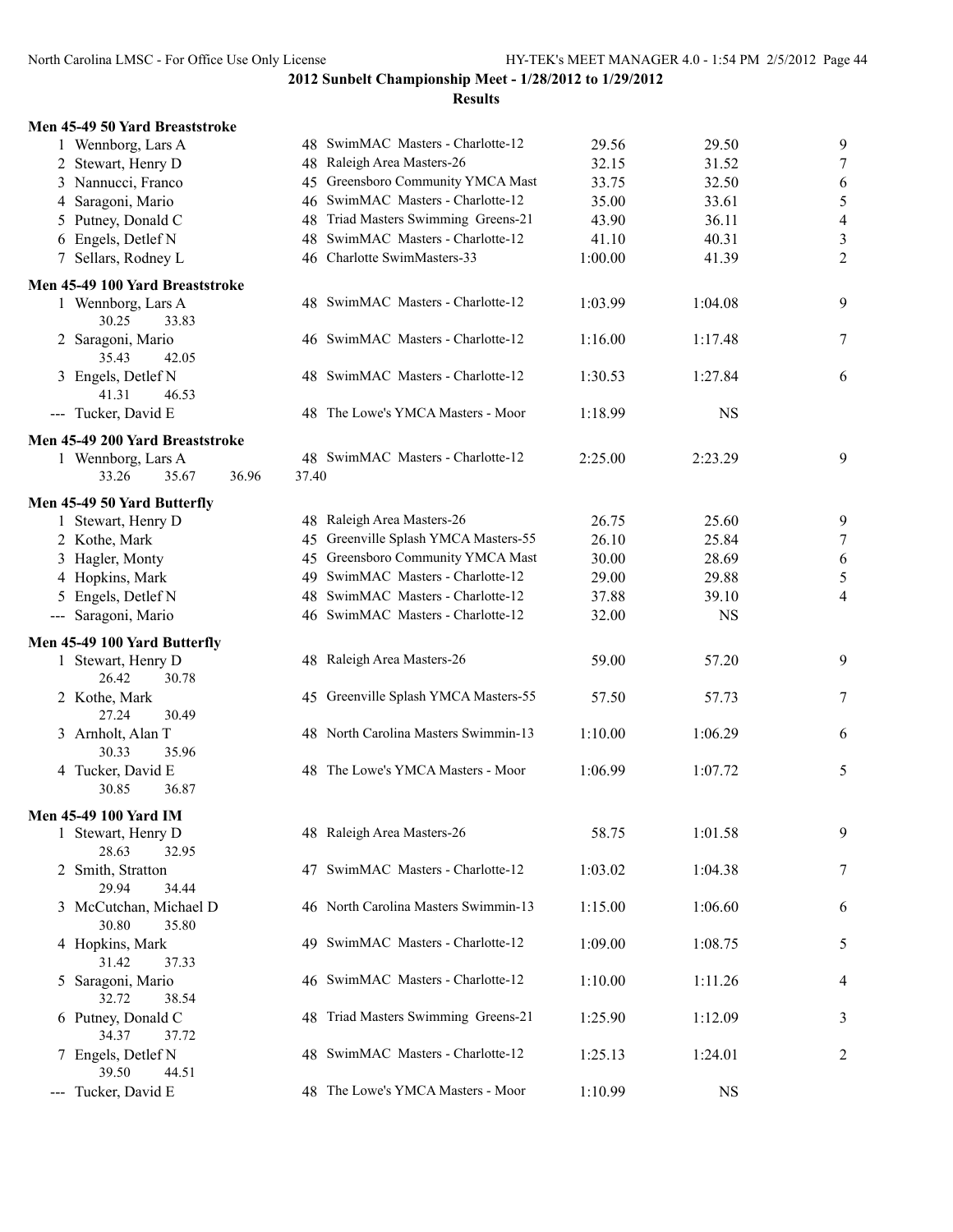| <b>Men 45-49 200 Yard IM</b>             |       |       |                                      |       |                                   |         |         |                          |
|------------------------------------------|-------|-------|--------------------------------------|-------|-----------------------------------|---------|---------|--------------------------|
| 1 Pistorio, Tyge<br>28.24<br>33.90       | 39.27 | 30.60 | 46 SwimMAC Masters - Charlotte-12    |       |                                   | 2:11.55 | 2:12.01 | 9                        |
| 2 Schultz, Norman E<br>27.81<br>35.18    | 39.31 | 31.61 | 46 SwimMAC Masters - Charlotte-12    |       |                                   | 2:14.89 | 2:13.91 | 7                        |
| 3 Smith, Stratton<br>29.86<br>36.20      | 43.33 | 34.56 | 47 SwimMAC Masters - Charlotte-12    |       |                                   | 2:19.08 | 2:23.95 | 6                        |
| 4 McCutchan, Michael D<br>31.33<br>38.34 | 44.53 | 35.52 | 46 North Carolina Masters Swimmin-13 |       |                                   | 2:45.00 | 2:29.72 | 5                        |
| <b>Men 45-49 400 Yard IM</b>             |       |       |                                      |       |                                   |         |         |                          |
| 1 Pistorio, Tyge                         |       |       | 46 SwimMAC Masters - Charlotte-12    |       |                                   | 4:43.00 | 4:52.39 | 9                        |
| 30.41<br>33.37                           | 39.20 | 38.54 | 44.28                                | 42.85 | 32.69                             | 31.05   |         |                          |
| 2 Smith, Stratton                        |       |       | 47 SwimMAC Masters - Charlotte-12    |       |                                   | 5:02.00 | 5:04.56 | 7                        |
| 32.67<br>36.02                           | 39.13 | 39.11 | 44.31                                | 44.21 | 35.35                             | 33.76   |         |                          |
| Men 50-54 50 Yard Freestyle              |       |       |                                      |       |                                   |         |         |                          |
| 1 Klein, Jonathan E                      |       |       | 54 Duke Aquatics                     |       |                                   | 23.80   | 24.33   | 9                        |
| 2 Kennedy, Wilton C                      |       |       | 50 Virginia Masters Swim Team-12     |       |                                   | 23.80   | 24.46   | 7                        |
| 3 D'Englere, Paul M                      |       | 50    |                                      |       | North Carolina Masters Swimmin-13 | 27.54   | 25.23   | 6                        |
| 4 Marsom, Phil                           |       |       | 54 North Carolina Masters Swimmin-13 |       |                                   | 26.00   | 26.08   | 5                        |
| 5 Darmody, Kevin P                       |       | 50    | SwimMAC Masters - Charlotte-12       |       |                                   | 27.42   | 26.41   | $\overline{\mathcal{A}}$ |
| 6 Mc Farland, James A                    |       | 52    | Cape Fear Aquatic Club               |       |                                   | 26.00   | 26.64   | $\mathfrak{Z}$           |
| 7 Pero, John D                           |       |       | 54 Virginia Masters Swim Team-12     |       |                                   | 29.06   | 26.81   | $\overline{c}$           |
| 8 Nauss, Frank P                         |       |       | 50 Greater Knoxville Masters-15      |       |                                   | 27.43   | 27.27   | 1                        |
| 9 Hartley, Larry S                       |       |       | 52 Asheville Masters Swimming-15     |       |                                   | 28.00   | 28.04   |                          |
| 10 Wagner, Rich                          |       |       | 50 Bowker Aquatic Club-38            |       |                                   | 31.00   | 28.78   |                          |
| 11 Buchanan, Bill                        |       |       | 52 Cape Fear Aquatic Club            |       |                                   | 33.50   | 29.37   |                          |
| 12 White, Jay K                          |       |       | 51 SwimMAC Masters - Charlotte-12    |       |                                   | 32.00   | 32.54   |                          |
| Men 50-54 100 Yard Freestyle             |       |       |                                      |       |                                   |         |         |                          |
| 1 Klein, Jonathan E<br>26.34<br>27.96    |       |       | 54 Duke Aquatics                     |       |                                   | 53.00   | 54.30   | 9                        |
| 2 Cole, Robert W<br>26.68<br>28.47       |       |       | 50 Asphalt Green Masters-6           |       |                                   | 55.82   | 55.15   | 7                        |
| 3 Dyer, Andy<br>29.10<br>26.36           |       |       | 53 Unat                              |       |                                   | 54.50   | 55.46   | 6                        |
| 4 Kennedy, Wilton C<br>25.61<br>30.04    |       | 50    | Virginia Masters Swim Team-12        |       |                                   | 53.90   | 55.65   | 5                        |
| 5 Phillips, John M<br>26.82<br>29.13     |       |       | 53 Charlotte SwimMasters-33          |       |                                   | 56.50   | 55.95   | 4                        |
| 6 Kennedy, Gene<br>27.52<br>29.12        |       |       | 52 Charlotte SwimMasters-33          |       |                                   | 56.00   | 56.64   | 3                        |
| 7 Washburn, Jonathan W<br>27.03<br>29.98 |       |       | 54 Cape Fear Aquatic Club            |       |                                   | 56.78   | 57.01   | 2                        |
| 8 D'Englere, Paul M<br>28.49<br>29.32    |       |       | 50 North Carolina Masters Swimmin-13 |       |                                   | 58.73   | 57.81   | $\mathbf{1}$             |
| 9 Mc Farland, James A<br>28.23<br>30.16  |       |       | 52 Cape Fear Aquatic Club            |       |                                   | 56.00   | 58.39   |                          |
| 10 Pero, John D<br>28.82<br>31.51        |       |       | 54 Virginia Masters Swim Team-12     |       |                                   | 1:00.20 | 1:00.33 |                          |
| 11 Darmody, Kevin P<br>29.61<br>32.60    |       |       | 50 SwimMAC Masters - Charlotte-12    |       |                                   | 1:02.24 | 1:02.21 |                          |
| 12 Hartley, Larry S<br>30.28<br>32.01    |       |       | 52 Asheville Masters Swimming-15     |       |                                   | 1:02.00 | 1:02.29 |                          |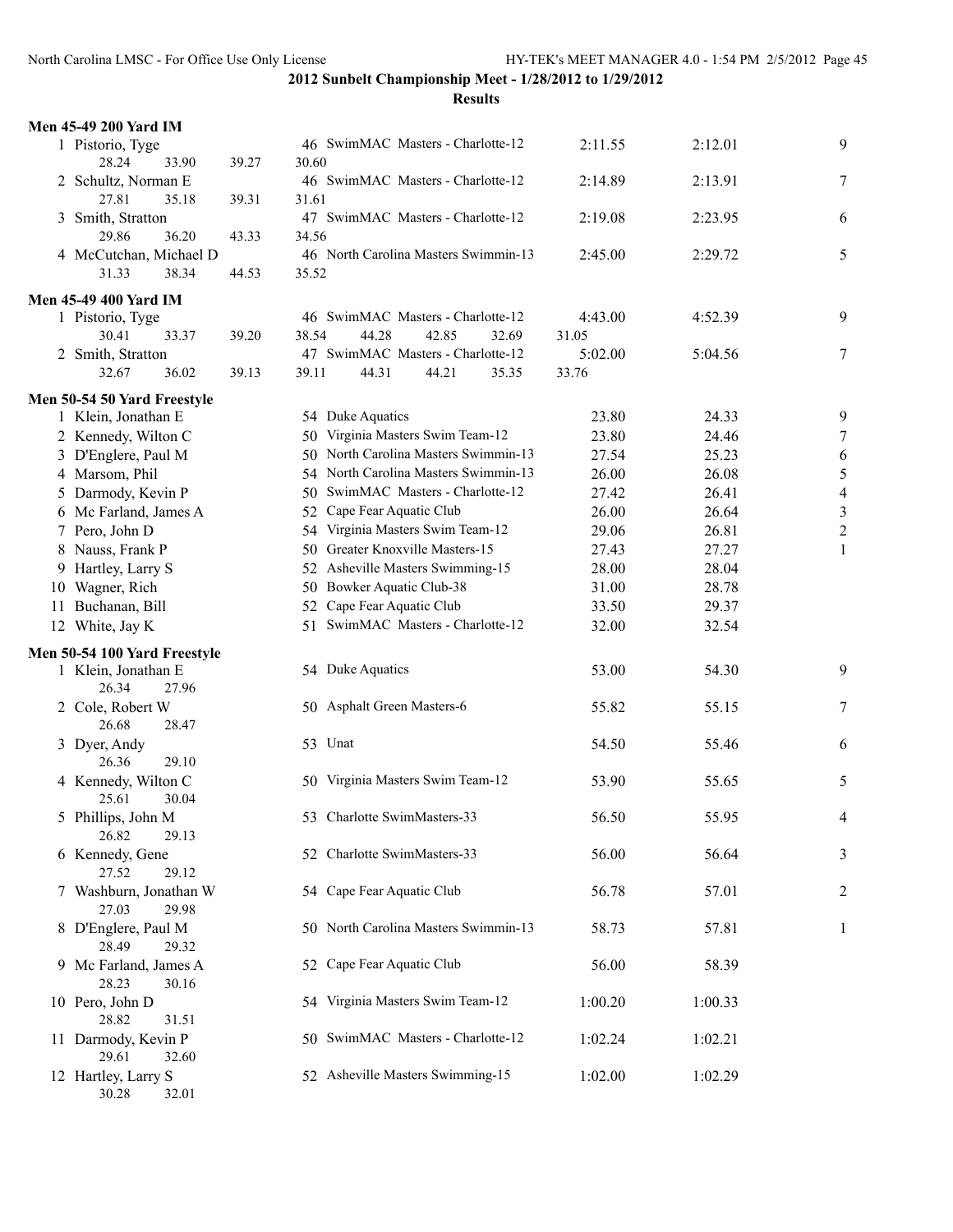| (Men 50-54 100 Yard Freestyle)         |       |                                   |       |       |                                      |         |           |                |
|----------------------------------------|-------|-----------------------------------|-------|-------|--------------------------------------|---------|-----------|----------------|
| 13 Tucker, Jim<br>31.75<br>33.91       |       | 51 Duke Aquatics                  |       |       |                                      | 1:04.50 | 1:05.66   |                |
| 14 Nunley, Michael G<br>36.38<br>38.64 |       | 53 Charleston Family YMCA-12      |       |       |                                      | 1:28.00 | 1:15.02   |                |
| --- Hollett, Peter G                   |       |                                   |       |       | 51 North Carolina Masters Swimmin-13 | 54.99   | <b>NS</b> |                |
| --- Wagner, Rich                       |       | 50 Bowker Aquatic Club-38         |       |       |                                      | 1:12.00 | <b>NS</b> |                |
| --- Nauss, Frank P                     |       | 50 Greater Knoxville Masters-15   |       |       |                                      | 1:03.19 | <b>NS</b> |                |
| Men 50-54 200 Yard Freestyle           |       |                                   |       |       |                                      |         |           |                |
| 1 Hollett, Peter G                     |       |                                   |       |       | 51 North Carolina Masters Swimmin-13 | 1:56.99 | 1:58.49   | 9              |
| 28.33<br>29.73                         | 30.41 | 30.02                             |       |       |                                      |         |           |                |
| 2 Klein, Jonathan E                    |       | 54 Duke Aquatics                  |       |       |                                      | 1:59.00 | 2:02.98   | $\overline{7}$ |
| 28.34<br>31.24                         | 32.22 | 31.18                             |       |       |                                      |         |           |                |
| 3 Kennedy, Gene                        |       | 52 Charlotte SwimMasters-33       |       |       |                                      | 1:59.00 | 2:04.61   | 6              |
| 28.18<br>30.90                         | 32.59 | 32.94                             |       |       |                                      |         |           |                |
| 4 D'Englere, Paul M                    |       |                                   |       |       | 50 North Carolina Masters Swimmin-13 | 2:09.38 | 2:06.55   | 5              |
| 29.48<br>32.02                         | 32.68 | 32.37                             |       |       |                                      |         |           |                |
| 5 Cole, Robert W                       |       | 50 Asphalt Green Masters-6        |       |       |                                      | 2:02.60 | 2:07.57   | 4              |
| 29.95<br>32.62                         | 32.30 | 32.70                             |       |       |                                      |         |           |                |
| 6 Doyle, Mark                          |       | 52 Twin Rivers YMCA Masters New   |       |       |                                      | 2:07.00 | 2:08.21   | 3              |
| 31.52<br>32.66                         | 32.29 | 31.74                             |       |       |                                      |         |           |                |
| 7 Biondi, Gino F                       |       | 50 SwimMAC Masters - Charlotte-12 |       |       |                                      | 2:08.35 | 2:09.54   | $\overline{2}$ |
| 29.88<br>32.33                         | 33.46 | 33.87                             |       |       |                                      |         |           |                |
| 8 Hartley, Larry S                     |       | 52 Asheville Masters Swimming-15  |       |       |                                      | 2:08.66 | 2:14.32   | 1              |
| 32.03<br>34.84                         | 34.81 | 32.64                             |       |       |                                      |         |           |                |
| 9 Buchanan, Bill                       |       | 52 Cape Fear Aquatic Club         |       |       |                                      | 2:25.45 | 2:33.45   |                |
| 32.37<br>37.82                         | 42.14 | 41.12                             |       |       |                                      |         |           |                |
| 10 Nunley, Michael G                   |       | 53 Charleston Family YMCA-12      |       |       |                                      | 3:10.00 | 2:42.07   |                |
| 37.48<br>41.08                         | 42.27 | 41.24                             |       |       |                                      |         |           |                |
| 11 Wagner, Rich                        |       | 50 Bowker Aquatic Club-38         |       |       |                                      | 2:50.00 | 2:47.81   |                |
| 37.14<br>43.78                         | 46.45 | 40.44                             |       |       |                                      |         |           |                |
| --- Mc Farland, James A                |       | 52 Cape Fear Aquatic Club         |       |       |                                      | 2:10.00 | <b>NS</b> |                |
| Men 50-54 500 Yard Freestyle           |       |                                   |       |       |                                      |         |           |                |
| 1 D'Englere, Paul M                    |       |                                   |       |       | 50 North Carolina Masters Swimmin-13 | 5:56.08 | 5:38.17   | 9              |
| 32.06<br>34.28                         | 34.12 | 33.96                             | 33.85 | 33.87 | 33.93                                | 34.20   |           |                |
| 34.04<br>33.86                         |       |                                   |       |       |                                      |         |           |                |
| 2 Kennedy, Gene                        |       | 52 Charlotte SwimMasters-33       |       |       |                                      | 5:45.00 | 5:43.80   | 7              |
| 32.49<br>34.91                         | 35.48 | 35.21                             | 35.37 | 35.07 | 35.09                                | 35.07   |           |                |
| 33.35<br>31.76                         |       |                                   |       |       |                                      |         |           |                |
| 3 Biondi, Gino F                       |       | 50 SwimMAC Masters - Charlotte-12 |       |       |                                      | 6:03.00 | 5:49.32   | 6              |
| 31.27<br>33.94                         | 34.30 | 35.50                             | 35.74 | 35.82 | 36.03                                | 36.53   |           |                |
| 35.83<br>34.36                         |       |                                   |       |       |                                      |         |           |                |
| 4 Hartley, Larry S                     |       | 52 Asheville Masters Swimming-15  |       |       |                                      | 6:20.00 | 5:51.18   | 5              |
| 32.16<br>35.54                         | 35.67 | 36.01                             | 36.61 | 36.09 | 35.82                                | 35.74   |           |                |
| 35.28<br>32.26                         |       |                                   |       |       |                                      |         |           |                |
| 5 Doyle, Mark                          |       | 52 Twin Rivers YMCA Masters New   |       |       |                                      | 5:55.00 | 5:56.16   | 4              |
| 32.22<br>35.41                         | 36.40 | 36.01                             | 36.27 | 36.56 | 36.00                                | 36.39   |           |                |
| 35.97<br>34.93                         |       |                                   |       |       |                                      |         |           |                |
| 6 Nunley, Michael G                    |       | 53 Charleston Family YMCA-12      |       |       |                                      | 7:30.00 | 7:11.12   | 3              |
| 39.85<br>42.95                         | 43.98 | 43.39                             | 43.80 | 43.97 | 43.80                                | 44.06   |           |                |
| 43.22<br>42.10                         |       |                                   |       |       |                                      |         |           |                |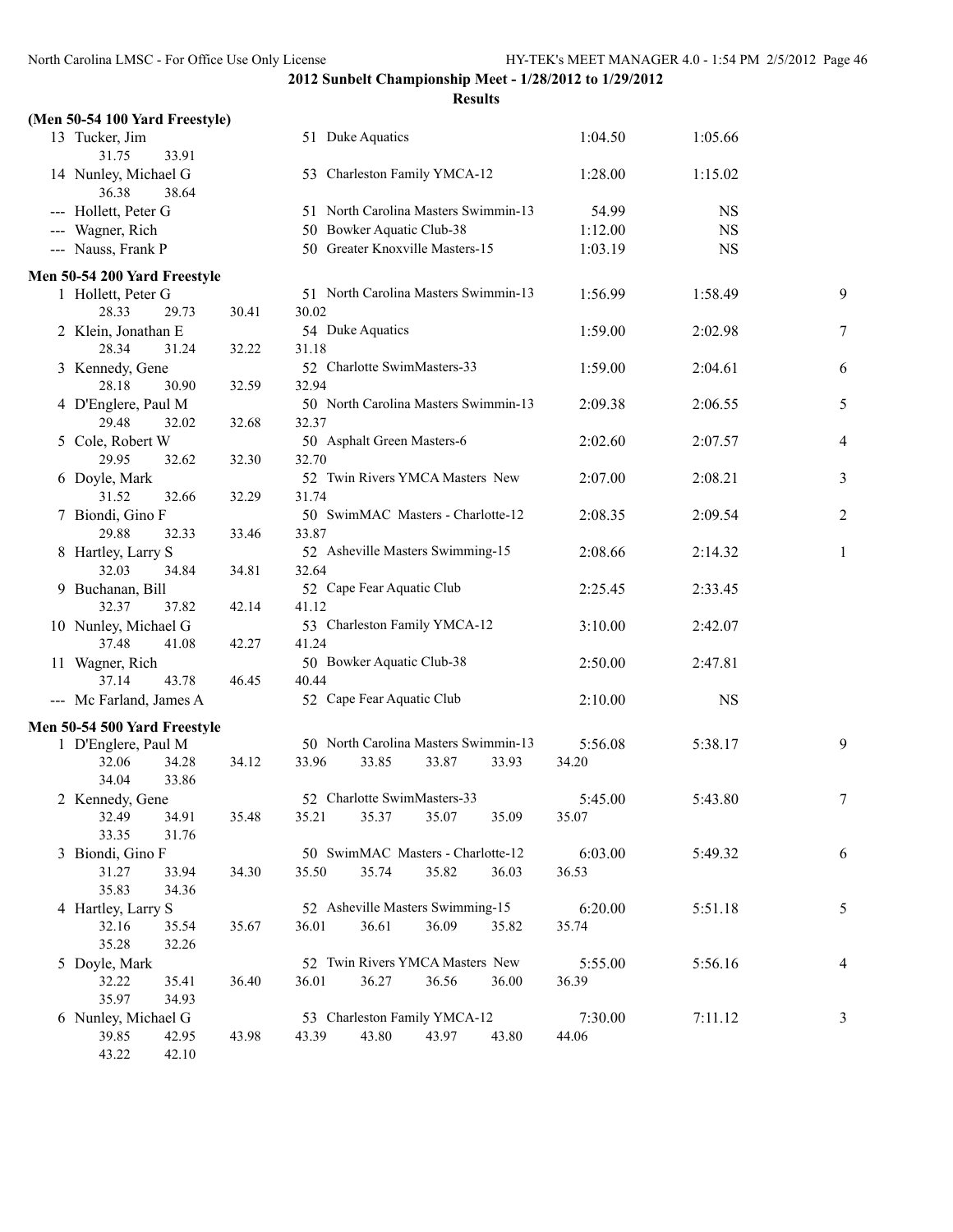|               | Men 50-54 1000 Yard Freestyle |       |       |       |                                      |       |       |          |       |          |                         |
|---------------|-------------------------------|-------|-------|-------|--------------------------------------|-------|-------|----------|-------|----------|-------------------------|
|               | 1 Hollett, Peter G            |       |       |       | 51 North Carolina Masters Swimmin-13 |       |       | 10:59.99 |       | 11:10.16 | 9                       |
|               | 30.44                         | 33.05 | 33.73 | 34.00 | 34.58                                | 33.97 | 33.92 | 33.94    |       |          |                         |
|               | 34.11                         | 33.36 | 33.41 | 33.57 | 33.43                                | 33.57 | 33.72 | 34.02    |       |          |                         |
|               | 34.15                         | 34.31 | 33.85 | 31.03 |                                      |       |       |          |       |          |                         |
|               | 2 D'Englere, Paul M           |       |       |       | 50 North Carolina Masters Swimmin-13 |       |       | 12:06.24 |       | 11:39.01 | $\tau$                  |
|               | 32.51                         | 34.82 | 35.12 | 34.94 | 34.96                                | 34.94 | 34.94 | 35.01    |       |          |                         |
|               | 35.30                         | 35.19 | 35.33 | 35.26 | 35.05                                | 35.24 | 35.34 | 35.09    |       |          |                         |
|               | 35.25                         | 35.28 | 35.15 | 34.29 |                                      |       |       |          |       |          |                         |
|               | 3 Hartley, Larry S            |       |       |       | 52 Asheville Masters Swimming-15     |       |       | 12:03.34 |       | 11:56.92 | 6                       |
|               | 32.01                         | 35.20 | 35.35 | 35.81 | 35.67                                | 35.75 | 36.55 | 36.37    |       |          |                         |
|               | 36.13                         | 36.45 | 36.14 | 36.47 | 36.13                                | 36.39 | 36.66 | 36.43    |       |          |                         |
|               | 36.27                         | 36.28 | 36.17 | 34.69 |                                      |       |       |          |       |          |                         |
|               | 4 Nunley, Michael G           |       |       |       | 53 Charleston Family YMCA-12         |       |       | 15:30.00 |       | 14:39.25 | 5                       |
|               | 39.93                         | 42.77 | 43.59 | 44.49 | 43.97                                | 45.12 | 44.95 | 44.94    |       |          |                         |
|               | 44.07                         | 44.61 | 44.98 | 44.64 | 45.42                                | 44.88 | 44.47 | 44.13    |       |          |                         |
|               | 44.27                         | 43.95 | 42.90 | 41.17 |                                      |       |       |          |       |          |                         |
|               | 5 Wagner, Rich                |       |       |       | 50 Bowker Aquatic Club-38            |       |       | 17:00.00 |       | 16:07.67 | $\overline{4}$          |
|               | 36.80                         | 43.66 | 49.35 | 49.58 | 49.59                                | 49.49 | 49.31 | 49.28    |       |          |                         |
|               | 49.46                         | 49.06 | 49.17 | 50.10 | 1:41.83                              | 49.54 | 49.71 | 49.30    |       |          |                         |
|               | 49.56                         | 47.61 | 45.27 |       |                                      |       |       |          |       |          |                         |
|               | Men 50-54 1650 Yard Freestyle |       |       |       |                                      |       |       |          |       |          |                         |
|               | 1 Kennedy, Gene               |       |       |       | 52 Charlotte SwimMasters-33          |       |       | 19:40.00 |       | 20:18.25 | 9                       |
|               | 32.31                         | 36.02 | 36.35 | 37.05 | 36.20                                | 36.13 | 36.64 | 36.73    |       |          |                         |
|               | 36.14                         | 36.43 | 36.17 | 36.42 | 36.82                                | 36.62 | 36.66 | 36.73    |       |          |                         |
|               | 36.87                         | 37.25 | 37.38 | 37.78 | 37.05                                | 37.89 | 37.54 | 37.69    |       |          |                         |
|               | 37.55                         | 37.56 | 37.72 | 37.57 | 37.72                                | 38.00 | 37.91 | 37.78    | 37.57 |          |                         |
|               | 2 Nunley, Michael G           |       |       |       | 53 Charleston Family YMCA-12         |       |       | 25:30.00 |       | 24:30.19 | $\tau$                  |
|               | 41.09                         | 44.71 | 44.67 | 44.80 | 44.96                                | 44.77 | 44.53 | 45.19    |       |          |                         |
|               | 45.56                         | 44.84 | 44.57 | 45.43 | 45.03                                | 45.57 | 44.82 | 45.14    |       |          |                         |
|               | 44.84                         | 45.16 | 44.57 | 45.21 | 44.70                                | 44.75 | 44.35 | 45.15    |       |          |                         |
|               | 44.54                         | 44.45 | 44.45 | 44.15 | 44.23                                | 44.07 | 43.87 | 43.45    | 42.57 |          |                         |
|               | 3 Wagner, Rich                |       |       |       | 50 Bowker Aquatic Club-38            |       |       | 27:30.00 |       | 27:18.15 | 6                       |
|               | 38.76                         | 44.96 | 48.95 | 49.88 | 48.43                                | 49.12 | 48.79 | 49.68    |       |          |                         |
|               | 49.66                         | 50.82 | 51.33 | 50.64 | 50.16                                | 49.82 | 51.37 | 51.61    |       |          |                         |
|               | 51.47                         | 52.24 | 51.00 | 50.88 | 50.47                                | 50.99 | 50.29 | 50.24    |       |          |                         |
|               | 50.69                         | 50.12 | 51.42 | 52.21 | 48.25                                | 50.47 | 50.73 | 47.64    | 45.06 |          |                         |
|               |                               |       |       |       |                                      |       |       |          |       |          |                         |
|               | Men 50-54 50 Yard Backstroke  |       |       |       |                                      |       |       |          |       |          |                         |
|               | 1 Klein, Jonathan E           |       |       |       | 54 Duke Aquatics                     |       |       |          | 28.00 | 28.11    | 9                       |
| 2             | Marsom, Phil                  |       |       |       | 54 North Carolina Masters Swimmin-13 |       |       |          | 30.00 | 29.35    | 7                       |
| 3             | D'Englere, Paul M             |       |       | 50    | North Carolina Masters Swimmin-13    |       |       |          | 31.72 | 30.12    | 6                       |
| 4             | Mc Farland, James A           |       |       | 52    | Cape Fear Aquatic Club               |       |       |          | 29.00 | 30.20    | 5                       |
| $\mathcal{L}$ | Doyle, Mark                   |       |       | 52    | Twin Rivers YMCA Masters New         |       |       |          | 30.00 | 30.70    | 4                       |
|               | 6 Kennedy, Wilton C           |       |       | 50    | Virginia Masters Swim Team-12        |       |       |          | 38.00 | 30.80    | 3                       |
| 7.            | White, Jay K                  |       |       | 51    | SwimMAC Masters - Charlotte-12       |       |       |          | 36.00 | 36.69    | $\overline{\mathbf{c}}$ |
| 8             | Wagner, Rich                  |       |       | 50    | Bowker Aquatic Club-38               |       |       |          | 54.00 | 43.19    | 1                       |
|               | 9 Nunley, Michael G           |       |       |       | 53 Charleston Family YMCA-12         |       |       |          | 55.00 | 44.41    |                         |
|               | Men 50-54 100 Yard Backstroke |       |       |       |                                      |       |       |          |       |          |                         |
|               | 1 Klein, Jonathan E           |       |       |       | 54 Duke Aquatics                     |       |       |          | 59.00 | 1:00.42  | 9                       |
|               | 29.12                         | 31.30 |       |       |                                      |       |       |          |       |          |                         |
|               | 2 D'Englere, Paul M           |       |       |       | 50 North Carolina Masters Swimmin-13 |       |       | 1:11.57  |       | 1:05.80  | 7                       |
|               | 32.69                         | 33.11 |       |       |                                      |       |       |          |       |          |                         |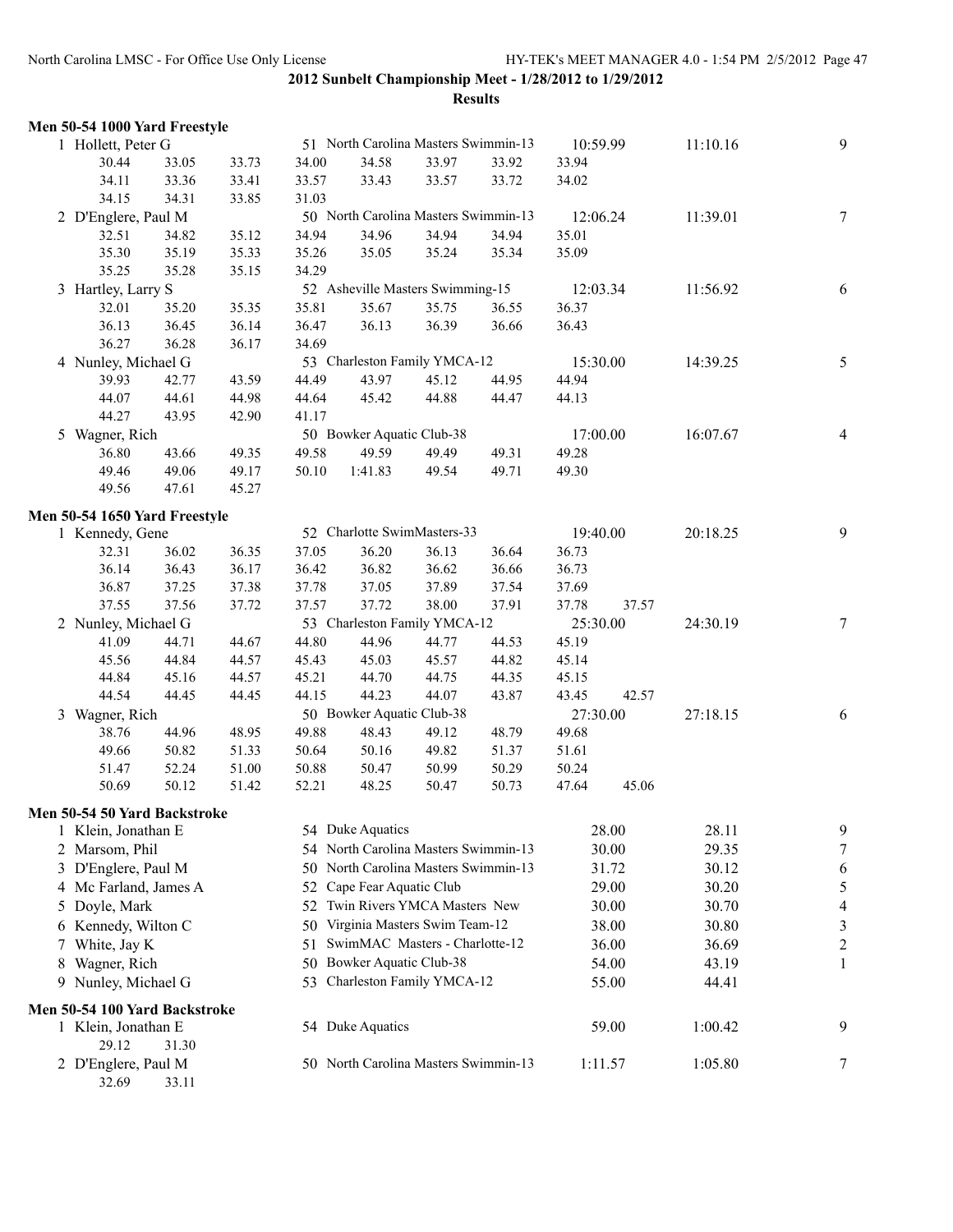**Results**

| 3 Cole, Robert W                        | 50 Asphalt Green Masters-6        | 1:09.03 | 1:06.53 | 6  |
|-----------------------------------------|-----------------------------------|---------|---------|----|
| 32.23<br>34.30<br>4 Doyle, Mark         | 52 Twin Rivers YMCA Masters New   | 1:05.00 | 1:06.58 | 5. |
| 32.93<br>33.65                          |                                   |         |         |    |
| 5 Mc Farland, James A<br>34.48<br>32.67 | 52 Cape Fear Aquatic Club         | 1:05.00 | 1:07.15 | 4  |
| White, Jay K<br>6<br>40.96<br>42.35     | 51 SwimMAC Masters - Charlotte-12 | 1.2300  | 1:23.31 | 3  |
| Nunley, Michael G<br>48.97<br>47.78     | 53 Charleston Family YMCA-12      | 1:45.00 | 1:36.75 | 2  |

#### **Men 50-54 200 Yard Backstroke**

| 1 Klein, Jonathan E           |       |       | 54 Duke Aquatics                     | 2:15.00 | 2:15.70 | 9              |
|-------------------------------|-------|-------|--------------------------------------|---------|---------|----------------|
| 31.23                         | 34.51 | 35.20 | 34.76                                |         |         |                |
| 2 Doyle, Mark                 |       |       | 52 Twin Rivers YMCA Masters New      | 2:22.00 | 2:22.84 | 7              |
| 34.11                         | 35.98 | 36.26 | 36.49                                |         |         |                |
| 3 Cole, Robert W              |       |       | 50 Asphalt Green Masters-6           | 2:28.91 | 2:27.93 | 6              |
| 34.40                         | 37.13 | 37.99 | 38.41                                |         |         |                |
| 4 Hartley, Larry S            |       |       | 52 Asheville Masters Swimming-15     | 2:29.46 | 2:31.58 | 5              |
| 36.13                         | 39.52 | 39.63 | 36.30                                |         |         |                |
| 5 White, Jay K                |       |       | 51 SwimMAC Masters - Charlotte-12    | 3:00.00 | 2:55.62 | $\overline{4}$ |
| 41.55                         | 43.99 | 45.91 | 44.17                                |         |         |                |
| 6 Nunley, Michael G           |       |       | 53 Charleston Family YMCA-12         | 3:55.00 | 3:19.51 | 3              |
| 48.97                         | 50.36 | 50.97 | 49.21                                |         |         |                |
| en 50-54 50 Yard Breaststroke |       |       |                                      |         |         |                |
| 1 D'Englere, Paul M           |       |       | 50 North Carolina Masters Swimmin-13 | 36.62   | 32.63   | 9              |
| 2 Nauge Frank P               |       |       | 50 Greater Knoxville Masters-15      | 36.55   | 33.57   | 7              |

#### **Men 50-54 50 Yard Breaststroke**

| $1$ D Engreit, r aul M          |       |       | $\mathcal{Y}0$ -inditing calculum interactions by infiniting the | JU.UZ   | <i><b>JZ.UJ</b></i> | $\mathcal{L}_{\mathcal{L}}$ |
|---------------------------------|-------|-------|------------------------------------------------------------------|---------|---------------------|-----------------------------|
| 2 Nauss, Frank P                |       | 50    | Greater Knoxville Masters-15                                     | 36.55   | 33.57               | 7                           |
| 3 Washburn, Jonathan W          |       |       | 54 Cape Fear Aquatic Club                                        | 33.33   | 33.76               | 6                           |
| 4 Hartley, Larry S              |       | 52    | Asheville Masters Swimming-15                                    | 35.45   | 36.17               | 5                           |
| 5 Tucker, Jim                   |       | 51    | Duke Aquatics                                                    | 38.90   | 37.84               | 4                           |
| 6 White, Jay K                  |       | 51    | SwimMAC Masters - Charlotte-12                                   | 39.00   | 40.44               | 3                           |
| --- Wagner, Rich                |       |       | 50 Bowker Aquatic Club-38                                        | 1:00.00 | <b>NS</b>           |                             |
| Men 50-54 100 Yard Breaststroke |       |       |                                                                  |         |                     |                             |
| 1 Dyer, Andy                    |       |       | 53 Unat                                                          | 1:06.00 | 1:07.79             | 9                           |
| 31.81<br>35.98                  |       |       |                                                                  |         |                     |                             |
| 2 D'Englere, Paul M             |       |       | 50 North Carolina Masters Swimmin-13                             | 1:17.09 | 1:12.14             | 7                           |
| 32.68<br>39.46                  |       |       |                                                                  |         |                     |                             |
| 3 Nauss, Frank P                |       |       | 50 Greater Knoxville Masters-15                                  | 1:17.69 | 1:16.14             | 6                           |
| 35.39<br>40.75                  |       |       |                                                                  |         |                     |                             |
| 4 Tucker, Jim                   |       |       | 51 Duke Aquatics                                                 | 1:24.60 | 1:21.18             | 5                           |
| 38.38<br>42.80                  |       |       |                                                                  |         |                     |                             |
| 5 Buchanan, Bill                |       |       | 52 Cape Fear Aquatic Club                                        | 1:35.00 | 1:32.24             | $\overline{4}$              |
| 42.61<br>49.63                  |       |       |                                                                  |         |                     |                             |
| --- Kennedy, Gene               |       | 52    | Charlotte SwimMasters-33                                         | 1:20.00 | <b>NS</b>           |                             |
| Men 50-54 200 Yard Breaststroke |       |       |                                                                  |         |                     |                             |
| 1 Dyer, Andy                    |       |       | 53 Unat                                                          | 2:30.00 | 2:34.23             | 9                           |
| 33.99<br>38.92                  | 40.61 | 40.71 |                                                                  |         |                     |                             |
| 2 Hartley, Larry S              |       |       | 52 Asheville Masters Swimming-15                                 | 2:49.25 | 2:57.40             | 7                           |
| 40.32<br>46.02                  | 47.39 | 43.67 |                                                                  |         |                     |                             |
| 3 Nauss, Frank P                |       |       | 50 Greater Knoxville Masters-15                                  | 3:05.11 | 3:03.55             | 6                           |
| 41.75<br>46.48                  | 50.29 | 45.03 |                                                                  |         |                     |                             |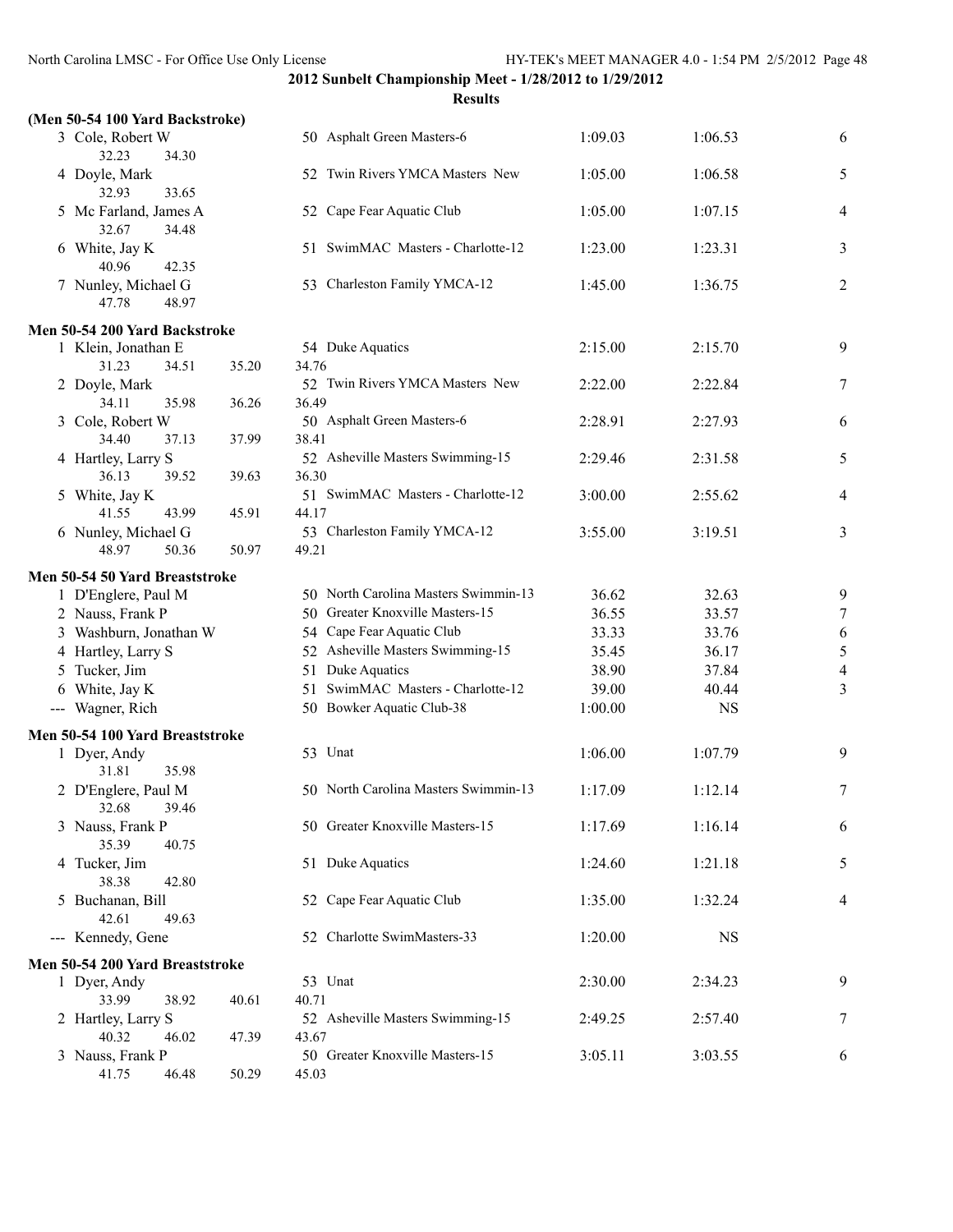| 54 Duke Aquatics<br>26.00<br>50 North Carolina Masters Swimmin-13<br>29.89<br>50 SwimMAC Masters - Charlotte-12<br>29.24<br>52 Cape Fear Aquatic Club<br>27.00<br>54 Cape Fear Aquatic Club<br>31.31<br>52 Twin Rivers YMCA Masters New<br>29.00<br>Duke Aquatics<br>32.20<br>51 SwimMAC Masters - Charlotte-12<br>36.00 | 9<br>26.31<br>$\boldsymbol{7}$<br>28.28<br>28.43<br>6<br>5<br>28.75<br>29.11<br>$\overline{4}$                                                                                                                                                                                                                                                                                                                                                                                                                                                                                                                                                          |
|--------------------------------------------------------------------------------------------------------------------------------------------------------------------------------------------------------------------------------------------------------------------------------------------------------------------------|---------------------------------------------------------------------------------------------------------------------------------------------------------------------------------------------------------------------------------------------------------------------------------------------------------------------------------------------------------------------------------------------------------------------------------------------------------------------------------------------------------------------------------------------------------------------------------------------------------------------------------------------------------|
|                                                                                                                                                                                                                                                                                                                          |                                                                                                                                                                                                                                                                                                                                                                                                                                                                                                                                                                                                                                                         |
|                                                                                                                                                                                                                                                                                                                          |                                                                                                                                                                                                                                                                                                                                                                                                                                                                                                                                                                                                                                                         |
|                                                                                                                                                                                                                                                                                                                          |                                                                                                                                                                                                                                                                                                                                                                                                                                                                                                                                                                                                                                                         |
|                                                                                                                                                                                                                                                                                                                          |                                                                                                                                                                                                                                                                                                                                                                                                                                                                                                                                                                                                                                                         |
|                                                                                                                                                                                                                                                                                                                          |                                                                                                                                                                                                                                                                                                                                                                                                                                                                                                                                                                                                                                                         |
|                                                                                                                                                                                                                                                                                                                          | $\mathfrak{Z}$<br>29.48                                                                                                                                                                                                                                                                                                                                                                                                                                                                                                                                                                                                                                 |
|                                                                                                                                                                                                                                                                                                                          | $\overline{c}$<br>30.05                                                                                                                                                                                                                                                                                                                                                                                                                                                                                                                                                                                                                                 |
|                                                                                                                                                                                                                                                                                                                          | 37.51<br>1                                                                                                                                                                                                                                                                                                                                                                                                                                                                                                                                                                                                                                              |
| 53 Charlotte SwimMasters-33<br>26.95                                                                                                                                                                                                                                                                                     | <b>DQ</b>                                                                                                                                                                                                                                                                                                                                                                                                                                                                                                                                                                                                                                               |
| 53 Charleston Family YMCA-12<br>50.00                                                                                                                                                                                                                                                                                    | <b>NS</b>                                                                                                                                                                                                                                                                                                                                                                                                                                                                                                                                                                                                                                               |
|                                                                                                                                                                                                                                                                                                                          |                                                                                                                                                                                                                                                                                                                                                                                                                                                                                                                                                                                                                                                         |
| 58.95                                                                                                                                                                                                                                                                                                                    | 1:00.39<br>9                                                                                                                                                                                                                                                                                                                                                                                                                                                                                                                                                                                                                                            |
| 59.99                                                                                                                                                                                                                                                                                                                    | 7<br>1:01.35                                                                                                                                                                                                                                                                                                                                                                                                                                                                                                                                                                                                                                            |
| 1:01.00                                                                                                                                                                                                                                                                                                                  | 1:02.37<br>6                                                                                                                                                                                                                                                                                                                                                                                                                                                                                                                                                                                                                                            |
| 1:09.30                                                                                                                                                                                                                                                                                                                  | 1:10.84<br>5                                                                                                                                                                                                                                                                                                                                                                                                                                                                                                                                                                                                                                            |
| 1:30.50                                                                                                                                                                                                                                                                                                                  | <b>NS</b>                                                                                                                                                                                                                                                                                                                                                                                                                                                                                                                                                                                                                                               |
| 59.50                                                                                                                                                                                                                                                                                                                    | <b>NS</b>                                                                                                                                                                                                                                                                                                                                                                                                                                                                                                                                                                                                                                               |
|                                                                                                                                                                                                                                                                                                                          |                                                                                                                                                                                                                                                                                                                                                                                                                                                                                                                                                                                                                                                         |
|                                                                                                                                                                                                                                                                                                                          | 2:50.15<br>9                                                                                                                                                                                                                                                                                                                                                                                                                                                                                                                                                                                                                                            |
|                                                                                                                                                                                                                                                                                                                          |                                                                                                                                                                                                                                                                                                                                                                                                                                                                                                                                                                                                                                                         |
| 2:30.00                                                                                                                                                                                                                                                                                                                  | <b>NS</b>                                                                                                                                                                                                                                                                                                                                                                                                                                                                                                                                                                                                                                               |
|                                                                                                                                                                                                                                                                                                                          |                                                                                                                                                                                                                                                                                                                                                                                                                                                                                                                                                                                                                                                         |
|                                                                                                                                                                                                                                                                                                                          | 9<br>1:01.67                                                                                                                                                                                                                                                                                                                                                                                                                                                                                                                                                                                                                                            |
|                                                                                                                                                                                                                                                                                                                          |                                                                                                                                                                                                                                                                                                                                                                                                                                                                                                                                                                                                                                                         |
| 1:05.00                                                                                                                                                                                                                                                                                                                  | 7<br>1:05.13                                                                                                                                                                                                                                                                                                                                                                                                                                                                                                                                                                                                                                            |
|                                                                                                                                                                                                                                                                                                                          |                                                                                                                                                                                                                                                                                                                                                                                                                                                                                                                                                                                                                                                         |
| 1:10.00                                                                                                                                                                                                                                                                                                                  | 1:06.85<br>6                                                                                                                                                                                                                                                                                                                                                                                                                                                                                                                                                                                                                                            |
|                                                                                                                                                                                                                                                                                                                          |                                                                                                                                                                                                                                                                                                                                                                                                                                                                                                                                                                                                                                                         |
| 1:05.75                                                                                                                                                                                                                                                                                                                  | 5<br>1:08.78                                                                                                                                                                                                                                                                                                                                                                                                                                                                                                                                                                                                                                            |
|                                                                                                                                                                                                                                                                                                                          |                                                                                                                                                                                                                                                                                                                                                                                                                                                                                                                                                                                                                                                         |
|                                                                                                                                                                                                                                                                                                                          | 1:09.81<br>4                                                                                                                                                                                                                                                                                                                                                                                                                                                                                                                                                                                                                                            |
|                                                                                                                                                                                                                                                                                                                          |                                                                                                                                                                                                                                                                                                                                                                                                                                                                                                                                                                                                                                                         |
|                                                                                                                                                                                                                                                                                                                          | 1:12.14<br>3                                                                                                                                                                                                                                                                                                                                                                                                                                                                                                                                                                                                                                            |
|                                                                                                                                                                                                                                                                                                                          | 1:13.85                                                                                                                                                                                                                                                                                                                                                                                                                                                                                                                                                                                                                                                 |
|                                                                                                                                                                                                                                                                                                                          | 2                                                                                                                                                                                                                                                                                                                                                                                                                                                                                                                                                                                                                                                       |
|                                                                                                                                                                                                                                                                                                                          | 1:14.21<br>1                                                                                                                                                                                                                                                                                                                                                                                                                                                                                                                                                                                                                                            |
|                                                                                                                                                                                                                                                                                                                          |                                                                                                                                                                                                                                                                                                                                                                                                                                                                                                                                                                                                                                                         |
|                                                                                                                                                                                                                                                                                                                          | 1:23.65                                                                                                                                                                                                                                                                                                                                                                                                                                                                                                                                                                                                                                                 |
|                                                                                                                                                                                                                                                                                                                          |                                                                                                                                                                                                                                                                                                                                                                                                                                                                                                                                                                                                                                                         |
| 1:05.00                                                                                                                                                                                                                                                                                                                  | <b>NS</b>                                                                                                                                                                                                                                                                                                                                                                                                                                                                                                                                                                                                                                               |
| 1:30.50                                                                                                                                                                                                                                                                                                                  | NS                                                                                                                                                                                                                                                                                                                                                                                                                                                                                                                                                                                                                                                      |
| 1:07.00                                                                                                                                                                                                                                                                                                                  | <b>NS</b>                                                                                                                                                                                                                                                                                                                                                                                                                                                                                                                                                                                                                                               |
|                                                                                                                                                                                                                                                                                                                          |                                                                                                                                                                                                                                                                                                                                                                                                                                                                                                                                                                                                                                                         |
|                                                                                                                                                                                                                                                                                                                          |                                                                                                                                                                                                                                                                                                                                                                                                                                                                                                                                                                                                                                                         |
| 54 Cape Fear Aquatic Club<br>2:22.22                                                                                                                                                                                                                                                                                     | 2:24.55<br>9                                                                                                                                                                                                                                                                                                                                                                                                                                                                                                                                                                                                                                            |
|                                                                                                                                                                                                                                                                                                                          | 53 Charlotte SwimMasters-33<br>51 North Carolina Masters Swimmin-13<br>51 Duke Aquatics<br>52 Cape Fear Aquatic Club<br>52 Cape Fear Aquatic Club<br>54 Cape Fear Aquatic Club<br>2:33.33<br>52 Cape Fear Aquatic Club<br>1:01.00<br>53 Charlotte SwimMasters-33<br>50 Virginia Masters Swim Team-12<br>50 Asphalt Green Masters-6<br>54 Virginia Masters Swim Team-12<br>1:12.00<br>50 Greater Knoxville Masters-15<br>1:11.37<br>51 Duke Aquatics<br>1:14.10<br>50 SwimMAC Masters - Charlotte-12<br>1:15.00<br>51 SwimMAC Masters - Charlotte-12<br>1:23.00<br>52 Cape Fear Aquatic Club<br>52 Cape Fear Aquatic Club<br>52 Charlotte SwimMasters-33 |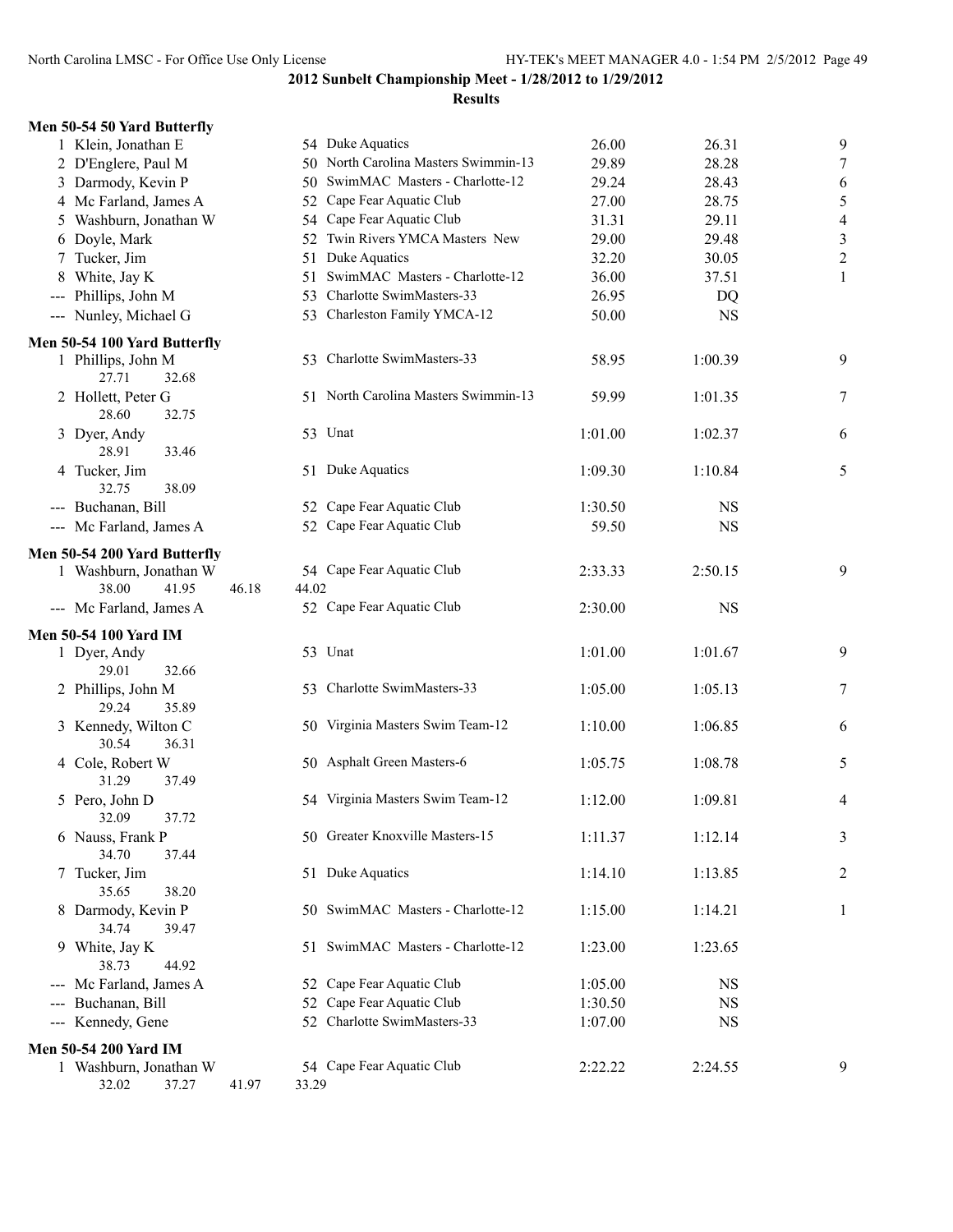| (Men 50-54 200 Yard IM)              |       |                                           |                  |           |                |
|--------------------------------------|-------|-------------------------------------------|------------------|-----------|----------------|
| 2 Cole, Robert W                     |       | 50 Asphalt Green Masters-6                | 2:28.64          | 2:26.99   | 7              |
| 30.68<br>37.08                       | 46.00 | 33.23                                     |                  |           |                |
| 3 Hartley, Larry S                   |       | 52 Asheville Masters Swimming-15          | 2:30.83          | 2:30.49   | 6              |
| 32.33<br>39.11                       | 45.52 | 33.53                                     |                  |           |                |
| 4 Biondi, Gino F                     |       | 50 SwimMAC Masters - Charlotte-12         | 2:42.00          | 2:37.58   | 5              |
| 34.64<br>43.56                       | 45.25 | 34.13<br>54 Virginia Masters Swim Team-12 |                  |           |                |
| 5 Pero, John D<br>31.80<br>42.34     | 52.84 | 38.99                                     | 2:50.00          | 2:45.97   | 4              |
| --- Dyer, Andy                       |       | 53 Unat                                   | 2:15.00          | DQ        |                |
| 29.66<br>36.43                       | 40.66 | 32.71                                     |                  |           |                |
| --- Hollett, Peter G                 |       | 51 North Carolina Masters Swimmin-13      | 2:14.99          | <b>NS</b> |                |
| --- Mc Farland, James A              |       | 52 Cape Fear Aquatic Club                 | 2:30.00          | <b>NS</b> |                |
|                                      |       |                                           |                  |           |                |
| <b>Men 50-54 400 Yard IM</b>         |       | 52 Asheville Masters Swimming-15          |                  |           | 9              |
| 1 Hartley, Larry S<br>35.58<br>42.60 | 44.53 | 41.90<br>48.55<br>46.12<br>36.52          | 5:18.88<br>34.06 | 5:29.86   |                |
|                                      |       |                                           |                  |           |                |
| Men 55-59 50 Yard Freestyle          |       |                                           |                  |           |                |
| 1 Self, Howard G                     |       | 58 Charleston Family YMCA-12              | 26.00            | 25.41     | 9              |
| 2 Schmitz, Robert L                  |       | 59 Duke Aquatics                          | 27.27            | 25.50     | 7              |
| 3 Miller, Richard N                  |       | 57 North Carolina Masters Swimmin-13      | 27.36            | 26.76     | 6              |
| 4 Long, Douglas D                    |       | 58 Greenville Splash YMCA Masters-55      | 27.00            | 27.14     | 5              |
| 5 Gosha, Joseph D                    |       | 58 North Carolina Masters Swimmin-13      | 28.50            | 28.46     | $\overline{4}$ |
| 6 Fox, Keith                         |       | 58 North Carolina Masters Swimmin-13      | 31.50            | 29.17     | $\mathfrak{Z}$ |
| 7 Yennie, John V                     |       | 57 Greenville Splash YMCA Masters-55      | 25.00            | 29.53     | $\overline{c}$ |
| 8 Rensink, Rick                      |       | 59 SwimMAC Masters - Charlotte-12         | 30.60            | 30.01     | 1              |
| 9 Lance, Robert D                    |       | 55 Unat                                   | 33.00            | 31.35     |                |
| --- Sasser, Jon                      |       | 55 Raleigh Area Masters-26                | 44.00            | <b>NS</b> |                |
| Men 55-59 100 Yard Freestyle         |       |                                           |                  |           |                |
| 1 Schmitz, Robert L                  |       | 59 Duke Aquatics                          | 59.99            | 58.12     | 9              |
| 27.48<br>30.64                       |       |                                           |                  |           |                |
| 2 Vestal, Neal L                     |       | 57 Greenville Splash YMCA Masters-55      | 58.50            | 58.77     | 7              |
| 27.47<br>31.30                       |       |                                           |                  |           |                |
| 3 Self, Howard G                     |       | 58 Charleston Family YMCA-12              | 59.00            | 59.73     | 6              |
| 29.71<br>30.02                       |       |                                           |                  |           |                |
| 4 Long, Douglas D<br>29.30<br>30.44  |       | 58 Greenville Splash YMCA Masters-55      | 59.00            | 59.74     | 5              |
| 5 Yennie, John V                     |       | 57 Greenville Splash YMCA Masters-55      | 1:00.00          | 1:07.08   | 4              |
| 31.47<br>35.61                       |       |                                           |                  |           |                |
| 6 Lance, Robert D                    |       | 55 Unat                                   | 1:14.00          | 1:12.29   | 3              |
| 33.58<br>38.71                       |       |                                           |                  |           |                |
| 7 Miller, Jamie A                    |       | 57 Triad Masters Swimming Greens-21       | 1:28.25          | 1:30.19   | 2              |
| 43.12<br>47.07                       |       |                                           |                  |           |                |
| --- Gosha, Joseph D                  |       | 58 North Carolina Masters Swimmin-13      | 1:04.50          | <b>NS</b> |                |
| --- Inglefield, Jody                 |       | 57 YMCA Seahorse Swim Team - Hick         | 1:05.00          | <b>NS</b> |                |
| Men 55-59 200 Yard Freestyle         |       |                                           |                  |           |                |
| 1 Long, Douglas D                    |       | 58 Greenville Splash YMCA Masters-55      | 2:10.00          | 2:14.46   | 9              |
| 30.36<br>33.51                       | 34.86 | 35.73                                     |                  |           |                |
| 2 Miller, Richard N                  |       | 57 North Carolina Masters Swimmin-13      | 2:21.27          | 2:15.70   | 7              |
| 30.93<br>34.19                       | 35.57 | 35.01                                     |                  |           |                |
| 3 Self, Howard G                     |       | 58 Charleston Family YMCA-12              | 2:18.00          | 2:21.63   | 6              |
| 32.87<br>35.84                       | 38.08 | 34.84                                     |                  |           |                |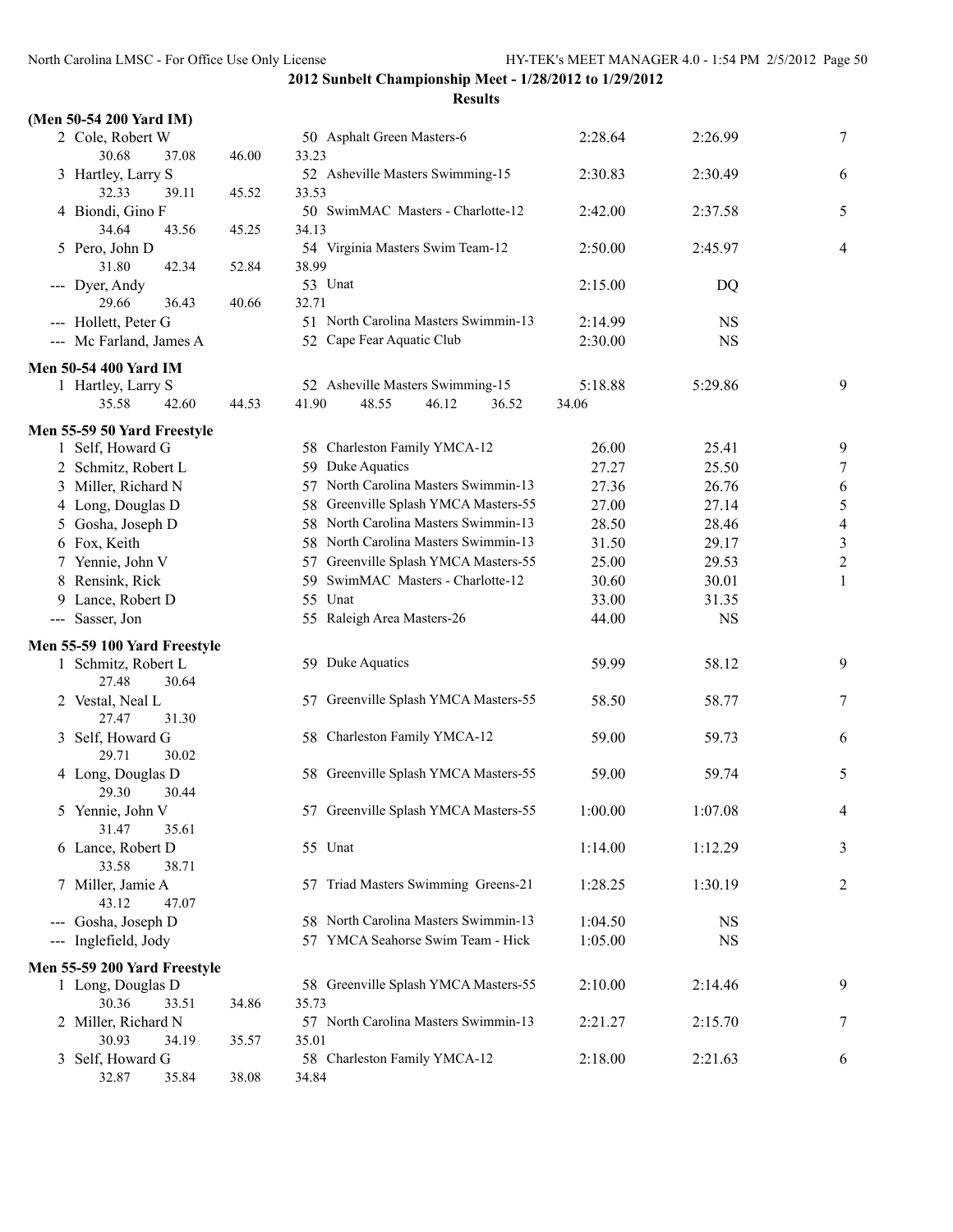| II<br>ľ<br>ı<br>۰,<br>۰.<br>× |
|-------------------------------|
|-------------------------------|

|  | (Men 55-59 200 Yard Freestyle) |                  |                  |                  |                                      |                |                  |                |         |           |                          |
|--|--------------------------------|------------------|------------------|------------------|--------------------------------------|----------------|------------------|----------------|---------|-----------|--------------------------|
|  | 4 Yennie, John V<br>33.19      | 37.58            | 40.85            | 42.54            | 57 Greenville Splash YMCA Masters-55 |                |                  |                | 2:20.00 | 2:34.16   | 5                        |
|  | 5 Lance, Robert D<br>36.53     | 40.86            | 44.18            | 55 Unat<br>44.76 |                                      |                |                  |                | 2:42.00 | 2:46.33   | 4                        |
|  | --- Sasser, Jon                |                  |                  |                  | 55 Raleigh Area Masters-26           |                |                  |                | 3:13.00 | <b>NS</b> |                          |
|  | Men 55-59 500 Yard Freestyle   |                  |                  |                  |                                      |                |                  |                |         |           |                          |
|  | 1 Self, Howard G               |                  |                  |                  | 58 Charleston Family YMCA-12         |                |                  |                | 6:30.00 | 6:34.06   | 9                        |
|  | 35.97<br>39.05                 | 39.83<br>35.94   | 41.48            | 41.62            | 41.54                                | 40.02          | 39.47            | 39.14          |         |           |                          |
|  | 2 Miller, Jamie A              |                  |                  |                  | 57 Triad Masters Swimming Greens-21  |                |                  |                | 9:02.58 | 9:36.21   | $\tau$                   |
|  | 51.21<br>52.51                 | 58.00            | 1:59.34          | 59.80            | 57.97                                | 59.53          | 59.52            | 58.33          |         |           |                          |
|  | 3 Byer, Allan F                |                  |                  |                  | 58 Greenville Splash YMCA Masters-55 |                |                  | 10:45.21       |         | 11:51.87  | 6                        |
|  | 56.16<br>2:23.11               | 1:04.72          | 1:13.85          | 1:15.78          | 1:15.54                              | 1:14.31        | 1:13.10          | 1:15.30        |         |           |                          |
|  | Men 55-59 1000 Yard Freestyle  |                  |                  |                  |                                      |                |                  |                |         |           |                          |
|  | 1 Coxhead, George L            |                  |                  |                  | 59 SwimMAC Masters - Charlotte-12    |                |                  | 13:05.00       |         | 12:43.25  | 9                        |
|  | 34.20                          | 37.04            | 38.25            | 38.64            | 38.54                                | 38.23          | 38.75            | 38.48          |         |           |                          |
|  | 38.86                          | 39.21            | 39.11            | 39.61            | 38.90                                | 38.55          | 38.66            | 38.44          |         |           |                          |
|  | 38.80                          | 38.92            | 37.13            | 34.93            |                                      |                |                  |                |         |           |                          |
|  | 2 Self, Howard G               |                  |                  |                  | 58 Charleston Family YMCA-12         |                |                  | 13:15.00       |         | 13:54.95  | $\tau$                   |
|  | 37.90                          | 41.56            | 43.05            | 43.73            | 43.40                                | 43.24          | 42.74            | 43.52          |         |           |                          |
|  | 42.87                          | 42.95            | 42.35            | 42.54            | 42.20                                | 42.13          | 40.96            | 41.63          |         |           |                          |
|  | 40.68                          | 40.73            | 40.79            | 35.98            |                                      |                |                  |                |         |           |                          |
|  | Men 55-59 1650 Yard Freestyle  |                  |                  |                  |                                      |                |                  |                |         |           |                          |
|  | 1 Self, Howard G               |                  |                  |                  | 58 Charleston Family YMCA-12         |                |                  | 22:15.00       |         | 23:25.30  | 9                        |
|  | 38.89                          | 42.34            | 42.92            | 43.66            | 44.01                                | 43.98          | 44.16            | 43.99          |         |           |                          |
|  | 43.28                          | 44.25            | 43.47            | 43.23            | 42.98                                | 42.88          | 42.76            | 42.87          |         |           |                          |
|  | 42.93                          | 43.20            | 42.87            | 42.85            | 42.51                                | 42.63          | 42.45            | 42.85          |         |           |                          |
|  | 42.77                          | 43.30            | 42.65            | 43.46            | 42.58                                | 42.12          | 41.62            | 41.11          | 33.73   |           |                          |
|  | 2 Yennie, John V               |                  |                  |                  | 57 Greenville Splash YMCA Masters-55 |                |                  | 24:00.00       |         | 23:31.21  | 7                        |
|  | 36.23                          | 40.43            | 42.21            | 41.84            | 42.68                                | 42.71          | 42.99            | 43.27          |         |           |                          |
|  | 43.33                          | 43.84            | 43.70            | 43.33            | 43.35                                | 43.38          | 43.19            | 43.45          |         |           |                          |
|  | 42.79                          | 43.34            | 42.93            | 43.24            | 42.73                                | 42.98          | 42.77            | 43.36          |         |           |                          |
|  | 43.05                          | 42.96            | 43.26            | 43.20            | 43.10                                | 43.07          | 43.40            | 43.17          | 41.93   |           |                          |
|  | 3 Miller, Jamie A              |                  |                  |                  | 57 Triad Masters Swimming Greens-21  |                |                  | 30:43.00       |         | 32:05.48  | 6                        |
|  | 54.26                          | 1:00.57          |                  |                  |                                      | 58.83          | 59.22            | 57.99          |         |           |                          |
|  | 57.08                          | 57.97            | 57.65            | 56.70            | 56.77                                | 56.54          | 57.55            | 57.62          |         |           |                          |
|  | 1:00.32<br>59.12               | 57.46<br>1:00.60 | 57.86<br>1:00.41 | 57.80<br>1:00.71 | 56.75<br>59.22                       | 58.32<br>59.21 | 1:01.21<br>57.23 | 58.19<br>57.55 | 1:53.09 |           |                          |
|  | 4 Sasser, Jon                  |                  |                  |                  | 55 Raleigh Area Masters-26           |                |                  | 32:28.00       |         | 33:05.49  |                          |
|  | 51.40                          | 54.09            | 54.25            | 58.61            | 1:00.11                              | 1:00.30        | 1:02.47          | 58.20          |         |           | 5                        |
|  | 1:01.98                        | 1:01.91          | 59.35            | 57.98            | 59.49                                | 59.88          | 1:00.62          | 59.51          |         |           |                          |
|  | 1:00.30                        | 59.56            | 59.74            | 59.36            | 1:00.06                              | 1:01.16        | 1:01.88          | 1:02.89        |         |           |                          |
|  | 1:01.68                        | 1:01.00          | 1:03.33          | 1:02.65          | 1:01.52                              | 1:04.63        | 1:03.73          | 1:00.32        | 1:01.53 |           |                          |
|  | Men 55-59 50 Yard Backstroke   |                  |                  |                  |                                      |                |                  |                |         |           |                          |
|  | 1 Schmitz, Robert L            |                  |                  |                  | 59 Duke Aquatics                     |                |                  |                | 31.68   | 30.82     | 9                        |
|  | 2 Osborn, James                |                  |                  | 59               | Greenville Splash YMCA Masters-55    |                |                  |                | 30.50   | 31.37     | $\boldsymbol{7}$         |
|  | 3 Long, Douglas D              |                  |                  | 58               | Greenville Splash YMCA Masters-55    |                |                  |                | 32.00   | 32.22     | 6                        |
|  | 4 Vestal, Neal L               |                  |                  | 57               | Greenville Splash YMCA Masters-55    |                |                  |                | 32.00   | 32.49     | 5                        |
|  | 5 Fox, Keith                   |                  |                  |                  | 58 North Carolina Masters Swimmin-13 |                |                  |                | 37.40   | 34.02     | $\overline{\mathcal{A}}$ |
|  |                                |                  |                  |                  |                                      |                |                  |                |         |           |                          |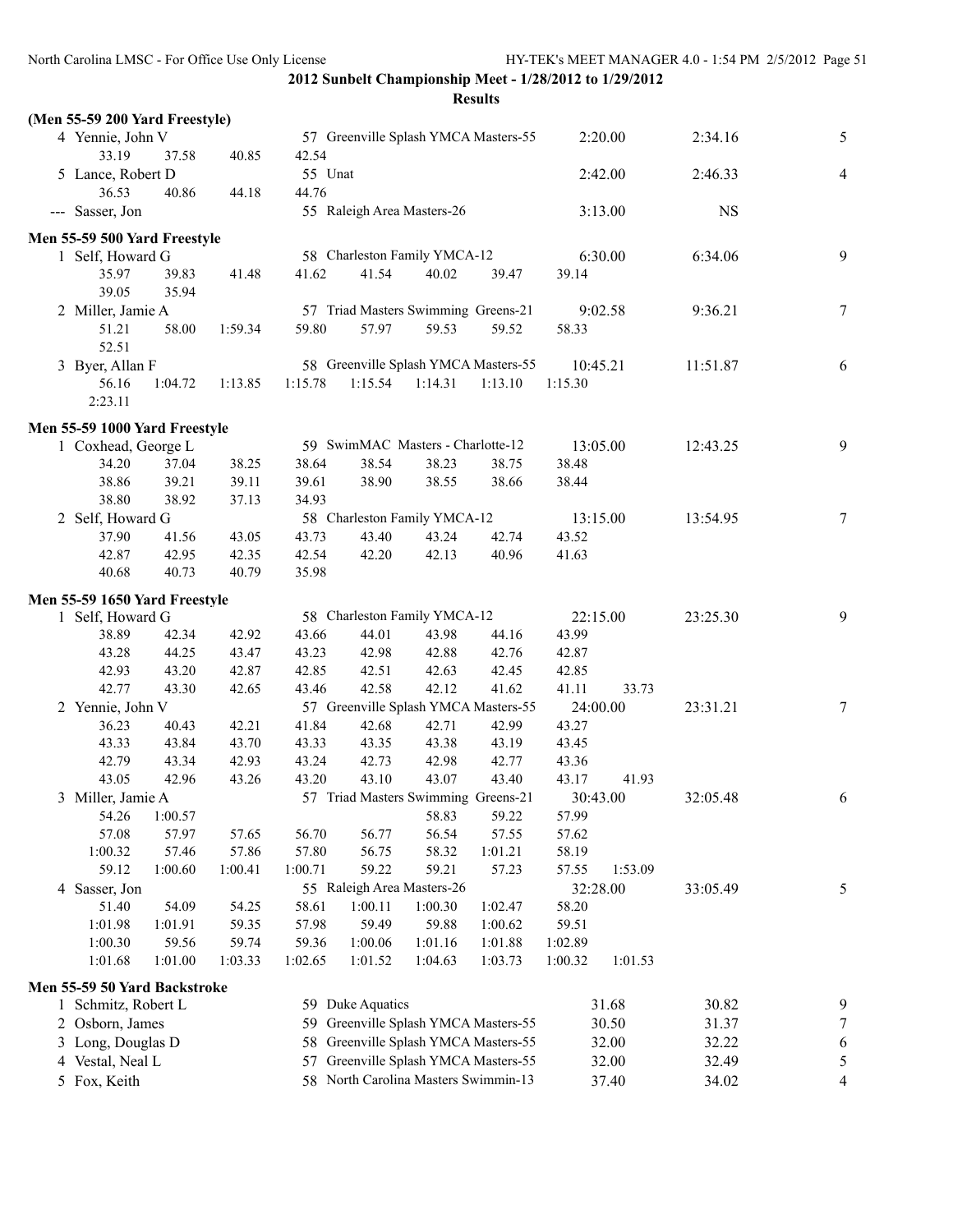**2012 Sunbelt Championship Meet - 1/28/2012 to 1/29/2012 Results**

| (Men 55-59 50 Yard Backstroke)          |       |                                            |         |           |                          |
|-----------------------------------------|-------|--------------------------------------------|---------|-----------|--------------------------|
| 6 Rensink, Rick                         |       | 59 SwimMAC Masters - Charlotte-12          | 36.50   | 35.36     | 3                        |
| 7 Gosha, Joseph D                       |       | 58 North Carolina Masters Swimmin-13       | 36.00   | 36.66     | $\sqrt{2}$               |
| --- Sasser, Jon                         |       | 55 Raleigh Area Masters-26                 | 50.10   | <b>NS</b> |                          |
| --- Stocksdale, Steve A                 |       | 57 Bowker Aquatic Club-38                  | 30.50   | <b>NS</b> |                          |
| Men 55-59 100 Yard Backstroke           |       |                                            |         |           |                          |
| 1 Osborn, James                         |       | 59 Greenville Splash YMCA Masters-55       | 1:11.00 | 1:07.44   | 9                        |
| 33.08<br>34.36                          |       |                                            |         |           |                          |
| 2 Stocksdale, Steve A<br>34.70<br>33.04 |       | 57 Bowker Aquatic Club-38                  | 1:07.50 | 1:07.74   | 7                        |
| 3 Long, Douglas D<br>34.35<br>34.97     |       | 58 Greenville Splash YMCA Masters-55       | 1:08.00 | 1:09.32   | 6                        |
| 4 Vestal, Neal L<br>34.30<br>35.23      |       | 57 Greenville Splash YMCA Masters-55       | 1:09.50 | 1:09.53   | 5                        |
| 5 Rensink, Rick<br>38.07<br>43.15       |       | 59 SwimMAC Masters - Charlotte-12          | 1:21.20 | 1:21.22   | 4                        |
| 6 Lance, Robert D                       |       | 55 Unat                                    | 1:35.00 | 1:34.22   | 3                        |
| 46.73<br>47.49<br>--- Fox, Keith        |       | 58 North Carolina Masters Swimmin-13       | 1:22.70 | <b>NS</b> |                          |
|                                         |       |                                            |         |           |                          |
| Men 55-59 200 Yard Backstroke           |       | 59 Greenville Splash YMCA Masters-55       |         |           | 9                        |
| 1 Osborn, James<br>37.10<br>38.65       | 38.93 | 37.47                                      | 2:30.00 | 2:32.15   |                          |
| --- Sasser, Jon                         |       | 55 Raleigh Area Masters-26                 | 4:16.00 | <b>NS</b> |                          |
|                                         |       |                                            |         |           |                          |
| Men 55-59 50 Yard Breaststroke          |       | 59 Duke Aquatics                           | 33.22   | 31.74     |                          |
| 1 Schmitz, Robert L                     |       | Greenville Splash YMCA Masters-55          |         |           | 9                        |
| 2 Vestal, Neal L                        |       | 57                                         | 30.45   | 31.81     | $\tau$                   |
| 3 Stocksdale, Steve A                   |       | Bowker Aquatic Club-38<br>57               | 33.50   | 33.06     | 6                        |
| 4 Lee, Doug                             |       | 55 Charlotte SwimMasters-33                | 35.00   | 34.59     | $\sqrt{5}$               |
| 5 Yennie, John V                        |       | 57 Greenville Splash YMCA Masters-55       | 35.00   | 38.01     | $\overline{\mathcal{A}}$ |
| 6 Byer, Allan F                         |       | 58 Greenville Splash YMCA Masters-55       | 2:00.00 | 1:04.44   | 3                        |
| --- Inglefield, Jody                    |       | 57 YMCA Seahorse Swim Team - Hick          | 32.00   | DQ        |                          |
| --- Gosha, Joseph D                     |       | 58 North Carolina Masters Swimmin-13       | 37.50   | <b>NS</b> |                          |
| --- Fox, Keith                          |       | 58 North Carolina Masters Swimmin-13       | 41.00   | <b>NS</b> |                          |
| Men 55-59 100 Yard Breaststroke         |       |                                            |         |           |                          |
| 1 Vestal, Neal L<br>32.54<br>37.46      |       | 57 Greenville Splash YMCA Masters-55       | 1:08.90 | 1:10.00   | 9                        |
| 2 Schmitz, Robert L<br>33.88<br>38.17   |       | 59 Duke Aquatics                           | 1:14.44 | 1:12.05   | 7                        |
| 3 Inglefield, Jody<br>33.21<br>39.19    |       | 57 YMCA Seahorse Swim Team - Hick          | 1:13.00 | 1:12.40   | 6                        |
| 4 Lee, Doug<br>35.86<br>38.89           |       | 55 Charlotte SwimMasters-33                | 1:18.00 | 1:14.75   | 5                        |
| 5 Yennie, John V<br>40.34<br>44.77      |       | 57 Greenville Splash YMCA Masters-55       | 1:20.00 | 1:25.11   | 4                        |
| 6 Miller, Jamie A<br>52.92<br>55.41     |       | 57 Triad Masters Swimming Greens-21        | 1:44.98 | 1:48.33   | 3                        |
|                                         |       |                                            |         |           |                          |
| Men 55-59 200 Yard Breaststroke         |       |                                            |         |           |                          |
| 1 Schmitz, Robert L                     |       | 59 Duke Aquatics                           | 2:44.77 | 2:40.78   | 9                        |
| 35.86<br>41.30                          | 42.29 | 41.33                                      |         |           |                          |
| 2 Inglefield, Jody<br>37.55<br>41.50    | 42.54 | 57 YMCA Seahorse Swim Team - Hick<br>41.44 | 2:45.00 | 2:43.03   | 7                        |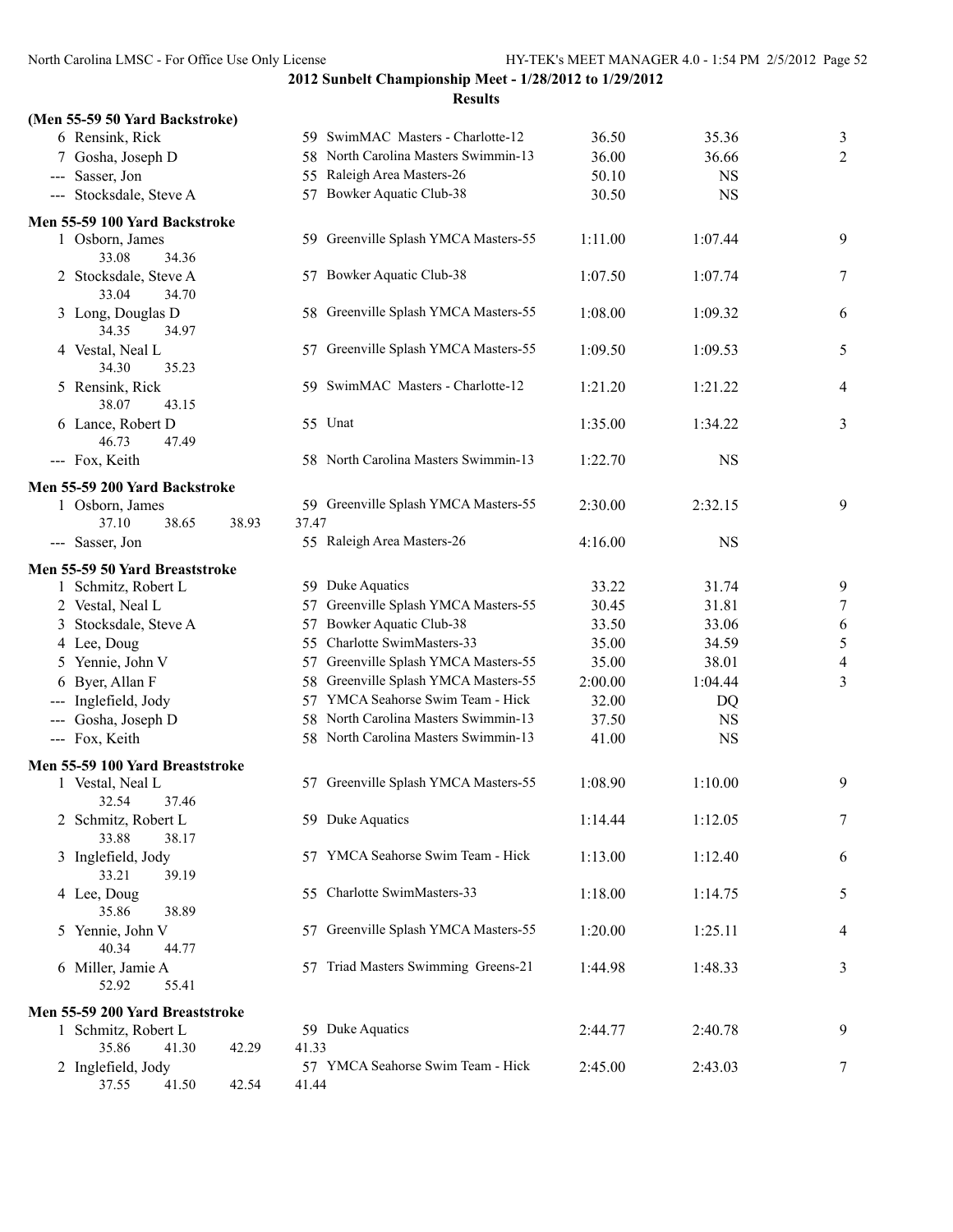| (Men 55-59 200 Yard Breaststroke)                                                  |                                              |         |           |                |
|------------------------------------------------------------------------------------|----------------------------------------------|---------|-----------|----------------|
| 3 Lee, Doug<br>38.24<br>41.54<br>41.85                                             | 55 Charlotte SwimMasters-33<br>41.81         | 2:45.00 | 2:43.44   | 6              |
| 4 Miller, Jamie A<br>54.40<br>1:01.47<br>1:06.91                                   | 57 Triad Masters Swimming Greens-21<br>56.11 | 3:55.54 | 3:58.89   | 5              |
| --- Vestal, Neal L                                                                 | 57 Greenville Splash YMCA Masters-55         | 2:36.83 | <b>NS</b> |                |
| --- Yennie, John V                                                                 | 57 Greenville Splash YMCA Masters-55         | 2:40.00 | <b>NS</b> |                |
| Men 55-59 50 Yard Butterfly                                                        |                                              |         |           |                |
| 1 Vestal, Neal L                                                                   | 57 Greenville Splash YMCA Masters-55         | NT      | 29.32     | 9              |
| 2 Lee, Doug                                                                        | 55 Charlotte SwimMasters-33                  | 31.00   | 29.89     | $\overline{7}$ |
| 3 Inglefield, Jody                                                                 | 57 YMCA Seahorse Swim Team - Hick            | 29.90   | 30.11     | 6              |
| 4 Long, Douglas D                                                                  | 58 Greenville Splash YMCA Masters-55         | 31.00   | 31.04     | 5              |
| 5 Rensink, Rick                                                                    | 59 SwimMAC Masters - Charlotte-12            | 33.70   | 34.02     | 4              |
| --- Gosha, Joseph D                                                                | 58 North Carolina Masters Swimmin-13         | 36.00   | <b>NS</b> |                |
| --- Fox, Keith                                                                     | 58 North Carolina Masters Swimmin-13         | 32.00   | <b>NS</b> |                |
| Men 55-59 100 Yard Butterfly                                                       |                                              |         |           |                |
| 1 Lee, Doug<br>32.04<br>36.79                                                      | 55 Charlotte SwimMasters-33                  | 1:12.00 | 1:08.83   | 9              |
| 2 Miller, Richard N<br>34.12<br>40.39                                              | 57 North Carolina Masters Swimmin-13         | 1:14.59 | 1:14.51   | 7              |
| 3 Miller, Jamie A<br>54.42<br>1:05.59                                              | 57 Triad Masters Swimming Greens-21          | 1:46.81 | 2:00.01   | 6              |
| Men 55-59 200 Yard Butterfly<br>1 Miller, Jamie A<br>1:00.27<br>1:13.42<br>2:23.90 | 57 Triad Masters Swimming Greens-21          | 4:12.25 | 4:37.59   | 9              |
| Men 55-59 100 Yard IM<br>1 Vestal, Neal L<br>31.04<br>34.83                        | 57 Greenville Splash YMCA Masters-55         | 1:02.50 | 1:05.87   | 9              |
| 2 Inglefield, Jody<br>32.22<br>36.26                                               | 57 YMCA Seahorse Swim Team - Hick            | 1:08.00 | 1:08.48   | 7              |
| 3 Lee, Doug<br>32.84<br>36.92                                                      | 55 Charlotte SwimMasters-33                  | 1:12.00 | 1:09.76   | 6              |
| 4 Long, Douglas D<br>32.56<br>37.56                                                | 58 Greenville Splash YMCA Masters-55         | 1:08.00 | 1:10.12   | 5              |
| 5 Gosha, Joseph D<br>41.03<br>35.91                                                | 58 North Carolina Masters Swimmin-13         | 1:17.40 | 1:16.94   | 4              |
| 6 Fox, Keith<br>35.63<br>42.77                                                     | 58 North Carolina Masters Swimmin-13         | 1:22.00 | 1:18.40   | 3              |
| 7 Rensink, Rick<br>36.50<br>43.46                                                  | 59 SwimMAC Masters - Charlotte-12            | 1:19.70 | 1:19.96   | $\overline{c}$ |
| 8 Lance, Robert D<br>43.27<br>47.10                                                | 55 Unat                                      | 1:34.00 | 1:30.37   | 1              |
| 9 Miller, Jamie A<br>59.20<br>48.39                                                | Triad Masters Swimming Greens-21<br>57       | 1:37.54 | 1:47.59   |                |
| --- Stocksdale, Steve A                                                            | 57 Bowker Aquatic Club-38                    | 1:08.50 | <b>NS</b> |                |
| Men 55-59 200 Yard IM                                                              |                                              |         |           |                |
| 1 Inglefield, Jody                                                                 | 57 YMCA Seahorse Swim Team - Hick            | 2:35.81 | 2:33.50   | 9              |
| 33.27<br>41.82<br>42.75                                                            | 35.66                                        |         |           |                |
| 2 Lance, Robert D                                                                  | 55 Unat                                      | 3:18.00 | 3:12.66   | 7              |
| 41.97<br>50.41<br>1:00.01                                                          | 40.27                                        |         |           |                |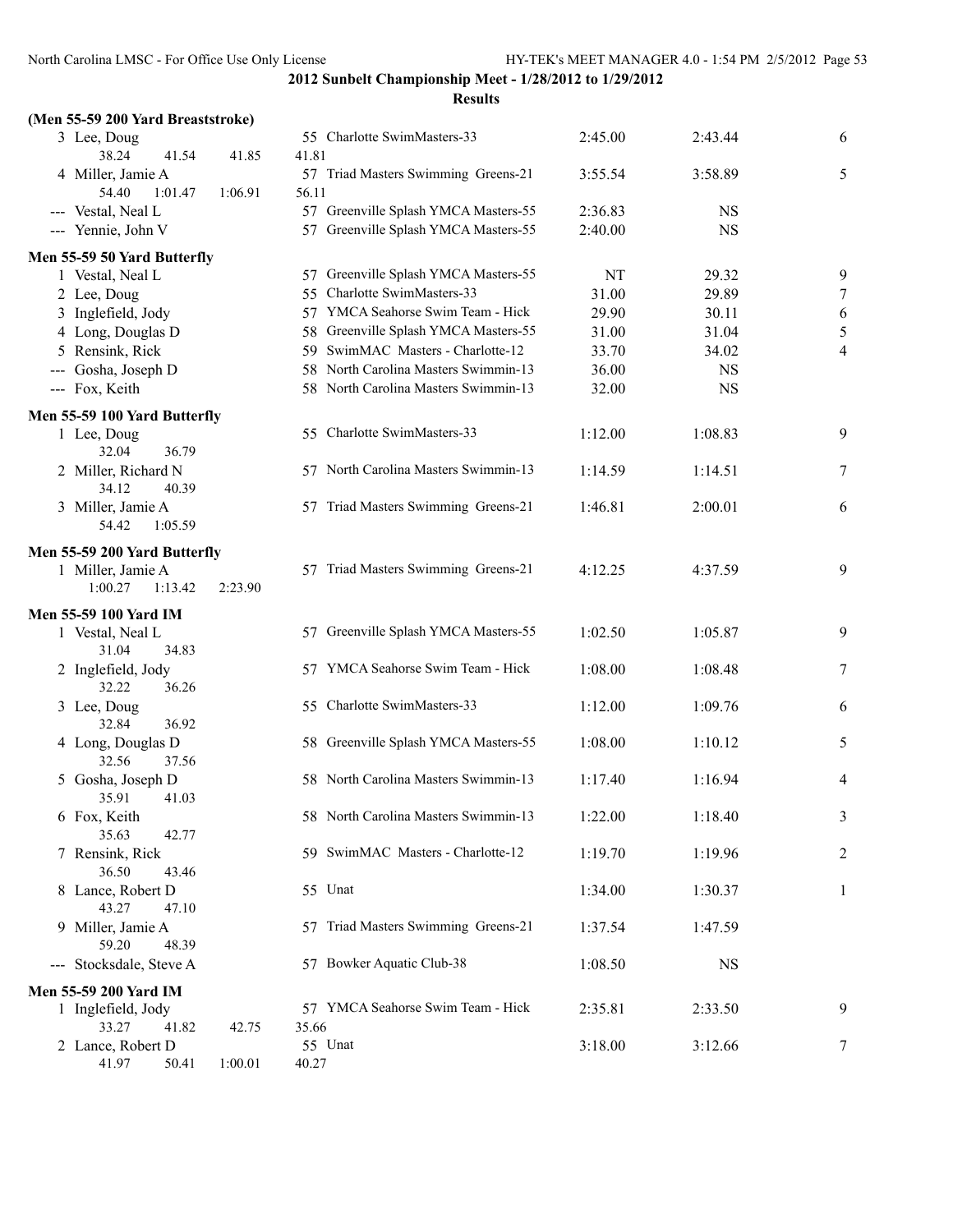| (Men 55-59 200 Yard IM)                            |         |                                              |                |                |                         |
|----------------------------------------------------|---------|----------------------------------------------|----------------|----------------|-------------------------|
| 3 Miller, Jamie A<br>50.79<br>1:10.22              | 1:01.54 | 57 Triad Masters Swimming Greens-21<br>47.29 | 3:45.25        | 3:49.84        | 6                       |
|                                                    |         |                                              |                |                |                         |
| Men 55-59 400 Yard IM                              |         | 57 Triad Masters Swimming Greens-21          | 8:47.00        | 8:43.37        | 9                       |
| 1 Miller, Jamie A<br>59.53<br>1:11.57              | 1:15.35 | 1:13.96<br>1:07.44<br>1:02.89<br>55.61       | 57.02          |                |                         |
|                                                    |         |                                              |                |                |                         |
| Men 60-64 50 Yard Freestyle                        |         | 60 Colonials 1776-8                          |                |                |                         |
| 1 Trevisan, Paul T                                 |         | Charlotte SwimMasters-33                     | 23.80          | 23.65          | 9                       |
| 2 Glass, Ernie<br>3 Sumner, Bobby                  |         | 62<br>60 Charlotte SwimMasters-33            | 26.87<br>30.00 | 27.05<br>27.17 | $\tau$                  |
| 4 Tompkins, Grant                                  |         | 60 Charleston Family YMCA-12                 | 32.00          | 28.69          | 6<br>5                  |
| 5 Holbrook, Russell                                |         | 60 Stingray Aquatics Masters Mat-33          | 28.77          | 29.78          | $\overline{4}$          |
| 6 McFadden, J Edward                               |         | 63 Burke/Unifour Masters Swimming-4          | 30.45          | 29.84          | $\mathfrak{Z}$          |
| 7 Kelley, Steven D                                 |         | Twin Rivers YMCA Masters New<br>60           | 29.40          | 30.15          | $\overline{\mathbf{c}}$ |
| 8 Stone, Jeff                                      |         | Team Greenville Masters-55<br>60             | 38.00          | 32.67          | $\mathbf{1}$            |
| 9 Manley, Carlton                                  |         | 64 Greenville Splash YMCA Masters-55         | 40.00          | 36.73          |                         |
| --- Boder, Robert D                                |         | 60 Charleston Family YMCA-12                 | 32.00          | <b>NS</b>      |                         |
|                                                    |         |                                              |                |                |                         |
| Men 60-64 100 Yard Freestyle<br>1 Trevisan, Paul T |         | Colonials 1776-8<br>60                       | 53.50          | 52.96          | 9                       |
| 25.01<br>27.95<br>2 Glass, Ernie                   |         | 62 Charlotte SwimMasters-33                  | 1:00.12        | 59.66          | 7                       |
| 28.63<br>31.03<br>3 Sumner, Bobby                  |         | 60 Charlotte SwimMasters-33                  | 1:10.00        | 1:02.18        | 6                       |
| 30.59<br>31.59                                     |         |                                              |                |                |                         |
| 4 Tompkins, Grant<br>31.21<br>33.10                |         | 60 Charleston Family YMCA-12                 | 1:07.00        | 1:04.31        | 5                       |
| 5 McFadden, J Edward<br>32.45<br>35.38             |         | 63 Burke/Unifour Masters Swimming-4          | 1:10.44        | 1:07.83        | $\overline{4}$          |
| 6 Seifart, Curt<br>33.86<br>36.12                  |         | 60 Charlotte SwimMasters-33                  | 1:13.84        | 1:09.98        | 3                       |
| --- Holbrook, Russell                              |         | 60 Stingray Aquatics Masters Mat-33          | 1:05.64        | <b>NS</b>      |                         |
| --- Kelley, Steven D                               |         | 60 Twin Rivers YMCA Masters New              | 1:07.50        | <b>NS</b>      |                         |
|                                                    |         |                                              |                |                |                         |
| Men 60-64 200 Yard Freestyle                       |         |                                              |                |                |                         |
| 1 Glass, Ernie<br>31.15<br>35.11                   | 35.66   | 62 Charlotte SwimMasters-33<br>35.19         | 2:15.27        | 2:17.11        | 9                       |
| 2 Chapman, Gerry M                                 |         | 60 Greensboro Community YMCA Mast            | 2:20.00        | 2:17.33        | 7                       |
| 32.19<br>34.41                                     | 36.16   | 34.57                                        |                |                |                         |
| 3 Tompkins, Grant                                  |         | 60 Charleston Family YMCA-12                 | 2:20.00        | 2:25.66        | 6                       |
| 33.36<br>36.58                                     | 38.84   | 36.88                                        |                |                |                         |
| 4 Manley, Carlton                                  |         | 64 Greenville Splash YMCA Masters-55         | 3:10.00        | 3:05.08        | 5                       |
| 43.16<br>46.87                                     | 48.58   | 46.47                                        |                |                |                         |
| Men 60-64 500 Yard Freestyle                       |         |                                              |                |                |                         |
| 1 Chapman, Gerry M                                 |         | 60 Greensboro Community YMCA Mast            | 6:20.00        | 6:07.33        | 9                       |
| 32.08<br>35.60                                     | 36.32   | 36.95<br>37.38<br>38.06<br>37.94             | 38.42          |                |                         |
| 38.23<br>36.35                                     |         |                                              |                |                |                         |
| 2 Glass, Ernie                                     |         | 62 Charlotte SwimMasters-33                  | 6:32.16        | 6:34.80        | 7                       |
| 32.52<br>37.77                                     | 40.00   | 40.40<br>41.07<br>40.61<br>41.48             | 41.19          |                |                         |
| 40.52<br>39.24                                     |         |                                              |                |                |                         |
| 3 Tompkins, Grant                                  |         | 60 Charleston Family YMCA-12                 | 7:00.00        | 6:48.36        | 6                       |
| 37.25<br>40.67                                     | 41.74   | 42.24<br>42.43<br>42.26<br>41.87             | 41.87          |                |                         |
| 40.72<br>37.31                                     |         |                                              |                |                |                         |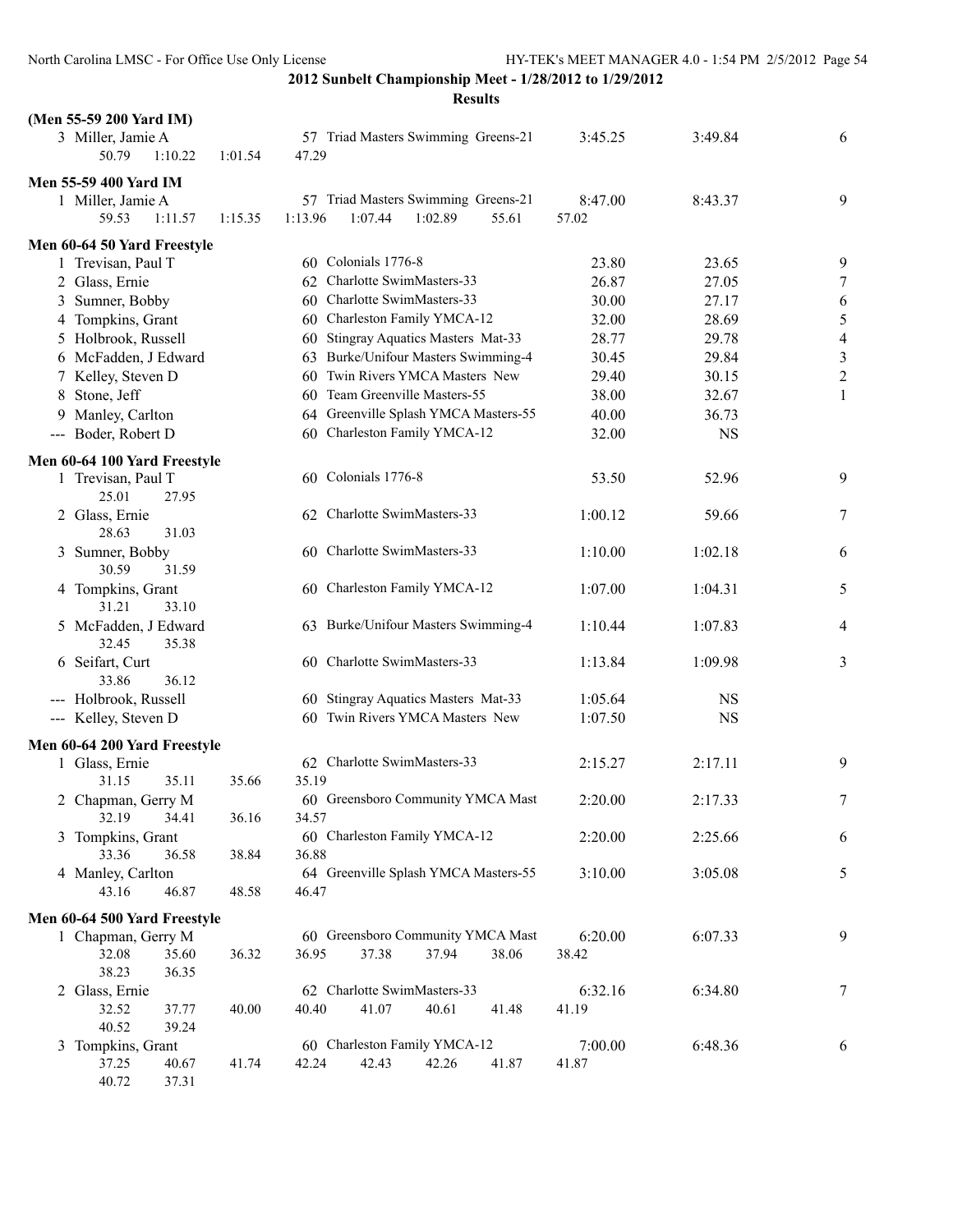| (Men 60-64 500 Yard Freestyle) |       |       |       |                   |                                   |       |          |       |           |        |
|--------------------------------|-------|-------|-------|-------------------|-----------------------------------|-------|----------|-------|-----------|--------|
| 4 Anderson, Craig              |       |       |       |                   | 62 Twin Rivers YMCA Masters New   |       | 6:45.35  |       | 6:50.09   | 5      |
| 37.55                          | 40.16 | 40.94 | 42.02 | 42.86             | 42.64                             | 41.87 | 41.97    |       |           |        |
| 41.87                          | 38.21 |       |       |                   |                                   |       |          |       |           |        |
| Men 60-64 1000 Yard Freestyle  |       |       |       |                   |                                   |       |          |       |           |        |
| 1 Glass, Ernie                 |       |       |       |                   | 62 Charlotte SwimMasters-33       |       | 13:17.45 |       | 13:29.12  | 9      |
| 33.10                          | 37.87 | 39.84 | 41.30 | 41.31             | 42.38                             | 42.93 | 42.91    |       |           |        |
| 41.86                          | 42.14 | 41.41 | 41.66 | 41.03             | 41.99                             | 39.98 | 40.65    |       |           |        |
| 40.17                          | 40.39 | 39.24 | 36.96 |                   |                                   |       |          |       |           |        |
| 2 Tompkins, Grant              |       |       |       |                   | 60 Charleston Family YMCA-12      |       | 14:20.00 |       | 13:39.23  | $\tau$ |
| 37.33                          | 39.80 | 40.73 | 41.65 | 41.67             | 41.97                             | 41.89 | 42.26    |       |           |        |
| 41.88                          | 41.60 | 41.72 | 41.75 | 41.34             | 40.77                             | 41.21 | 41.05    |       |           |        |
| 41.36                          | 41.04 | 40.09 | 38.12 |                   |                                   |       |          |       |           |        |
| 3 Anderson, Craig              |       |       |       |                   | 62 Twin Rivers YMCA Masters New   |       | 13:55.00 |       | 13:46.47  | 6      |
| 35.49                          | 39.81 | 41.01 | 41.49 | 42.25             | 41.87                             | 42.15 | 41.19    |       |           |        |
| 41.94                          | 41.12 | 42.10 | 41.99 | 42.48             | 41.95                             | 42.69 | 42.11    |       |           |        |
| 42.14                          | 41.79 | 41.86 | 39.04 |                   |                                   |       |          |       |           |        |
| Men 60-64 1650 Yard Freestyle  |       |       |       |                   |                                   |       |          |       |           |        |
| 1 Cothren, Jack                |       |       |       | 62 Fish Masters-6 |                                   |       | 22:38.00 |       | 22:37.61  | 9      |
| 36.30                          | 40.40 | 41.33 | 41.45 | 41.20             | 41.36                             | 41.26 | 41.17    |       |           |        |
| 40.93                          | 41.29 | 41.17 | 41.00 | 41.52             | 41.16                             | 41.42 | 41.62    |       |           |        |
| 41.43                          | 41.15 | 41.29 | 41.63 | 41.36             | 42.23                             | 41.50 | 42.27    |       |           |        |
| 42.41                          | 41.02 | 41.65 | 41.87 | 41.47             | 41.20                             | 41.55 | 40.67    | 38.33 |           |        |
| 2 Seifart, Curt                |       |       |       |                   | 60 Charlotte SwimMasters-33       |       | 24:52.16 |       | 24:09.65  | $\tau$ |
| 36.52                          | 41.32 | 43.65 | 43.65 | 44.32             | 44.63                             | 44.44 | 44.73    |       |           |        |
| 44.39                          | 44.40 | 44.50 | 43.78 | 44.64             | 43.67                             | 44.37 | 44.86    |       |           |        |
| 44.29                          | 44.26 | 43.82 | 44.08 | 43.72             | 43.80                             | 43.57 | 44.45    |       |           |        |
| 44.79                          | 45.58 | 44.86 | 44.15 | 43.47             | 44.18                             | 44.92 | 45.08    | 42.76 |           |        |
| 3 Beachler, Michael P          |       |       |       |                   | 60 Swim Fanatics Swim Masters - G |       | 26:00.00 |       | 24:24.98  | 6      |
| 40.03                          | 42.97 | 44.07 | 44.98 | 44.77             | 45.10                             | 44.84 | 45.05    |       |           |        |
| 44.62                          | 45.10 | 45.06 | 45.40 | 45.60             | 45.01                             | 45.73 | 44.96    |       |           |        |
| 44.74                          | 44.72 | 44.93 | 45.03 | 44.10             | 44.32                             | 44.09 | 44.35    |       |           |        |
| 44.29                          | 44.36 | 44.36 | 44.28 | 44.05             | 43.61                             | 43.45 | 44.33    | 42.68 |           |        |
| Men 60-64 50 Yard Backstroke   |       |       |       |                   |                                   |       |          |       |           |        |
| 1 Bober, Richard S             |       |       |       |                   | 60 Greensboro Community YMCA Mast |       |          | 31.00 | 30.48     | 9      |
| 2 Sumner, Bobby                |       |       |       |                   | 60 Charlotte SwimMasters-33       |       |          | 35.00 | 33.19     | $\tau$ |
| 3 Glass, Ernie                 |       |       |       |                   | 62 Charlotte SwimMasters-33       |       |          | 34.39 | 34.46     | 6      |
| Anderson, Craig<br>4           |       |       |       |                   | 62 Twin Rivers YMCA Masters New   |       |          | 37.58 | 35.53     | 5      |
| Tompkins, Grant                |       |       |       |                   | 60 Charleston Family YMCA-12      |       |          | 42.00 | DQ        |        |
| --- Boder, Robert D            |       |       |       |                   | 60 Charleston Family YMCA-12      |       |          | 45.00 | <b>NS</b> |        |
|                                |       |       |       |                   |                                   |       |          |       |           |        |
| Men 60-64 100 Yard Backstroke  |       |       |       |                   | 60 Charlotte SwimMasters-33       |       |          |       |           | 9      |
| 1 Sumner, Bobby<br>36.89       | 37.49 |       |       |                   |                                   |       | 1:20.00  |       | 1:14.38   |        |
| 2 Anderson, Craig              |       |       |       |                   | 62 Twin Rivers YMCA Masters New   |       | 1:22.19  |       | 1:17.72   | 7      |
| 39.28                          | 38.44 |       |       |                   |                                   |       |          |       |           |        |
| --- Tompkins, Grant            |       |       |       |                   | 60 Charleston Family YMCA-12      |       | 1:35.00  |       | DQ        |        |
| 41.27                          | 43.03 |       |       |                   |                                   |       |          |       |           |        |
| --- Chapman, Gerry M           |       |       |       |                   | 60 Greensboro Community YMCA Mast |       | 1:15.00  |       | NS        |        |
| --- Boder, Robert D            |       |       |       |                   | 60 Charleston Family YMCA-12      |       | 1:30.00  |       | <b>NS</b> |        |
|                                |       |       |       |                   |                                   |       |          |       |           |        |
| Men 60-64 200 Yard Backstroke  |       |       |       |                   | 60 Greensboro Community YMCA Mast |       |          |       |           |        |
| 1 Bober, Richard S             |       |       | 36.71 |                   |                                   |       | 2:34.00  |       | 2:28.40   | 9      |
| 35.00                          | 37.53 | 39.16 |       |                   |                                   |       |          |       |           |        |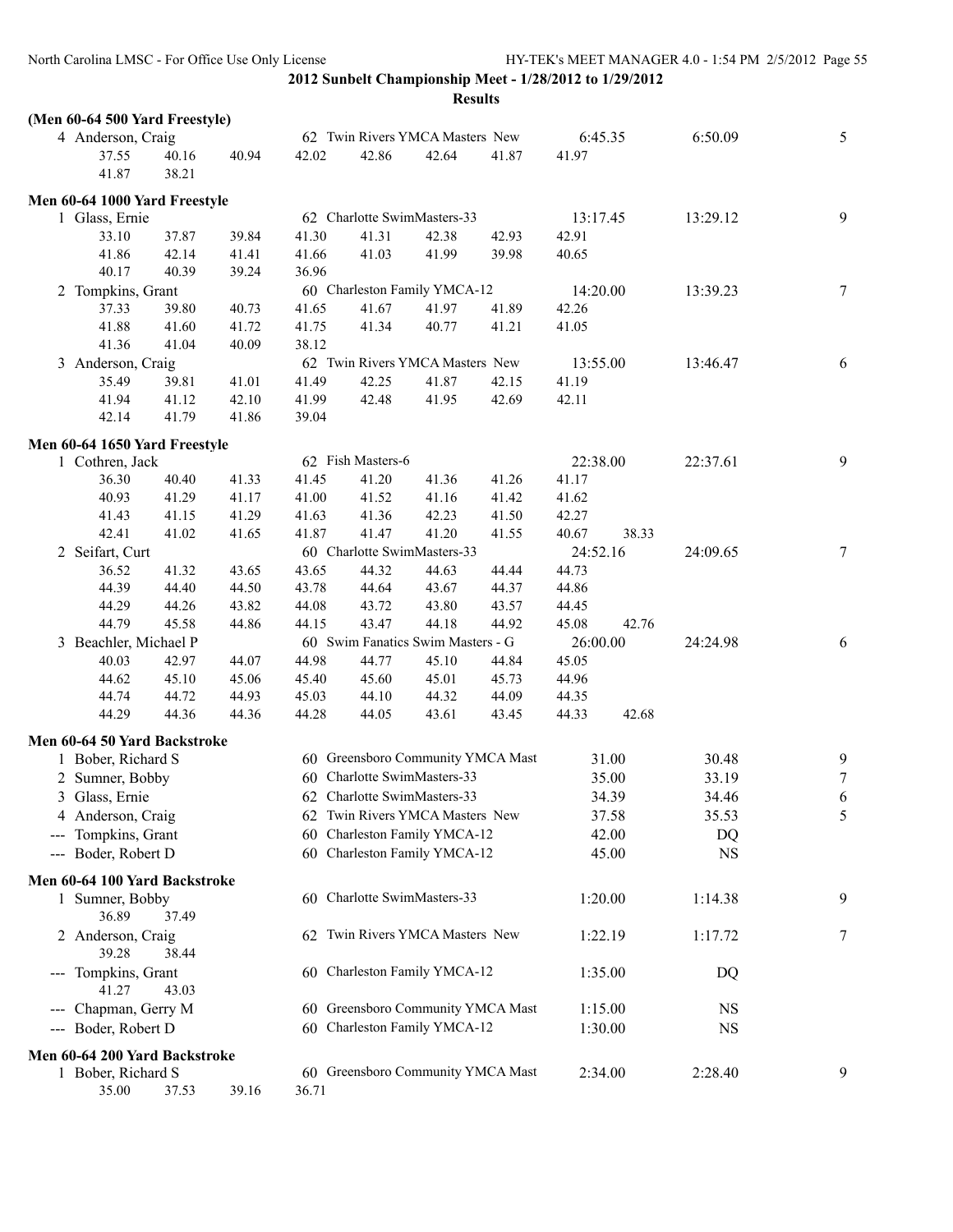| (Men 60-64 200 Yard Backstroke)          |       |                                            |         |           |   |
|------------------------------------------|-------|--------------------------------------------|---------|-----------|---|
| 2 Chapman, Gerry M<br>36.47<br>38.85     | 41.63 | 60 Greensboro Community YMCA Mast<br>41.20 | 2:45.00 | 2:38.15   | 7 |
| --- Boder, Robert D                      |       | 60 Charleston Family YMCA-12               | 4:00.00 | <b>NS</b> |   |
| Men 60-64 50 Yard Breaststroke           |       |                                            |         |           |   |
| 1 McFadden, J Edward                     |       | 63 Burke/Unifour Masters Swimming-4        | 37.30   | 36.10     | 9 |
| --- Boder, Robert D                      |       | 60 Charleston Family YMCA-12               | 45.00   | <b>NS</b> |   |
| Men 60-64 100 Yard Breaststroke          |       |                                            |         |           |   |
| 1 Anderson, Craig<br>38.62<br>42.52      |       | 62 Twin Rivers YMCA Masters New            | 1:23.00 | 1:21.14   | 9 |
| 2 McFadden, J Edward<br>37.81<br>44.58   |       | 63 Burke/Unifour Masters Swimming-4        | 1:25.00 | 1:22.39   | 7 |
| 3 Stone, Jeff<br>45.10<br>40.94          |       | 60 Team Greenville Masters-55              | 1:35.00 | 1:26.04   | 6 |
| Men 60-64 50 Yard Butterfly              |       |                                            |         |           |   |
| 1 Trevisan, Paul T                       |       | 60 Colonials 1776-8                        | 27.50   | 28.16     | 9 |
| --- Glass, Ernie                         |       | 62 Charlotte SwimMasters-33                | 30.56   | <b>NS</b> |   |
| --- Boder, Robert D                      |       | 60 Charleston Family YMCA-12               | 45.00   | <b>NS</b> |   |
| Men 60-64 100 Yard Butterfly             |       |                                            |         |           |   |
| --- Chapman, Gerry M                     |       | 60 Greensboro Community YMCA Mast          | 1:15.00 | <b>NS</b> |   |
| <b>Men 60-64 100 Yard IM</b>             |       |                                            |         |           |   |
| 1 Anderson, Craig<br>35.28<br>38.65      |       | 62 Twin Rivers YMCA Masters New            | 1:14.00 | 1:13.93   | 9 |
| 2 Holbrook, Russell<br>37.10<br>43.30    |       | 60 Stingray Aquatics Masters Mat-33        | 1:42.53 | 1:20.40   | 7 |
| 3 Stone, Jeff<br>41.02<br>44.34          |       | 60 Team Greenville Masters-55              | 1:30.00 | 1:25.36   | 6 |
| --- Trevisan, Paul T                     |       | 60 Colonials 1776-8                        | 1:04.00 | <b>NS</b> |   |
| --- Boder, Robert D                      |       | 60 Charleston Family YMCA-12               | 1:30.00 | <b>NS</b> |   |
| <b>Men 60-64 200 Yard IM</b>             |       |                                            |         |           |   |
| 1 Chapman, Gerry M<br>33.52<br>39.20     | 46.40 | 60 Greensboro Community YMCA Mast<br>34.69 | 2:45.00 | 2:33.81   | 9 |
| 2 Anderson, Craig                        |       | 62 Twin Rivers YMCA Masters New            | 2:55.23 | 2:48.23   | 7 |
| 36.02<br>43.72                           | 49.01 | 39.48                                      |         |           |   |
| Men 65-69 50 Yard Freestyle              |       |                                            |         |           |   |
| 1 White, Bernard T                       |       | 68 Charlotte SwimMasters-33                | 32.50   | 29.65     | 9 |
| 2 Borrero, Fredie                        |       | North Carolina Masters Swimmin-13<br>65    | 35.00   | 31.19     | 7 |
| 3 Wilson, Robin                          |       | 69 Charleston Family YMCA-12               | 35.00   | 32.48     | 6 |
| 4 Davenport, John E                      |       | 67 SwimMAC Masters - Charlotte-12          | 38.09   | 39.83     | 5 |
| Hardin, Tom<br>$\qquad \qquad - -$       |       | 65 Performance Aquatics by Compas          | 43.43   | <b>NS</b> |   |
| --- Maguire, Tom                         |       | 68 Grand Strand Masters Swimming-55        | 41.00   | <b>NS</b> |   |
| Men 65-69 100 Yard Freestyle             |       |                                            |         |           |   |
| 1 White, Bernard T<br>32.71<br>37.00     |       | Charlotte SwimMasters-33<br>68             | 1:17.00 | 1:09.71   | 9 |
| 2 Wilson, Robin<br>36.19<br>38.53        |       | 69 Charleston Family YMCA-12               | 1:40.00 | 1:14.72   | 7 |
| 3 Van Meeteren, Hans P<br>41.26<br>42.93 |       | Twin Rivers YMCA Masters New<br>67         | 1:24.00 | 1:24.19   | 6 |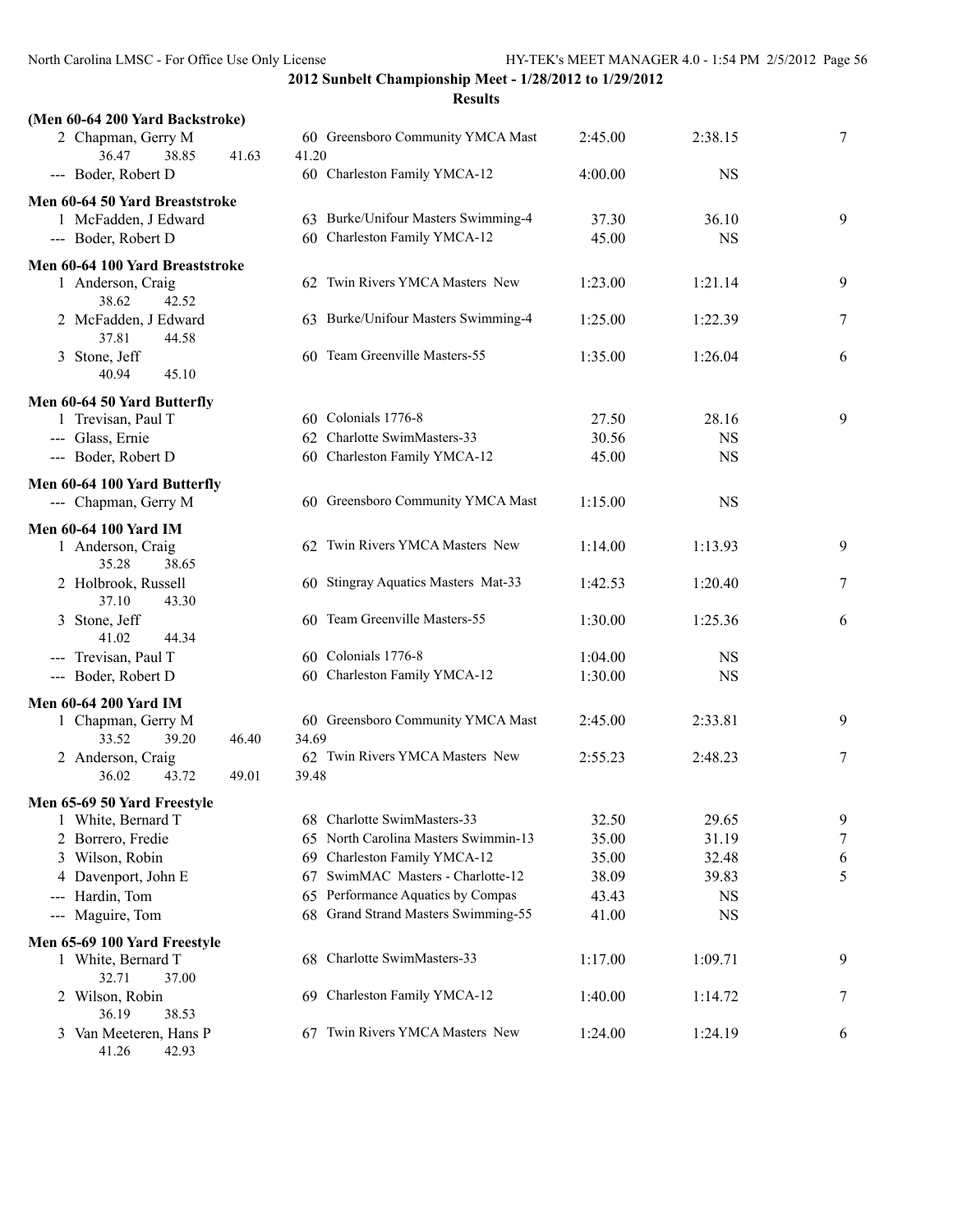| (Men 65-69 100 Yard Freestyle)           |       |       |                                      |                                      |         |                |           |   |
|------------------------------------------|-------|-------|--------------------------------------|--------------------------------------|---------|----------------|-----------|---|
| 4 Davenport, John E<br>44.56<br>49.64    |       |       | 67 SwimMAC Masters - Charlotte-12    |                                      |         |                | 1:34.20   | 5 |
| --- Borrero, Fredie                      |       |       |                                      | 65 North Carolina Masters Swimmin-13 |         | 1:15.00        | <b>NS</b> |   |
| Men 65-69 200 Yard Freestyle             |       |       |                                      |                                      |         |                |           |   |
| 1 Borrero, Fredie<br>37.87<br>45.13      | 41.96 |       | 65 North Carolina Masters Swimmin-13 |                                      | 2:45.00 | 2:52.40        | 9         |   |
| 2 Wilson, Robin                          | 47.44 |       |                                      | 69 Charleston Family YMCA-12         |         | 3:45.00        | 2:57.08   | 7 |
| 39.81<br>44.86                           | 47.91 | 44.50 |                                      |                                      |         |                |           |   |
| 3 Van Meeteren, Hans P<br>48.68<br>51.00 | 52.39 | 47.84 |                                      | 67 Twin Rivers YMCA Masters New      |         | 3:07.00        | 3:19.91   | 6 |
| --- Hardin, Tom                          |       |       |                                      | 65 Performance Aquatics by Compas    |         | 3:47.39        | <b>NS</b> |   |
| --- Brown, Bill                          |       |       |                                      | 66 Greenville Swim Club Masters      |         | 2:29.00        | <b>NS</b> |   |
| Men 65-69 500 Yard Freestyle             |       |       |                                      |                                      |         |                |           |   |
| 1 Zeigler, John V                        |       |       | 66 Georgia Masters-45                |                                      |         | 7:04.50        | 7:36.91   | 9 |
| 39.93<br>44.71<br>45.63<br>46.50         | 46.41 | 47.29 | 46.37                                | 46.51                                | 46.81   | 46.75          |           |   |
| 2 Wilson, Robin                          |       |       |                                      | 69 Charleston Family YMCA-12         |         | 12:00.00       | 7:46.85   | 7 |
| 42.17<br>48.57                           | 48.86 | 47.82 | 48.23                                | 47.42                                | 47.76   | 47.98          |           |   |
| 45.69<br>42.35                           |       |       |                                      |                                      |         |                |           |   |
| 3 Van Meeteren, Hans P                   |       |       |                                      | 67 Twin Rivers YMCA Masters New      |         | 8:30.00        | 9:32.62   | 6 |
| 49.06<br>56.45                           | 56.72 | 57.46 | 1:05.50                              | 1:03.56                              | 58.46   | 57.40          |           |   |
| 57.34<br>50.67                           |       |       |                                      |                                      |         |                |           |   |
|                                          |       |       |                                      |                                      |         |                |           |   |
| Men 65-69 1000 Yard Freestyle            |       |       |                                      | 69 Charleston Family YMCA-12         |         | 35:00.00       | 15:21.29  | 9 |
| 1 Wilson, Robin<br>42.08<br>49.52        | 49.58 | 49.08 | 48.48                                | 50.01                                | 49.34   | 50.16          |           |   |
| 50.20<br>49.93                           | 49.38 | 49.01 | 48.95                                | 50.26                                | 49.30   | 49.80          |           |   |
| 47.52<br>1:28.69                         |       |       |                                      |                                      |         |                |           |   |
|                                          |       |       |                                      |                                      |         |                |           |   |
| Men 65-69 1650 Yard Freestyle            |       |       |                                      |                                      |         |                |           |   |
| 1 Green, James M                         |       |       |                                      | 67 Asheville Masters Swimming-15     |         | 24:15.33       | 24:21.14  | 9 |
| 40.71<br>44.31                           | 45.14 | 44.26 | 44.02                                | 43.82                                | 43.83   | 44.29          |           |   |
| 44.50<br>44.18                           | 45.12 | 44.37 | 44.64                                | 44.64                                | 44.78   | 44.78          |           |   |
| 44.85<br>44.64                           | 45.10 | 44.89 | 44.77                                | 44.67                                | 45.25   | 44.08          |           |   |
| 44.49<br>44.42                           | 44.34 | 44.33 | 44.69                                | 44.09                                | 43.93   | 43.20<br>42.01 |           |   |
| --- Scott, Robert M                      |       |       |                                      | 65 YMCA Seahorse Swim Team - Hick    |         | 21:45.00       | <b>NS</b> |   |
| Men 65-69 50 Yard Backstroke             |       |       |                                      |                                      |         |                |           |   |
| 1 Zeigler, John V                        |       |       | 66 Georgia Masters-45                |                                      |         | 42.25          | 40.33     | 9 |
| 2 Borrero, Fredie                        |       |       |                                      | 65 North Carolina Masters Swimmin-13 |         | 40.00          | 43.45     | 7 |
| Davenport, John E<br>3                   |       | 67    |                                      | SwimMAC Masters - Charlotte-12       |         | 47.54          | 47.39     | 6 |
| Brown, Bill<br>---                       |       |       |                                      | 66 Greenville Swim Club Masters      |         | 38.00          | NS        |   |
| --- Maguire, Tom                         |       |       |                                      | 68 Grand Strand Masters Swimming-55  |         | 52.00          | <b>NS</b> |   |
| Men 65-69 100 Yard Backstroke            |       |       |                                      |                                      |         |                |           |   |
| --- Maguire, Tom                         |       |       |                                      | 68 Grand Strand Masters Swimming-55  |         | 2:00.00        | <b>NS</b> |   |
| --- Scott, Robert M                      |       |       |                                      | 65 YMCA Seahorse Swim Team - Hick    |         | 1:18.00        | <b>NS</b> |   |
| --- Brown, Bill                          |       | 66.   |                                      | Greenville Swim Club Masters         |         | 1:25.00        | <b>NS</b> |   |
|                                          |       |       |                                      |                                      |         |                |           |   |
| Men 65-69 200 Yard Backstroke            |       |       |                                      |                                      |         |                |           |   |
| 1 Zeigler, John V                        |       |       | 66 Georgia Masters-45                |                                      |         | 3:03.58        | 3:08.22   | 9 |
| 45.01<br>48.62                           | 47.81 | 46.78 |                                      |                                      |         |                |           |   |
| --- Scott, Robert M                      |       |       |                                      | 65 YMCA Seahorse Swim Team - Hick    |         | 2:55.00        | <b>NS</b> |   |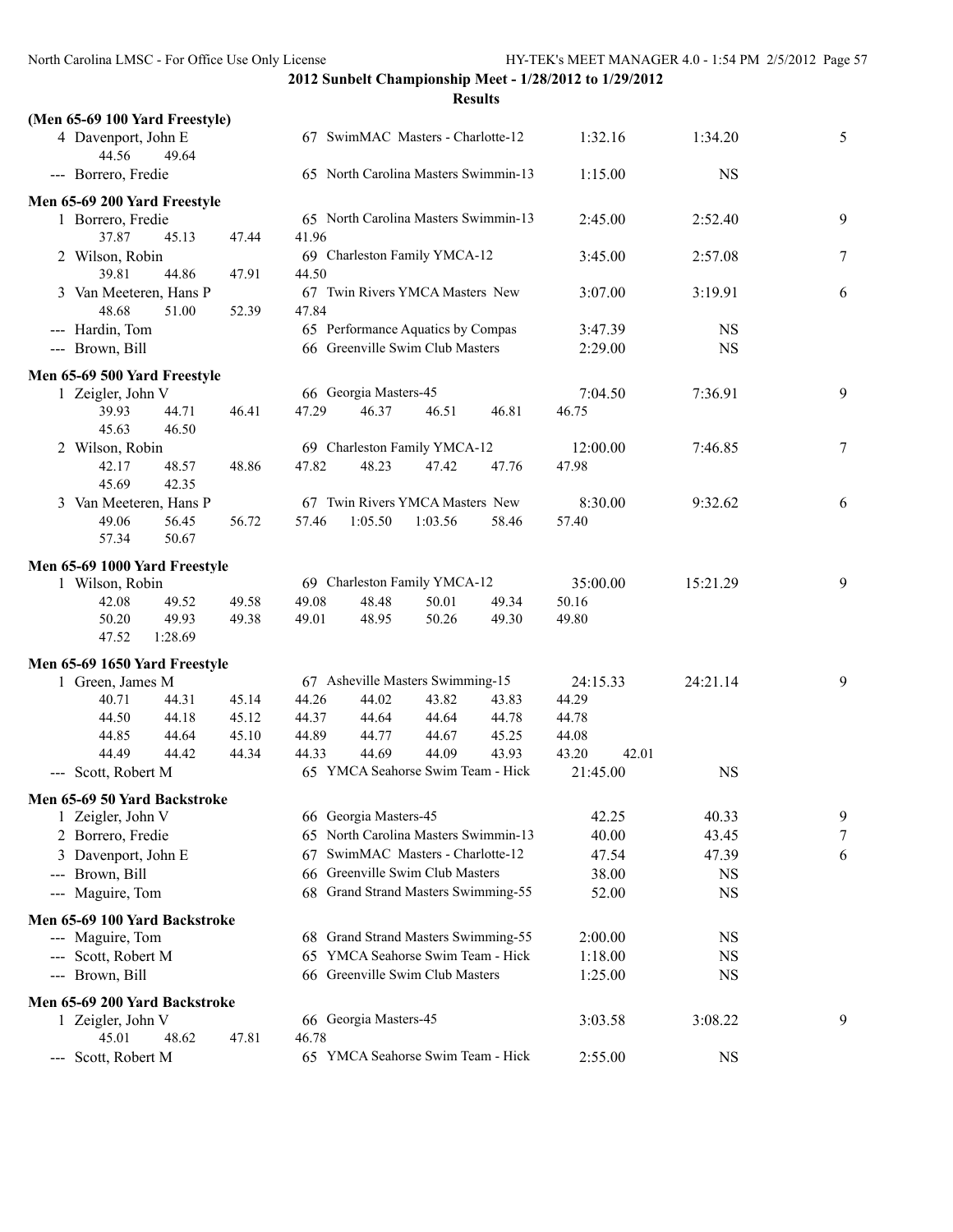**2012 Sunbelt Championship Meet - 1/28/2012 to 1/29/2012 Results**

| Men 65-69 50 Yard Breaststroke                        |                |                                      |         |           |                |
|-------------------------------------------------------|----------------|--------------------------------------|---------|-----------|----------------|
| 1 Zeigler, John V                                     |                | 66 Georgia Masters-45                | 39.11   | 39.11     | 9              |
| 2 Van Meeteren, Hans P                                |                | 67 Twin Rivers YMCA Masters New      | 44.30   | 43.65     | $\overline{7}$ |
| 3 Davenport, John E                                   |                | 67 SwimMAC Masters - Charlotte-12    | 45.70   | 50.93     | 6              |
| 4 Wilson, Robin                                       |                | 69 Charleston Family YMCA-12         | NT      | 56.28     | 5              |
| --- Maguire, Tom                                      |                | 68 Grand Strand Masters Swimming-55  | 46.00   | <b>NS</b> |                |
| Men 65-69 100 Yard Breaststroke                       |                |                                      |         |           |                |
| 1 Zeigler, John V<br>41.75<br>47.15                   |                | 66 Georgia Masters-45                | 1:25.38 | 1:28.90   | 9              |
| 2 Van Meeteren, Hans P<br>46.15<br>50.08              |                | 67 Twin Rivers YMCA Masters New      | 1:37.00 | 1:36.23   | $\overline{7}$ |
| 3 Davenport, John E<br>51.81<br>59.32                 |                | 67 SwimMAC Masters - Charlotte-12    | 1:42.59 | 1:51.13   | 6              |
| --- Maguire, Tom                                      |                | 68 Grand Strand Masters Swimming-55  | 1:38.00 | <b>NS</b> |                |
| --- Scott, Robert M                                   |                | 65 YMCA Seahorse Swim Team - Hick    | 1:22.00 | <b>NS</b> |                |
| Men 65-69 200 Yard Breaststroke                       |                |                                      |         |           |                |
| 1 Zeigler, John V                                     |                | 66 Georgia Masters-45                | 3:08.72 | 3:06.61   | 9              |
| 41.78<br>48.46                                        | 49.35<br>47.02 |                                      |         |           |                |
| --- Maguire, Tom                                      |                | 68 Grand Strand Masters Swimming-55  | 3:30.00 | <b>NS</b> |                |
| --- Green, James M                                    |                | 67 Asheville Masters Swimming-15     | 3:22.00 | <b>NS</b> |                |
| Men 65-69 50 Yard Butterfly                           |                |                                      |         |           |                |
| 1 Poiletman, Robert M                                 |                | 68 Columbia Masters-55               | NT      | 30.37     |                |
| Men 65-69 50 Yard Butterfly                           |                |                                      |         |           |                |
| 1 Poiletman, Robert M                                 |                | 68 Columbia Masters-55               | 29.28   | 29.81     | 9              |
| 2 White, Bernard T                                    |                | 68 Charlotte SwimMasters-33          | 33.90   | 31.81     | $\overline{7}$ |
| 3 Wilson, Robin                                       |                | 69 Charleston Family YMCA-12         | 1:20.00 | 40.87     | 6              |
| --- Borrero, Fredie                                   |                | 65 North Carolina Masters Swimmin-13 | 45.00   | <b>NS</b> |                |
| --- Brown, Bill                                       |                | 66 Greenville Swim Club Masters      | 35.00   | <b>NS</b> |                |
| Men 65-69 100 Yard Butterfly                          |                |                                      |         |           |                |
| 1 Poiletman, Robert M<br>30.37<br>33.38               |                | 68 Columbia Masters-55               | 1:02.87 | 1:03.75   | 9              |
| 2 White, Bernard T<br>38.86<br>41.25                  |                | 68 Charlotte SwimMasters-33          | 1:30.00 | 1:20.11   | $\overline{7}$ |
| 3 Green, James M<br>38.38<br>44.79                    |                | 67 Asheville Masters Swimming-15     | 1:22.13 | 1:23.17   | 6              |
| 4 Borrero, Fredie<br>40.77<br>50.47                   |                | 65 North Carolina Masters Swimmin-13 | 1:40.00 | 1:31.24   | 5              |
| 5 Wilson, Robin<br>46.86<br>53.61                     |                | 69 Charleston Family YMCA-12         | 2:15.00 | 1:40.47   | 4              |
| Men 65-69 100 Yard Butterfly                          |                |                                      |         |           |                |
| 1 Poiletman, Robert M                                 |                | 68 Columbia Masters-55               | NT      | 1:13.73   |                |
| Men 65-69 200 Yard Butterfly<br>1 Poiletman, Robert M |                | 68 Columbia Masters-55               | 2:24.67 | 2:27.82   | 9              |
| 34.63<br>39.10                                        | 35.45<br>38.64 |                                      |         |           |                |
| 2 Zeigler, John V<br>43.30<br>49.91                   | 52.42<br>53.98 | 66 Georgia Masters-45                | 3:10.80 | 3:19.61   | 7              |
| Green, James M                                        |                | 67 Asheville Masters Swimming-15     | 2:50.19 | <b>NS</b> |                |
| Wilson, Robin                                         |                | 69 Charleston Family YMCA-12         | 3:10.00 | <b>NS</b> |                |
|                                                       |                |                                      |         |           |                |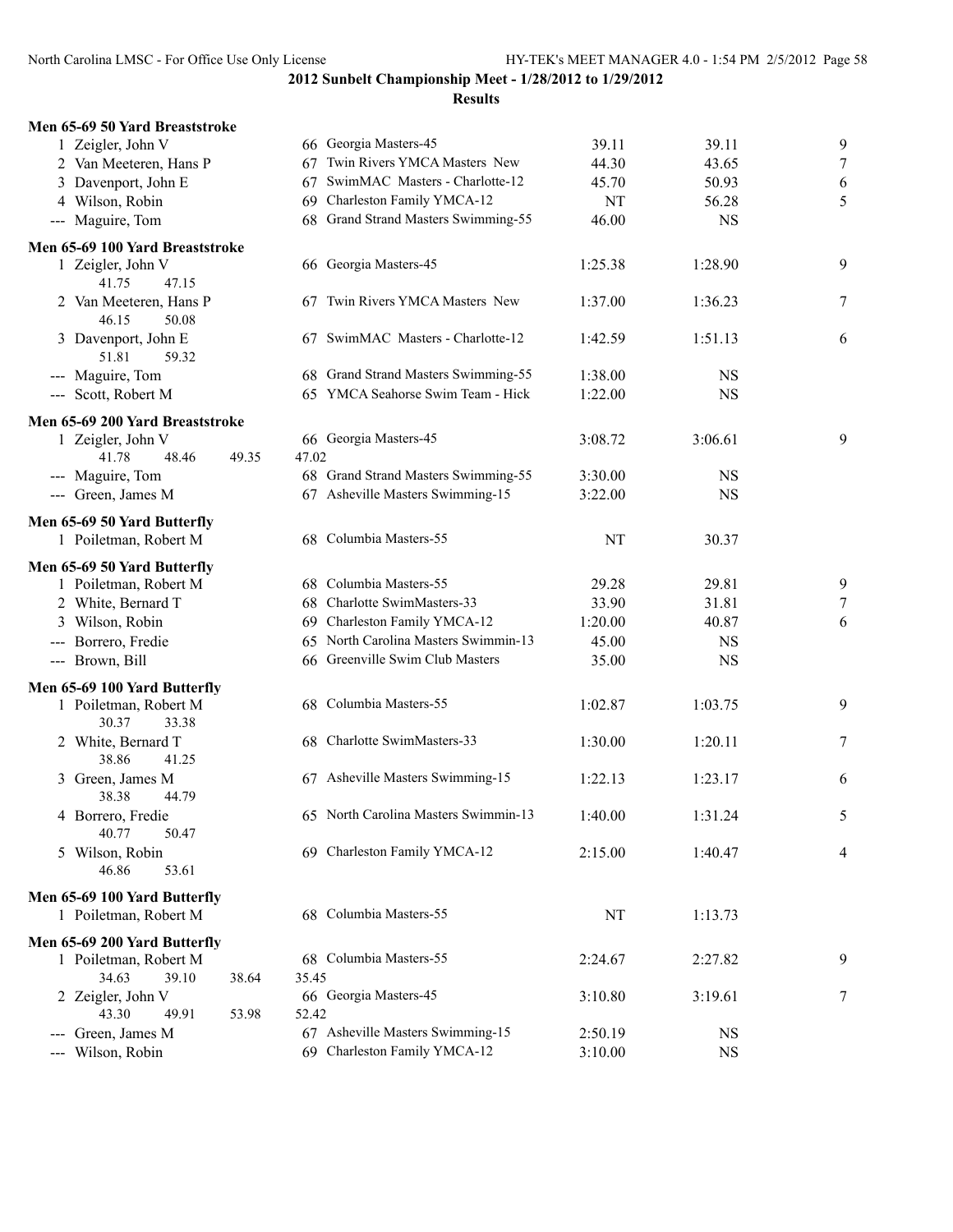| Men 65-69 100 Yard IM                 |         |       |                       |                                   |       |          |           |        |
|---------------------------------------|---------|-------|-----------------------|-----------------------------------|-------|----------|-----------|--------|
| 1 White, Bernard T<br>36.83<br>45.33  |         |       |                       | 68 Charlotte SwimMasters-33       |       | 1:36.00  | 1:22.16   | 9      |
| 2 Zeigler, John V<br>40.66<br>44.93   |         |       | 66 Georgia Masters-45 |                                   |       | 1:24.43  | 1:25.59   | 7      |
| 3 Wilson, Robin<br>46.83<br>54.28     |         |       |                       | 69 Charleston Family YMCA-12      |       | 2:10.00  | 1:41.11   | 6      |
| 4 Davenport, John E<br>51.20<br>55.74 |         |       |                       | 67 SwimMAC Masters - Charlotte-12 |       | 1:42.96  | 1:46.94   | 5      |
| --- Scott, Robert M                   |         |       |                       | 65 YMCA Seahorse Swim Team - Hick |       | 1:16.00  | <b>NS</b> |        |
| --- Brown, Bill                       |         |       |                       | 66 Greenville Swim Club Masters   |       | 1:19.00  | <b>NS</b> |        |
| <b>Men 65-69 200 Yard IM</b>          |         |       |                       |                                   |       |          |           |        |
| 1 Zeigler, John V                     |         |       | 66 Georgia Masters-45 |                                   |       | 3:03.84  | 3:07.24   | 9      |
| 41.49<br>49.57                        | 52.64   | 43.54 |                       |                                   |       |          |           |        |
| 2 Wilson, Robin                       |         |       |                       | 69 Charleston Family YMCA-12      |       | 5:30.00  | 3:44.50   | 7      |
| 47.68<br>1:00.31                      | 1:14.12 | 42.39 |                       |                                   |       |          |           |        |
| 3 Davenport, John E                   |         |       |                       | 67 SwimMAC Masters - Charlotte-12 |       | 3:30.00  | 4:09.71   | 6      |
| 56.47<br>1:04.34                      | 1:09.62 | 59.28 |                       |                                   |       |          |           |        |
| --- Scott, Robert M                   |         |       |                       | 65 YMCA Seahorse Swim Team - Hick |       | 3:00.00  | <b>NS</b> |        |
| --- Green, James M                    |         |       |                       | 67 Asheville Masters Swimming-15  |       | 3:05.10  | <b>NS</b> |        |
|                                       |         |       |                       |                                   |       |          |           |        |
| <b>Men 65-69 400 Yard IM</b>          |         |       |                       |                                   |       |          |           |        |
| 1 Zeigler, John V                     |         |       | 66 Georgia Masters-45 |                                   |       | 6:23.11  | 6:24.99   | 9      |
| 42.45<br>50.10                        | 51.60   | 48.06 | 53.49                 | 51.67                             | 44.67 | 42.95    |           |        |
| 2 Green, James M                      |         |       |                       | 67 Asheville Masters Swimming-15  |       | 6:30.19  | 6:39.29   | 7      |
| 45.59<br>53.46                        | 52.96   | 51.73 | 52.70                 | 53.54                             | 45.54 | 43.77    |           |        |
| Men 70-74 50 Yard Freestyle           |         |       |                       |                                   |       |          |           |        |
| 1 Clark, Jerry                        |         |       |                       | 74 Charlotte SwimMasters-33       |       | 36.00    | 32.26     | 9      |
| 2 Chuven, Herb                        |         |       | 72 Georgia Masters-45 |                                   |       | 38.50    | 37.40     | 7      |
|                                       |         |       |                       |                                   |       |          |           |        |
| Men 70-74 100 Yard Freestyle          |         |       |                       |                                   |       |          |           |        |
| 1 Clark, Jerry                        |         |       |                       | 74 Charlotte SwimMasters-33       |       | 1:25.00  | 1:13.17   | 9      |
| 36.16<br>37.01                        |         |       |                       |                                   |       |          |           |        |
| 2 Chuven, Herb                        |         |       | 72 Georgia Masters-45 |                                   |       | 1:25.35  | 1:23.44   | $\tau$ |
| 40.12<br>43.32                        |         |       |                       |                                   |       |          |           |        |
| Men 70-74 200 Yard Freestyle          |         |       |                       |                                   |       |          |           |        |
| 1 Chuven, Herb                        |         |       | 72 Georgia Masters-45 |                                   |       | 3:13.00  | 3:15.50   | 9      |
| 44.30<br>47.71                        | 53.15   | 50.34 |                       |                                   |       |          |           |        |
|                                       |         |       |                       |                                   |       |          |           |        |
| Men 70-74 500 Yard Freestyle          |         |       |                       |                                   |       |          |           |        |
| 1 Chuven, Herb                        |         |       | 72 Georgia Masters-45 |                                   |       | 8:50.00  | 8:48.03   | 9      |
| 45.72<br>51.28                        | 53.87   | 55.34 | 56.46                 | 54.68                             | 55.36 | 53.58    |           |        |
| 49.06<br>52.68                        |         |       |                       |                                   |       |          |           |        |
| Men 70-74 1000 Yard Freestyle         |         |       |                       |                                   |       |          |           |        |
| 1 Chuven, Herb                        |         |       | 72 Georgia Masters-45 |                                   |       | 18:41.00 | 18:10.75  | 9      |
| 45.97<br>50.78                        | 54.31   | 56.07 | 56.16                 | 56.94                             | 54.92 | 56.74    |           |        |
| 55.68<br>56.87                        | 55.77   | 55.90 | 56.12                 | 56.16                             | 57.05 | 54.58    |           |        |
| 54.16<br>53.61                        | 52.35   | 50.61 |                       |                                   |       |          |           |        |
|                                       |         |       |                       |                                   |       |          |           |        |
| Men 70-74 50 Yard Backstroke          |         |       |                       |                                   |       |          |           |        |
| 1 Chuven, Herb                        |         |       | 72 Georgia Masters-45 |                                   |       | 53.89    | 53.14     | 9      |
| Men 70-74 50 Yard Breaststroke        |         |       |                       |                                   |       |          |           |        |
| 1 Chuven, Herb                        |         |       | 72 Georgia Masters-45 |                                   |       | 55.95    | 52.40     | 9      |
|                                       |         |       |                       |                                   |       |          |           |        |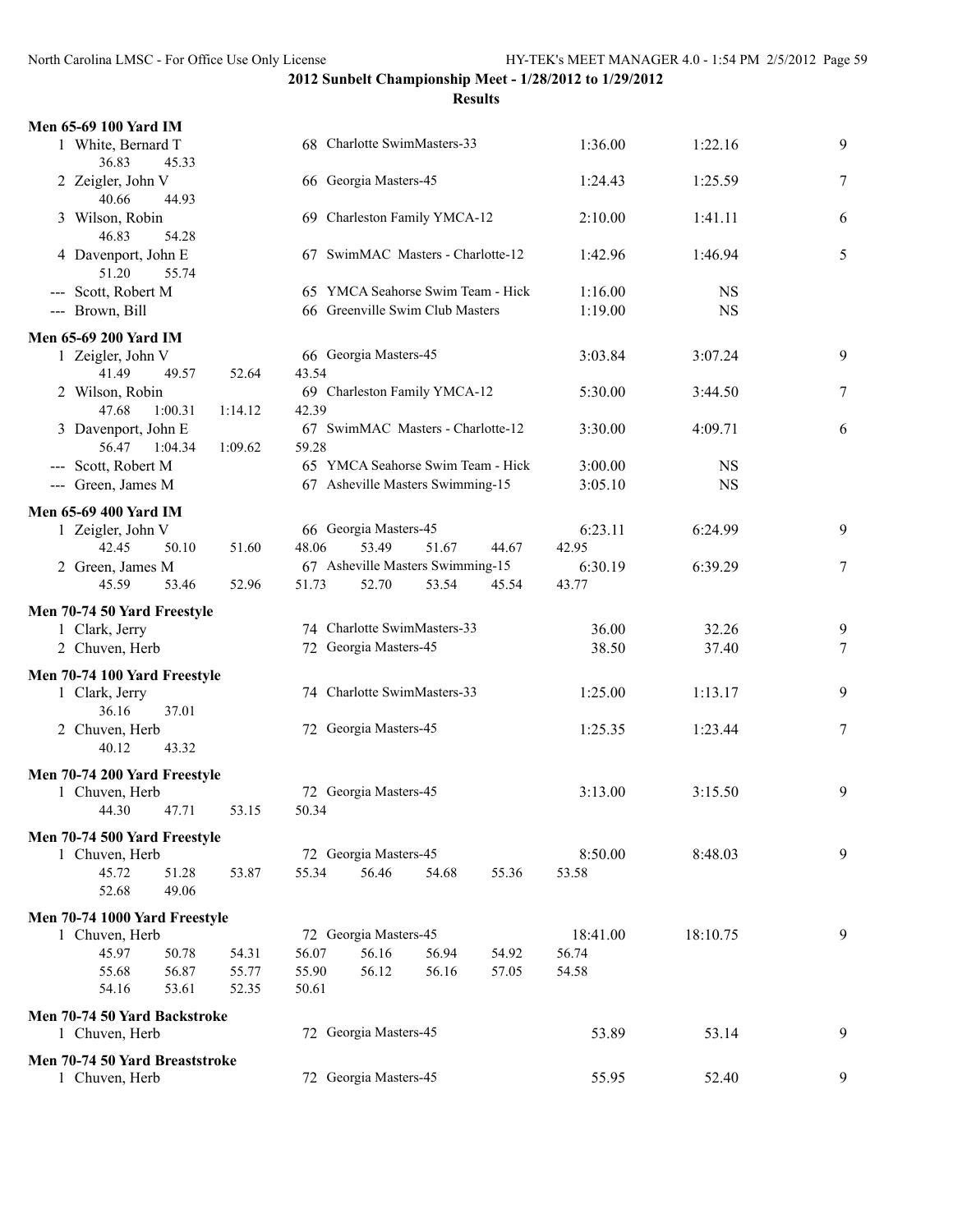**Results**

| Men 70-74 100 Yard Breaststroke<br>1 Chuven, Herb<br>54.48<br>57.22                         | 72 Georgia Masters-45                                             | 1:55.00          | 1:51.70        | 9      |
|---------------------------------------------------------------------------------------------|-------------------------------------------------------------------|------------------|----------------|--------|
| Men 70-74 200 Yard Breaststroke<br>1 Chuven, Herb<br>55.29<br>1:01.39<br>1:05.95            | 72 Georgia Masters-45<br>1:06.11                                  | 4:12.95          | 4:08.74        | 9      |
| Men 70-74 50 Yard Butterfly<br>1 Chuven, Herb                                               | 72 Georgia Masters-45                                             | 55.76            | 55.57          | 9      |
| Men 75-79 50 Yard Freestyle<br>1 Mitchell, Clarke E<br>2 Robertson, William F               | 79 Asheville Masters Swimming-15<br>75 Team Greenville Masters-55 | 33.00<br>34.39   | 30.97<br>31.10 | 9<br>7 |
| Men 75-79 100 Yard Freestyle<br>1 Robertson, William F<br>33.26<br>35.52                    | 75 Team Greenville Masters-55                                     | 1:23.48          | 1:08.78        | 9      |
| 2 DePaul, Donald L<br>1:06.88<br>1:12.13                                                    | 78 James J Harris YMCA Masters -                                  | 2:40.00          | 2:19.01        | 7      |
| Men 75-79 200 Yard Freestyle<br>1 Robertson, William F<br>38.95<br>42.32<br>43.48           | 75 Team Greenville Masters-55<br>40.89                            | 2:54.15          | 2:45.64        | 9      |
| Men 75-79 500 Yard Freestyle<br>1 Stolz, Hal F<br>44.34<br>50.03<br>50.85<br>52.12<br>50.01 | 77 Georgia Masters-45<br>51.40<br>53.35<br>52.81<br>53.69         | 7:45.00<br>51.89 | 8:30.49        | 9      |
| 2 DePaul, Donald L                                                                          | 78 James J Harris YMCA Masters -<br>1:00.96                       | 14:00.00         | 14:01.99       | 7      |
| 2:50.05<br>4:03.08                                                                          |                                                                   |                  |                |        |
| Men 75-79 1000 Yard Freestyle<br>1 DePaul, Donald L                                         | 78 James J Harris YMCA Masters -<br>1:36.05                       | 27:00.00         | 30:19.38       | 9      |
| 3:05.05<br>4:28.76                                                                          | 8:44.69                                                           |                  |                |        |
| Men 75-79 50 Yard Backstroke<br>1 Mitchell, Clarke E<br>2 Robertson, William F              | 79 Asheville Masters Swimming-15<br>75 Team Greenville Masters-55 | 37.00<br>44.52   | 35.75<br>41.38 | 9<br>7 |
| Men 75-79 100 Yard Backstroke<br>1 Mitchell, Clarke E<br>40.41<br>42.87                     | 79 Asheville Masters Swimming-15                                  | 1:21.00          | 1:23.28        | 9      |
| 2 Robertson, William F<br>48.04<br>47.67                                                    | 75 Team Greenville Masters-55                                     | 1:38.58          | 1:35.71        | 7      |
| Men 75-79 200 Yard Backstroke                                                               |                                                                   |                  |                |        |
| 1 Mitchell, Clarke E<br>44.21<br>46.86<br>48.74                                             | 79 Asheville Masters Swimming-15<br>45.34                         | 3:04.00          | 3:05.15        | 9      |
| 2 Robertson, William F<br>51.28<br>54.15<br>55.50                                           | 75 Team Greenville Masters-55<br>50.38                            | 3:20.00          | 3:31.31        | 7      |
| Men 75-79 50 Yard Breaststroke<br>1 Robertson, William F                                    | 75 Team Greenville Masters-55                                     | 45.00            | 48.97          | 9      |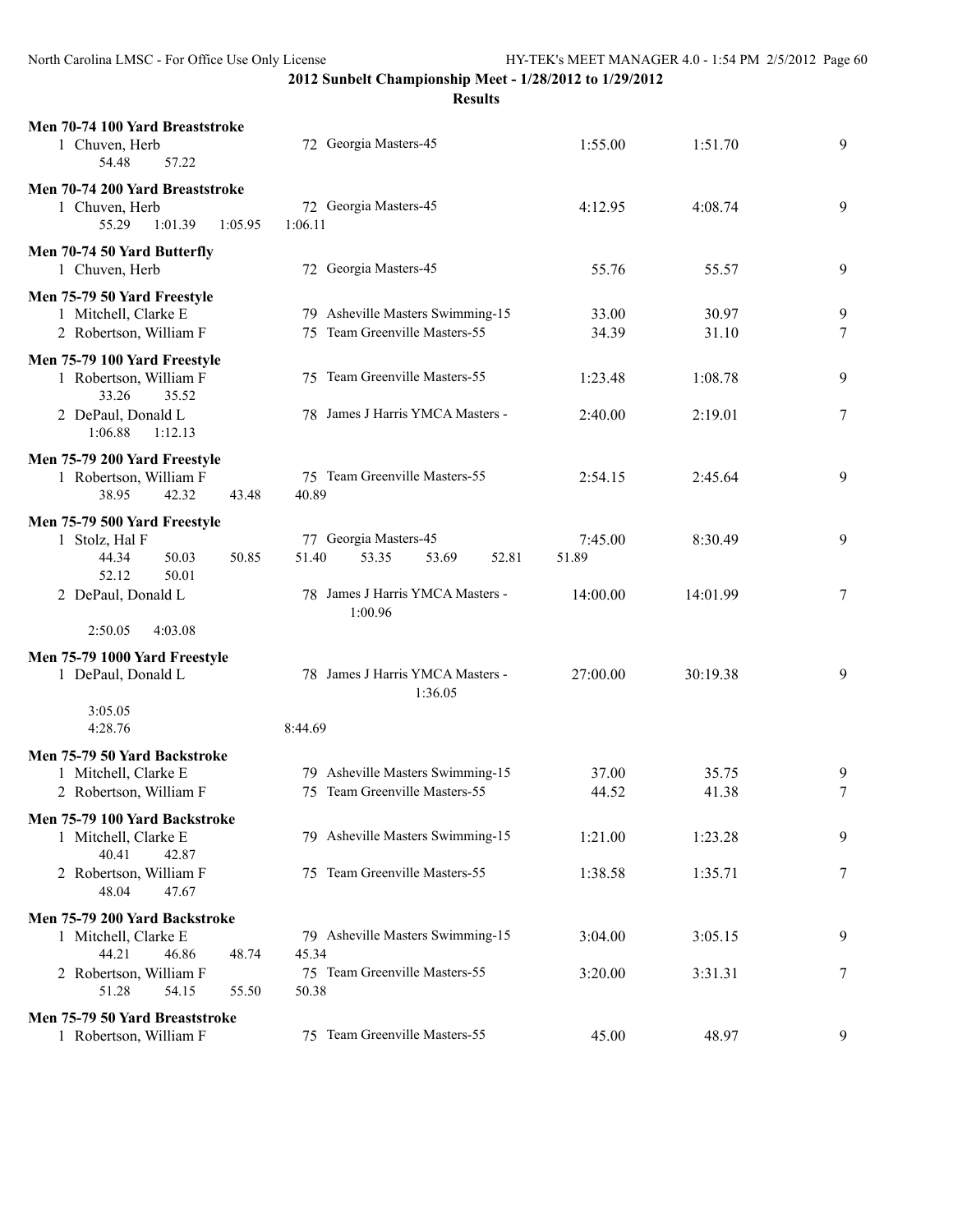| Men 75-79 100 Yard Breaststroke<br>1 Stolz, Hal F<br>44.19 | 49.57 |       |       | 77 Georgia Masters-45             |         |       | 1:40.00  |       | 1:33.76     | 9      |
|------------------------------------------------------------|-------|-------|-------|-----------------------------------|---------|-------|----------|-------|-------------|--------|
| Men 75-79 200 Yard Breaststroke                            |       |       |       |                                   |         |       |          |       |             |        |
| 1 Stolz, Hal F                                             |       |       |       | 77 Georgia Masters-45             |         |       | 3:50.00  |       | 3:31.93     | 9      |
| 47.01                                                      | 53.42 | 55.65 | 55.85 |                                   |         |       |          |       |             |        |
| Men 75-79 50 Yard Butterfly                                |       |       |       |                                   |         |       |          |       |             |        |
| 1 Mitchell, Clarke E                                       |       |       |       | 79 Asheville Masters Swimming-15  |         |       |          | 35.00 | 34.79       | 9      |
| 2 Robertson, William F                                     |       |       |       | 75 Team Greenville Masters-55     |         |       |          | 49.53 | 44.10       | $\tau$ |
|                                                            |       |       |       |                                   |         |       |          |       |             |        |
| Men 75-79 100 Yard Butterfly<br>1 Stolz, Hal F             |       |       |       | 77 Georgia Masters-45             |         |       | 1:40.00  |       | 1:35.14     | 9      |
| 46.32                                                      | 48.82 |       |       |                                   |         |       |          |       |             |        |
|                                                            |       |       |       |                                   |         |       |          |       |             |        |
| Men 75-79 100 Yard IM<br>1 Robertson, William F            |       |       |       | 75 Team Greenville Masters-55     |         |       | 1:36.74  |       | 1:30.00     | 9      |
| 42.42                                                      | 47.58 |       |       |                                   |         |       |          |       |             |        |
|                                                            |       |       |       |                                   |         |       |          |       |             |        |
| <b>Men 75-79 200 Yard IM</b>                               |       |       |       |                                   |         |       |          |       |             |        |
| 1 Stolz, Hal F<br>45.39                                    | 52.36 | 55.73 | 47.43 | 77 Georgia Masters-45             |         |       | 3:45.00  |       | 3:20.91     | 9      |
|                                                            |       |       |       |                                   |         |       |          |       |             |        |
| <b>Men 75-79 400 Yard IM</b>                               |       |       |       |                                   |         |       |          |       |             |        |
| 1 Stolz, Hal F                                             |       |       |       | 77 Georgia Masters-45             |         |       | 8:40.00  |       | 7:20.03     | 9      |
| 48.43                                                      | 56.48 | 55.39 | 56.14 | 1:01.10                           | 1:00.70 | 51.22 | 50.57    |       |             |        |
| Men 80-84 50 Yard Freestyle                                |       |       |       |                                   |         |       |          |       |             |        |
| 1 Kortheuer, John D                                        |       |       |       | 80 Greensboro Community YMCA Mast |         |       |          | 35.00 | 32.95       | 9      |
| Men 80-84 100 Yard Freestyle                               |       |       |       |                                   |         |       |          |       |             |        |
| 1 Stolz, Irwin W                                           |       |       |       | 82 Georgia Masters-45             |         |       | 1:38.00  |       | 1:29.71     | 9      |
| 42.67                                                      | 47.04 |       |       |                                   |         |       |          |       |             |        |
| Men 80-84 200 Yard Freestyle                               |       |       |       |                                   |         |       |          |       |             |        |
| 1 Stolz, Irwin W                                           |       |       |       | 82 Georgia Masters-45             |         |       | 3:45.00  |       | 3:20.23     | 9      |
| 44.95                                                      | 49.06 | 53.77 | 52.45 |                                   |         |       |          |       |             |        |
| Men 80-84 500 Yard Freestyle                               |       |       |       |                                   |         |       |          |       |             |        |
| 1 Stolz, Irwin W                                           |       |       |       | 82 Georgia Masters-45             |         |       | 9:45.00  |       | 9:14.87     | 9      |
| 51.76                                                      | 54.56 | 56.72 | 56.98 | 57.22                             | 55.85   | 56.36 | 55.83    |       |             |        |
| 56.26                                                      | 53.33 |       |       |                                   |         |       |          |       |             |        |
| Men 80-84 1650 Yard Freestyle                              |       |       |       |                                   |         |       |          |       |             |        |
| 1 Stolz, Irwin W                                           |       |       |       | 82 Georgia Masters-45             |         |       | 33:30.00 |       | 31:21.02    | 9      |
| 50.11                                                      | 54.06 | 56.99 | 56.87 | 56.53                             | 58.35   | 56.12 | 57.19    |       |             |        |
| 57.46                                                      | 57.16 | 59.05 | 55.98 | 57.34                             | 56.59   | 56.60 | 56.88    |       |             |        |
| 57.13                                                      | 57.39 | 57.39 | 56.95 | 58.17                             | 58.62   | 59.42 | 56.01    |       |             |        |
| 57.59                                                      | 57.92 | 57.61 | 58.28 | 57.63                             | 58.02   | 57.63 | 57.17    | 54.81 |             |        |
| Men 80-84 50 Yard Backstroke                               |       |       |       |                                   |         |       |          |       |             |        |
| 1 Kortheuer, John D                                        |       |       |       | 80 Greensboro Community YMCA Mast |         |       |          | 44.00 | 40.44       | 9      |
| Men 80-84 50 Yard Breaststroke                             |       |       |       |                                   |         |       |          |       |             |        |
| 1 Kortheuer, John D                                        |       |       |       | 80 Greensboro Community YMCA Mast |         |       |          | 42.00 | 39.38       | 9      |
| <b>Men 80-84 200 Yard IM</b>                               |       |       |       |                                   |         |       |          |       |             |        |
| --- Stolz, Irwin W                                         |       |       |       | 82 Georgia Masters-45             |         |       | 4:15.00  |       | $_{\rm NS}$ |        |
|                                                            |       |       |       |                                   |         |       |          |       |             |        |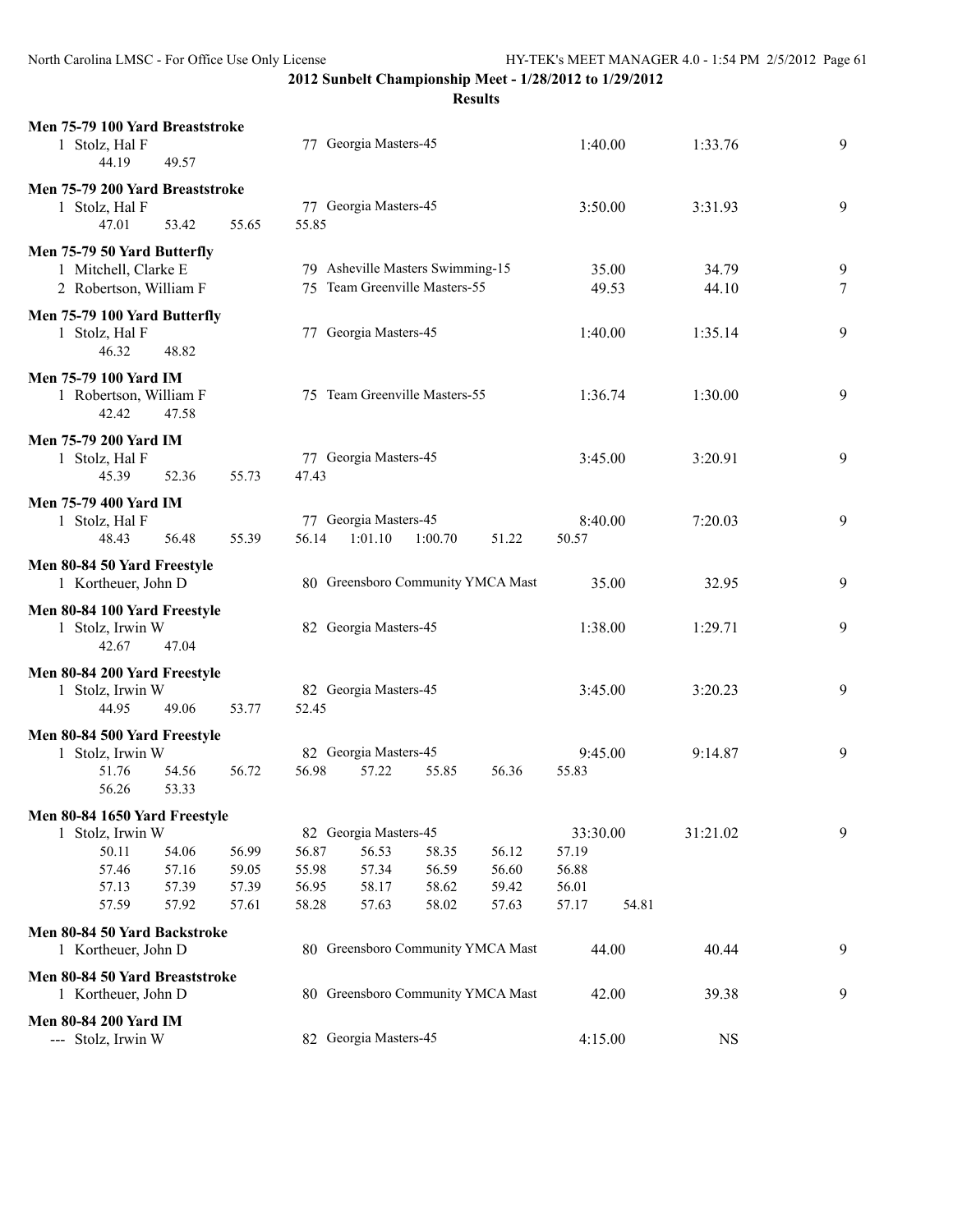| Men 90-94 500 Yard Freestyle                                  |                                    |         |         |                                      |                    |                    |                          |                           |    |
|---------------------------------------------------------------|------------------------------------|---------|---------|--------------------------------------|--------------------|--------------------|--------------------------|---------------------------|----|
| 1 Larson, E Ole<br>1:02.23<br>22.75                           | 1:14.01                            | 1:14.82 |         | 90 North Carolina Masters Swimmin-13 |                    | 1:18.53            | 10:38.32<br>4:40.57      | 12:28.05                  | 9  |
| Men 90-94 1000 Yard Freestyle                                 |                                    |         |         |                                      |                    |                    |                          |                           |    |
| 1 Larson, E Ole                                               |                                    |         |         | 90 North Carolina Masters Swimmin-13 |                    |                    | 21:16.35                 | 24:13.45                  | 9  |
| 1:00.51                                                       | 1:08.49                            | 1:10.91 | 1:10.96 | 1:15.14                              | 1:12.89<br>3:45.05 | 1:12.84<br>2:29.48 | 1:16.31<br>1:10.67       |                           |    |
| Men 90-94 50 Yard Breaststroke<br>1 Larson, E Ole             |                                    |         |         | 90 North Carolina Masters Swimmin-13 |                    |                    | 1:01.42                  | 1:07.74                   | 9  |
| Men 90-94 100 Yard Breaststroke<br>1 Larson, E Ole<br>1:07.30 | 1:15.78                            |         |         | 90 North Carolina Masters Swimmin-13 |                    |                    | 2:45.32                  | 2:23.08                   | 9  |
| Men 90-94 200 Yard Breaststroke<br>1 Larson, E Ole<br>1:17.38 | 1:30.91                            | 1:30.28 | 1:24.15 | 90 North Carolina Masters Swimmin-13 |                    |                    | 4:58.32                  | 5:42.72                   | 9  |
| <b>Men 90-94 100 Yard IM</b><br>1 Larson, E Ole<br>1:19.56    | 1:12.29                            |         |         | 90 North Carolina Masters Swimmin-13 |                    |                    | 2:26.05                  | 2:31.85                   | 9  |
| Women 18+200 Yard Medley Relay                                |                                    |         |         |                                      |                    |                    |                          |                           |    |
|                                                               | 1 SwimMAC Masters - Charlotte-1    |         |         | A                                    |                    |                    | NT                       | 1:58.75                   | 18 |
| 29.85                                                         | 1) Woodard, Chantal M W23<br>34.09 | 27.97   | 26.84   | 2) Watterson, Laura A W26            |                    |                    | 3) Sinska, Sabina W23    | 4) Treece, Lindsay K W22  |    |
| Women 25+200 Yard Freestyle Relay                             |                                    |         |         |                                      |                    |                    |                          |                           |    |
|                                                               | 1 Cape Fear Aquatic Club           |         |         | A                                    |                    |                    | NT                       | 2:06.97                   | 18 |
| 36.74                                                         | 1) Bronisas, Krista A W37<br>37.59 | 27.13   | 25.51   | 2) Engrahm, Marla W32                |                    |                    | 3) Michal, Jenny W30     | 4) Pierce, Kristine A W59 |    |
|                                                               | 2 Twin Rivers YMCA Masters Nev     |         |         | A                                    |                    |                    | NT                       | 2:29.75                   | 14 |
| 48.15                                                         | 1) Maynard, Rita W60<br>42.03      | 31.91   | 27.66   | 2) Mosca, Jan Elisa W61              |                    |                    | 3) Barbosa, Shiana K W34 | 4) Packard, Andrea H W37  |    |
|                                                               | --- Greenville Splash YMCA Masters |         |         | A                                    |                    |                    |                          |                           |    |
|                                                               | 1) Gambon, Deborah G W54           |         |         |                                      |                    |                    |                          |                           |    |
|                                                               |                                    |         |         |                                      |                    |                    | NT                       | <b>NS</b>                 |    |
|                                                               |                                    |         |         | 2) Bopp, Sara W47                    |                    |                    | 3) Beaver, Andrea W45    | 4) Long, Sarah R W26      |    |
| Women 25+200 Yard Medley Relay                                |                                    |         |         |                                      |                    |                    |                          |                           |    |
|                                                               | 1 Cape Fear Aquatic Club           |         |         | A                                    |                    |                    | NT                       | 2:04.45                   | 18 |
| 34.10                                                         | 1) Smith, Kristen B W28<br>34.20   | 27.76   | 28.39   | 2) Uhl, Alicia K W35                 |                    |                    | 3) Michal, Jenny W30     | 4) Engrahm, Marla W32     |    |
|                                                               | --- Greenville Splash YMCA Masters |         |         | A                                    |                    |                    | NT                       | <b>DQ</b>                 |    |
|                                                               | 1) Long, Sarah R W26               |         |         | 2) Scott, Leslie W47                 |                    |                    | 3) Drewes, Jennifer W25  | 4) Gillig, Kelly R W53    |    |
| 33.36                                                         | 38.30                              | 27.69   | 30.41   |                                      |                    |                    |                          |                           |    |
| Women 35+200 Yard Freestyle Relay                             |                                    |         |         |                                      |                    |                    |                          |                           |    |
|                                                               | 1 Greensboro Swimming Association  |         |         | A                                    |                    |                    | NT                       | 2:02.82                   | 18 |
| 29.62                                                         | 1) Burns, Molly J W46<br>17.88     | 17.62   | 57.70   | 2) Covington, Sonya L W42            |                    |                    | 3) Stahl, Susan M W44    | 4) Maycock, Cary W W43    |    |
| Women 35+200 Yard Medley Relay                                |                                    |         |         |                                      |                    |                    |                          |                           |    |
|                                                               | 1 Greensboro Swimming Association  |         |         | A                                    |                    |                    | NT                       | 2:22.04                   | 18 |
| 37.11                                                         | 1) Burns, Molly J W46<br>38.79     | 34.20   | 31.94   | 2) Maycock, Cary W W43               |                    |                    | 3) Quillen, Diane E W48  | 4) Covington, Sonya L W42 |    |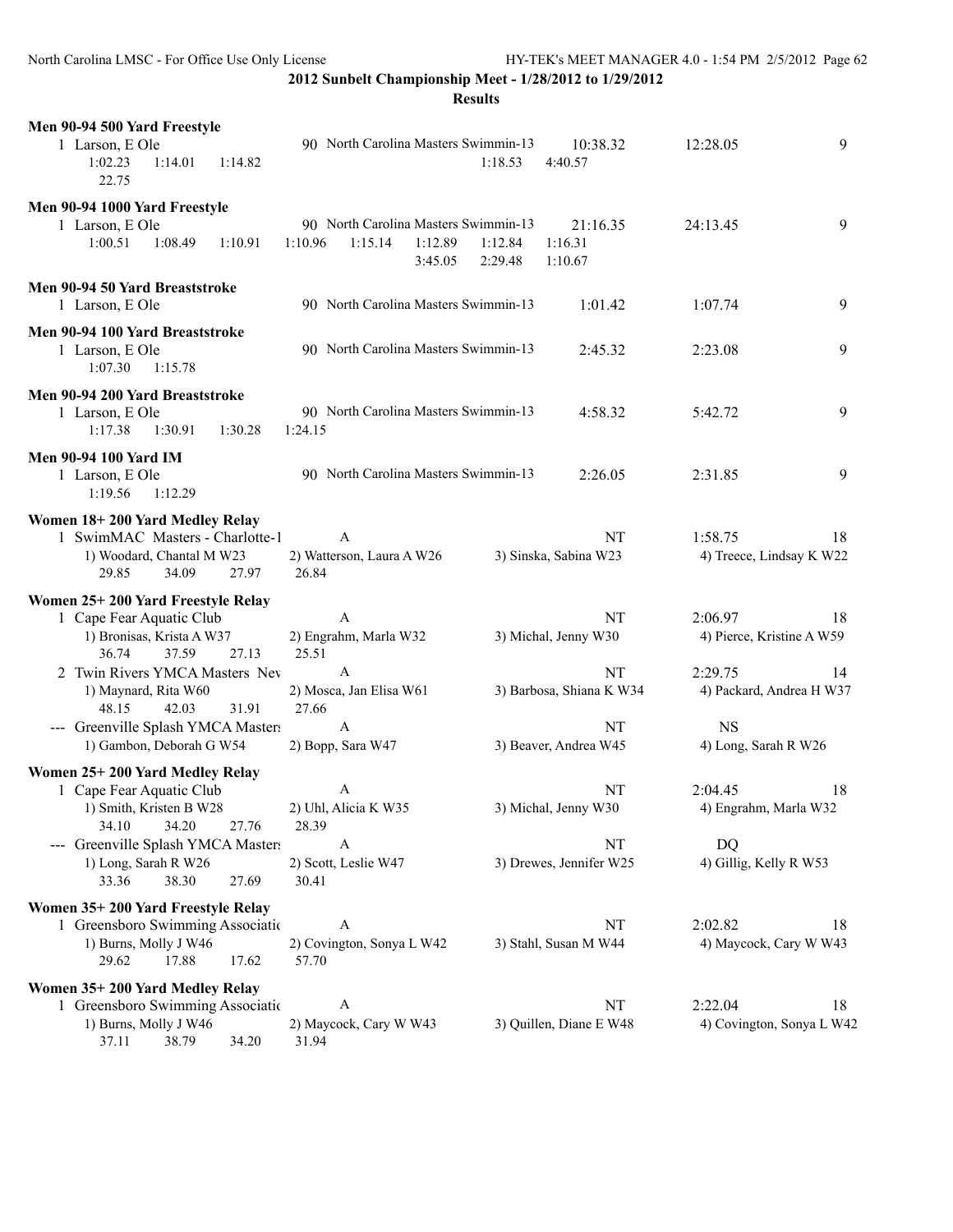North Carolina LMSC - For Office Use Only License HY-TEK's MEET MANAGER 4.0 - 1:54 PM 2/5/2012 Page 63

**2012 Sunbelt Championship Meet - 1/28/2012 to 1/29/2012**

|                                                                       |                               | <b>Results</b>              |                             |
|-----------------------------------------------------------------------|-------------------------------|-----------------------------|-----------------------------|
| (Women 35+200 Yard Medley Relay)                                      |                               |                             |                             |
| 2 SwimMAC Masters - Charlotte-1                                       | A                             | NT                          | 2:45.62<br>14               |
| 1) Lee, Ashley W54                                                    | 2) Kam, Lynn C W44            | 3) Marshall, Sue D W43      | 4) Parsons, Donna W61       |
| 45.29<br>40.77<br>39.06<br>3 Twin Rivers YMCA Masters Nev             | 40.50<br>A                    | NT                          | 3:06.22<br>12               |
| 1) Mosca, Jan Elisa W61                                               | 2) Van Meeteren, Greta W65    | 3) Packard, Andrea H W37    | 4) Maynard, Rita W60        |
| 57.98<br>48.98<br>28.95                                               | 50.31                         |                             |                             |
|                                                                       |                               |                             |                             |
| Women 45+200 Yard Freestyle Relay<br>1 Greenville Splash YMCA Masters | $\boldsymbol{A}$              | NT                          | 2:03.43<br>18               |
| 1) Scott, Leslie W47                                                  | 2) Quinn, Cheryl L W51        | 3) DeMere, Susan D W55      | 4) Gillig, Kelly R W53      |
| 31.67<br>32.94<br>22.00                                               | 36.82                         |                             |                             |
| Women 45+200 Yard Medley Relay                                        |                               |                             |                             |
| 1 Charlotte SwimMasters-33                                            | A                             | NT                          | 2:25.70<br>18               |
| 1) Lang, Cheryl E W54                                                 | 2) Murray, Cheryl A W59       | 3) Loydpierson, Sandy J W47 | 4) Dixon, Louise W51        |
| 37.22<br>41.76<br>35.94                                               | 30.78                         |                             |                             |
| 2 Bowker Aquatic Club-38                                              | A                             | NT                          | 2:59.40<br>14               |
| 1) Skinner, Libby W50                                                 | 2) Hardison, Kathleen K W53   | 3) Ruebel, Deb W55          | 4) Richardson, Carol P W56  |
| 22.19<br>22.18<br>53.12                                               | 1:21.91                       |                             |                             |
| Men 18+200 Yard Freestyle Relay                                       |                               |                             |                             |
| --- Fort Bragg Masters                                                | A                             | NT                          | X1:35.83                    |
| 1) Herbst, Lukasz M27                                                 |                               |                             |                             |
| 21.80<br>23.34<br>23.51                                               | 27.18                         |                             |                             |
| Men 18+200 Yard Medley Relay                                          |                               |                             |                             |
| 1 Charlotte SwimMasters-33                                            | A                             | NT                          | 2:04.49<br>18               |
| 1) Ellis, Haywood C M21                                               | 2) Green, Marcus E M36        | 3) Crow, John M24           | 4) Sellars, Rodney L M46    |
| 33.04<br>31.32<br>26.03<br>2 Twin Rivers YMCA Masters Nev             | 34.10<br>$\mathbf{A}$         | NT                          | 2:17.66<br>14               |
| 1) Maynard, Sean M20                                                  | 2) Van Meeteren, Hans P M67   | 3) Wang, David M M40        | 4) Anderson, Craig M62      |
| 35.05<br>44.08<br>30.50                                               | 28.03                         |                             |                             |
| Men 25+200 Yard Freestyle Relay                                       |                               |                             |                             |
| 1 Cape Fear Aquatic Club                                              | $\boldsymbol{A}$              | NT                          | 1:34.55<br>18               |
| 1) Gonzalez, Jose R M34                                               | 2) Gonzalez, Jose E M40       | 3) Carmine, Jay R M34       | 4) Pletcher, Todd M41       |
| 22.22<br>24.44<br>24.40                                               | 23.49                         |                             |                             |
| 2 Greenville Splash YMCA Masters                                      | $\mathbf{A}$                  | NT                          | 2:02.12<br>14               |
| 1) Leonard, Mark M34                                                  | 2) Stuart, Steven J M43       | 3) Byer, Allan F M58        | 4) Kothe, Mark M45          |
| 25.08<br>26.23<br>43.73                                               | 27.08                         |                             |                             |
| --- Raleigh Area Masters-26                                           | A                             | NT                          | <b>NS</b>                   |
| 1) Stewart, Henry D M48                                               | 2) Aber, Dan M38              | 3) Catterson, William H M39 | 4) Kreel, Nathaniel E M33   |
| Men 25+200 Yard Medley Relay                                          |                               |                             |                             |
| 1 Charlotte SwimMasters-33                                            | A                             | NT                          | 1:43.38<br>18               |
| 1) Baccich, Thorn M28<br>25.83<br>28.39<br>24.55                      | 2) Owens, James M29<br>24.61  | 3) Andrepont, Daniel M M30  | 4) Phillips, John M M53     |
| 2 Raleigh Area Masters-26                                             | A                             | NT                          | 1:50.91<br>14               |
| 1) Donovan, Bradley J M42                                             | 2) Gasior, Jason E M27        | 3) Stewart, Henry D M48     | 4) Catterson, William H M39 |
| 28.86<br>28.93<br>27.65                                               | 25.47                         |                             |                             |
| 3 Greenville Splash YMCA Masters                                      | $\boldsymbol{A}$              | NT                          | 1:52.03<br>12               |
| 1) Leonard, Mark M34                                                  | 2) Stuart, Steven J M43       | 3) Kothe, Mark M45          | 4) Young, Mark E M45        |
| 29.59<br>31.63<br>25.88                                               | 24.93                         |                             |                             |
| 4 SwimMAC Masters - Charlotte-1                                       | A                             | NT                          | 1:57.23<br>10               |
| 1) Sturgis, Jason M39<br>34.74<br>33.53<br>26.53                      | 2) Pegram, Steve M42<br>22.43 | 3) Robling, Steve W M41     | 4) Taube, Tim M28           |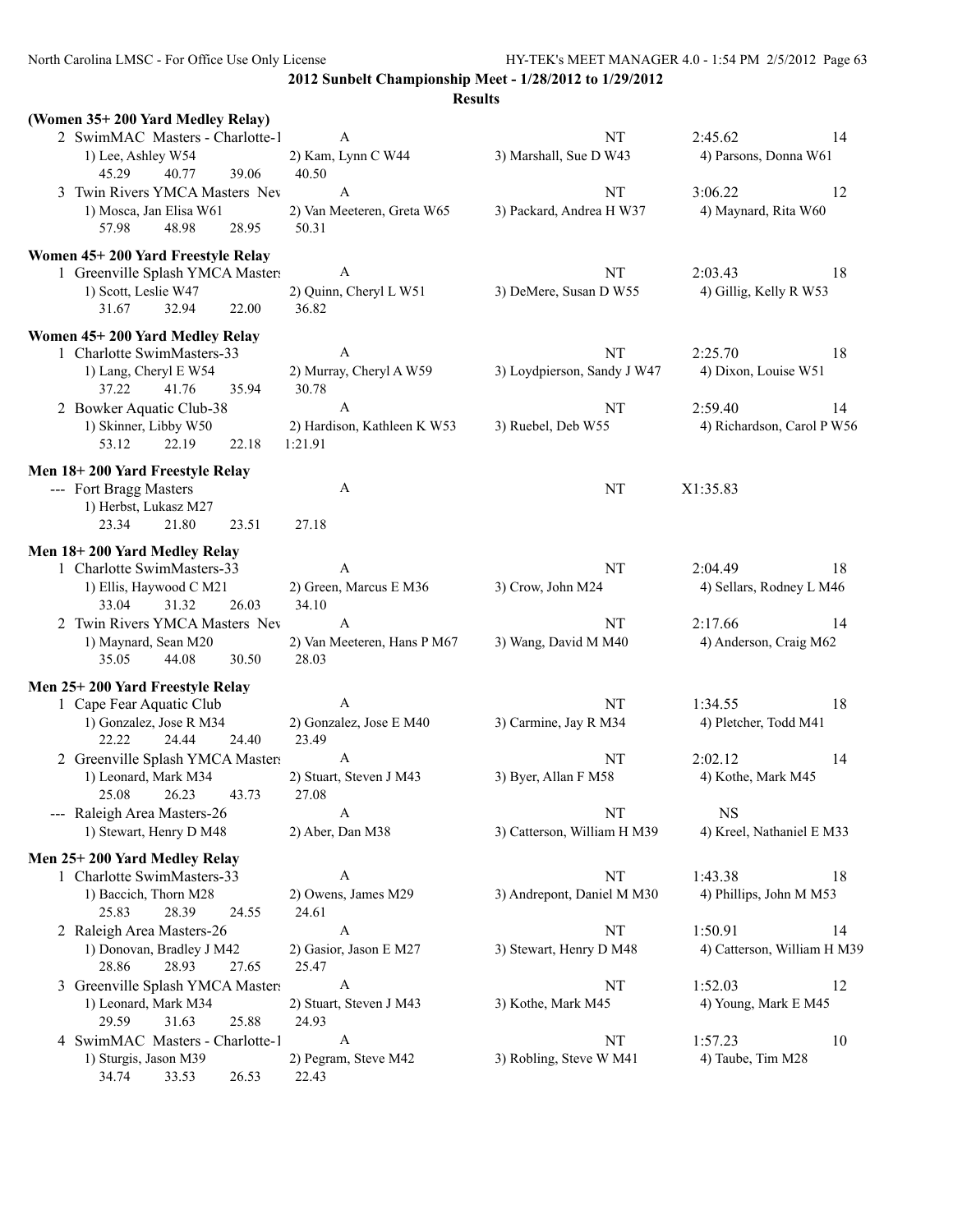North Carolina LMSC - For Office Use Only License HY-TEK's MEET MANAGER 4.0 - 1:54 PM 2/5/2012 Page 64

**2012 Sunbelt Championship Meet - 1/28/2012 to 1/29/2012**

| (Men 25+200 Yard Medley Relay)                     |                                |                                 |                          |
|----------------------------------------------------|--------------------------------|---------------------------------|--------------------------|
| 5 Cape Fear Aquatic Club                           | $\mathbf{A}$                   | NT                              | 1:59.48<br>8             |
| 1) McFetters, Erik P M36                           | 2) Gonzalez, Jose E M40        | 3) Gonzalez, Jose R M34         | 4) Willis, Matt M36      |
| 34.51<br>32.26<br>24.77                            | 27.94                          |                                 |                          |
| Men 35+200 Yard Freestyle Relay                    |                                |                                 |                          |
| 1 Cape Fear Aquatic Club                           | A                              | NT                              | 1:46.46<br>18            |
| 1) Mc Farland, James A M52                         | 2) Washburn, Jonathan W M54    | 3) McFetters, Erik P M36        | 4) Willis, Matt M36      |
| 26.23<br>27.09<br>27.01                            | 26.13                          |                                 |                          |
| 2 Twin Rivers YMCA Masters Nev                     | A                              | NT                              | 1:49.08<br>14            |
| 1) Wang, David M M40                               | 2) Anderson, Craig M62         | 3) Kelley, Steven D M60         | 4) Doyle, Mark M52       |
| 26.57<br>27.22<br>29.57                            | 25.72                          |                                 |                          |
|                                                    |                                |                                 |                          |
| Men 35+200 Yard Medley Relay                       |                                |                                 |                          |
| 1 SwimMAC Masters - Charlotte-1                    | A                              | <b>NT</b>                       | 1:56.28<br>18            |
| 1) Smith, Stratton M47                             | 2) Wennborg, Lars A M48        | 3) Butterfield, Pete M43        | 4) Saragoni, Mario M46   |
| 30.66<br>29.18<br>28.30                            | 28.14                          |                                 |                          |
| Men 45+200 Yard Freestyle Relay                    |                                |                                 |                          |
| 1 Charleston Family YMCA-12                        | A                              | NT                              | 2:00.88<br>18            |
| 1) Wilson, Robin M69                               | 2) Nunley, Michael G M53       | 3) Tompkins, Grant M60          | 4) Self, Howard G M58    |
| 34.57<br>28.70<br>32.41                            | 25.20                          |                                 |                          |
| Men 45+200 Yard Medley Relay                       |                                |                                 |                          |
| 1 Charleston Family YMCA-12                        | A                              | <b>NT</b>                       | 2:29.52<br>18            |
| 1) Boder, Robert D M60                             | 2) Self, Howard G M58          | 3) Tompkins, Grant M60          | 4) Nunley, Michael G M53 |
| 43.75<br>42.60<br>31.00                            | 32.17                          |                                 |                          |
|                                                    |                                |                                 |                          |
| Men 55+200 Yard Freestyle Relay                    |                                |                                 |                          |
| 1 Greenville Splash YMCA Masters                   | A                              | NT                              | 1:48.29<br>18            |
| 1) Osborn, James M59                               | 2) Long, Douglas D M58         | 3) Yennie, John V M57           | 4) Vestal, Neal L M57    |
| 26.16<br>29.23<br>26.55                            | 26.35                          |                                 |                          |
| Men 55+200 Yard Medley Relay                       |                                |                                 |                          |
| 1 Greenville Splash YMCA Masters                   | A                              | NT                              | 2:00.95<br>18            |
| 1) Long, Douglas D M58                             | 2) Vestal, Neal L M57          | 3) Osborn, James M59            | 4) Yennie, John V M57    |
| 32.82<br>30.93<br>28.00                            | 29.20                          |                                 |                          |
| Men 65+200 Yard Freestyle Relay                    |                                |                                 |                          |
| 1 Georgia Masters-45                               | $\mathbf{A}$                   | NT                              | 2:42.84<br>18            |
| 1) Zeigler, John V M66                             | 2) Stolz, Hal F M77            | 3) Stolz, Irwin W M82           | 4) Chuven, Herb M72      |
| 34.77<br>40.22<br>46.52                            | 41.33                          |                                 |                          |
|                                                    |                                |                                 |                          |
| Mixed 18+200 Yard Freestyle Relay                  | B                              |                                 |                          |
| 1 SwimMAC Masters - Charlotte-1                    |                                | NT<br>3) Woodard, Chantal M W23 | 1:40.41<br>18            |
| 1) Walton, Jeremy C M25<br>25.01<br>26.01<br>26.68 | 2) Sinska, Sabina W23<br>22.71 |                                 | 4) Taube, Tim M28        |
|                                                    | A                              |                                 |                          |
| 2 SwimMAC Masters - Charlotte-1                    |                                | NT                              | 1:42.36<br>14            |
| 1) Pistorio, Tyge M46<br>23.73<br>26.57            | 2) Dore, Mary G W48            | 3) Treece, Lindsay K W22        | 4) Schultz, Norman E M46 |
| 28.60<br>3 Charleston Family YMCA-12               | 23.46<br>A                     | NT                              | 1:52.37                  |
|                                                    |                                |                                 | 12                       |
| 1) Tompkins, Grant M60<br>28.13<br>31.10<br>25.14  | 2) Self, Howard G M58<br>28.00 | 3) Seigneur, Erica M W22        | 4) Kelly, Kaymee W27     |
|                                                    |                                |                                 |                          |
| Mixed 18+200 Yard Medley Relay                     |                                |                                 |                          |
| 1 SwimMAC Masters - Charlotte-1                    | A                              | NT                              | 1:58.88<br>18            |
| 1) Woodard, Chantal M W23                          | 2) Lee, Mark K M36             | 3) Andersen, Morten M41         | 4) Lindauer, Kerry W37   |
| 31.36<br>29.24<br>25.35                            | 32.93                          |                                 |                          |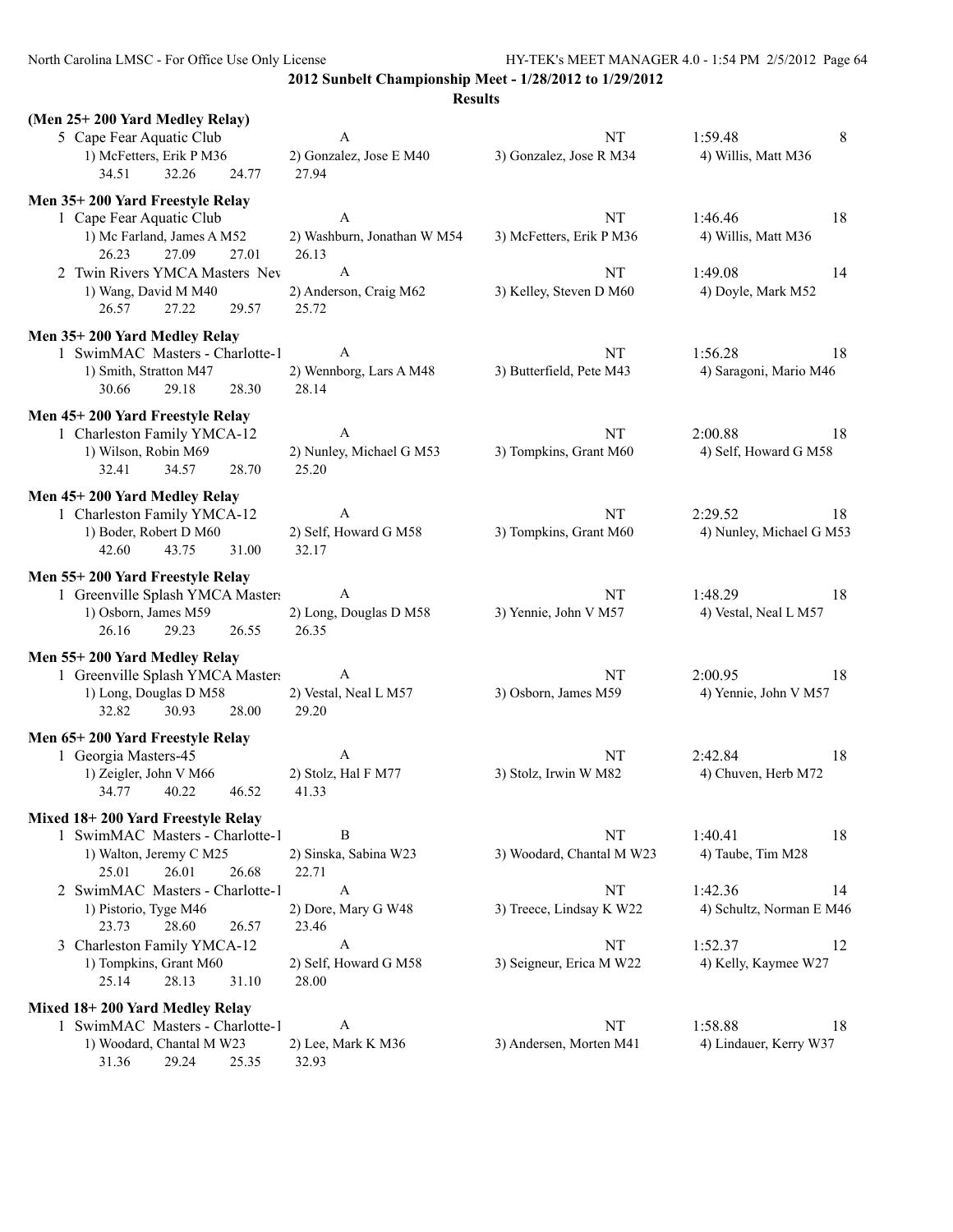| (Mixed 18+200 Yard Medley Relay)  |                            |                             |                           |
|-----------------------------------|----------------------------|-----------------------------|---------------------------|
| 2 Charleston Family YMCA-12       | A                          | NT                          | 2:10.48<br>14             |
| 1) Kelly, Kaymee W27              | 2) Self, Howard G M58      | 3) Seigneur, Erica M W22    | 4) Tompkins, Grant M60    |
| 39.28<br>32.31<br>30.72           | 28.17                      |                             |                           |
| 3 Team Greenville Masters-55      | A                          | NT                          | 2:23.62<br>12             |
| 1) Rauchwarter, Lauren W23        | 2) Stone, Jeff M60         | 3) Robertson, William F M75 | 4) Waldrop, Justine W41   |
| 32.73<br>36.15<br>43.70           | 31.04                      |                             |                           |
| 4 Twin Rivers YMCA Masters Nev    | A                          | NT                          | 2:37.55<br>10             |
| 1) Maynard, Sean M20              | 2) Van Meeteren, Greta W65 | 3) Wang, David M M40        | 4) Mosca, Jan Elisa W61   |
| 48.16<br>34.63<br>31.30           | 43.46                      |                             |                           |
| Mixed 25+200 Yard Freestyle Relay |                            |                             |                           |
| 1 Raleigh Area Masters-26         | A                          | NT                          | 1:42.09<br>18             |
| 1) Catterson, William H M39       | 2) Ostberg, Kristen J W28  | 3) Stewart, Henry D M48     | 4) Braun, Erika L W39     |
| 30.14<br>25.05<br>23.39           | 23.51                      |                             |                           |
| 2 Cape Fear Aquatic Club          | $\boldsymbol{A}$           | NT                          | 1:46.30<br>14             |
| 1) Smith, Kristen B W28           | 2) Uhl, Alicia K W35       | 3) Mc Farland, James A M52  | 4) Willis, Matt M36       |
| 27.09<br>25.79<br>27.73           | 25.69                      |                             |                           |
| 3 SwimMAC Masters - Charlotte-1   | A                          | NT                          | 1:50.54<br>12             |
| 1) Andersen, Morten M41           | 2) Lindauer, Kerry W37     | 3) Tsang, Phyllis W30       | 4) Murray, Jeff L M42     |
| 25.49<br>24.51<br>34.63           | 25.91                      |                             |                           |
| 4 Twin Rivers YMCA Masters Nev    | A                          | NT                          | 1:52.39<br>10             |
| 1) Barbosa, Shiana K W34          | 2) Packard, Andrea H W37   | 3) Anderson, Craig M62      | 4) Doyle, Mark M52        |
| 30.83<br>27.39<br>28.17           | 26.00                      |                             |                           |
| 5 Greenville Splash YMCA Masters  | A                          | NT                          | 1:52.59<br>8              |
| 1) Osborn, James M59              | 2) Long, Sarah R W26       | 3) Quinn, Cheryl L W51      | 4) Leonard, Mark M34      |
| 27.41<br>1:00.41<br>24.77         |                            |                             |                           |
| 6 SwimMAC Masters - Charlotte-1   | B                          | NT                          | 1:53.35<br>6              |
| 1) Pegram, Steve M42              | 2) Held, Whitney K W25     | 3) Miller, Lindsey M W25    | 4) Robling, Steve W M41   |
| 25.21<br>32.68<br>31.62           | 23.84                      |                             |                           |
| Mixed 25+200 Yard Medley Relay    |                            |                             |                           |
| 1 Raleigh Area Masters-26         | A                          | NT                          | 1:52.78<br>18             |
| 1) Stewart, Henry D M48           | 2) Ostberg, Kristen J W28  | 3) Gasior, Jason E M27      | 4) Braun, Erika L W39     |
| 28.20<br>37.14<br>24.17           | 23.27                      |                             |                           |
| 2 Cape Fear Aquatic Club          | $\, {\bf B}$               | NT                          | 1:56.16<br>14             |
| 1) Uhl, Alicia K W35              | 2) Carmine, Jay R M34      | 3) Michal, Jenny W30        | 4) Pletcher, Todd M41     |
| 32.50<br>31.14<br>28.39           | 24.13                      |                             |                           |
| 3 Greenville Splash YMCA Masters  | A                          | NT                          | 2:09.01<br>12             |
| 1) Young, Mark E M45              | 2) Leonard, Mark M34       | 3) Drewes, Jennifer W25     | 4) Gambon, Deborah G W54  |
| 35.02<br>33.19<br>28.35           | 32.45                      |                             |                           |
| 4 Twin Rivers YMCA Masters Nev    | A                          | NT                          | 2:10.34<br>10             |
| 1) Doyle, Mark M52                | 2) Packard, Andrea H W37   | 3) Barbosa, Shiana K W34    | 4) Kelley, Steven D M60   |
| 34.07<br>31.27<br>35.57           | 29.43                      |                             |                           |
| 5 Cape Fear Aquatic Club          | A                          | NT                          | 2:22.18<br>8              |
| 1) Pierce, Kristine A W59         | 2) Engrahm, Marla W32      | 3) Mc Farland, James A M52  | 4) McFetters, Erik P M36  |
| 46.86<br>39.20<br>28.46           | 27.66                      |                             |                           |
| --- Fort Bragg Masters            | A                          | NT                          | DQ                        |
| 1) Herbst, Lukasz M27             | 2) Siegele, Jessica W28    | 3) Jaescke, Susan M W26     | 4) Wolff, Celia W45       |
| 28.43<br>36.38<br>24.04           | 27.05                      |                             |                           |
| --- Raleigh Area Masters-26       | $\, {\bf B}$               | NT                          | DQ                        |
| 1) Kremer, Sandra W75             | 2) Aber, Dan M38           | 3) Poole, Cindy W54         | 4) Kreel, Nathaniel E M33 |
| 1:01.21<br>33.11<br>32.20         |                            |                             |                           |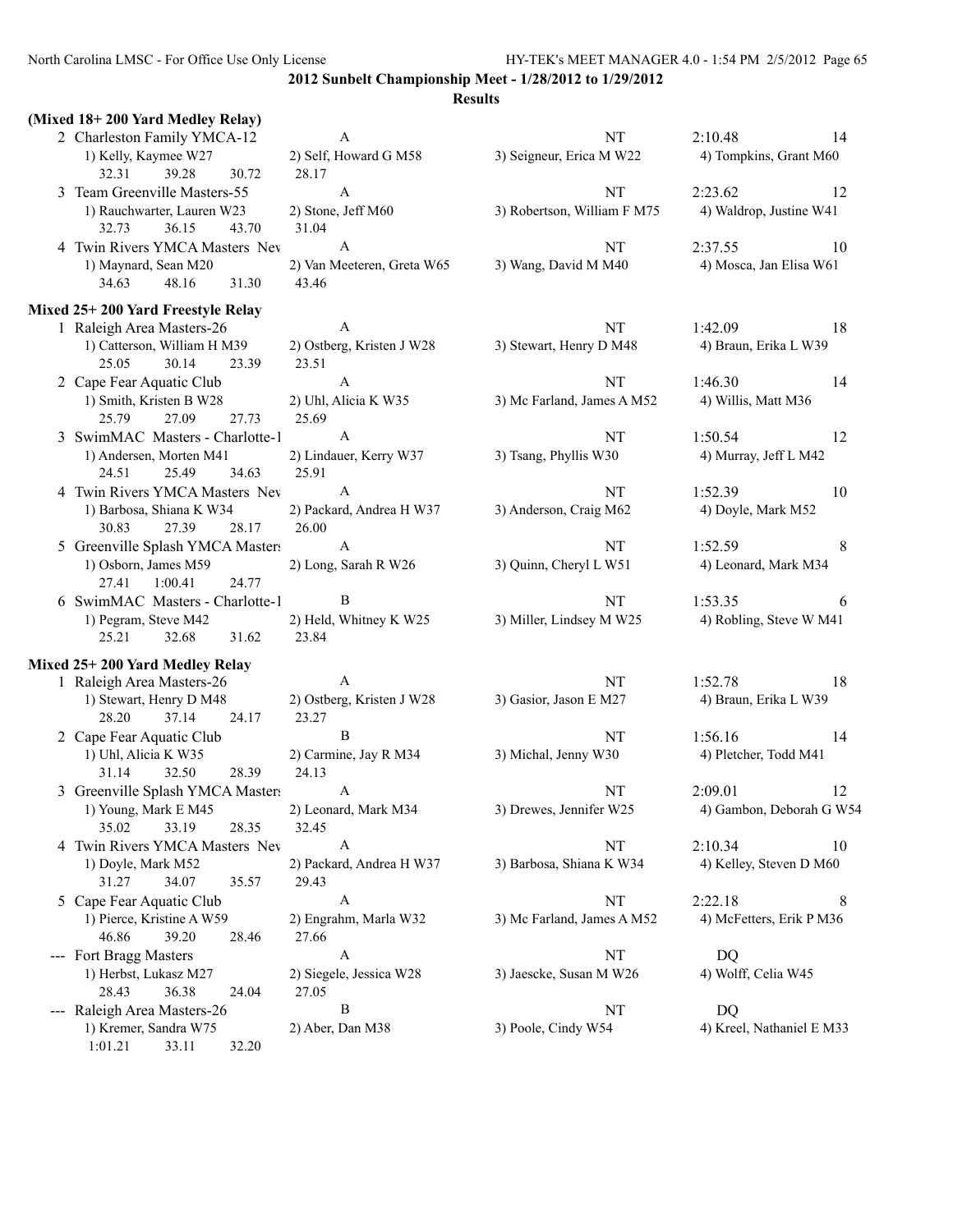| Mixed 35+200 Yard Freestyle Relay                                                      |                                                     |                                          |                                          |
|----------------------------------------------------------------------------------------|-----------------------------------------------------|------------------------------------------|------------------------------------------|
| 1 SwimMAC Masters - Charlotte-1<br>1) Butterfield, Pete M43                            | A<br>2) Marshall, Sue D W43                         | <b>NT</b><br>3) Woodard, Alis Rojas W51  | 1:55.61<br>-18<br>4) Biondi, Gino F M50  |
| 25.65<br>34.11<br>28.78                                                                | 27.07                                               |                                          |                                          |
| 2 Greenville Splash YMCA Masters<br>1) Stuart, Steven J M43<br>26.69<br>30.51<br>34.91 | $\boldsymbol{A}$<br>2) DeMere, Susan D W55<br>26.50 | NT<br>3) Gambon, Deborah G W54           | 1:58.61<br>14<br>4) Long, Douglas D M58  |
| Mixed 35+200 Yard Medley Relay                                                         |                                                     |                                          |                                          |
| 1 SwimMAC Masters - Charlotte-1<br>1) Smith, Stratton M47<br>31.37<br>36.43<br>35.70   | A<br>2) Holden, Maureen H W42<br>23.44              | NT<br>3) Kam, Lynn C W44                 | 2:06.94<br>18<br>4) Pistorio, Tyge M46   |
| 2 SwimMAC Masters - Charlotte-1<br>1) Davenport, John E M67                            | B<br>2) Glaeser, Colette M W48                      | NT<br>3) Marshall, Sue D W43             | 2:40.63<br>14<br>4) Engels, Detlef N M48 |
| 47.83<br>42.77<br>38.89                                                                | 31.14                                               |                                          |                                          |
| Mixed 45+200 Yard Freestyle Relay                                                      |                                                     |                                          |                                          |
| 1 Greenville Splash YMCA Masters                                                       | A                                                   | <b>NT</b>                                | 1:53.15<br>18                            |
| 1) Vestal, Neal L M57<br>31.23<br>26.58<br>30.52                                       | 2) Gillig, Kelly R W53<br>24.82                     | 3) Scott, Leslie W47                     | 4) Kothe, Mark M45                       |
| 2 Duke Aquatics                                                                        | $\mathbf{A}$                                        | NT                                       | 1:59.70<br>14                            |
| 1) Klein, Jonathan E M54<br>28.05<br>25.93<br>36.28                                    | 2) Nowak, Elizabeth A W48<br>29.44                  | 3) Tucker, Jim M51                       |                                          |
| 3 Greenville Splash YMCA Masters                                                       | $\mathbf B$                                         | NT                                       | 2:25.03<br>12                            |
| 1) Bopp, Sara W47<br>16.94<br>35.04<br>19.65                                           | 2) Beaver, Andrea W45<br>1:13.40                    | 3) Byer, Allan F M58                     | 4) Yennie, John V M57                    |
| Mixed 45+200 Yard Medley Relay                                                         |                                                     |                                          |                                          |
| 1 Duke Aquatics                                                                        | $\mathbf{A}$                                        | NT                                       | 1:58.87<br>18                            |
| 1) Klein, Jonathan E M54<br>28.50<br>32.18<br>30.84                                    | 2) Schmitz, Robert L M59<br>27.35                   | 3) Lindroos, Pamela M W46                | 4) Nowak, Elizabeth A W48                |
| 2 Greenville Splash YMCA Masters                                                       | $\mathbf{A}$                                        | NT                                       | 2:06.42<br>14                            |
| 1) Osborn, James M59<br>38.73<br>30.71<br>40.75                                        | 2) Scott, Leslie W47<br>16.23                       | 3) Gillig, Kelly R W53                   | 4) Kothe, Mark M45                       |
| 3 Greenville Splash YMCA Masters                                                       | $\mathbf B$                                         | <b>NT</b>                                | 2:37.46<br>12                            |
| 1) DeMere, Susan D W55<br>31.41<br>38.17<br>50.20                                      | 2) Beaver, Andrea W45<br>37.68                      | 3) Long, Douglas D M58                   | 4) Manley, Carlton M64                   |
| --- SwimMAC Masters - Charlotte-1                                                      | $\mathbf{A}$                                        | NT                                       | DQ                                       |
| 1) Woodard, Alis Rojas W51<br>36.38<br>28.98<br>29.65                                  | 2) Wennborg, Lars A M48<br>28.29                    | 3) Dore, Mary G W48                      | 4) Schultz, Norman E M46                 |
| Mixed 55+200 Yard Freestyle Relay                                                      |                                                     |                                          |                                          |
| 1 Twin Rivers YMCA Masters Nev                                                         | A                                                   | NT                                       | 2:39.32<br>18                            |
| 1) Maynard, Rita W60<br>42.80<br>38.23<br>48.47                                        | 2) Van Meeteren, Greta W65<br>29.82                 | 3) Van Meeteren, Hans P M67              | 4) Kelley, Steven D M60                  |
| Mixed 65+200 Yard Medley Relay                                                         |                                                     |                                          |                                          |
| --- Georgia Masters-45                                                                 | A                                                   | NT                                       | <b>NS</b>                                |
| 1) Stolz, Hal F M77                                                                    | 2) Stolz, Irwin W M82                               | 3) Chuven, Herb M72                      | 4) Zeigler, John V M66                   |
| <b>Combined Team Scores</b>                                                            |                                                     |                                          |                                          |
|                                                                                        |                                                     | Combined Team Scores - Through Event 110 |                                          |
| 1. SwimMAC Masters - Charlotte                                                         | 1649                                                | 2. Charlotte SwimMasters                 | 694                                      |
| 3. Greenville Splash YMCA Masters                                                      | 692.5                                               | 4. Cape Fear Aquatic Club                | 629                                      |
| 5. North Carolina Masters Swimmin                                                      | 511                                                 | 6. Twin Rivers YMCA Masters New          | 430                                      |
| 7. Georgia Masters                                                                     | 351                                                 | 8. Raleigh Area Masters                  | 349                                      |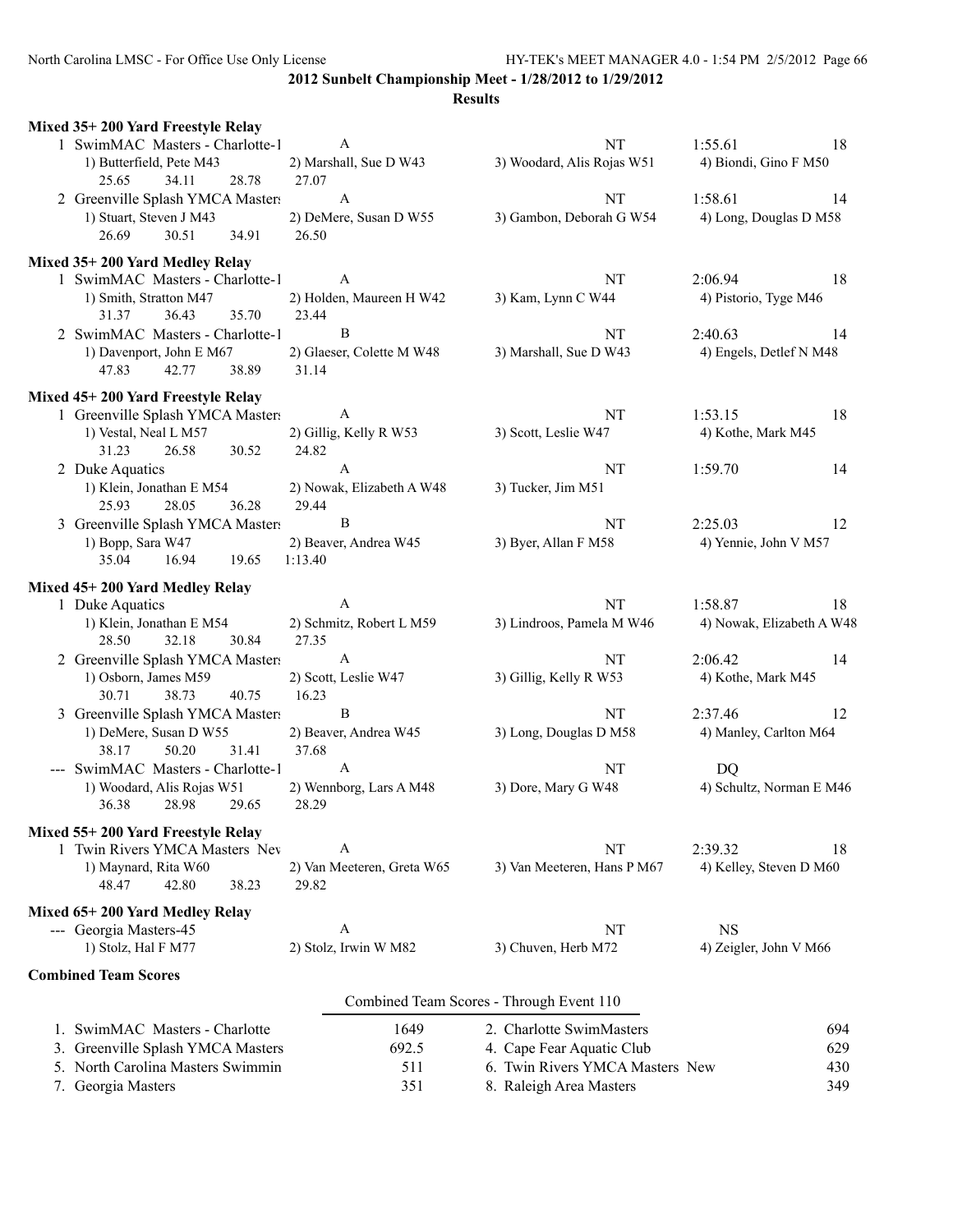#### **Results**

## **(Combined Team Scores)**

| 9. Bowker Aquatic Club             | 305.5 | 10. Charleston Family YMCA         | 282.5 |
|------------------------------------|-------|------------------------------------|-------|
| 11. Duke Aquatics                  | 218   | 12. Unat                           | 208   |
| 13. Team Greenville Masters        | 185   | 14. Clemson Aquatic Team           | 178   |
| 15. Asheville Masters Swimming     | 172   | 16. Greensboro Community YMCA Mast | 168   |
| 17. Greensboro Swimming Associatio | 163   | 18. Fort Bragg Masters             | 146   |
| 19. Triad Masters Swimming Greens  | 127   | 20. James J Harris YMCA Masters -  | 106   |
| 21. YMCA Seahorse Swim Team - Hick | 104   | 22. Durham Area Masters Aquatics   | 91    |
| 23. Fireball Masters Swimming      | 85    | 24. Virginia Masters Swim Team     | 84    |
| 25. Columbia Masters               | 72.5  | 26. Southern Iredell Lake Norman A | 72    |
| 27. Stingray Aquatics Masters Mat  | 66    | 28. Sports Center of Morehead Mast | 60    |
| 29. North Mecklenburg Aquatics Mas | 44    | 30. Performance Aquatics by Compas | 43    |
| 31. North Carolina Aquatic Club Ma | 41    | 32. Asphalt Green Masters          | 35    |
| 33. Greater Knoxville Masters      | 32    | 33. Mission Viejo Masters          | 32    |
| 35. Colonials 1776                 | 27    | 35. Stonewall Masters              | 27    |
| 37. YMCA Of the Triangle Area      | 26    | 37. Clubworx - Fuquay-Varina       | 26    |
| 39. Burke/Unifour Masters Swimming | 23    | 40. Childress Klein YMCA Masters   | 17    |
| 41. High Point Swim Club           | 13    | 42. The Lowe's YMCA Masters - Moor | 10    |
| 43. Fish Masters                   | 9     | 44. Swim Fanatics Swim Masters - G | 6     |

#### **Scores - Women**

| 10. Charleston Family YMCA         | 282.5 |
|------------------------------------|-------|
| 12. Unat                           | 208   |
| 14. Clemson Aquatic Team           | 178   |
| 16. Greensboro Community YMCA Mast | 168   |
| 18. Fort Bragg Masters             | 146   |
| 20. James J Harris YMCA Masters -  | 106   |
| 22. Durham Area Masters Aquatics   | 91    |
| 24. Virginia Masters Swim Team     | 84    |
| 26. Southern Iredell Lake Norman A | 72    |
| 28. Sports Center of Morehead Mast | 60    |
| 30. Performance Aquatics by Compas | 43    |
| 32. Asphalt Green Masters          | 35    |
| 33. Mission Viejo Masters          | 32    |
| 35. Stonewall Masters              | 27    |
| 37. Clubworx - Fuquay-Varina       | 26    |
| 40. Childress Klein YMCA Masters   | 17    |
| 42. The Lowe's YMCA Masters - Moor | 10    |
| 44 Swim Fanatics Swim Masters - G  | 6     |

## Women - Team Rankings - Through Event 110

| 1. SwimMAC Masters - Charlotte     | 716   |  | 2. Cape Fear Aquatic Club          | 275   |
|------------------------------------|-------|--|------------------------------------|-------|
| 3. Greenville Splash YMCA Masters  | 270.5 |  | 4. Twin Rivers YMCA Masters New    | 216   |
| 5. Charlotte SwimMasters           | 183   |  | 6. Bowker Aquatic Club             | 180.5 |
| 7. Greensboro Swimming Associatio  | 163   |  | 8. Raleigh Area Masters            | 141   |
| 9. Fort Bragg Masters              | 112   |  | 10. Team Greenville Masters        | 89    |
| 11. Fireball Masters Swimming      | 79    |  | 12. Georgia Masters                | 71    |
| 13. North Carolina Masters Swimmin | 70    |  | 14. Durham Area Masters Aquatics   | 63    |
| 15. Charleston Family YMCA         | 61.5  |  | 16. Asheville Masters Swimming     | 61    |
| 17. Sports Center of Morehead Mast | 60    |  | 17. YMCA Seahorse Swim Team - Hick | 60    |
| 19. James J Harris YMCA Masters -  | 59    |  | 20. Duke Aquatics                  | 57    |
| 21. Greensboro Community YMCA Mast | 56    |  | 22. Triad Masters Swimming Greens  | 53    |
| 22. Virginia Masters Swim Team     | 53    |  | 24. Columbia Masters               | 45.5  |
| 25. North Mecklenburg Aquatics Mas | 44    |  | 26. Performance Aquatics by Compas | 43    |
| 27. North Carolina Aquatic Club Ma | 41    |  | 27. Clemson Aquatic Team           | 41    |
| 29. Unat                           | 38    |  | 29. Southern Iredell Lake Norman A | 38    |
| 31. Mission Viejo Masters          | 32    |  | 32. Stonewall Masters              | 27    |
| 33. YMCA Of the Triangle Area      | 26    |  | 34. High Point Swim Club           | 13    |
| 35. Greater Knoxville Masters      | 9     |  | 36. Stingray Aquatics Masters Mat  | 3     |

#### **Scores - Men**

|  |  | Men - Team Rankings - Through Event 110 |  |  |  |
|--|--|-----------------------------------------|--|--|--|
|--|--|-----------------------------------------|--|--|--|

| 1. SwimMAC Masters - Charlotte    | 815 | 2. Charlotte SwimMasters          | 511 |
|-----------------------------------|-----|-----------------------------------|-----|
| 3. North Carolina Masters Swimmin | 441 | 4. Greenville Splash YMCA Masters | 332 |
| 5. Cape Fear Aquatic Club         | 318 | 6. Georgia Masters                | 280 |
| 7. Charleston Family YMCA         | 195 | 8. Raleigh Area Masters           | 172 |
| 9. Unat                           | 170 | 10. Twin Rivers YMCA Masters New  | 166 |